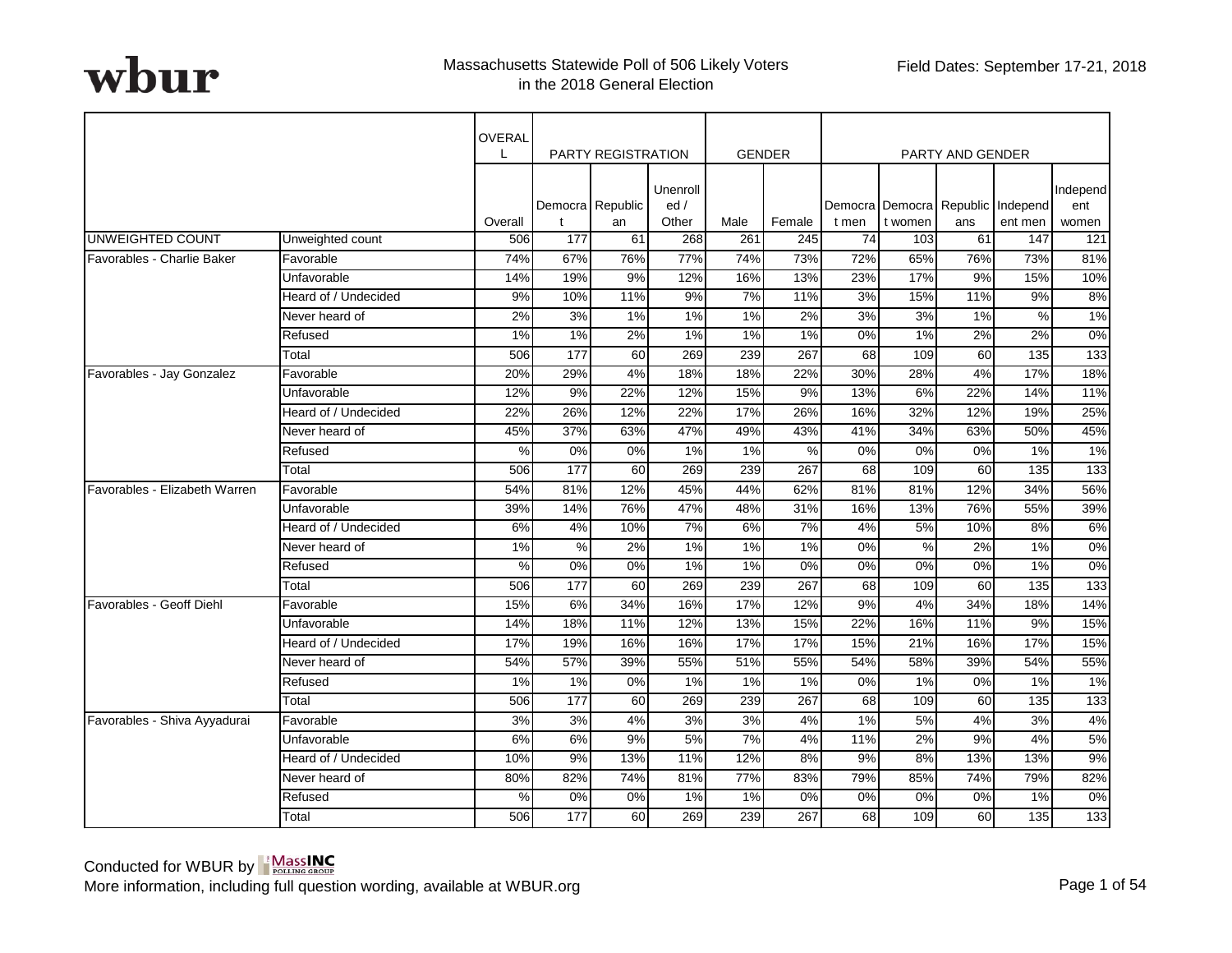|                               |                      | OVERAL  |                  | <b>AGE CATEGORIES</b> |          |       |         |                  | AGE AND GENDER   |           |                     | <b>RACE</b> |
|-------------------------------|----------------------|---------|------------------|-----------------------|----------|-------|---------|------------------|------------------|-----------|---------------------|-------------|
|                               |                      |         |                  |                       |          |       | Men age | Women<br>age 18- | Men age          | Women     | White /<br>Caucasia |             |
|                               |                      | Overall | 18 to 29         | 30 to 44              | 45 to 59 | $60+$ | 18-49   | 49               | $50+$            | age $50+$ | n                   | All others  |
| UNWEIGHTED COUNT              | Unweighted count     | 506     | 74               | 118                   | 151      | 163   | 137     | 92               | 124              | 153       | 414                 | 68          |
| Favorables - Charlie Baker    | Favorable            | 74%     | 65%              | 69%                   | 75%      | 79%   | 69%     | 71%              | 79%              | 74%       | 76%                 | 61%         |
|                               | Unfavorable          | 14%     | 20%              | 15%                   | 12%      | 14%   | 21%     | 12%              | 12%              | 13%       | 13%                 | 20%         |
|                               | Heard of / Undecided | 9%      | 7%               | 14%                   | 10%      | 7%    | 8%      | 13%              | 7%               | 10%       | 8%                  | 15%         |
|                               | Never heard of       | 2%      | 5%               | 2%                    | $1\%$    | $1\%$ | 3%      | 2%               | $\overline{0\%}$ | 2%        | 1%                  | 3%          |
|                               | Refused              | 1%      | 3%               | 0%                    | 2%       | 0%    | 1%      | 1%               | 2%               | 1%        | 1%                  | 1%          |
|                               | Total                | 506     | 60               | 126                   | 153      | 167   | 106     | 115              | 132              | 152       | 406                 | 85          |
| Favorables - Jay Gonzalez     | Favorable            | 20%     | 22%              | 20%                   | 22%      | 17%   | 19%     | 24%              | 17%              | 20%       | 19%                 | 26%         |
|                               | Unfavorable          | 12%     | 14%              | 7%                    | 10%      | 18%   | 8%      | 10%              | 21%              | 9%        | 13%                 | 8%          |
|                               | Heard of / Undecided | 22%     | 12%              | 28%                   | 21%      | 22%   | 18%     | 23%              | 17%              | 29%       | 23%                 | 18%         |
|                               | Never heard of       | 45%     | 50%              | 45%                   | 47%      | 43%   | 54%     | 43%              | 44%              | 42%       | 45%                 | 47%         |
|                               | Refused              | %       | $1\%$            | 0%                    | $1\%$    | $0\%$ | $1\%$   | $0\%$            | 1%               | 1%        | %                   | $1\%$       |
|                               | Total                | 506     | 60               | 126                   | 153      | 167   | 106     | 115              | 132              | 152       | 406                 | 85          |
| Favorables - Elizabeth Warren | Favorable            | 54%     | 57%              | 59%                   | 50%      | 51%   | 49%     | 66%              | 41%              | 59%       | 50%                 | 74%         |
|                               | Unfavorable          | 39%     | 31%              | 34%                   | 42%      | 43%   | 40%     | 27%              | 54%              | 34%       | 43%                 | 17%         |
|                               | Heard of / Undecided | 6%      | 11%              | 5%                    | 8%       | 4%    | 8%      | 7%               | 4%               | 7%        | 7%                  | 6%          |
|                               | Never heard of       | $1\%$   | $\overline{0\%}$ | 2%                    | 0%       | $1\%$ | 2%      | $0\%$            | $0\%$            | 1%        | %                   | 2%          |
|                               | Refused              | $\%$    | 2%               | 0%                    | 1%       | $0\%$ | 1%      | 0%               | 1%               | 0%        | $\%$                | 1%          |
|                               | Total                | 506     | 60               | 126                   | 153      | 167   | 106     | $115$            | 132              | 152       | 406                 | 85          |
| Favorables - Geoff Diehl      | Favorable            | 15%     | 16%              | 8%                    | 19%      | 15%   | 17%     | 6%               | 17%              | 17%       | 15%                 | 9%          |
|                               | Unfavorable          | 14%     | 12%              | 12%                   | 14%      | 17%   | 11%     | 13%              | 15%              | 17%       | 15%                 | 10%         |
|                               | Heard of / Undecided | 17%     | 10%              | 21%                   | 13%      | 20%   | 16%     | 18%              | 19%              | 16%       | 18%                 | 12%         |
|                               | Never heard of       | 54%     | 61%              | 59%                   | 52%      | 48%   | 55%     | 63%              | 48%              | 50%       | 51%                 | 68%         |
|                               | Refused              | 1%      | 1%               | 0%                    | 2%       | $0\%$ | 1%      | 0%               | 1%               | 1%        | 1%                  | 1%          |
|                               | Total                | 506     | 60               | 126                   | 153      | 167   | 106     | 115              | 132              | 152       | 406                 | 85          |
| Favorables - Shiva Ayyadurai  | Favorable            | 3%      | 5%               | 2%                    | 3%       | 5%    | 2%      | 3%               | 3%               | 5%        | 4%                  | 1%          |
|                               | Unfavorable          | 6%      | 8%               | 3%                    | 5%       | 7%    | 3%      | 6%               | 10%              | 3%        | 6%                  | 3%          |
|                               | Heard of / Undecided | 10%     | 13%              | 15%                   | 8%       | 8%    | 16%     | 12%              | 10%              | 6%        | 11%                 | 8%          |
|                               | Never heard of       | 80%     | 73%              | 81%                   | 83%      | 80%   | 78%     | 80%              | 76%              | 86%       | 79%                 | 87%         |
|                               | Refused              | %       | 1%               | 0%                    | 1%       | $0\%$ | 1%      | 0%               | 1%               | 0%        | %                   | 1%          |
|                               | Total                | 506     | 60               | 126                   | 153      | 167   | 106     | 115              | 132              | 152       | 406                 | 85          |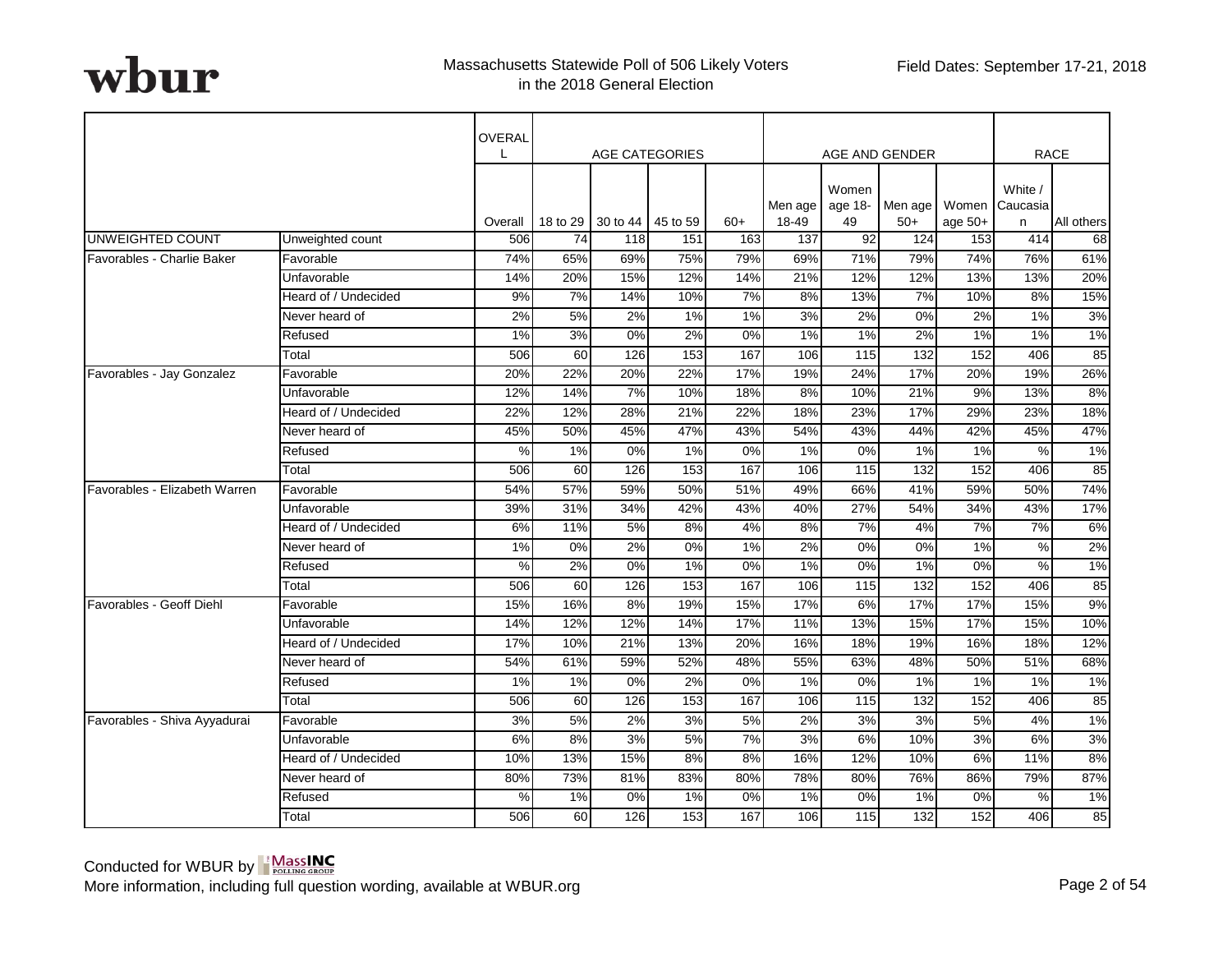|                               |                      | OVERAL        |                   |                        |                        |                  |              |                        |        |                   |
|-------------------------------|----------------------|---------------|-------------------|------------------------|------------------------|------------------|--------------|------------------------|--------|-------------------|
|                               |                      | $\mathbf{L}$  |                   |                        | <b>EDUCATION LEVEL</b> |                  |              | <b>INCOME RANGES</b>   |        |                   |
|                               |                      |               | High<br>School or | Some<br>college,<br>no | College                | graduate Advance |              | \$25k to < $$75k$ to < |        |                   |
|                               |                      | Overall       | less              | degree                 | (BA/BS)                | d degree         | $<$ \$25 $k$ | \$75k                  | \$150k | $$150k +$         |
| UNWEIGHTED COUNT              | Unweighted count     | 506           | 85                | 105                    | 182                    | 131              | 43           | 131                    | 137    | 131               |
| Favorables - Charlie Baker    | Favorable            | 74%           | 67%               | 77%                    | 74%                    | 74%              | 65%          | 72%                    | 76%    | 79%               |
|                               | Unfavorable          | 14%           | 18%               | 9%                     | 16%                    | 15%              | 13%          | 16%                    | 14%    | 13%               |
|                               | Heard of / Undecided | 9%            | 12%               | 13%                    | 6%                     | 8%               | 19%          | 10%                    | 8%     | 7%                |
|                               | Never heard of       | 2%            | $1\%$             | 1%                     | 3%                     | 2%               | 0%           | 2%                     | 2%     | 1%                |
|                               | Refused              | 1%            | 2%                | 1%                     | 1%                     | 1%               | 2%           | 1%                     | 0%     | $0\%$             |
|                               | Total                | 506           | 90                | 146                    | 161                    | 106              | 47           | 145                    | 138    | $\frac{115}{2}$   |
| Favorables - Jay Gonzalez     | Favorable            | 20%           | 7%                | 13%                    | 26%                    | 32%              | 16%          | 18%                    | 21%    | 24%               |
|                               | Unfavorable          | 12%           | 17%               | 11%                    | 11%                    | 11%              | 14%          | 13%                    | 7%     | 15%               |
|                               | Heard of / Undecided | 22%           | 14%               | 26%                    | 23%                    | 23%              | 27%          | 22%                    | 21%    | 19%               |
|                               | Never heard of       | 45%           | 61%               | 50%                    | 40%                    | 33%              | 43%          | 47%                    | 51%    | 41%               |
|                               | Refused              | $\frac{9}{6}$ | 2%                | 0%                     | 0%                     | 1%               | 0%           | $\overline{0\%}$       | 0%     | $0\%$             |
|                               | Total                | 506           | 90                | 146                    | 161                    | 106              | 47           | 145                    | 138    | 115               |
| Favorables - Elizabeth Warren | Favorable            | 54%           | 32%               | 52%                    | 52%                    | 78%              | 67%          | 50%                    | 51%    | 59%               |
|                               | Unfavorable          | 39%           | 57%               | 38%                    | 42%                    | 18%              | 24%          | 41%                    | 42%    | 36%               |
|                               | Heard of / Undecided | 6%            | 10%               | 7%                     | 6%                     | 3%               | 9%           | 6%                     | 7%     | 5%                |
|                               | Never heard of       | 1%            | 0%                | 2%                     | 0%                     | %                | 0%           | 3%                     | 0%     | 0%                |
|                               | Refused              | %             | 2%                | 0%                     | %                      | 0%               | 0%           | $\%$                   | 0%     | 0%                |
|                               | Total                | 506           | 90                | 146                    | 161                    | 106              | 47           | 145                    | 138    | $\frac{115}{115}$ |
| Favorables - Geoff Diehl      | Favorable            | 15%           | 16%               | 17%                    | 14%                    | 9%               | 18%          | 13%                    | 18%    | 12%               |
|                               | Unfavorable          | 14%           | 11%               | 14%                    | 12%                    | 22%              | 10%          | 11%                    | 16%    | 18%               |
|                               | Heard of / Undecided | 17%           | 13%               | 20%                    | 14%                    | 21%              | 15%          | 12%                    | 18%    | 21%               |
|                               | Never heard of       | 54%           | 58%               | 49%                    | 60%                    | 47%              | 58%          | 63%                    | 48%    | 49%               |
|                               | Refused              | 1%            | 2%                | 0%                     | 0%                     | 2%               | 0%           | 1%                     | 0%     | 0%                |
|                               | Total                | 506           | 90                | 146                    | 161                    | 106              | 47           | 145                    | 138    | 115               |
| Favorables - Shiva Ayyadurai  | Favorable            | 3%            | 5%                | 3%                     | 3%                     | 4%               | 4%           | 4%                     | 4%     | 1%                |
|                               | Unfavorable          | 6%            | 2%                | 7%                     | 5%                     | 6%               | 5%           | 7%                     | 4%     | 7%                |
|                               | Heard of / Undecided | 10%           | 6%                | 10%                    | 12%                    | 12%              | 10%          | 5%                     | 9%     | 16%               |
|                               | Never heard of       | 80%           | 85%               | 80%                    | 80%                    | 79%              | 81%          | 84%                    | 83%    | 75%               |
|                               | Refused              | %             | 2%                | 0%                     | 0%                     | 0%               | 0%           | 0%                     | 0%     | 0%                |
|                               | Total                | 506           | 90                | 146                    | 161                    | 106              | 47           | 145                    | 138    | 115               |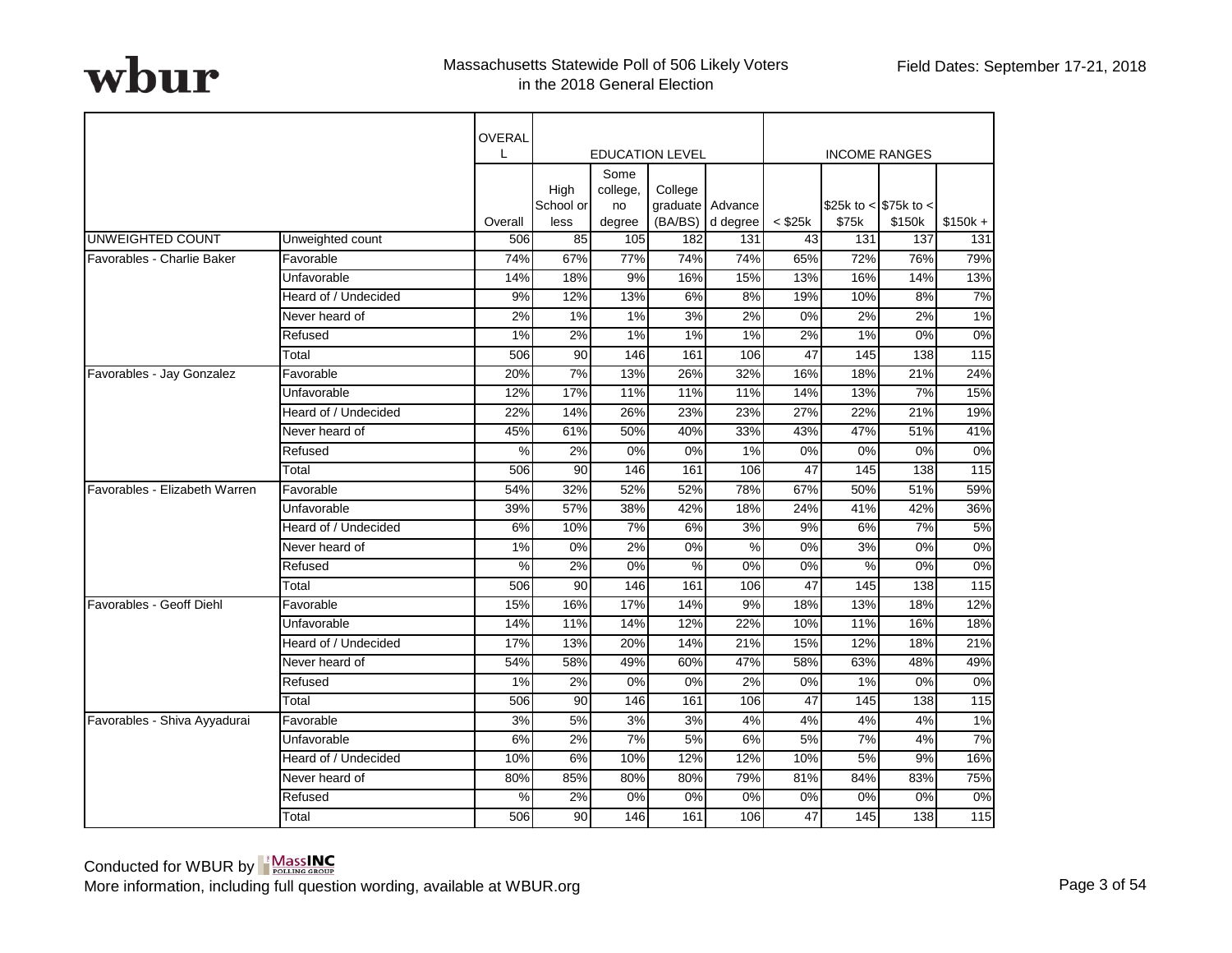|                               |                      | OVERAL<br>L | <b>REGIONS</b>                                                                                                          |                 |      |     | FAV-<br><b>TRUMP</b> | FAV-<br><b>BAKER</b> | FAV-<br>WARRE<br>N           | <b>VOTE FOR</b><br><b>SENATE</b> |       |
|-------------------------------|----------------------|-------------|-------------------------------------------------------------------------------------------------------------------------|-----------------|------|-----|----------------------|----------------------|------------------------------|----------------------------------|-------|
|                               |                      | Overall     | Western<br>Outer<br>Boston /<br>/ Central Southeas<br><b>Boston</b><br>Inner<br>MA<br>t MA<br><b>Suburbs</b><br>Suburbs |                 |      |     | Total<br>favorable   | Total                | Total<br>favorable favorable | Warren                           | Diehl |
| UNWEIGHTED COUNT              | Unweighted count     | 506         | 123                                                                                                                     | 57              | 192  | 134 | 144                  | 372                  | 273                          | 286                              | 148   |
| Favorables - Charlie Baker    | Favorable            | 74%         | 76%                                                                                                                     | 77%             | 73%  | 70% | 70%                  | 100%                 | 72%                          | 72%                              | 76%   |
|                               | Unfavorable          | 14%         | 14%                                                                                                                     | 13%             | 13%  | 19% | 15%                  | 0%                   | 16%                          | 16%                              | 15%   |
|                               | Heard of / Undecided | 9%          | 9%                                                                                                                      | 7%              | 11%  | 9%  | 11%                  | 0%                   | 10%                          | 10%                              | 7%    |
|                               | Never heard of       | 2%          | $\%$                                                                                                                    | 1%              | 2%   | 2%  | 2%                   | 0%                   | 2%                           | 2%                               | 2%    |
|                               | Refused              | 1%          | 1%                                                                                                                      | 2%              | 1%   | 1%  | 1%                   | 0%                   | 1%                           | 1%                               | 1%    |
|                               | Total                | 506         | 133                                                                                                                     | 58              | 191  | 125 | 148                  | 372                  | $\overline{271}$             | 282                              | 150   |
| Favorables - Jay Gonzalez     | Favorable            | 20%         | 15%                                                                                                                     | 11%             | 19%  | 30% | 6%                   | 15%                  | 31%                          | 30%                              | 4%    |
|                               | Unfavorable          | 12%         | 12%                                                                                                                     | 9%              | 14%  | 11% | 22%                  | 13%                  | 5%                           | 7%                               | 22%   |
|                               | Heard of / Undecided | 22%         | 17%                                                                                                                     | 19%             | 22%  | 29% | 16%                  | 23%                  | 27%                          | 28%                              | 13%   |
|                               | Never heard of       | 45%         | 56%                                                                                                                     | 60%             | 45%  | 29% | 56%                  | 49%                  | 36%                          | 35%                              | 61%   |
|                               | Refused              | %           | 0%                                                                                                                      | 2%              | $\%$ | 1%  | 0%                   | %                    | $\frac{0}{0}$                | %                                | $0\%$ |
|                               | Total                | 506         | $\overline{133}$                                                                                                        | $\overline{58}$ | 191  | 125 | 148                  | 372                  | $\overline{271}$             | 282                              | 150   |
| Favorables - Elizabeth Warren | Favorable            | 54%         | 43%                                                                                                                     | 38%             | 53%  | 73% | 10%                  | 52%                  | 100%                         | 92%                              | 1%    |
|                               | Unfavorable          | 39%         | 45%                                                                                                                     | 58%             | 42%  | 18% | 83%                  | 40%                  | $0\%$                        | 3%                               | 95%   |
|                               | Heard of / Undecided | 6%          | 9%                                                                                                                      | 3%              | 5%   | 8%  | 5%                   | 7%                   | $0\%$                        | 5%                               | 4%    |
|                               | Never heard of       | 1%          | 3%                                                                                                                      | 0%              | 0%   | 0%  | 2%                   | %                    | $0\%$                        | %                                | $1\%$ |
|                               | Refused              | %           | 0%                                                                                                                      | 2%              | 0%   | 1%  | 0%                   | %                    | 0%                           | 0%                               | 0%    |
|                               | Total                | 506         | 133                                                                                                                     | 58              | 191  | 125 | 148                  | $\overline{372}$     | 271                          | 282                              | 150   |
| Favorables - Geoff Diehl      | Favorable            | 15%         | 15%                                                                                                                     | 30%             | 14%  | 8%  | 34%                  | 14%                  | 5%                           | 4%                               | 41%   |
|                               | Unfavorable          | 14%         | 10%                                                                                                                     | 11%             | 15%  | 19% | 5%                   | 14%                  | 19%                          | 20%                              | 5%    |
|                               | Heard of / Undecided | 17%         | 13%                                                                                                                     | 15%             | 16%  | 23% | 15%                  | 17%                  | 19%                          | 18%                              | 12%   |
|                               | Never heard of       | 54%         | 62%                                                                                                                     | 42%             | 54%  | 49% | 45%                  | 55%                  | 57%                          | 57%                              | 42%   |
|                               | Refused              | 1%          | 0%                                                                                                                      | 2%              | 1%   | 1%  | 0%                   | %                    | 1%                           | 1%                               | 0%    |
|                               | Total                | 506         | 133                                                                                                                     | 58              | 191  | 125 | 148                  | 372                  | 271                          | 282                              | 150   |
| Favorables - Shiva Ayyadurai  | Favorable            | 3%          | 1%                                                                                                                      | 7%              | 3%   | 5%  | 1%                   | 3%                   | 3%                           | 4%                               | 1%    |
|                               | Unfavorable          | 6%          | 4%                                                                                                                      | 8%              | 6%   | 6%  | 7%                   | 6%                   | 4%                           | 5%                               | 7%    |
|                               | Heard of / Undecided | 10%         | 12%                                                                                                                     | 6%              | 8%   | 13% | 10%                  | 11%                  | 11%                          | 11%                              | 7%    |
|                               | Never heard of       | 80%         | 84%                                                                                                                     | 78%             | 83%  | 74% | 81%                  | 80%                  | 82%                          | 81%                              | 85%   |
|                               | Refused              | %           | 0%                                                                                                                      | 2%              | 0%   | 1%  | 0%                   | 0%                   | 0%                           | 0%                               | 0%    |
|                               | Total                | 506         | 133                                                                                                                     | 58              | 191  | 125 | 148                  | 372                  | 271                          | 282                              | 150   |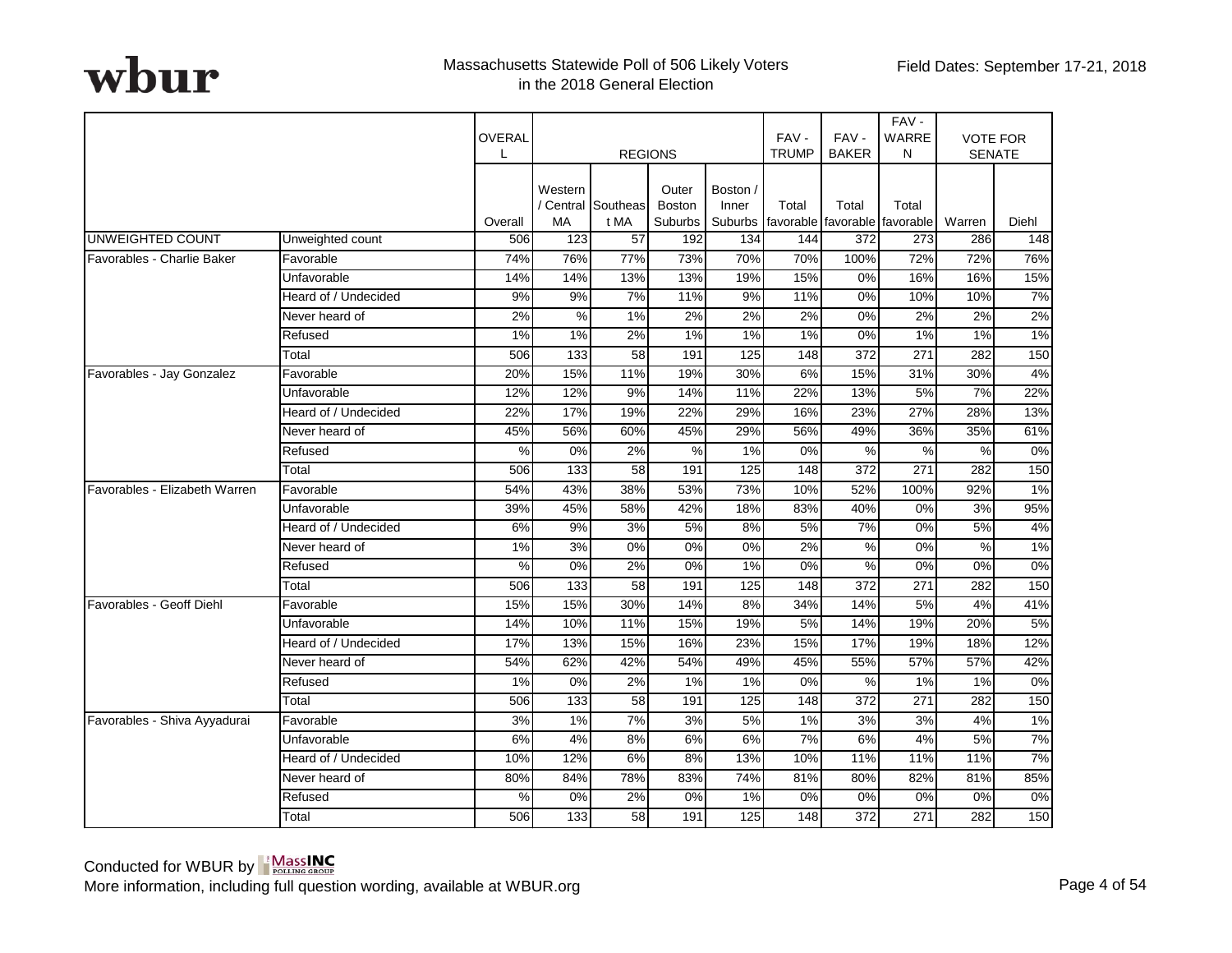|                               |                      | OVERAL<br>L | <b>VOTE FOR</b><br><b>GOVERNOR</b> |              |                  | Q1: NURSE STAFFING |               |               | Q2: ELECTIONS MONEY |               |
|-------------------------------|----------------------|-------------|------------------------------------|--------------|------------------|--------------------|---------------|---------------|---------------------|---------------|
|                               |                      | Overall     | Gonzalez                           | <b>Baker</b> | Yes              | No                 | Undecide<br>d | Yes           | No                  | Undecide<br>d |
| UNWEIGHTED COUNT              | Unweighted count     | 506         | 123                                | 340          | 233              | 212                | 60            | 345           | 116                 | 44            |
| Favorables - Charlie Baker    | Favorable            | 74%         | 38%                                | 90%          | 70%              | 78%                | 70%           | 72%           | 79%                 | 72%           |
|                               | Unfavorable          | 14%         | 41%                                | 4%           | 18%              | 12%                | 8%            | 16%           | 12%                 | 9%            |
|                               | Heard of / Undecided | 9%          | 16%                                | 5%           | 8%               | 9%                 | 14%           | 9%            | 7%                  | 17%           |
|                               | Never heard of       | 2%          | 3%                                 | 1%           | 3%               | %                  | 2%            | 2%            | 1%                  | 2%            |
|                               | Refused              | 1%          | 2%                                 | 1%           | 1%               | 0%                 | 6%            | 1%            | 1%                  | 0%            |
|                               | Total                | 506         | 121                                | 343          | 223              | 223                | 60            | 336           | 121                 | 48            |
| Favorables - Jay Gonzalez     | Favorable            | 20%         | 53%                                | 10%          | 23%              | 18%                | 12%           | 24%           | 14%                 | 7%            |
|                               | Unfavorable          | 12%         | 3%                                 | 16%          | 12%              | 13%                | 11%           | 9%            | 21%                 | 14%           |
|                               | Heard of / Undecided | 22%         | 19%                                | 23%          | 21%              | 21%                | 30%           | 26%           | 12%                 | 23%           |
|                               | Never heard of       | 45%         | 26%                                | 52%          | 43%              | 47%                | 47%           | 41%           | 52%                 | 56%           |
|                               | Refused              | %           | 0%                                 | 1%           | 1%               | 0%                 | 0%            | %             | 1%                  | 0%            |
|                               | Total                | 506         | 121                                | 343          | $\overline{223}$ | 223                | 60            | 336           | 121                 | 48            |
| Favorables - Elizabeth Warren | Favorable            | 54%         | 91%                                | 40%          | 59%              | 49%                | 51%           | 65%           | 26%                 | 38%           |
|                               | Unfavorable          | 39%         | 6%                                 | 51%          | 35%              | 43%                | 39%           | 28%           | 64%                 | 56%           |
|                               | Heard of / Undecided | 6%          | 2%                                 | 8%           | 5%               | 7%                 | 10%           | 7%            | 6%                  | 6%            |
|                               | Never heard of       | $1\%$       | 0%                                 | 1%           | $1\%$            | 1%                 | 0%            | %             | 3%                  | $0\%$         |
|                               | Refused              | $\%$        | 0%                                 | $\%$         | 1%               | 0%                 | 0%            | $\%$          | 1%                  | 0%            |
|                               | Total                | 506         | 121                                | 343          | 223              | 223                | 60            | 336           | 121                 | 48            |
| Favorables - Geoff Diehl      | Favorable            | 15%         | 4%                                 | 18%          | 13%              | 18%                | 11%           | 11%           | 25%                 | 14%           |
|                               | Unfavorable          | 14%         | 21%                                | 12%          | 16%              | 13%                | 14%           | 16%           | 11%                 | 9%            |
|                               | Heard of / Undecided | 17%         | 15%                                | 18%          | 16%              | 16%                | 24%           | 19%           | 12%                 | 19%           |
|                               | Never heard of       | 54%         | 59%                                | 51%          | 55%              | 53%                | 50%           | 54%           | 51%                 | 58%           |
|                               | Refused              | 1%          | 1%                                 | 1%           | $1\%$            | 0%                 | 1%            | $1\%$         | 1%                  | 0%            |
|                               | Total                | 506         | 121                                | 343          | 223              | 223                | 60            | 336           | 121                 | 48            |
| Favorables - Shiva Ayyadurai  | Favorable            | 3%          | 4%                                 | 3%           | 3%               | 4%                 | 3%            | 3%            | 5%                  | 3%            |
|                               | Unfavorable          | 6%          | 4%                                 | 6%           | 6%               | 5%                 | 7%            | 4%            | 11%                 | $0\%$         |
|                               | Heard of / Undecided | 10%         | 12%                                | 10%          | 9%               | 12%                | 7%            | 11%           | 7%                  | 12%           |
|                               | Never heard of       | 80%         | 80%                                | 80%          | 81%              | 79%                | 83%           | 81%           | 77%                 | 85%           |
|                               | Refused              | $\%$        | 0%                                 | $\%$         | 1%               | 0%                 | 0%            | $\frac{8}{2}$ | 1%                  | $0\%$         |
|                               | Total                | 506         | 121                                | 343          | 223              | 223                | 60            | 336           | 121                 | 48            |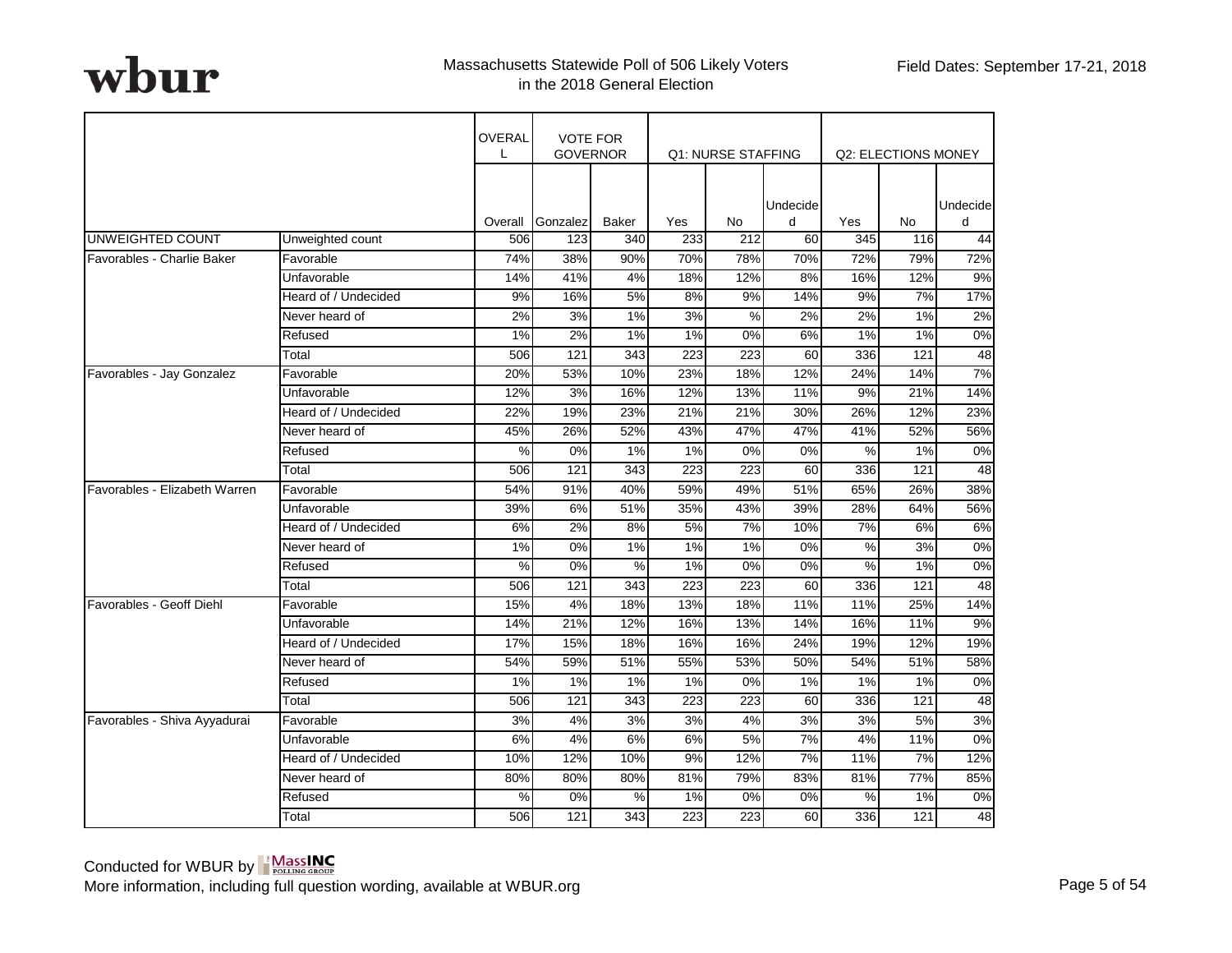|                               |                      | OVERAL<br>L |     | Q3: TRANSGENDER<br><b>ACCOMODATIONS</b> |               |
|-------------------------------|----------------------|-------------|-----|-----------------------------------------|---------------|
|                               |                      | Overall     | Yes | No                                      | Undecide<br>d |
| UNWEIGHTED COUNT              | Unweighted count     | 506         | 362 | 106                                     | 37            |
| Favorables - Charlie Baker    | Favorable            | 74%         | 73% | 77%                                     | 67%           |
|                               | Unfavorable          | 14%         | 14% | 15%                                     | 18%           |
|                               | Heard of / Undecided | 9%          | 10% | 5%                                      | 13%           |
|                               | Never heard of       | 2%          | 2%  | 2%                                      | 0%            |
|                               | Refused              | 1%          | 1%  | 1%                                      | 2%            |
|                               | Total                | 506         | 358 | 109                                     | 39            |
| Favorables - Jay Gonzalez     | Favorable            | 20%         | 25% | 8%                                      | 6%            |
|                               | Unfavorable          | 12%         | 10% | 19%                                     | 16%           |
|                               | Heard of / Undecided | 22%         | 23% | 20%                                     | 16%           |
|                               | Never heard of       | 45%         | 42% | 53%                                     | 58%           |
|                               | Refused              | %           | 0%  | 1%                                      | 4%            |
|                               | Total                | 506         | 358 | 109                                     | 39            |
| Favorables - Elizabeth Warren | Favorable            | 54%         | 66% | 23%                                     | 31%           |
|                               | Unfavorable          | 39%         | 26% | 74%                                     | 64%           |
|                               | Heard of / Undecided | 6%          | 8%  | 2%                                      | 3%            |
|                               | Never heard of       | 1%          | 1%  | 0%                                      | 0%            |
|                               | Refused              | $\%$        | %   | 1%                                      | 2%            |
|                               | Total                | 506         | 358 | 109                                     | 39            |
| Favorables - Geoff Diehl      | Favorable            | 15%         | 10% | 27%                                     | 24%           |
|                               | Unfavorable          | 14%         | 17% | 9%                                      | 7%            |
|                               | Heard of / Undecided | 17%         | 18% | 11%                                     | 25%           |
|                               | Never heard of       | 54%         | 55% | 52%                                     | 40%           |
|                               | Refused              | 1%          | %   | 1%                                      | 4%            |
|                               | Total                | 506         | 358 | 109                                     | 39            |
| Favorables - Shiva Ayyadurai  | Favorable            | 3%          | 4%  | 4%                                      | 2%            |
|                               | Unfavorable          | 6%          | 5%  | 8%                                      | 0%            |
|                               | Heard of / Undecided | 10%         | 11% | 4%                                      | 21%           |
|                               | Never heard of       | 80%         | 80% | 83%                                     | 76%           |
|                               | Refused              | %           | 0%  | 1%                                      | 2%            |
|                               | Total                | 506         | 358 | 109                                     | 39            |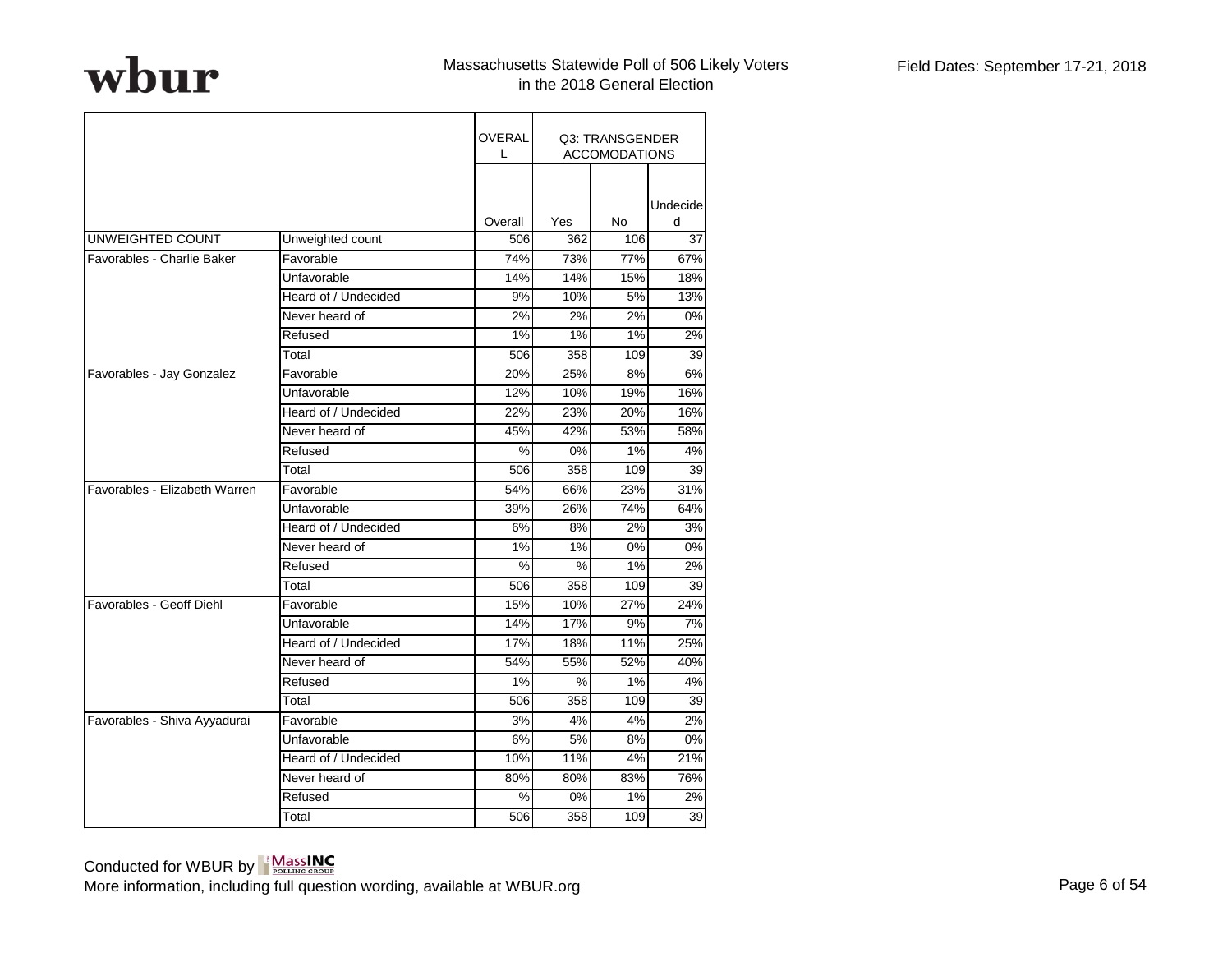|                                                              |                                      | <b>OVERAL</b> |                  | <b>PARTY REGISTRATION</b> |                 |      | <b>GENDER</b> |       |                                   | <b>PARTY AND GENDER</b> |         |                  |
|--------------------------------------------------------------|--------------------------------------|---------------|------------------|---------------------------|-----------------|------|---------------|-------|-----------------------------------|-------------------------|---------|------------------|
|                                                              |                                      |               |                  | Democra Republic          | Unenroll<br>ed/ |      |               |       | Democra Democra Republic Independ |                         |         | Independ<br>ent  |
|                                                              |                                      | Overall       |                  | an                        | Other           | Male | Female        | t men | t women                           | ans                     | ent men | women            |
| UNWEIGHTED COUNT                                             | Unweighted count                     | 506           | 177              | 61                        | 268             | 261  | 245           | 74    | 103                               | 61                      | 147     | 121              |
| Favorables - Donald Trump                                    | Favorable                            | 29%           | 11%              | 76%                       | 31%             | 39%  | 20%           | 14%   | 9%                                | 76%                     | 42%     | 19%              |
|                                                              | Unfavorable                          | 64%           | 84%              | 17%                       | 60%             | 50%  | 75%           | 75%   | 90%                               | 17%                     | 47%     | 74%              |
|                                                              | Heard of / Undecided                 | 6%            | 3%               | 5%                        | 7%              | 7%   | 4%            | 7%    | 0%                                | 5%                      | 8%      | 7%               |
|                                                              | Never heard of                       | $\%$          | 1%               | 0%                        | 0%              | 1%   | 0%            | 3%    | 0%                                | 0%                      | 0%      | 0%               |
|                                                              | Refused                              | 1%            | 1%               | 2%                        | 1%              | 3%   | $\%$          | 2%    | 1%                                | 2%                      | 3%      | 0%               |
|                                                              | Total                                | 506           | 177              | 60                        | 269             | 239  | 267           | 68    | 109                               | 60                      | 135     | $\overline{133}$ |
| If the election for U.S. Senate                              | Democrat Elizabeth Warren            | 55%           | 82%              | 10%                       | 47%             | 44%  | 64%           | 78%   | 85%                               | 10%                     | 36%     | 59%              |
| were held today, and the                                     | Republican Geoff Diehl               | 28%           | 8%               | 73%                       | 31%             | 35%  | 21%           | 14%   | 4%                                | 73%                     | 38%     | 24%              |
| candidates were Democrat                                     | Independent Shiva Ayyadurai          | 3%            | 1%               | 2%                        | 4%              | 3%   | 2%            | 0%    | $2\%$                             | 2%                      | 5%      | 2%               |
| Elizabeth Warren, Republican<br>Geoff Diehl, and Independent | Would not vote (not read)            | 1%            | 1%               | $0\%$                     | $1\%$           | 1%   | $1\%$         | 0%    | $1\%$                             | $0\%$                   | 2%      | $1\%$            |
| Shiva Ayyadurai, for whom would                              | Another candidate (not read)         | 1%            | 1%               | 3%                        | $1\%$           | 2%   | $1\%$         | 0%    | $1\%$                             | 3%                      | 1%      | 1%               |
| you vote?                                                    | Refused (not read)                   | 1%            | 1%               | 0%                        | $1\%$           | 1%   | $1\%$         | 0%    | $1\%$                             | $0\%$                   | 2%      | 1%               |
|                                                              | Don't Know / Undecided (not<br>read) | 12%           | 7%               | 13%                       | 14%             | 13%  | 10%           | 9%    | 6%                                | 13%                     | 16%     | 13%              |
|                                                              | Total                                | 506           | $\overline{177}$ | 60                        | 269             | 239  | 267           | 68    | 109                               | $\overline{60}$         | 135     | 133              |
| Even though you are undecided,                               | Democrat Elizabeth Warren            | 6%            | 21%              | 0%                        | 2%              | 10%  | 2%            | 38%   | 7%                                | $0\%$                   | 4%      | $0\%$            |
| which way are you leaning as of                              | Republican Geoff Diehl               | 15%           | 24%              | 33%                       | 8%              | 20%  | 10%           | 23%   | 26%                               | 33%                     | 11%     | 5%               |
| today?                                                       | Independent Shiva Ayyadurai          | 21%           | 31%              | 22%                       | 18%             | 13%  | 31%           | 0%    | 57%                               | 22%                     | 20%     | 17%              |
|                                                              | Would not vote (not read)            | 0%            | 0%               | 0%                        | 0%              | 0%   | 0%            | 0%    | 0%                                | 0%                      | 0%      | 0%               |
|                                                              | Another candidate (not read)         | 1%            | 0%               | 0%                        | 2%              | 3%   | $0\%$         | 0%    | 0%                                | 0%                      | 4%      | 0%               |
|                                                              | Refused (not read)                   | 3%            | 0%               | 0%                        | 4%              | 0%   | 5%            | 0%    | 0%                                | 0%                      | 0%      | 9%               |
|                                                              | Don't Know / Undecided (not<br>read) | 53%           | 24%              | 46%                       | 65%             | 54%  | 53%           | 38%   | 11%                               | 46%                     | 62%     | 69%              |
|                                                              | Total                                | 59            | 13               | 8                         | 38              | 31   | 28            | 6     | $\overline{7}$                    | 8                       | 21      | 17               |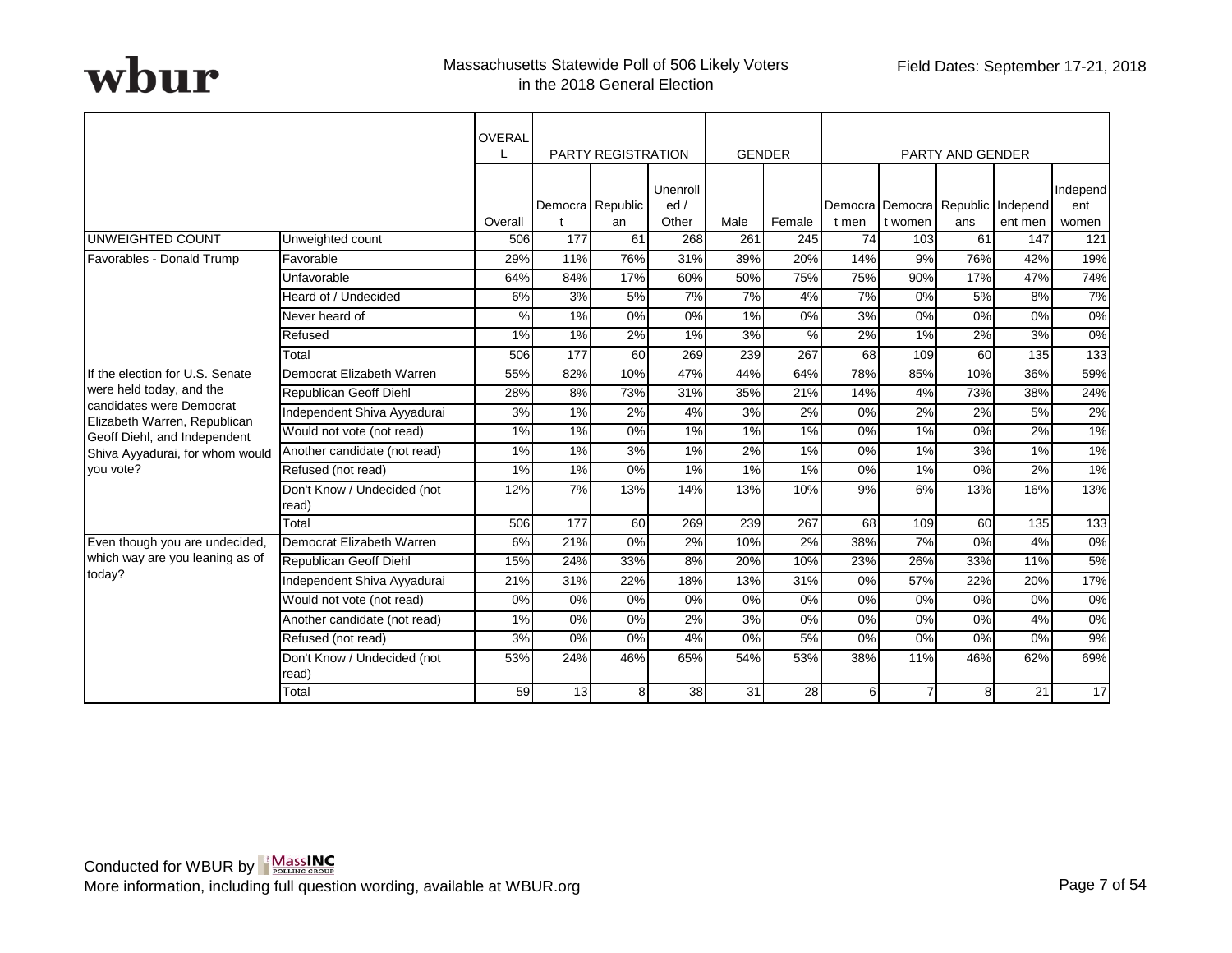|                                                          |                                      | <b>OVERAL</b> |          |                   | <b>AGE CATEGORIES</b> |               |                  |               | AGE AND GENDER   |                    |               | <b>RACE</b>    |
|----------------------------------------------------------|--------------------------------------|---------------|----------|-------------------|-----------------------|---------------|------------------|---------------|------------------|--------------------|---------------|----------------|
|                                                          |                                      |               |          |                   |                       |               |                  | Women         |                  |                    | White /       |                |
|                                                          |                                      | Overall       | 18 to 29 | 30 to 44 45 to 59 |                       | $60+$         | Men age<br>18-49 | age 18-<br>49 | Men age<br>$50+$ | Women<br>age $50+$ | Caucasia<br>n | All others     |
| <b>UNWEIGHTED COUNT</b>                                  | Unweighted count                     | 506           | 74       | 118               | 151                   | 163           | 137              | 92            | 124              | 153                | 414           | 68             |
| Favorables - Donald Trump                                | Favorable                            | 29%           | 17%      | 26%               | 29%                   | 36%           | 32%              | 16%           | 45%              | 24%                | 32%           | 14%            |
|                                                          | Unfavorable                          | 64%           | 72%      | 72%               | 63%                   | 55%           | 56%              | 83%           | 46%              | 70%                | 61%           | 78%            |
|                                                          | Heard of / Undecided                 | 6%            | 7%       | 2%                | 6%                    | 7%            | 9%               | 2%            | 5%               | 6%                 | 6%            | 4%             |
|                                                          | Never heard of                       | $\frac{9}{6}$ | 2%       | $0\%$             | $1\%$                 | $0\%$         | 2%               | 0%            | $\overline{0\%}$ | $0\%$              | 0%            | 2%             |
|                                                          | Refused                              | 1%            | 2%       | 0%                | 1%                    | 2%            | 1%               | 0%            | 4%               | 1%                 | 1%            | 2%             |
|                                                          | Total                                | 506           | 60       | 126               | 153                   | 167           | 106              | 115           | 132              | 152                | 406           | 85             |
| If the election for U.S. Senate                          | Democrat Elizabeth Warren            | 55%           | 64%      | 58%               | 50%                   | 55%           | 50%              | 67%           | 40%              | 62%                | 52%           | 74%            |
| were held today, and the                                 | Republican Geoff Diehl               | 28%           | 18%      | 22%               | 34%                   | 31%           | 31%              | 15%           | 39%              | 26%                | 30%           | 15%            |
| candidates were Democrat<br>Elizabeth Warren, Republican | Independent Shiva Ayyadurai          | 3%            | 4%       | 1%                | 3%                    | 3%            | 3%               | 0%            | 4%               | 4%                 | 3%            | $0\%$          |
| Geoff Diehl, and Independent                             | Would not vote (not read)            | 1%            | 0%       | 0%                | 2%                    | 1%            | 0%               | 0%            | 2%               | 1%                 | 1%            | $0\%$          |
| Shiva Ayyadurai, for whom would                          | Another candidate (not read)         | 1%            | 0%       | 2%                | $1\%$                 | 2%            | 2%               | 0%            | $1\%$            | 1%                 | 1%            | 0%             |
| vou vote?                                                | Refused (not read)                   | 1%            | 1%       | %                 | 2%                    | $\frac{9}{6}$ | 1%               | 1%            | 1%               | %                  | 1%            | 2%             |
|                                                          | Don't Know / Undecided (not<br>read) | 12%           | 13%      | 18%               | 9%                    | 8%            | 14%              | 17%           | 13%              | 6%                 | 12%           | 9%             |
|                                                          | Total                                | 506           | 60       | 126               | 153                   | 167           | 106              | 115           | 132              | 152                | 406           | 85             |
| Even though you are undecided,                           | Democrat Elizabeth Warren            | 6%            | 6%       | 4%                | 6%                    | 10%           | 9%               | 0%            | 11%              | 5%                 | 2%            | 27%            |
| which way are you leaning as of                          | Republican Geoff Diehl               | 15%           | 0%       | 22%               | 6%                    | 22%           | 21%              | 9%            | 18%              | 11%                | 16%           | 0%             |
| today?                                                   | Independent Shiva Ayyadurai          | 21%           | 13%      | 13%               | 39%                   | 21%           | 7%               | 21%           | 19%              | 51%                | 22%           | 21%            |
|                                                          | Would not vote (not read)            | 0%            | 0%       | 0%                | 0%                    | 0%            | 0%               | 0%            | 0%               | 0%                 | 0%            | 0%             |
|                                                          | Another candidate (not read)         | 1%            | 0%       | 4%                | 0%                    | 0%            | 6%               | 0%            | 0%               | 0%                 | 2%            | 0%             |
|                                                          | Refused (not read)                   | 3%            | 0%       | 7%                | 0%                    | 0%            | 0%               | 8%            | 0%               | 0%                 | 3%            | 0%             |
|                                                          | Don't Know / Undecided (not<br>read) | 53%           | 81%      | 51%               | 49%                   | 47%           | 57%              | 61%           | 52%              | 33%                | 55%           | 51%            |
|                                                          | Total                                | 59            | 8        | 22                | 14                    | 14            | 15               | 19            | 17               | $\overline{9}$     | 50            | 8 <sup>1</sup> |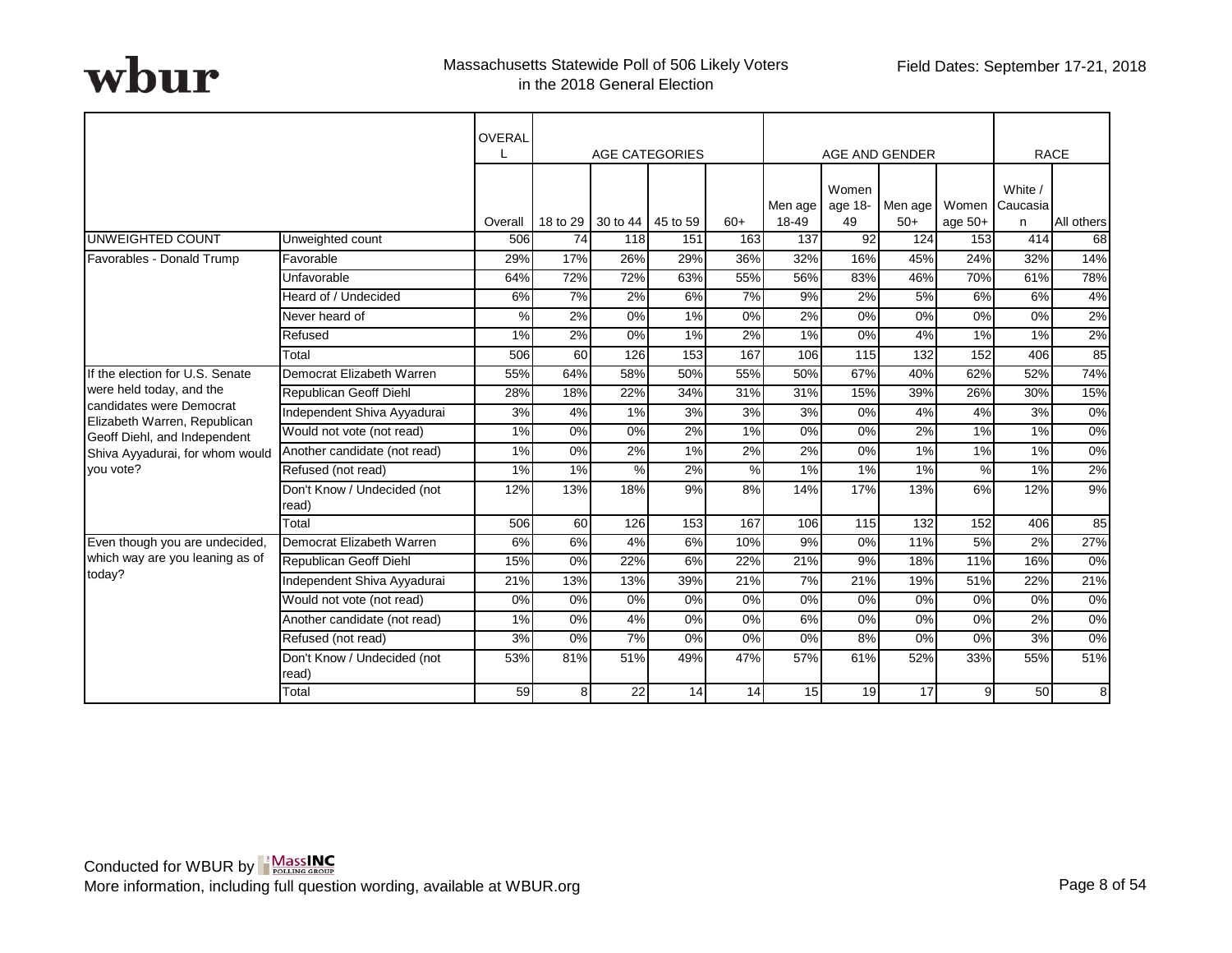|                                                          |                                      | OVERAL        |                   |                        |                        |                  |                |       |                       |                 |
|----------------------------------------------------------|--------------------------------------|---------------|-------------------|------------------------|------------------------|------------------|----------------|-------|-----------------------|-----------------|
|                                                          |                                      | T             |                   |                        | <b>EDUCATION LEVEL</b> |                  |                |       | <b>INCOME RANGES</b>  |                 |
|                                                          |                                      |               | High<br>School or | Some<br>college,<br>no | College                | graduate Advance |                |       | \$25k to < \$75k to < |                 |
|                                                          |                                      | Overall       | less              | degree                 | (BA/BS)                | d degree         | $<$ \$25 $k$   | \$75k | \$150k                | $$150k +$       |
| UNWEIGHTED COUNT                                         | Unweighted count                     | 506           | 85                | 105                    | 182                    | 131              | 43             | 131   | 137                   | 131             |
| Favorables - Donald Trump                                | Favorable                            | 29%           | 44%               | 32%                    | 27%                    | 13%              | 32%            | 29%   | 32%                   | 22%             |
|                                                          | Unfavorable                          | 64%           | 46%               | 60%                    | 67%                    | 81%              | 61%            | 63%   | 63%                   | 73%             |
|                                                          | Heard of / Undecided                 | 6%            | 7%                | 7%                     | 5%                     | 3%               | 5%             | 6%    | 5%                    | 4%              |
|                                                          | Never heard of                       | $\frac{9}{6}$ | 1%                | 0%                     | $0\%$                  | $1\%$            | 2%             | 1%    | $0\%$                 | $0\%$           |
|                                                          | Refused                              | 1%            | 2%                | 1%                     | 1%                     | 2%               | 0%             | 2%    | 0%                    | 1%              |
|                                                          | Total                                | 506           | 90                | 146                    | 161                    | 106              | 47             | 145   | 138                   | 115             |
| If the election for U.S. Senate                          | Democrat Elizabeth Warren            | 55%           | 37%               | 53%                    | 52%                    | 79%              | 68%            | 54%   | 52%                   | 59%             |
| were held today, and the                                 | Republican Geoff Diehl               | 28%           | 40%               | 29%                    | 27%                    | 15%              | 20%            | 28%   | 32%                   | 28%             |
| candidates were Democrat<br>Elizabeth Warren, Republican | Independent Shiva Ayyadurai          | 3%            | 5%                | 3%                     | 2%                     | 1%               | 2%             | 4%    | 2%                    | 3%              |
| Geoff Diehl, and Independent                             | Would not vote (not read)            | 1%            | 2%                | 1%                     | 1%                     | 0%               | 0%             | 2%    | 1%                    | $0\%$           |
| Shiva Ayyadurai, for whom would                          | Another candidate (not read)         | 1%            | 2%                | 0%                     | 2%                     | 0%               | $0\%$          | $1\%$ | $2\%$                 | $1\%$           |
| you vote?                                                | Refused (not read)                   | 1%            | 1%                | 1%                     | $1\%$                  | 1%               | $0\%$          | 1%    | $1\%$                 | 1%              |
|                                                          | Don't Know / Undecided (not<br>read) | 12%           | 14%               | 13%                    | 14%                    | 4%               | 10%            | 11%   | 12%                   | 9%              |
|                                                          | Total                                | 506           | 90                | 146                    | 161                    | 106              | 47             | 145   | 138                   | $\frac{115}{2}$ |
| Even though you are undecided,                           | Democrat Elizabeth Warren            | 6%            | $0\%$             | 0%                     | 10%                    | 28%              | $0\%$          | 6%    | $8\%$                 | 8%              |
| which way are you leaning as of                          | Republican Geoff Diehl               | 15%           | 22%               | 18%                    | 11%                    | 0%               | 29%            | 6%    | 25%                   | 7%              |
| today?                                                   | Independent Shiva Ayyadurai          | 21%           | 17%               | 30%                    | 18%                    | 15%              | 41%            | 15%   | 17%                   | 19%             |
|                                                          | Would not vote (not read)            | 0%            | 0%                | 0%                     | 0%                     | 0%               | 0%             | 0%    | 0%                    | 0%              |
|                                                          | Another candidate (not read)         | 1%            | 0%                | 0%                     | 4%                     | 0%               | 0%             | 0%    | 5%                    | 0%              |
|                                                          | Refused (not read)                   | 3%            | 12%               | 0%                     | 0%                     | 0%               | 0%             | 0%    | 0%                    | 14%             |
|                                                          | Don't Know / Undecided (not<br>read) | 53%           | 49%               | 52%                    | 56%                    | 57%              | 30%            | 74%   | 44%                   | 52%             |
|                                                          | Total                                | 59            | 12                | 19                     | 23                     | 4                | 5 <sub>l</sub> | 17    | 16                    | 11              |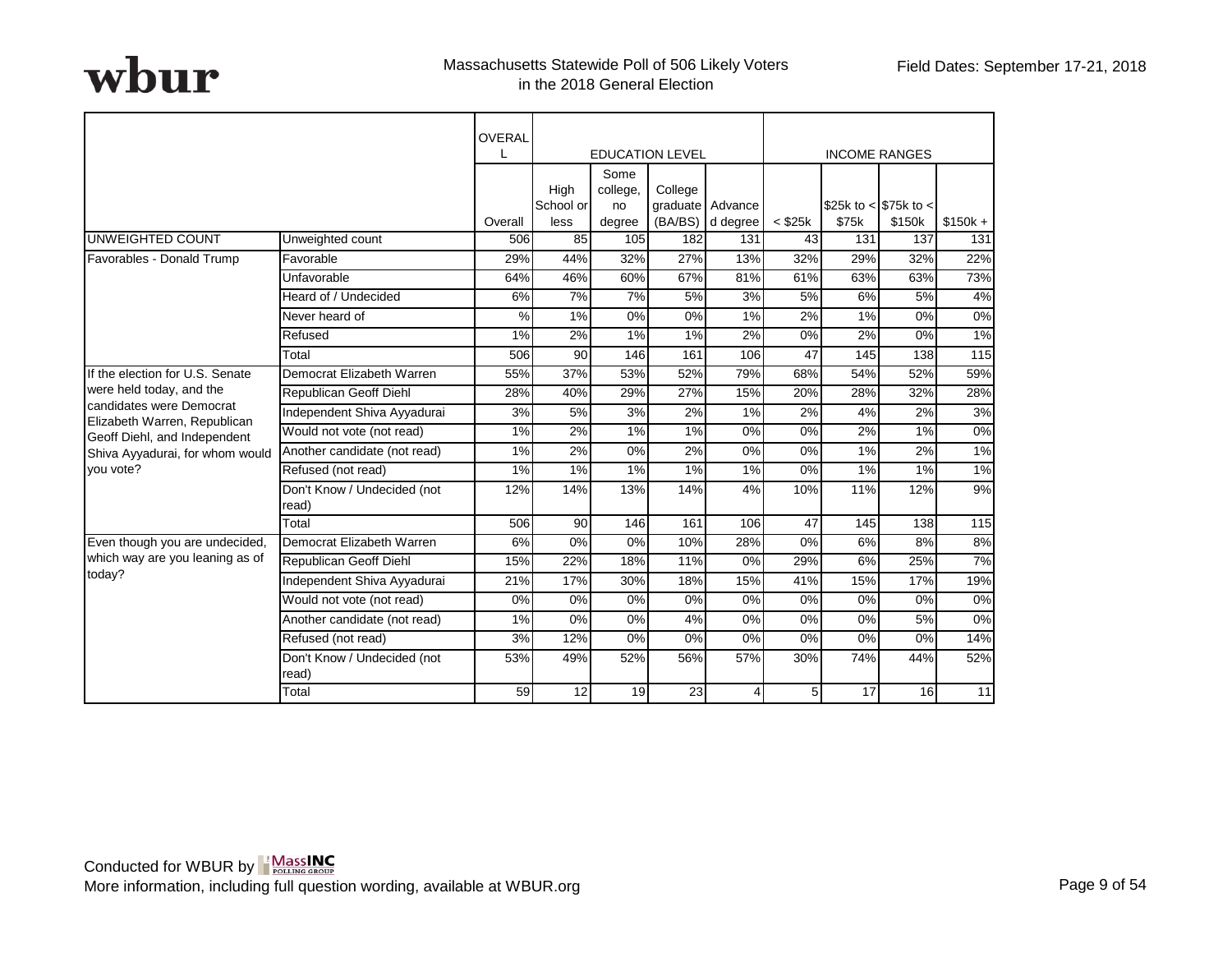|                                                              |                                      | OVERAL        | <b>REGIONS</b>       |                            |                                   | FAV-<br><b>TRUMP</b> | FAV-<br><b>BAKER</b> | FAV-<br>WARRE<br>N                                   | <b>VOTE FOR</b><br><b>SENATE</b> |         |       |
|--------------------------------------------------------------|--------------------------------------|---------------|----------------------|----------------------------|-----------------------------------|----------------------|----------------------|------------------------------------------------------|----------------------------------|---------|-------|
|                                                              |                                      | Overall       | Western<br><b>MA</b> | / Central Southeas<br>t MA | Outer<br><b>Boston</b><br>Suburbs | Boston /<br>Inner    | Total                | Total<br>Suburbs   favorable   favorable   favorable | Total                            | Warren  | Diehl |
| <b>UNWEIGHTED COUNT</b>                                      | Unweighted count                     | 506           | 123                  | 57                         | 192                               | 134                  | 144                  | 372                                                  | 273                              | 286     | 148   |
| Favorables - Donald Trump                                    | Favorable                            | 29%           | 38%                  | 48%                        | 29%                               | 12%                  | 100%                 | 28%                                                  | 5%                               | 4%      | 75%   |
|                                                              | Unfavorable                          | 64%           | 55%                  | 43%                        | 64%                               | 82%                  | 0%                   | 65%                                                  | 91%                              | 92%     | 15%   |
|                                                              | Heard of / Undecided                 | 6%            | 5%                   | 7%                         | 6%                                | 4%                   | 0%                   | 6%                                                   | 2%                               | 2%      | 9%    |
|                                                              | Never heard of                       | $\frac{9}{6}$ | 1%                   | $\overline{0\%}$           | 0%                                | 1%                   | 0%                   | $\frac{9}{6}$                                        | 1%                               | 1%      | 0%    |
|                                                              | Refused                              | 1%            | 1%                   | 2%                         | 1%                                | 3%                   | 0%                   | 1%                                                   | 1%                               | 1%      | 1%    |
|                                                              | Total                                | 506           | 133                  | 58                         | 191                               | 125                  | 148                  | 372                                                  | 271                              | 282     | 150   |
| If the election for U.S. Senate                              | Democrat Elizabeth Warren            | 55%           | 47%                  | 34%                        | 55%                               | 73%                  | 7%                   | 54%                                                  | 95%                              | 99%     | $0\%$ |
| were held today, and the                                     | Republican Geoff Diehl               | 28%           | 31%                  | 52%                        | 28%                               | 13%                  | 72%                  | 29%                                                  | $\frac{9}{6}$                    | 0%      | 94%   |
| candidates were Democrat                                     | Independent Shiva Ayyadurai          | 3%            | 1%                   | 4%                         | 4%                                | 1%                   | 3%                   | 3%                                                   | 1%                               | 0%      | $0\%$ |
| Elizabeth Warren, Republican<br>Geoff Diehl, and Independent | Would not vote (not read)            | 1%            | 2%                   | 0%                         | 1%                                | 0%                   | 1%                   | 1%                                                   | 0%                               | $0\%$   | $0\%$ |
| Shiva Ayyadurai, for whom would                              | Another candidate (not read)         | 1%            | 2%                   | 0%                         | 1%                                | 0%                   | 2%                   | 1%                                                   | $\frac{9}{6}$                    | $0\%$   | 0%    |
| you vote?                                                    | Refused (not read)                   | $1\%$         | 1%                   | $\overline{0\%}$           | $1\%$                             | 2%                   | 0%                   | $1\%$                                                | $\frac{0}{0}$                    | 0%      | 0%    |
|                                                              | Don't Know / Undecided (not<br>read) | 12%           | 16%                  | 10%                        | 9%                                | 12%                  | 16%                  | 11%                                                  | 4%                               | 1%      | 6%    |
|                                                              | Total                                | 506           | 133                  | 58                         | 191                               | 125                  | 148                  | $\overline{372}$                                     | $\overline{271}$                 | 282     | 150   |
| Even though you are undecided,                               | Democrat Elizabeth Warren            | 6%            | 0%                   | 18%                        | 0%                                | 18%                  | 4%                   | 5%                                                   | 28%                              | 100%    | $0\%$ |
| which way are you leaning as of                              | Republican Geoff Diehl               | 15%           | 23%                  | 31%                        | 12%                               | 0%                   | 30%                  | 14%                                                  | 0%                               | 0%      | 100%  |
| today?                                                       | Independent Shiva Ayyadurai          | 21%           | 27%                  | 0%                         | 13%                               | 32%                  | 8%                   | 28%                                                  | 8%                               | $0\%$   | 0%    |
|                                                              | Would not vote (not read)            | 0%            | 0%                   | 0%                         | 0%                                | 0%                   | 0%                   | 0%                                                   | 0%                               | 0%      | 0%    |
|                                                              | Another candidate (not read)         | 1%            | 0%                   | 0%                         | 5%                                | 0%                   | 4%                   | 2%                                                   | 0%                               | 0%      | 0%    |
|                                                              | Refused (not read)                   | 3%            | 0%                   | 0%                         | 0%                                | 10%                  | 0%                   | 4%                                                   | 0%                               | 0%      | 0%    |
|                                                              | Don't Know / Undecided (not<br>read) | 53%           | 50%                  | 51%                        | 69%                               | 40%                  | 55%                  | 48%                                                  | 65%                              | 0%      | $0\%$ |
|                                                              | <b>Total</b>                         | 59            | 21                   | 61                         | 18                                | 14                   | 23                   | 42                                                   | 10 <sup>1</sup>                  | $\vert$ | 9     |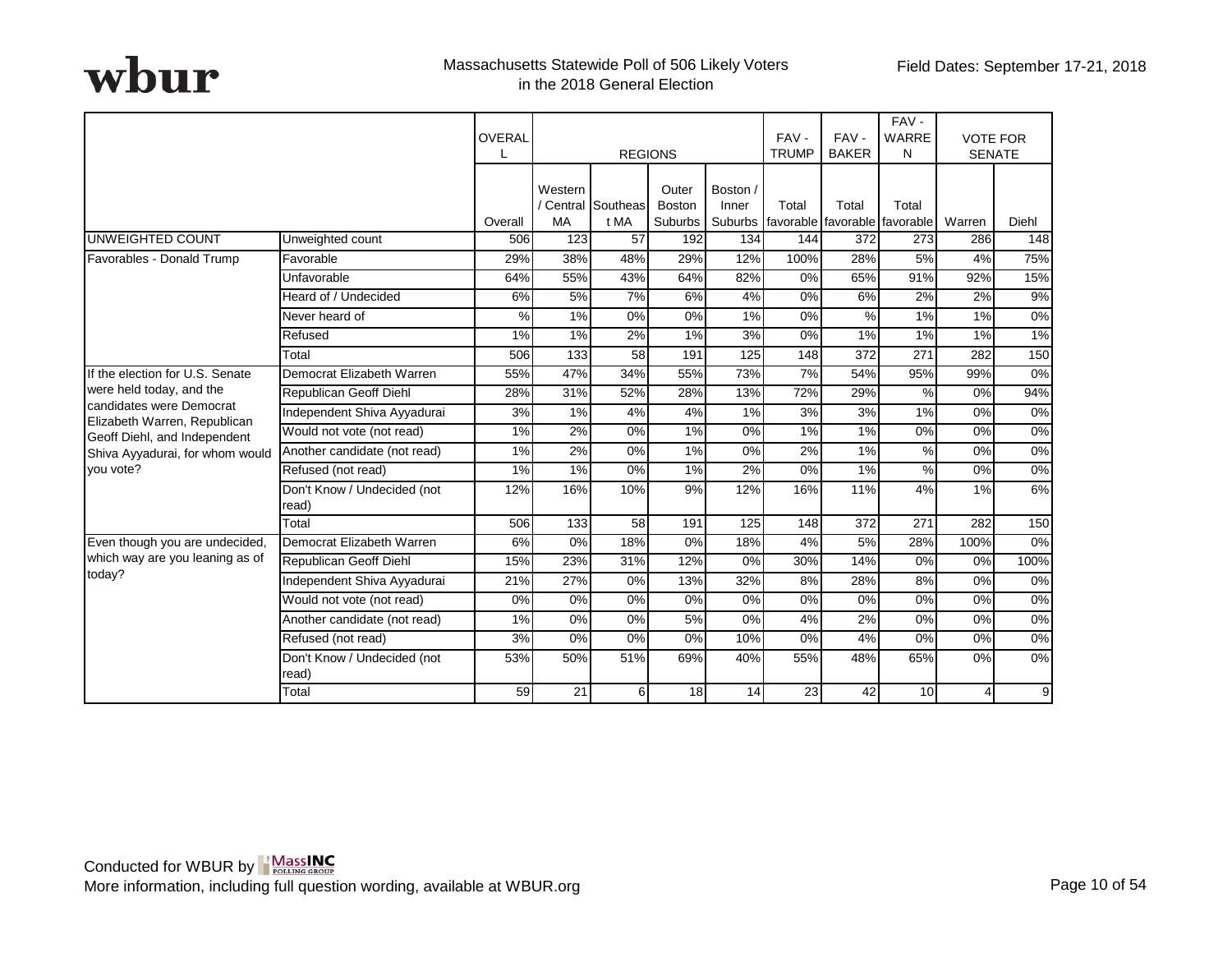|                                                          |                                      | <b>OVERAL</b> | <b>VOTE FOR</b><br><b>GOVERNOR</b> |                  |                  | <b>Q1: NURSE STAFFING</b> |                |     | <b>Q2: ELECTIONS MONEY</b> |          |
|----------------------------------------------------------|--------------------------------------|---------------|------------------------------------|------------------|------------------|---------------------------|----------------|-----|----------------------------|----------|
|                                                          |                                      |               |                                    |                  |                  |                           | Undecide       |     |                            | Undecide |
|                                                          |                                      | Overall       | Gonzalez                           | Baker            | Yes              | <b>No</b>                 | d              | Yes | <b>No</b>                  | d        |
| <b>UNWEIGHTED COUNT</b>                                  | Unweighted count                     | 506           | 123                                | 340              | 233              | 212                       | 60             | 345 | 116                        | 44       |
| Favorables - Donald Trump                                | Favorable                            | 29%           | 5%                                 | 37%              | 23%              | 34%                       | 33%            | 21% | 47%                        | 41%      |
|                                                          | Unfavorable                          | 64%           | 91%                                | 55%              | 70%              | 59%                       | 59%            | 74% | 41%                        | 43%      |
|                                                          | Heard of / Undecided                 | 6%            | 1%                                 | 7%               | 4%               | 6%                        | 8%             | 3%  | 9%                         | 12%      |
|                                                          | Never heard of                       | %             | 1%                                 | $\frac{9}{6}$    | %                | $\frac{9}{6}$             | 0%             | 1%  | 0%                         | $0\%$    |
|                                                          | Refused                              | 1%            | 2%                                 | 1%               | 2%               | 1%                        | 0%             | 1%  | 2%                         | 4%       |
|                                                          | Total                                | 506           | 121                                | 343              | 223              | 223                       | 60             | 336 | 121                        | 48       |
| If the election for U.S. Senate                          | Democrat Elizabeth Warren            | 55%           | 93%                                | 44%              | 58%              | 53%                       | 52%            | 67% | 30%                        | 31%      |
| were held today, and the                                 | <b>Republican Geoff Diehl</b>        | 28%           | 3%                                 | 37%              | 25%              | 32%                       | 24%            | 21% | 47%                        | 32%      |
| candidates were Democrat<br>Elizabeth Warren, Republican | Independent Shiva Ayyadurai          | 3%            | 1%                                 | 3%               | 2%               | 3%                        | 4%             | 3%  | 3%                         | 3%       |
| Geoff Diehl, and Independent                             | Would not vote (not read)            | 1%            | $1\%$                              | 1%               | $1\%$            | %                         | 2%             | 1%  | 2%                         | $0\%$    |
| Shiva Ayyadurai, for whom would                          | Another candidate (not read)         | 1%            | 0%                                 | 1%               | 2%               | %                         | 2%             | 1%  | 2%                         | 2%       |
| vou vote?                                                | Refused (not read)                   | 1%            | 0%                                 | 1%               | 1%               | %                         | 2%             | 1%  | 0%                         | 3%       |
|                                                          | Don't Know / Undecided (not<br>read) | 12%           | 3%                                 | 13%              | 11%              | 11%                       | 15%            | 7%  | 17%                        | 30%      |
|                                                          | Total                                | 506           | 121                                | $\overline{343}$ | $\overline{223}$ | 223                       | 60             | 336 | 121                        | 48       |
| Even though you are undecided,                           | Democrat Elizabeth Warren            | 6%            | 28%                                | 3%               | 9%               | 0%                        | 17%            | 15% | 0%                         | $0\%$    |
| which way are you leaning as of                          | Republican Geoff Diehl               | 15%           | 0%                                 | 20%              | 0%               | 22%                       | 36%            | 4%  | 24%                        | 22%      |
| today?                                                   | Independent Shiva Ayyadurai          | 21%           | 32%                                | 26%              | 23%              | 26%                       | 0%             | 25% | 11%                        | 31%      |
|                                                          | Would not vote (not read)            | 0%            | 0%                                 | 0%               | 0%               | 0%                        | 0%             | 0%  | 0%                         | 0%       |
|                                                          | Another candidate (not read)         | 1%            | 0%                                 | 2%               | 0%               | 0%                        | 10%            | 3%  | 0%                         | 0%       |
|                                                          | Refused (not read)                   | 3%            | 0%                                 | 3%               | 0%               | 6%                        | 0%             | 6%  | 0%                         | 0%       |
|                                                          | Don't Know / Undecided (not<br>read) | 53%           | 41%                                | 46%              | 68%              | 46%                       | 37%            | 48% | 65%                        | 47%      |
|                                                          | Total                                | 59            | 3 <sup>1</sup>                     | 45               | 24               | 25                        | 9 <sub>l</sub> | 25  | 20                         | 14       |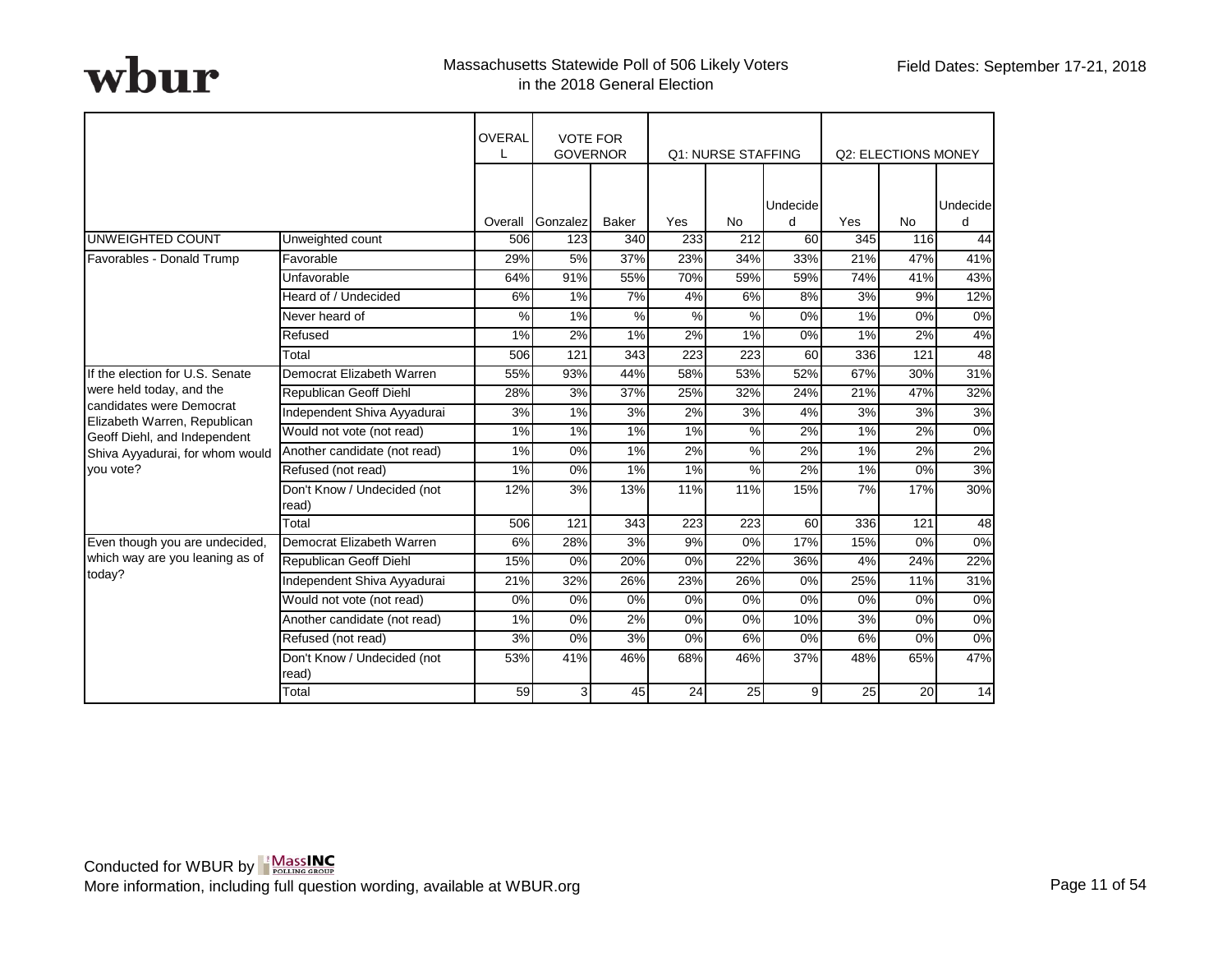|                                                              |                                      | <b>OVERAL</b><br>I. |               | Q3: TRANSGENDER<br><b>ACCOMODATIONS</b> |          |
|--------------------------------------------------------------|--------------------------------------|---------------------|---------------|-----------------------------------------|----------|
|                                                              |                                      |                     |               |                                         | Undecide |
|                                                              |                                      | Overall             | Yes           | <b>No</b>                               | d        |
| UNWEIGHTED COUNT                                             | Unweighted count                     | 506                 | 362           | 106                                     | 37       |
| Favorables - Donald Trump                                    | Favorable                            | 29%                 | 18%           | 60%                                     | 51%      |
|                                                              | Unfavorable                          | 64%                 | 76%           | 32%                                     | 31%      |
|                                                              | Heard of / Undecided                 | 6%                  | 5%            | 5%                                      | 14%      |
|                                                              | Never heard of                       | $\%$                | 1%            | 0%                                      | 0%       |
|                                                              | Refused                              | 1%                  | 1%            | 3%                                      | 4%       |
|                                                              | Total                                | 506                 | 358           | 109                                     | 39       |
| If the election for U.S. Senate                              | Democrat Elizabeth Warren            | 55%                 | 68%           | 23%                                     | 22%      |
| were held today, and the                                     | <b>Republican Geoff Diehl</b>        | 28%                 | 18%           | 56%                                     | 40%      |
| candidates were Democrat                                     | Independent Shiva Ayyadurai          | 3%                  | 3%            | 2%                                      | 4%       |
| Elizabeth Warren, Republican<br>Geoff Diehl, and Independent | Would not vote (not read)            | 1%                  | 1%            | 2%                                      | 0%       |
| Shiva Ayyadurai, for whom would                              | Another candidate (not read)         | 1%                  | $\frac{0}{0}$ | 3%                                      | 2%       |
| vou vote?                                                    | Refused (not read)                   | 1%                  | %             | 0%                                      | 7%       |
|                                                              | Don't Know / Undecided (not<br>read) | 12%                 | 10%           | 14%                                     | 25%      |
|                                                              | Total                                | 506                 | 358           | 109                                     | 39       |
| Even though you are undecided,                               | Democrat Elizabeth Warren            | 6%                  | 8%            | $\overline{0\%}$                        | 9%       |
| which way are you leaning as of                              | Republican Geoff Diehl               | 15%                 | 9%            | 18%                                     | 31%      |
| today?                                                       | Independent Shiva Ayyadurai          | 21%                 | 22%           | 21%                                     | 19%      |
|                                                              | Would not vote (not read)            | 0%                  | 0%            | 0%                                      | 0%       |
|                                                              | Another candidate (not read)         | 1%                  | 3%            | 0%                                      | 0%       |
|                                                              | Refused (not read)                   | 3%                  | 4%            | 0%                                      | 0%       |
|                                                              | Don't Know / Undecided (not<br>read) | 53%                 | 54%           | 61%                                     | 41%      |
|                                                              | Total                                | 59                  | 34            | 15                                      | 10       |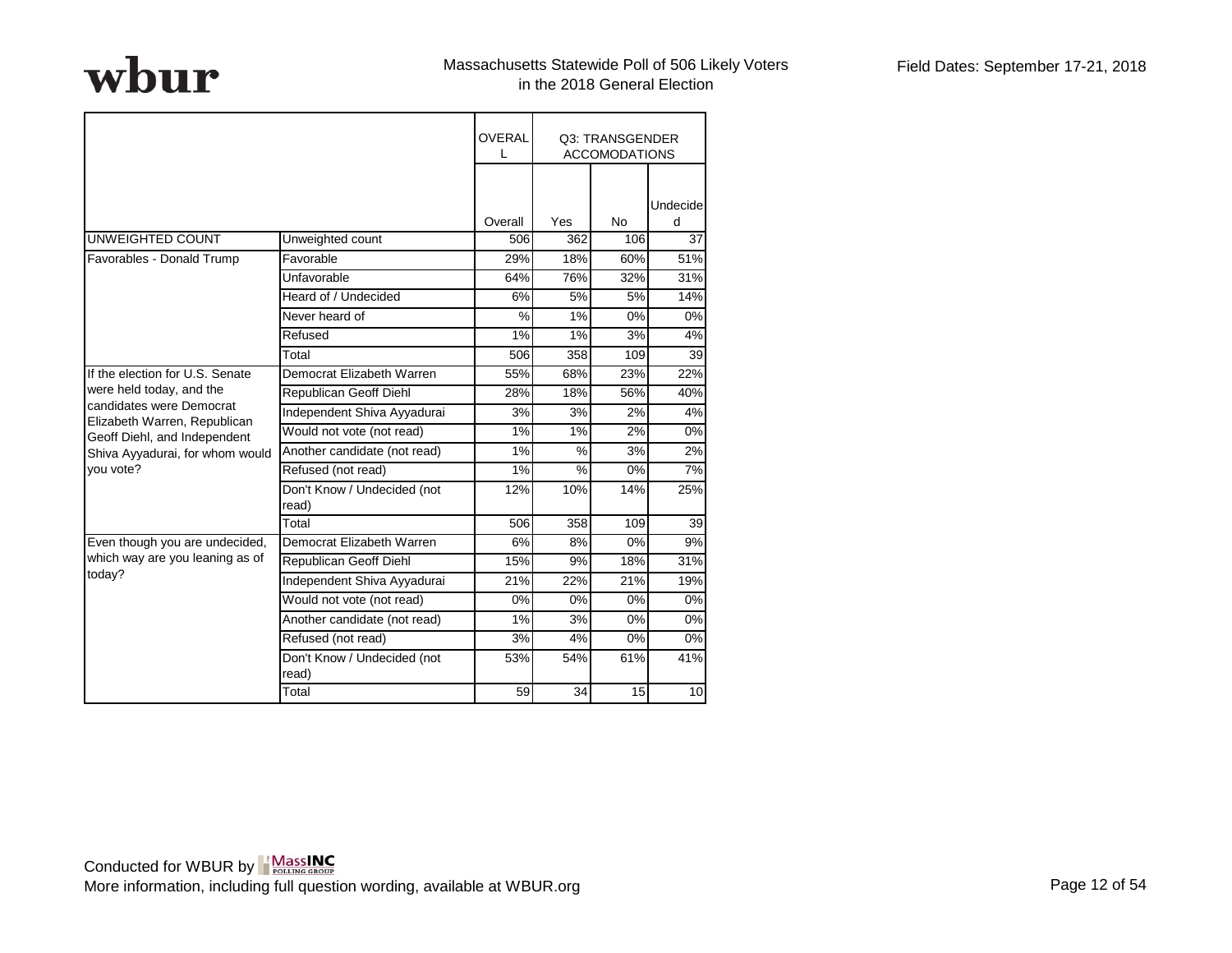|                                                      |                                      | OVERAL  |                  | <b>PARTY REGISTRATION</b> |                          |            | <b>GENDER</b>    |       |         | <b>PARTY AND GENDER</b> |                                              |                          |
|------------------------------------------------------|--------------------------------------|---------|------------------|---------------------------|--------------------------|------------|------------------|-------|---------|-------------------------|----------------------------------------------|--------------------------|
|                                                      |                                      | Overall |                  | Democra Republic<br>an    | Unenroll<br>ed/<br>Other | Male       | Female           | t men | t women | ans                     | Democra Democra Republic Independ<br>ent men | Independ<br>ent<br>women |
| UNWEIGHTED COUNT                                     | Unweighted count                     | 506     | 177              | 61                        | 268                      | 261        | 245              | 74    | 103     | 61                      | 147                                          | 121                      |
| <b>SENATE HORSERACE W</b>                            | Democrat Elizabeth Warren            | 56%     | 84%              | 10%                       | 48%                      | 46%        | 65%              | 81%   | 85%     | 10%                     | 36%                                          | 59%                      |
| <b>LEANERS</b>                                       | Republican Geoff Diehl               | 30%     | 9%               | 77%                       | 32%                      | 38%        | 22%              | 16%   | 5%      | 77%                     | 40%                                          | 25%                      |
|                                                      | Independent Shiva Ayyadurai          | 5%      | 3%               | 4%                        | 6%                       | 5%         | 5%               | 0%    | 6%      | 4%                      | 8%                                           | 4%                       |
|                                                      | Would not vote (not read)            | $1\%$   | $1\%$            | $0\%$                     | $1\%$                    | $1\%$      | 1%               | $0\%$ | 1%      | $0\%$                   | 2%                                           | 1%                       |
|                                                      | Another candidate (not read)         | 1%      | 1%               | 3%                        | 1%                       | 2%         | 1%               | $0\%$ | 1%      | 3%                      | 2%                                           | $1\%$                    |
|                                                      | Refused (not read)                   | 1%      | $1\%$            | $0\%$                     | 2%                       | 1%         | $1\%$            | $0\%$ | 1%      | $\overline{0\%}$        | 2%                                           | 2%                       |
|                                                      | Don't Know / Undecided (not<br>read) | 6%      | 2%               | 6%                        | 9%                       | 7%         | 5%               | 3%    | 1%      | 6%                      | 10%                                          | 9%                       |
|                                                      | Total                                | 506     | $\overline{177}$ | 60                        | 269                      | 239        | $\overline{267}$ | 68    | 109     | 60                      | 135                                          | 133                      |
| If the election for Governor of                      | Democrat Jay Gonzalez                | 22%     | 32%              | 3%                        | 20%                      | 19%        | 25%              | 29%   | 34%     | 3%                      | 18%                                          | 21%                      |
| Massachusetts were held today,                       | Republican Charlie Baker             | 66%     | 52%              | 86%                       | 70%                      | 69%        | 62%              | 54%   | 51%     | 86%                     | 72%                                          | 68%                      |
| and the candidates were<br>Democrat Jay Gonzalez and | Another candidate (not read)         | 1%      | $1\%$            | 0%                        | 1%                       | 1%         | $\%$             | 2%    | 0%      | 0%                      | 1%                                           | 1%                       |
| Republican Charlie Baker, for                        | Would not vote (not read)            | 1%      | 1%               | 3%                        | 1%                       | 2%         | %                | 0%    | 1%      | 3%                      | 2%                                           | $\overline{0\%}$         |
| whom would you vote?                                 | Refused (not read)                   | $1\%$   | $1\%$            | $0\%$                     | 1%                       | $\sqrt{2}$ | $1\%$            | $0\%$ | $1\%$   | $\overline{0\%}$        | %                                            | $1\%$                    |
|                                                      | Don't Know / Undecided (not<br>read) | 10%     | 14%              | 8%                        | 7%                       | 8%         | 11%              | 16%   | 12%     | 8%                      | 6%                                           | 9%                       |
|                                                      | Total                                | 506     | 177              | 60                        | 269                      | 239        | 267              | 68    | 109     | 60                      | 135                                          | 133                      |
| Even though you are undecided,                       | Democrat Jay Gonzalez                | 18%     | 27%              | 0%                        | 12%                      | 14%        | 20%              | 24%   | 29%     | 0%                      | 0%                                           | 19%                      |
| which way are you leaning as of                      | Republican Charlie Baker             | 21%     | 19%              | 54%                       | 15%                      | 17%        | 24%              | 13%   | 24%     | 54%                     | 23%                                          | 10%                      |
| today?                                               | Another candidate (not read)         | 0%      | 0%               | 0%                        | 0%                       | 0%         | 0%               | $0\%$ | 0%      | 0%                      | 0%                                           | 0%                       |
|                                                      | Would not vote (not read)            | 1%      | $0\%$            | $0\%$                     | 3%                       | 0%         | 2%               | $0\%$ | $0\%$   | $\overline{0\%}$        | $0\%$                                        | 6%                       |
|                                                      | Refused (not read)                   | 0%      | 0%               | 0%                        | 0%                       | 0%         | 0%               | 0%    | 0%      | 0%                      | 0%                                           | $0\%$                    |
|                                                      | Don't Know / Undecided (not<br>read) | 60%     | 54%              | 46%                       | 70%                      | 69%        | 54%              | 63%   | 47%     | 46%                     | 77%                                          | 65%                      |
|                                                      | Total                                | 49      | 24               | 5 <sub>l</sub>            | 20                       | 18         | 31               | 11    | 13      | 5 <sub>l</sub>          | 8 <sup>1</sup>                               | 12                       |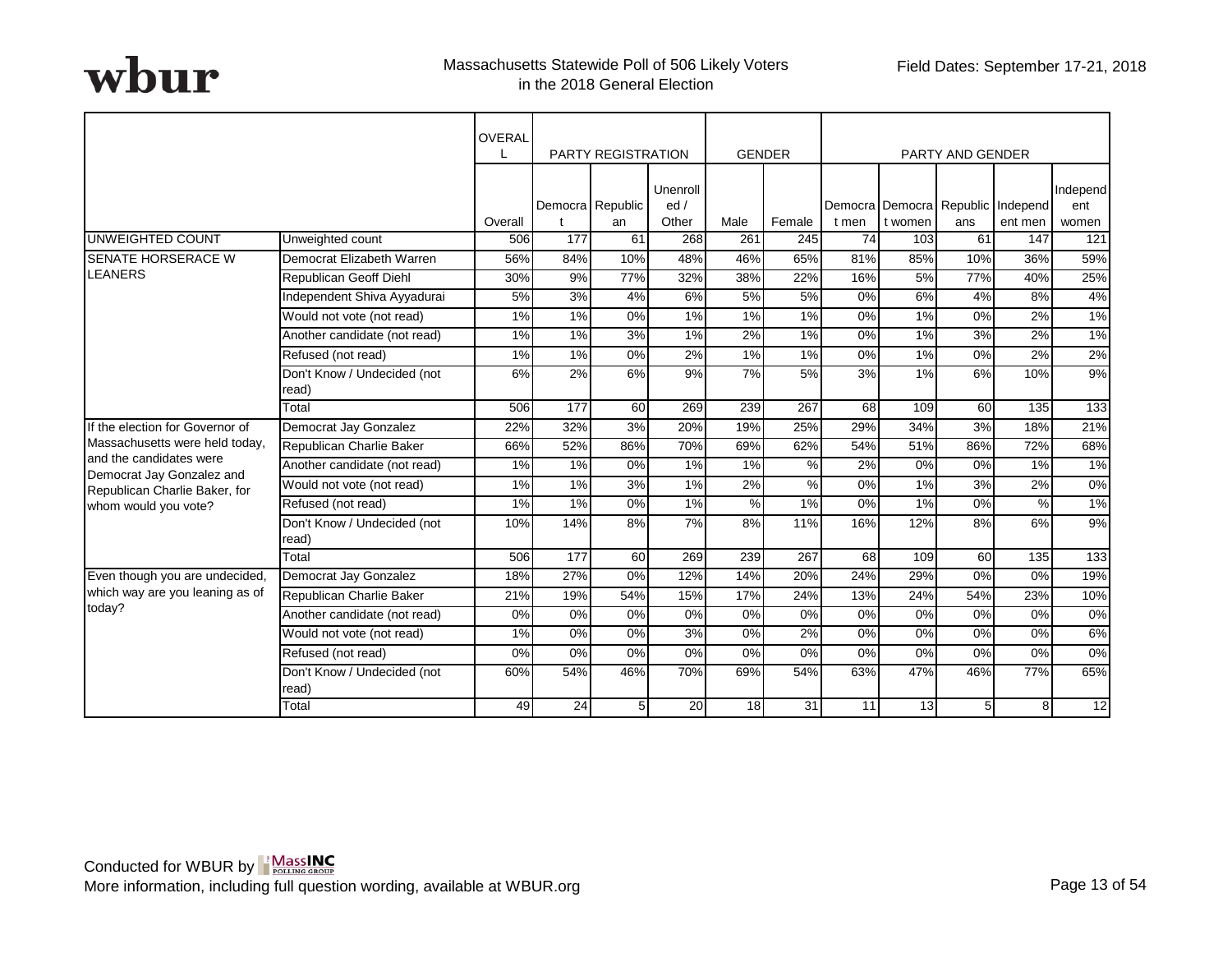|                                                      |                                      | <b>OVERAL</b> |          | <b>AGE CATEGORIES</b> |                 |               |                  |                        | AGE AND GENDER   |           |                                | <b>RACE</b> |
|------------------------------------------------------|--------------------------------------|---------------|----------|-----------------------|-----------------|---------------|------------------|------------------------|------------------|-----------|--------------------------------|-------------|
|                                                      |                                      | Overall       | 18 to 29 | 30 to 44 45 to 59     |                 | $60+$         | Men age<br>18-49 | Women<br>age 18-<br>49 | Men age<br>$50+$ | age $50+$ | White /<br>Women Caucasia<br>n | All others  |
| UNWEIGHTED COUNT                                     | Unweighted count                     | 506           | 74       | 118                   | 151             | 163           | 137              | 92                     | 124              | 153       | 414                            | 68          |
| <b>SENATE HORSERACE W</b>                            | Democrat Elizabeth Warren            | 56%           | 64%      | 59%                   | 50%             | 56%           | 51%              | 67%                    | 42%              | 63%       | 52%                            | 77%         |
| <b>LEANERS</b>                                       | Republican Geoff Diehl               | 30%           | 18%      | 26%                   | 34%             | 32%           | 34%              | 17%                    | 42%              | 26%       | 32%                            | 15%         |
|                                                      | Independent Shiva Ayyadurai          | 5%            | 5%       | 3%                    | 7%              | 5%            | 4%               | 4%                     | 6%               | 6%        | 6%                             | 2%          |
|                                                      | Would not vote (not read)            | $1\%$         | $0\%$    | $\overline{0\%}$      | 2%              | $1\%$         | $0\%$            | $0\%$                  | 2%               | $1\%$     | 1%                             | $0\%$       |
|                                                      | Another candidate (not read)         | $1\%$         | 0%       | 2%                    | 1%              | 2%            | 3%               | 0%                     | 1%               | 1%        | 1%                             | $0\%$       |
|                                                      | Refused (not read)                   | $1\%$         | $1\%$    | $2\%$                 | $2\%$           | %             | 1%               | $2\%$                  | $1\%$            | $\%$      | 1%                             | 2%          |
|                                                      | Don't Know / Undecided (not<br>read) | 6%            | 11%      | 9%                    | 5%              | 4%            | 8%               | 10%                    | 7%               | 2%        | 7%                             | 5%          |
|                                                      | Total                                | 506           | 60       | 126                   | 153             | 167           | 106              | 115                    | 132              | 152       | 406                            | 85          |
| If the election for Governor of                      | Democrat Jay Gonzalez                | 22%           | 30%      | 26%                   | 22%             | 16%           | 24%              | 27%                    | 15%              | 23%       | 19%                            | 36%         |
| Massachusetts were held today,                       | Republican Charlie Baker             | 66%           | 55%      | 58%                   | 68%             | 73%           | 63%              | 56%                    | 75%              | 67%       | 69%                            | 47%         |
| and the candidates were<br>Democrat Jay Gonzalez and | Another candidate (not read)         | 1%            | 0%       | 0%                    | 1%              | 2%            | 0%               | 0%                     | 2%               | 1%        | %                              | 2%          |
| Republican Charlie Baker, for                        | Would not vote (not read)            | 1%            | 1%       | 1%                    | $\%$            | 2%            | 2%               | 0%                     | 2%               | 1%        | 1%                             | 2%          |
| whom would you vote?                                 | Refused (not read)                   | 1%            | 1%       | 0%                    | 1%              | $\frac{9}{6}$ | 1%               | 1%                     | 0%               | %         | %                              | 2%          |
|                                                      | Don't Know / Undecided (not<br>read) | 10%           | 14%      | 15%                   | 8%              | 6%            | 10%              | 16%                    | 6%               | 8%        | 10%                            | 11%         |
|                                                      | Total                                | 506           | 60       | 126                   | 153             | 167           | 106              | 115                    | 132              | 152       | 406                            | 85          |
| Even though you are undecided,                       | Democrat Jay Gonzalez                | 18%           | 12%      | 21%                   | 0%              | 40%           | 16%              | 17%                    | 11%              | 25%       | 15%                            | 32%         |
| which way are you leaning as of                      | Republican Charlie Baker             | 21%           | 31%      | 7%                    | 30%             | 29%           | 7%               | 27%                    | 31%              | 18%       | 26%                            | $0\%$       |
| today?                                               | Another candidate (not read)         | 0%            | 0%       | 0%                    | 0%              | 0%            | 0%               | 0%                     | 0%               | 0%        | 0%                             | 0%          |
|                                                      | Would not vote (not read)            | 1%            | 0%       | 0%                    | 0%              | 7%            | 0%               | 0%                     | 0%               | 5%        | 2%                             | 0%          |
|                                                      | Refused (not read)                   | 0%            | 0%       | 0%                    | 0%              | 0%            | 0%               | 0%                     | 0%               | $0\%$     | 0%                             | 0%          |
|                                                      | Don't Know / Undecided (not<br>read) | 60%           | 57%      | 73%                   | 70%             | 25%           | 77%              | 56%                    | 58%              | 52%       | 57%                            | 68%         |
|                                                      | Total                                | 49            | 8        | 19                    | $\overline{12}$ | 10            | 11               | 18                     | 8 <sup>1</sup>   | 12        | 39                             | 9           |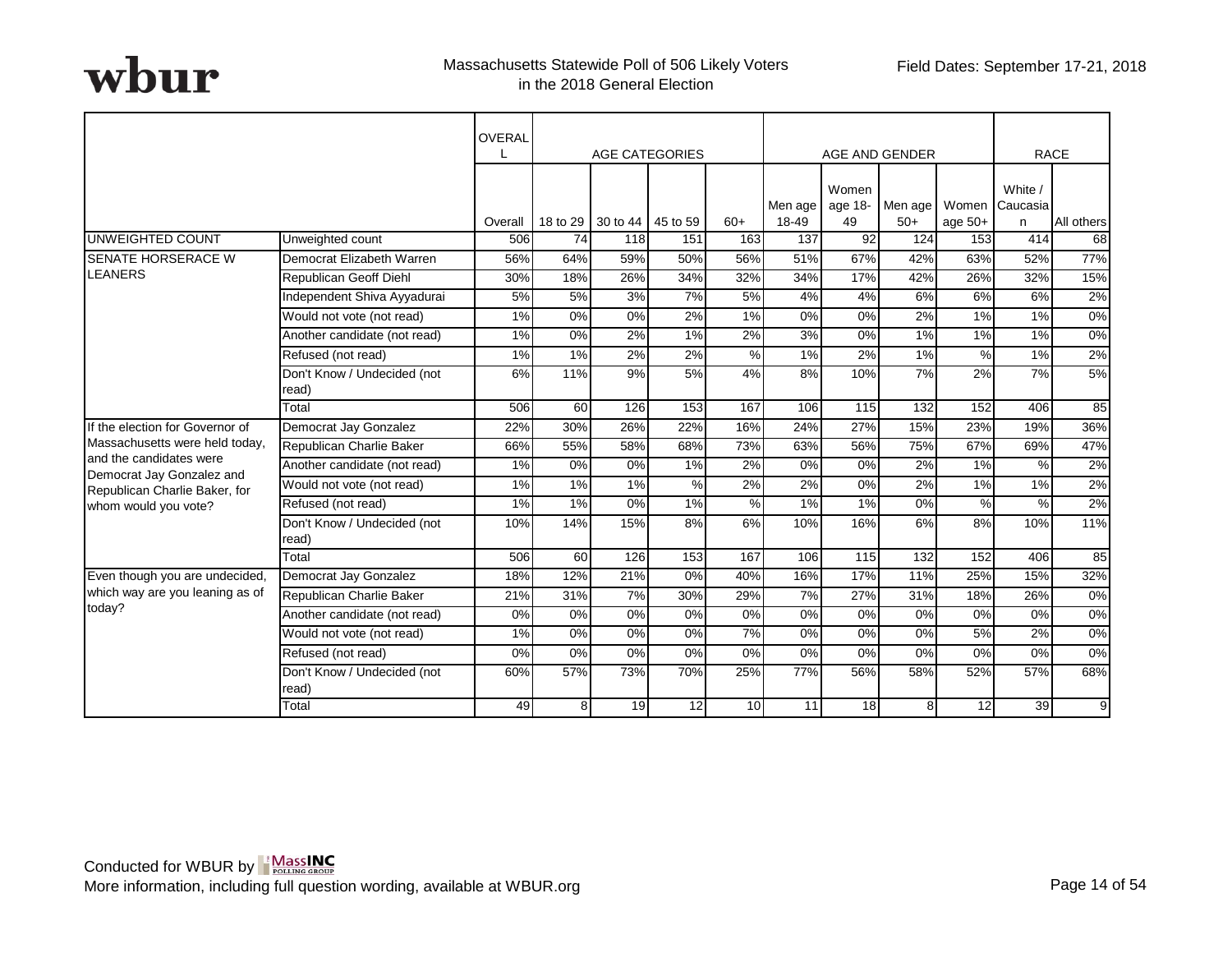|                                                      |                                      | OVERAL  |                   |                  | <b>EDUCATION LEVEL</b> |                                      |              |       | <b>INCOME RANGES</b>      |               |
|------------------------------------------------------|--------------------------------------|---------|-------------------|------------------|------------------------|--------------------------------------|--------------|-------|---------------------------|---------------|
|                                                      |                                      |         | High<br>School or | Some<br>college, | College                |                                      |              |       | \$25k to $<$ \$75k to $<$ |               |
|                                                      |                                      | Overall | less              | no<br>degree     |                        | graduate Advance<br>(BA/BS) d degree | $<$ \$25 $k$ | \$75k | \$150k                    | $$150k +$     |
| <b>UNWEIGHTED COUNT</b>                              | Unweighted count                     | 506     | 85                | 105              | 182                    | 131                                  | 43           | 131   | 137                       | 131           |
| <b>I</b> SENATE HORSERACE W                          | Democrat Elizabeth Warren            | 56%     | 37%               | 53%              | 54%                    | 80%                                  | 68%          | 54%   | 53%                       | 60%           |
| <b>LEANERS</b>                                       | Republican Geoff Diehl               | 30%     | 43%               | 31%              | 29%                    | 15%                                  | 23%          | 29%   | 34%                       | 28%           |
|                                                      | Independent Shiva Ayyadurai          | 5%      | 7%                | 7%               | 5%                     | 2%                                   | 6%           | 5%    | 4%                        | 4%            |
|                                                      | Would not vote (not read)            | 1%      | 2%                | 1%               | 1%                     | 0%                                   | 0%           | 2%    | 1%                        | $0\%$         |
|                                                      | Another candidate (not read)         | 1%      | 2%                | 0%               | 3%                     | $0\%$                                | 0%           | 1%    | 2%                        | 1%            |
|                                                      | Refused (not read)                   | 1%      | 2%                | 1%               | $1\%$                  | 1%                                   | 0%           | $1\%$ | 1%                        | 2%            |
|                                                      | Don't Know / Undecided (not<br>read) | 6%      | 7%                | 7%               | 8%                     | 2%                                   | 3%           | 8%    | 5%                        | 5%            |
|                                                      | Total                                | 506     | 90                | 146              | 161                    | 106                                  | 47           | 145   | 138                       | 115           |
| If the election for Governor of                      | Democrat Jay Gonzalez                | 22%     | 17%               | 21%              | 24%                    | 26%                                  | 29%          | 25%   | 17%                       | 22%           |
| Massachusetts were held today,                       | Republican Charlie Baker             | 66%     | 70%               | 70%              | 64%                    | 57%                                  | 62%          | 62%   | 71%                       | 63%           |
| and the candidates were<br>Democrat Jay Gonzalez and | Another candidate (not read)         | 1%      | 2%                | 0%               | $1\%$                  | $1\%$                                | $0\%$        | $1\%$ | $0\%$                     | 1%            |
| Republican Charlie Baker, for                        | Would not vote (not read)            | 1%      | 1%                | 1%               | 1%                     | $\%$                                 | 5%           | 1%    | 2%                        | $\frac{9}{6}$ |
| whom would you vote?                                 | Refused (not read)                   | 1%      | 1%                | 0%               | %                      | $1\%$                                | $0\%$        | $1\%$ | $0\%$                     | 1%            |
|                                                      | Don't Know / Undecided (not<br>read) | 10%     | 9%                | 7%               | 9%                     | 15%                                  | 4%           | 11%   | 10%                       | 12%           |
|                                                      | Total                                | 506     | 90                | 146              | 161                    | 106                                  | 47           | 145   | 138                       | 115           |
| Even though you are undecided,                       | Democrat Jay Gonzalez                | 18%     | 0%                | 31%              | 8%                     | 28%                                  | 0%           | 23%   | 15%                       | 22%           |
| which way are you leaning as of                      | Republican Charlie Baker             | 21%     | 39%               | 7%               | 29%                    | 14%                                  | 0%           | 14%   | 18%                       | 32%           |
| today?                                               | Another candidate (not read)         | 0%      | 0%                | 0%               | 0%                     | 0%                                   | 0%           | 0%    | 0%                        | 0%            |
|                                                      | Would not vote (not read)            | 1%      | 0%                | 0%               | 0%                     | 4%                                   | 0%           | 4%    | 0%                        | 0%            |
|                                                      | Refused (not read)                   | 0%      | 0%                | 0%               | 0%                     | 0%                                   | 0%           | 0%    | 0%                        | 0%            |
|                                                      | Don't Know / Undecided (not<br>read) | 60%     | 61%               | 63%              | 63%                    | 54%                                  | 100%         | 58%   | 68%                       | 46%           |
|                                                      | Total                                | 49      | 8                 | 11               | 14                     | 16                                   | 2            | 16    | 14                        | 14            |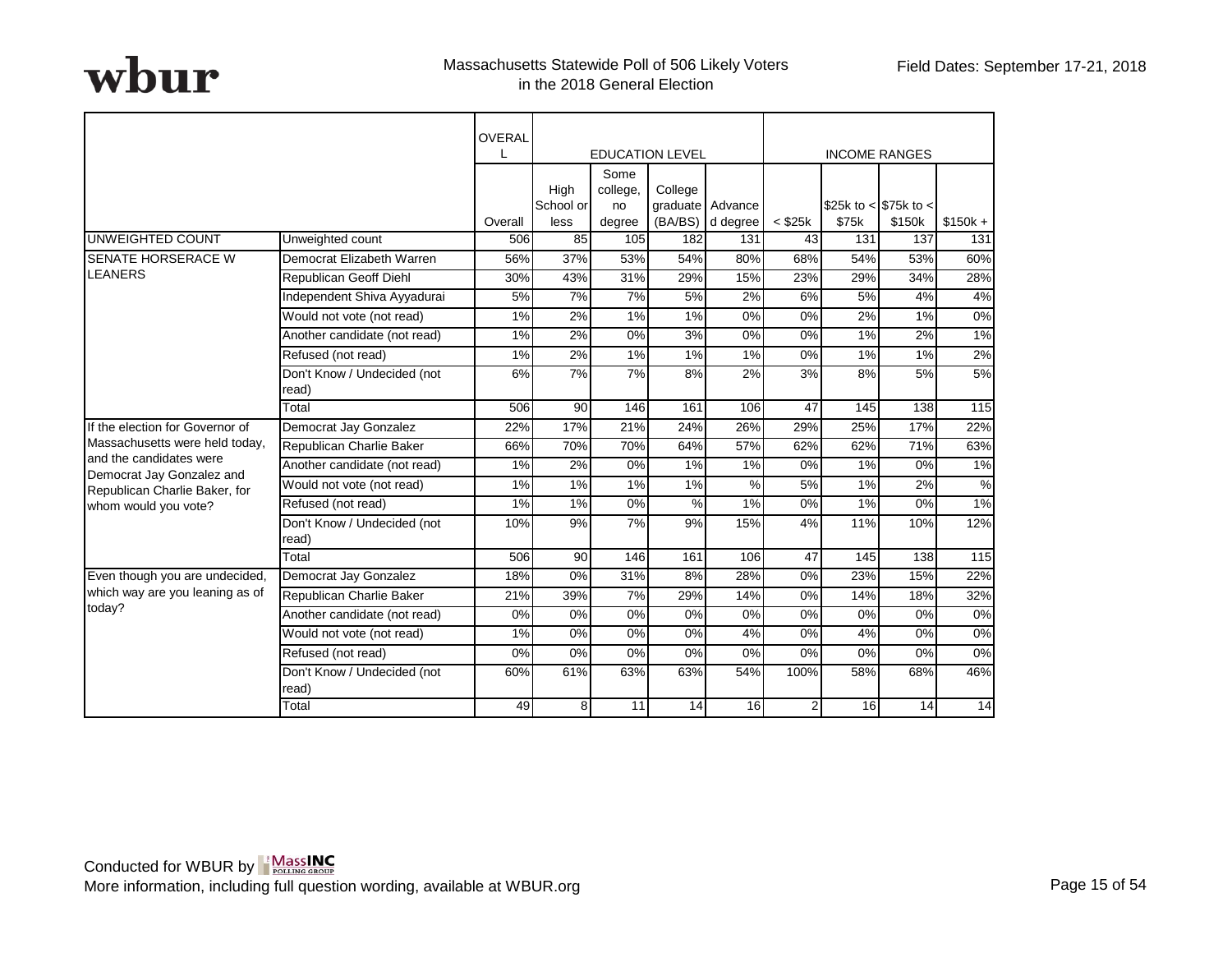|                                                            |                                      | <b>OVERAL</b>  | <b>REGIONS</b>   |                    | FAV-<br><b>TRUMP</b>   | FAV-<br><b>BAKER</b> | FAV-<br>WARRE<br>N | <b>VOTE FOR</b><br><b>SENATE</b> |                                                                  |               |              |
|------------------------------------------------------------|--------------------------------------|----------------|------------------|--------------------|------------------------|----------------------|--------------------|----------------------------------|------------------------------------------------------------------|---------------|--------------|
|                                                            |                                      |                | Western          | / Central Southeas | Outer<br><b>Boston</b> | Boston /<br>Inner    | Total              | Total                            | Total                                                            |               |              |
| UNWEIGHTED COUNT                                           | Unweighted count                     | Overall<br>506 | <b>MA</b><br>123 | t MA<br>57         | Suburbs<br>192         | 134                  | $\overline{1}$ 44  | 372                              | Suburbs favorable favorable favorable<br>273                     | Warren<br>286 | Diehl<br>148 |
| <b>SENATE HORSERACE W</b>                                  | Democrat Elizabeth Warren            | 56%            | 47%              | 36%                | 55%                    | 75%                  | 8%                 | 55%                              | 96%                                                              | 100%          | 0%           |
| <b>LEANERS</b>                                             |                                      |                |                  |                    |                        |                      |                    |                                  |                                                                  |               |              |
|                                                            | Republican Geoff Diehl               | 30%            | 35%              | 55%                | 29%                    | 13%                  | 77%                | 30%                              | $\%$                                                             | 0%            | 100%         |
|                                                            | Independent Shiva Ayyadurai          | 5%             | 5%               | 4%                 | <b>5%</b>              | 5%                   | 4%                 | 6%                               | 1%                                                               | 0%            | 0%           |
|                                                            | Would not vote (not read)            | 1%             | 2%               | 0%                 | 1%                     | 0%                   | 1%                 | 1%                               | 0%                                                               | 0%            | $0\%$        |
|                                                            | Another candidate (not read)         | 1%             | 2%               | 0%                 | 2%                     | 0%                   | 3%                 | 1%                               | $% \mathcal{B}_{\mathrm{H}}\rightarrow \mathcal{B}_{\mathrm{H}}$ | 0%            | 0%           |
|                                                            | Refused (not read)                   | 1%             | 1%               | 0%                 | 1%                     | 3%                   | 0%                 | 1%                               | %                                                                | 0%            | 0%           |
|                                                            | Don't Know / Undecided (not<br>read) | 6%             | 8%               | 5%                 | 6%                     | 5%                   | 9%                 | 5%                               | 2%                                                               | 0%            | 0%           |
|                                                            | Total                                | 506            | 133              | 58                 | 191                    | $\overline{125}$     | 148                | $\overline{372}$                 | $\overline{271}$                                                 | 282           | 150          |
| If the election for Governor of                            | Democrat Jay Gonzalez                | 22%            | 17%              | 11%                | 23%                    | 31%                  | 4%                 | 11%                              | 38%                                                              | 37%           | 2%           |
| Massachusetts were held today,                             | Republican Charlie Baker             | 66%            | 73%              | 80%                | 64%                    | 54%                  | 84%                | 82%                              | 49%                                                              | 53%           | 89%          |
| and the candidates were                                    | Another candidate (not read)         | 1%             | 0%               | 3%                 | 1%                     | 0%                   | 2%                 | 0%                               | 0%                                                               | 0%            | 2%           |
| Democrat Jay Gonzalez and<br>Republican Charlie Baker, for | Would not vote (not read)            | 1%             | 1%               | 0%                 | 2%                     | 1%                   | 3%                 | 0%                               | $\%$                                                             | %             | 3%           |
| whom would you vote?                                       | Refused (not read)                   | $1\%$          | $0\%$            | $0\%$              | $\frac{8}{2}$          | 2%                   | $0\%$              | $1\%$                            | $\%$                                                             | $0\%$         | $0\%$        |
|                                                            | Don't Know / Undecided (not<br>read) | 10%            | 9%               | 5%                 | 10%                    | 13%                  | 7%                 | 7%                               | 12%                                                              | 10%           | 4%           |
|                                                            | Total                                | 506            | 133              | 58                 | 191                    | 125                  | 148                | 372                              | 271                                                              | 282           | 150          |
| Even though you are undecided,                             | Democrat Jay Gonzalez                | 18%            | 0%               | 40%                | 23%                    | 22%                  | 0%                 | 24%                              | 26%                                                              | 32%           | 0%           |
| which way are you leaning as of                            | Republican Charlie Baker             | 21%            | 19%              | 60%                | 26%                    | 10%                  | 42%                | 13%                              | 12%                                                              | 12%           | 65%          |
| today?                                                     | Another candidate (not read)         | 0%             | 0%               | 0%                 | 0%                     | 0%                   | 0%                 | 0%                               | 0%                                                               | 0%            | 0%           |
|                                                            | Would not vote (not read)            | 1%             | 0%               | 0%                 | 0%                     | 4%                   | 7%                 | 0%                               | 0%                                                               | 0%            | 10%          |
|                                                            | Refused (not read)                   | 0%             | 0%               | 0%                 | 0%                     | 0%                   | 0%                 | 0%                               | 0%                                                               | 0%            | 0%           |
|                                                            | Don't Know / Undecided (not<br>read) | 60%            | 81%              | 0%                 | 52%                    | 64%                  | 51%                | 64%                              | 62%                                                              | 57%           | 25%          |
|                                                            | Total                                | 49             | 12               | 3 <sup>l</sup>     | 18                     | 16                   | 10                 | 27                               | 33                                                               | 28            | $6 \mid$     |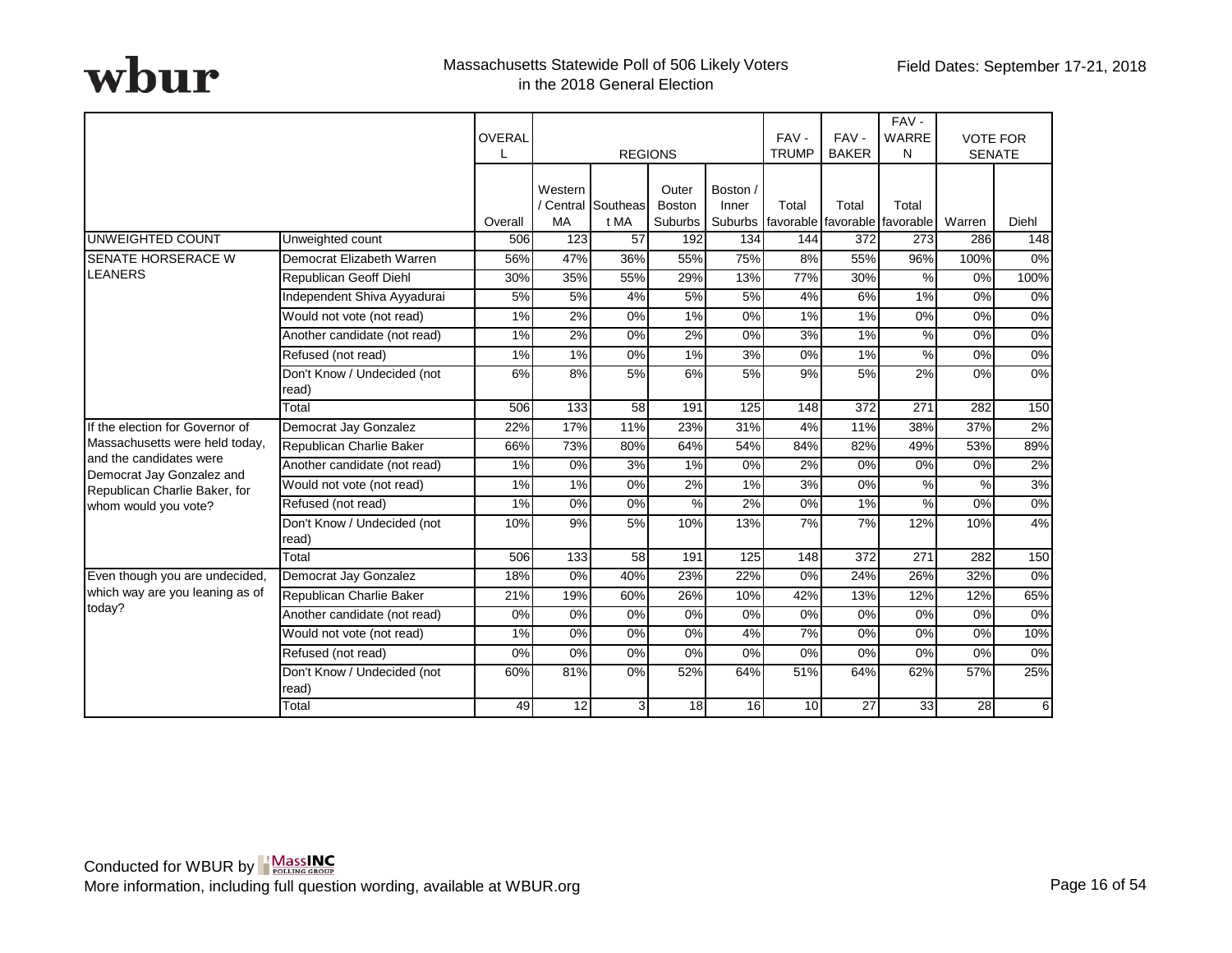|                                                      |                                      | <b>OVERAL</b> | <b>VOTE FOR</b><br><b>GOVERNOR</b> |                  |                  | <b>Q1: NURSE STAFFING</b> |          |     | Q2: ELECTIONS MONEY |                |
|------------------------------------------------------|--------------------------------------|---------------|------------------------------------|------------------|------------------|---------------------------|----------|-----|---------------------|----------------|
|                                                      |                                      |               |                                    |                  |                  |                           | Undecide |     |                     | Undecide       |
|                                                      |                                      | Overall       | Gonzalez                           | <b>Baker</b>     | Yes              | <b>No</b>                 | d        | Yes | <b>No</b>           | d              |
| UNWEIGHTED COUNT                                     | Unweighted count                     | 506           | 123                                | 340              | 233              | 212                       | 60       | 345 | 116                 | 44             |
| <b>SENATE HORSERACE W</b>                            | Democrat Elizabeth Warren            | 56%           | 94%                                | 44%              | 59%              | 53%                       | 54%      | 68% | 30%                 | 31%            |
| <b>LEANERS</b>                                       | Republican Geoff Diehl               | 30%           | 3%                                 | 40%              | 25%              | 34%                       | 29%      | 21% | 51%                 | 38%            |
|                                                      | Independent Shiva Ayyadurai          | 5%            | 2%                                 | 6%               | 5%               | 6%                        | 4%       | 4%  | 4%                  | 12%            |
|                                                      | Would not vote (not read)            | 1%            | 1%                                 | 1%               | 1%               | %                         | 2%       | 1%  | 2%                  | 0%             |
|                                                      | Another candidate (not read)         | 1%            | 0%                                 | 2%               | 2%               | %                         | 3%       | 1%  | 2%                  | 2%             |
|                                                      | Refused (not read)                   | 1%            | 0%                                 | 1%               | 1%               | 1%                        | 2%       | 1%  | 0%                  | 3%             |
|                                                      | Don't Know / Undecided (not<br>read) | 6%            | 1%                                 | 6%               | 7%               | 5%                        | 5%       | 3%  | 11%                 | 14%            |
|                                                      | Total                                | 506           | $\overline{121}$                   | $\overline{343}$ | $\overline{223}$ | $\overline{223}$          | 60       | 336 | 121                 | 48             |
| If the election for Governor of                      | Democrat Jay Gonzalez                | 22%           | 93%                                | $0\%$            | 27%              | 18%                       | 18%      | 28% | 11%                 | 11%            |
| Massachusetts were held today,                       | Republican Charlie Baker             | 66%           | 0%                                 | 97%              | 60%              | 73%                       | 61%      | 60% | 78%                 | 74%            |
| and the candidates were<br>Democrat Jay Gonzalez and | Another candidate (not read)         | 1%            | 0%                                 | 0%               | 0%               | 2%                        | 0%       | %   | 2%                  | $0\%$          |
| Republican Charlie Baker, for                        | Would not vote (not read)            | 1%            | 0%                                 | 0%               | 2%               | 1%                        | 1%       | 1%  | %                   | 2%             |
| whom would you vote?                                 | Refused (not read)                   | 1%            | 0%                                 | 0%               | 1%               | 0%                        | 2%       | %   | 0%                  | 3%             |
|                                                      | Don't Know / Undecided (not<br>read) | 10%           | 7%                                 | 3%               | 10%              | 7%                        | 18%      | 10% | 8%                  | 10%            |
|                                                      | Total                                | 506           | 121                                | 343              | 223              | 223                       | 60       | 336 | 121                 | 48             |
| Even though you are undecided,                       | Democrat Jay Gonzalez                | 18%           | 100%                               | 0%               | 19%              | 15%                       | 20%      | 26% | 0%                  | 0%             |
| which way are you leaning as of                      | Republican Charlie Baker             | 21%           | 0%                                 | 100%             | 10%              | 33%                       | 30%      | 18% | 30%                 | 28%            |
| today?                                               | Another candidate (not read)         | 0%            | 0%                                 | 0%               | 0%               | 0%                        | 0%       | 0%  | 0%                  | 0%             |
|                                                      | Would not vote (not read)            | 1%            | 0%                                 | 0%               | 0%               | 4%                        | 0%       | 0%  | 7%                  | 0%             |
|                                                      | Refused (not read)                   | 0%            | 0%                                 | 0%               | 0%               | 0%                        | 0%       | 0%  | 0%                  | 0%             |
|                                                      | Don't Know / Undecided (not<br>read) | 60%           | 0%                                 | 0%               | 72%              | 48%                       | 50%      | 57% | 63%                 | 72%            |
|                                                      | Total                                | 49            | 9 <sub>l</sub>                     | 10               | 23               | 15                        | 11       | 34  | 10                  | 5 <sub>l</sub> |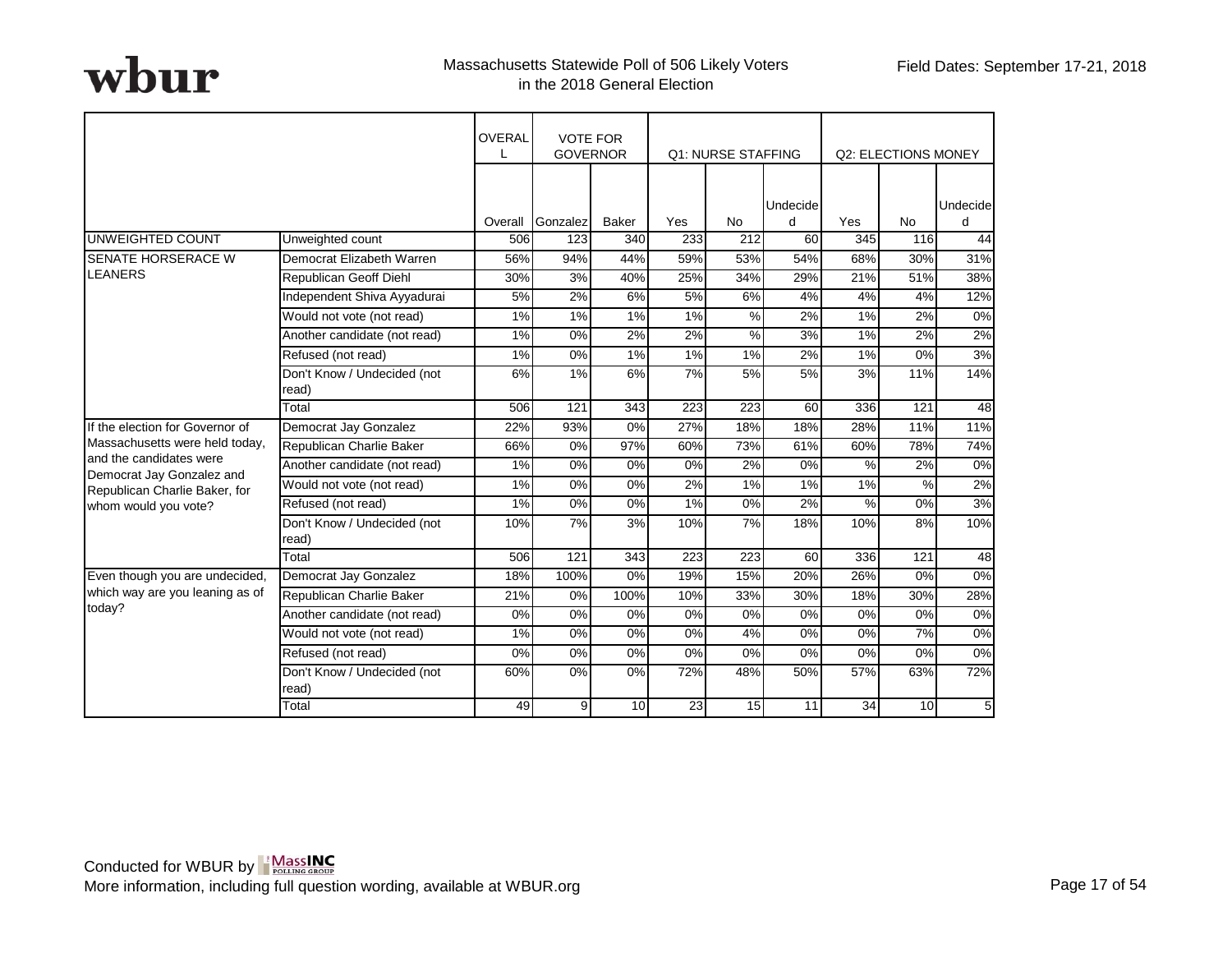|                                                      |                                      | <b>OVERAL</b><br>L |     | Q3: TRANSGENDER<br><b>ACCOMODATIONS</b> |                |
|------------------------------------------------------|--------------------------------------|--------------------|-----|-----------------------------------------|----------------|
|                                                      |                                      |                    |     |                                         | Undecide       |
|                                                      |                                      | Overall            | Yes | <b>No</b>                               | d              |
| UNWEIGHTED COUNT                                     | Unweighted count                     | 506                | 362 | 106                                     | 37             |
| SENATE HORSERACE W                                   | Democrat Elizabeth Warren            | 56%                | 69% | 23%                                     | 24%            |
| <b>LEANERS</b>                                       | Republican Geoff Diehl               | 30%                | 19% | 59%                                     | 48%            |
|                                                      | Independent Shiva Ayyadurai          | 5%                 | 5%  | 4%                                      | 9%             |
|                                                      | Would not vote (not read)            | 1%                 | 1%  | 2%                                      | 0%             |
|                                                      | Another candidate (not read)         | 1%                 | 1%  | 3%                                      | 2%             |
|                                                      | Refused (not read)                   | 1%                 | 1%  | 0%                                      | 7%             |
|                                                      | Don't Know / Undecided (not<br>read) | 6%                 | 5%  | 9%                                      | 10%            |
|                                                      | Total                                | 506                | 358 | 109                                     | 39             |
| If the election for Governor of                      | Democrat Jay Gonzalez                | 22%                | 28% | 7%                                      | 9%             |
| Massachusetts were held today,                       | Republican Charlie Baker             | 66%                | 60% | 85%                                     | 64%            |
| and the candidates were<br>Democrat Jay Gonzalez and | Another candidate (not read)         | 1%                 | %   | 2%                                      | 0%             |
| Republican Charlie Baker, for                        | Would not vote (not read)            | 1%                 | 1%  | 1%                                      | 5%             |
| whom would you vote?                                 | Refused (not read)                   | 1%                 | %   | 0%                                      | 5%             |
|                                                      | Don't Know / Undecided (not<br>read) | 10%                | 11% | 4%                                      | 17%            |
|                                                      | Total                                | 506                | 358 | 109                                     | 39             |
| Even though you are undecided,                       | Democrat Jay Gonzalez                | 18%                | 21% | 15%                                     | 0%             |
| which way are you leaning as of                      | Republican Charlie Baker             | 21%                | 13% | 61%                                     | 40%            |
| today?                                               | Another candidate (not read)         | 0%                 | 0%  | 0%                                      | 0%             |
|                                                      | Would not vote (not read)            | 1%                 | 2%  | 0%                                      | 0%             |
|                                                      | Refused (not read)                   | 0%                 | 0%  | 0%                                      | 0%             |
|                                                      | Don't Know / Undecided (not<br>read) | 60%                | 64% | 24%                                     | 60%            |
|                                                      | Total                                | 49                 | 38  | 5                                       | $\overline{7}$ |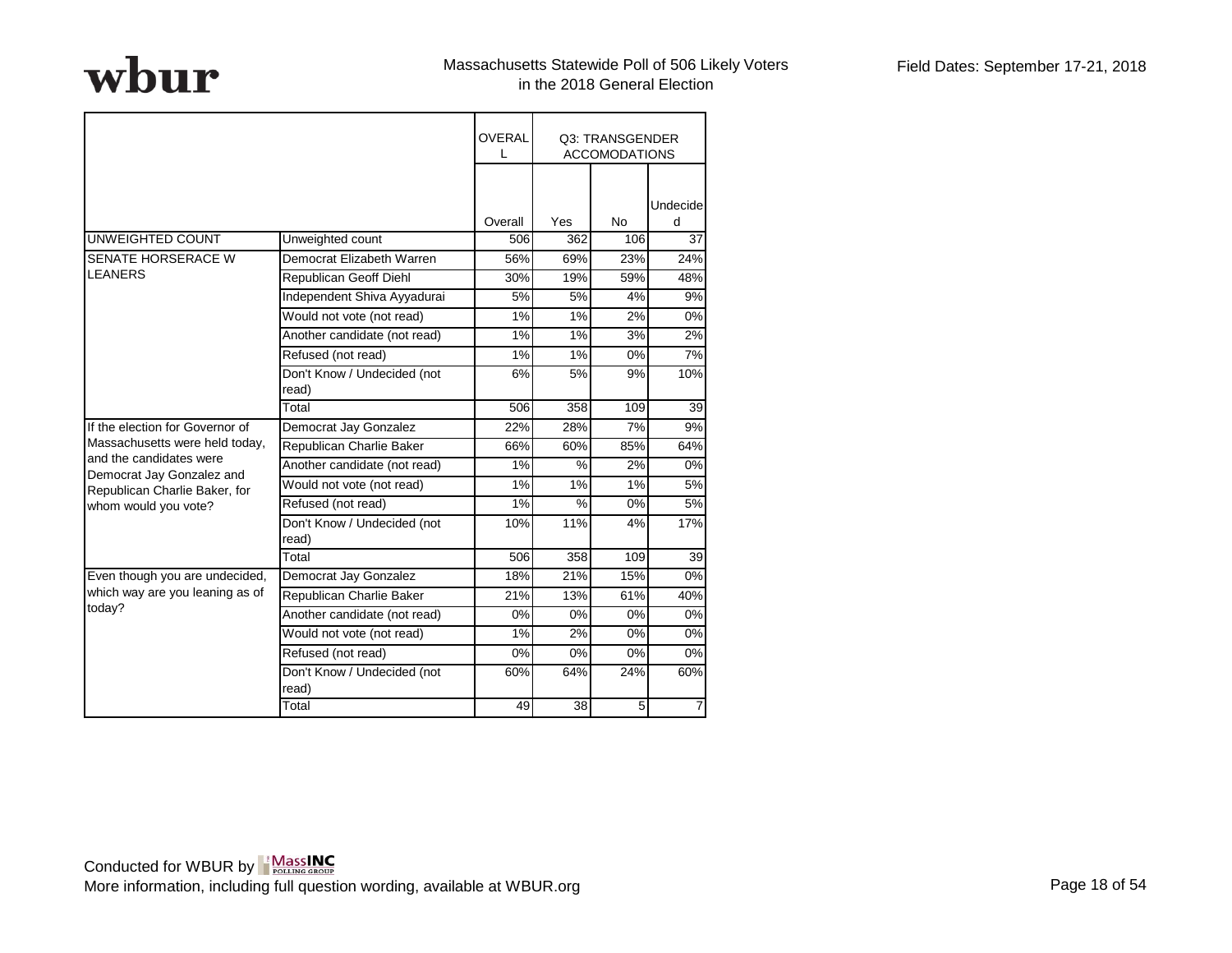|                                                                    |                                      | <b>OVERAL</b> |                  | <b>PARTY REGISTRATION</b> |                          | <b>GENDER</b> |        |       |                                              | PARTY AND GENDER |               |                          |
|--------------------------------------------------------------------|--------------------------------------|---------------|------------------|---------------------------|--------------------------|---------------|--------|-------|----------------------------------------------|------------------|---------------|--------------------------|
|                                                                    |                                      | Overall       |                  | Democra Republic<br>an    | Unenroll<br>ed/<br>Other | Male          | Female | t men | Democra Democra Republic Independ<br>t women | ans              | ent men       | Independ<br>ent<br>women |
| <b>UNWEIGHTED COUNT</b>                                            | Unweighted count                     | 506           | 177              | 61                        | 268                      | 261           | 245    | 74    | 103                                          | 61               | 147           | 121                      |
| <b>GOVERNOR HORSERACE W</b>                                        | Democrat Jay Gonzalez                | 24%           | 36%              | 3%                        | 21%                      | 20%           | 27%    | 33%   | 38%                                          | 3%               | 18%           | 23%                      |
| <b>LEANERS</b>                                                     | Republican Charlie Baker             | 68%           | 55%              | 90%                       | 71%                      | 71%           | 65%    | 56%   | 54%                                          | 90%              | 73%           | 69%                      |
|                                                                    | Another candidate (not read)         | 1%            | 1%               | 0%                        | 1%                       | 1%            | $\%$   | 2%    | 0%                                           | 0%               | 1%            | 1%                       |
|                                                                    | Would not vote (not read)            | 1%            | 1%               | 3%                        | $1\%$                    | 2%            | 1%     | 0%    | $1\%$                                        | 3%               | 2%            | 1%                       |
|                                                                    | Refused (not read)                   | 1%            | 1%               | 0%                        | 1%                       | $\%$          | 1%     | 0%    | 1%                                           | 0%               | $\%$          | 1%                       |
|                                                                    | Don't Know / Undecided (not<br>read) | 6%            | 7%               | 4%                        | 5%                       | 5%            | 6%     | 10%   | 6%                                           | 4%               | 4%            | 6%                       |
|                                                                    | Total                                | 506           | $\overline{177}$ | 60                        | 269                      | 239           | 267    | 68    | 109                                          | $\overline{60}$  | 135           | 133                      |
| There will be a measure on the                                     | Yes                                  | 44%           | 42%              | 35%                       | 47%                      | 43%           | 45%    | 39%   | 45%                                          | 35%              | 48%           | 47%                      |
| November ballot dealing with                                       | No                                   | 44%           | 44%              | 50%                       | 43%                      | 46%           | 43%    | 49%   | 41%                                          | 50%              | 43%           | 42%                      |
| nurse staffing levels                                              | Don't know / Undecided               | 12%           | 13%              | 15%                       | 10%                      | 11%           | 12%    | 13%   | 14%                                          | 15%              | 9%            | 11%                      |
|                                                                    | Refused                              | %             | 0%               | 0%                        | %                        | %             | 0%     | 0%    | 0%                                           | 0%               | $\frac{0}{0}$ | $0\%$                    |
|                                                                    | Total                                | 506           | $\overline{177}$ | 60                        | 269                      | 239           | 267    | 68    | 109                                          | $\overline{60}$  | 135           | 133                      |
| There will be a measure on the                                     | Yes                                  | 66%           | 78%              | 43%                       | 64%                      | 66%           | 66%    | 79%   | 77%                                          | 43%              | 65%           | 62%                      |
| November ballot dealing with                                       | No                                   | 24%           | 14%              | 40%                       | 27%                      | 26%           | 22%    | 17%   | 12%                                          | 40%              | 28%           | 25%                      |
| money in elections                                                 | Don't know / Undecided               | 9%            | 8%               | 17%                       | 9%                       | 8%            | 11%    | 3%    | 10%                                          | 17%              | 7%            | 11%                      |
|                                                                    | Refused                              | %             | 0%               | 0%                        | %                        | 0%            | %      | 0%    | 0%                                           | 0%               | 0%            | 1%                       |
|                                                                    | Total                                | 506           | 177              | 60                        | 269                      | 239           | 267    | 68    | 109                                          | 60 <sup>1</sup>  | 135           | 133                      |
| There will be a measure on the                                     | Yes                                  | 71%           | 81%              | 55%                       | 67%                      | 61%           | 79%    | 76%   | 84%                                          | 55%              | 57%           | 78%                      |
| November ballot asking voters to                                   | No                                   | 21%           | 14%              | 38%                       | 23%                      | 28%           | 15%    | 18%   | 11%                                          | 38%              | 29%           | 17%                      |
| approve a 2016 state law dealing<br>with public accommodations for | Don't know / Undecided               | 8%            | 5%               | 7%                        | 9%                       | 10%           | 5%     | 6%    | 4%                                           | 7%               | 13%           | 6%                       |
| transgender people                                                 | Refused                              | %             | 0%               | 0%                        | 1%                       | 1%            | 0%     | 0%    | 0%                                           | 0%               | 1%            | 0%                       |
|                                                                    | Total                                | 506           | 177              | 60                        | 269                      | 239           | 267    | 68    | 109                                          | 60 <sup>1</sup>  | 135           | 133                      |
| Just to be clear, do you think                                     | Yes they should                      | 68%           | 80%              | 50%                       | 65%                      | 58%           | 78%    | 74%   | 84%                                          | 50%              | 52%           | 77%                      |
| transgender people should be                                       | No they should not                   | 21%           | 13%              | 43%                       | 22%                      | 31%           | 13%    | 19%   | 9%                                           | 43%              | 32%           | 12%                      |
| allowed to use public<br>accommodations consistent with            | Don't know / undecided               | 10%           | 7%               | 7%                        | 14%                      | 11%           | 10%    | 7%    | 7%                                           | 7%               | 16%           | 11%                      |
| their gender identities, or not?                                   | Total                                | 506           | 177              | 60                        | 269                      | 239           | 267    | 68    | 109                                          | 60 <sub>1</sub>  | 135           | 133                      |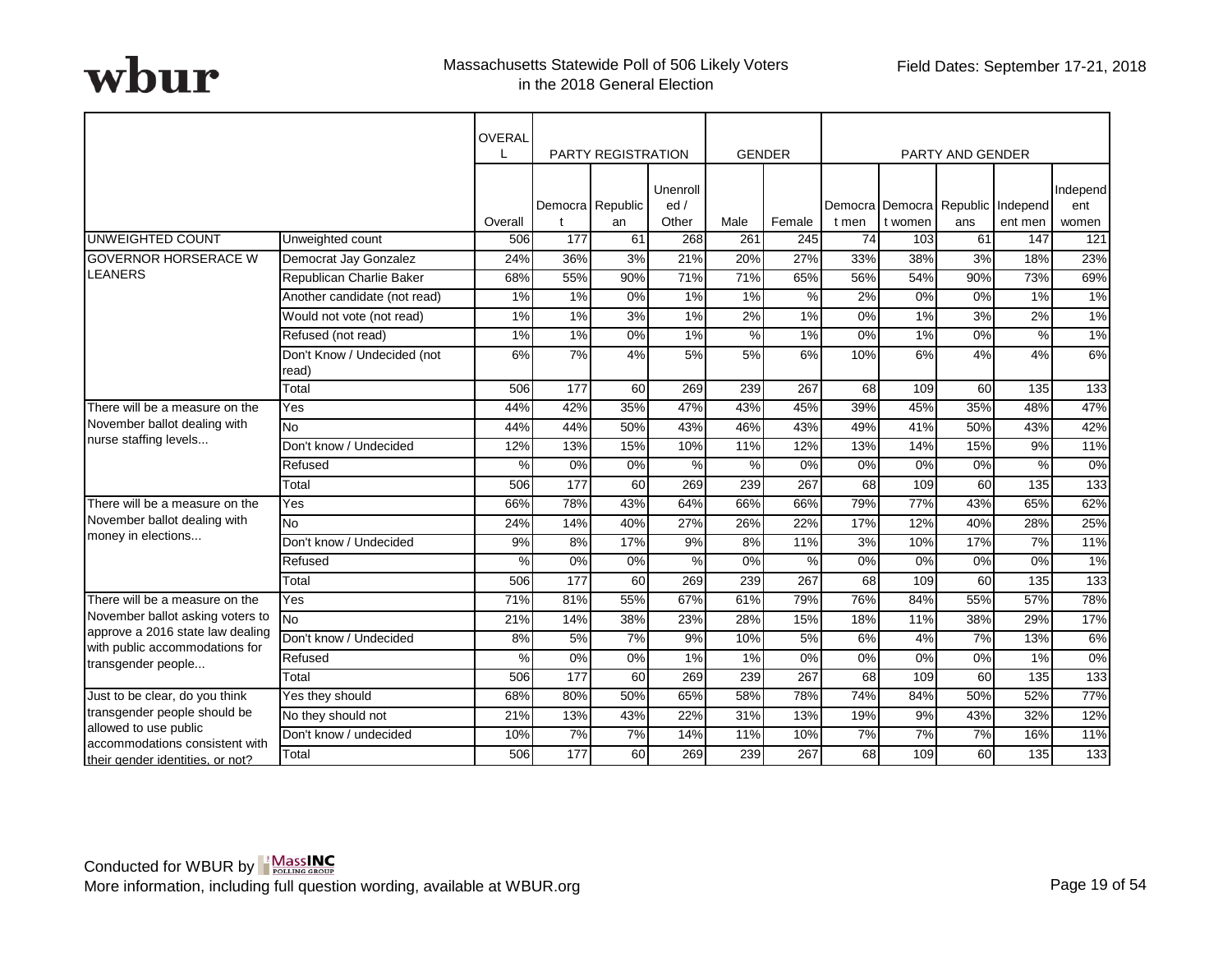|                                                                    |                                      | OVERAL  |          | <b>AGE CATEGORIES</b> |      |               |                  |                        | AGE AND GENDER   |         | <b>RACE</b>                             |            |
|--------------------------------------------------------------------|--------------------------------------|---------|----------|-----------------------|------|---------------|------------------|------------------------|------------------|---------|-----------------------------------------|------------|
|                                                                    |                                      | Overall | 18 to 29 | 30 to 44 45 to 59     |      | $60+$         | Men age<br>18-49 | Women<br>age 18-<br>49 | Men age<br>$50+$ | age 50+ | White $\sqrt{ }$<br>Women Caucasia<br>n | All others |
| <b>UNWEIGHTED COUNT</b>                                            | Unweighted count                     | 506     | 74       | 118                   | 151  | 163           | 137              | 92                     | 124              | 153     | 414                                     | 68         |
| <b>GOVERNOR HORSERACE W</b>                                        | Democrat Jay Gonzalez                | 24%     | 31%      | 29%                   | 22%  | 19%           | 26%              | 30%                    | 16%              | 25%     | 21%                                     | 40%        |
| <b>LEANERS</b>                                                     | Republican Charlie Baker             | 68%     | 59%      | 59%                   | 70%  | 75%           | 63%              | 60%                    | 77%              | 69%     | 72%                                     | 47%        |
|                                                                    | Another candidate (not read)         | 1%      | 0%       | 0%                    | 1%   | 2%            | 0%               | 0%                     | 2%               | 1%      | $\%$                                    | 2%         |
|                                                                    | Would not vote (not read)            | 1%      | 1%       | 1%                    | $\%$ | 3%            | 2%               | $0\%$                  | 2%               | $1\%$   | 1%                                      | 2%         |
|                                                                    | Refused (not read)                   | 1%      | 1%       | 0%                    | 1%   | $\frac{0}{0}$ | 1%               | 1%                     | 0%               | $\%$    | $\%$                                    | 2%         |
|                                                                    | Don't Know / Undecided (not<br>read) | 6%      | 8%       | 11%                   | 6%   | 2%            | 8%               | 9%                     | 4%               | 4%      | 6%                                      | 7%         |
|                                                                    | Total                                | 506     | 60       | 126                   | 153  | 167           | 106              | $\overline{115}$       | 132              | 152     | 406                                     | 85         |
| There will be a measure on the                                     | Yes                                  | 44%     | 50%      | 45%                   | 51%  | 34%           | 49%              | 46%                    | 38%              | 44%     | 43%                                     | 49%        |
| November ballot dealing with                                       | <b>No</b>                            | 44%     | 34%      | 45%                   | 37%  | 53%           | 41%              | 40%                    | 49%              | 44%     | 44%                                     | 42%        |
| nurse staffing levels                                              | Don't know / Undecided               | 12%     | 15%      | 10%                   | 11%  | 12%           | 9%               | 13%                    | 13%              | 12%     | 13%                                     | 10%        |
|                                                                    | Refused                              | %       | 1%       | 0%                    | 0%   | 0%            | %                | 0%                     | 0%               | 0%      | $\frac{0}{0}$                           | $0\%$      |
|                                                                    | Total                                | 506     | 60       | 126                   | 153  | 167           | 106              | 115                    | 132              | 152     | 406                                     | 85         |
| There will be a measure on the                                     | Yes                                  | 66%     | 67%      | 75%                   | 65%  | 61%           | 71%              | 74%                    | 62%              | 61%     | 68%                                     | 61%        |
| November ballot dealing with                                       | $\overline{N}$                       | 24%     | 22%      | 21%                   | 27%  | 24%           | 25%              | 17%                    | 26%              | 26%     | 21%                                     | 33%        |
| money in elections                                                 | Don't know / Undecided               | 9%      | 11%      | 4%                    | 8%   | 14%           | 3%               | 9%                     | 11%              | 12%     | 10%                                     | 6%         |
|                                                                    | Refused                              | %       | 0%       | 0%                    | 0%   | 1%            | 0%               | 0%                     | 0%               | 1%      | %                                       | 0%         |
|                                                                    | Total                                | 506     | 60       | 126                   | 153  | 167           | 106              | 115                    | 132              | 152     | 406                                     | 85         |
| There will be a measure on the                                     | $\overline{Y}$ es                    | 71%     | 75%      | 72%                   | 71%  | 68%           | 66%              | 81%                    | 57%              | 78%     | 71%                                     | 74%        |
| November ballot asking voters to                                   | <b>No</b>                            | 21%     | 22%      | 19%                   | 24%  | 21%           | 24%              | 15%                    | 32%              | 15%     | 21%                                     | 18%        |
| approve a 2016 state law dealing<br>with public accommodations for | Don't know / Undecided               | 8%      | 4%       | 9%                    | 5%   | 11%           | 10%              | 4%                     | 10%              | 7%      | 7%                                      | 8%         |
| transgender people                                                 | Refused                              | %       | 0%       | 0%                    | 1%   | 0%            | 0%               | 0%                     | 1%               | 0%      | %                                       | 0%         |
|                                                                    | Total                                | 506     | 60       | 126                   | 153  | 167           | 106              | 115                    | 132              | 152     | 406                                     | 85         |
| Just to be clear, do you think                                     | Yes they should                      | 68%     | 72%      | 74%                   | 65%  | 66%           | 62%              | 80%                    | 54%              | 76%     | 69%                                     | 67%        |
| transgender people should be                                       | No they should not                   | 21%     | 15%      | 18%                   | 27%  | 21%           | 28%              | 11%                    | 33%              | 14%     | 20%                                     | 24%        |
| allowed to use public<br>accommodations consistent with            | Don't know / undecided               | 10%     | 13%      | 8%                    | 8%   | 13%           | 9%               | 10%                    | 12%              | 10%     | 10%                                     | 9%         |
| their gender identities, or not?                                   | Total                                | 506     | 60       | 126                   | 153  | 167           | 106              | 115                    | 132              | 152     | 406                                     | 85         |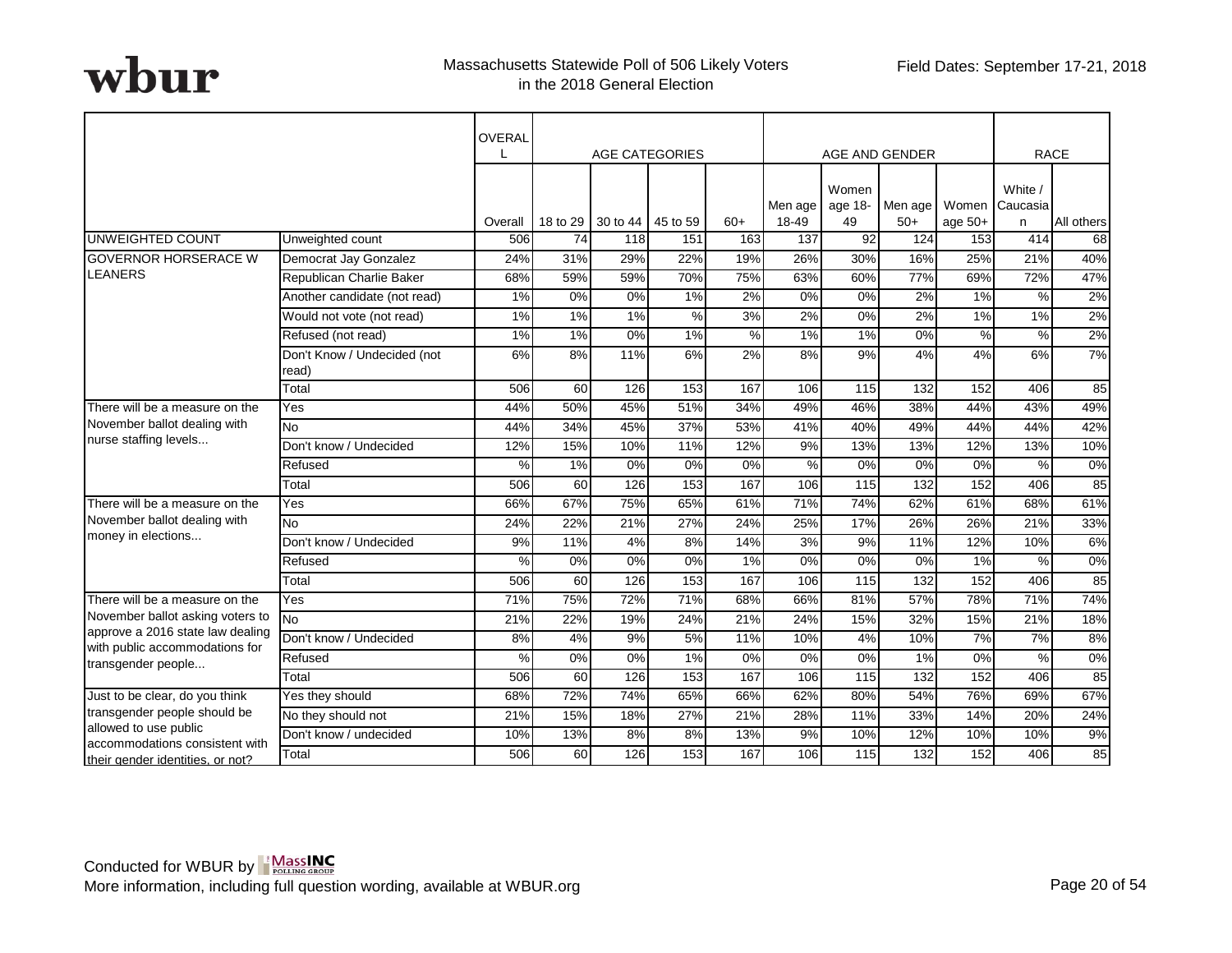|                                                                    |                              | OVERAL         |                           |                        |                        |                  |              |                                    |        |                   |
|--------------------------------------------------------------------|------------------------------|----------------|---------------------------|------------------------|------------------------|------------------|--------------|------------------------------------|--------|-------------------|
|                                                                    |                              |                |                           |                        | <b>EDUCATION LEVEL</b> |                  |              | <b>INCOME RANGES</b>               |        |                   |
|                                                                    |                              |                | High<br>School or<br>less | Some<br>college,<br>no | College<br>(BA/BS)     | graduate Advance | $<$ \$25 $k$ | \$25k to $<$ \$75k to $<$<br>\$75k | \$150k | $$150k +$         |
| <b>UNWEIGHTED COUNT</b>                                            | Unweighted count             | Overall<br>506 | 85                        | degree<br>105          | 182                    | d degree<br>131  | 43           | 131                                | 137    | 131               |
| <b>GOVERNOR HORSERACE W</b>                                        | Democrat Jay Gonzalez        | 24%            | 17%                       | 23%                    | 25%                    | 30%              | 29%          | 28%                                | 18%    | 25%               |
| <b>LEANERS</b>                                                     | Republican Charlie Baker     | 68%            | 73%                       | 71%                    | 67%                    | 59%              | 62%          | 63%                                | 73%    | 67%               |
|                                                                    | Another candidate (not read) | 1%             | 2%                        | 0%                     | 1%                     | 1%               | 0%           | 1%                                 | 0%     | 1%                |
|                                                                    | Would not vote (not read)    | 1%             | 1%                        | 1%                     | $1\%$                  | 1%               | 5%           | $1\%$                              | 2%     | $\frac{0}{6}$     |
|                                                                    | Refused (not read)           | 1%             | 1%                        | 0%                     | $\%$                   | 1%               | 0%           | 1%                                 | 0%     | 1%                |
|                                                                    | Don't Know / Undecided (not  | 6%             | 6%                        | 5%                     | 6%                     | 8%               | 4%           | 6%                                 | 7%     | 6%                |
|                                                                    | read)                        |                |                           |                        |                        |                  |              |                                    |        |                   |
|                                                                    | Total                        | 506            | 90                        | 146                    | 161                    | 106              | 47           | 145                                | 138    | $\frac{115}{2}$   |
| There will be a measure on the                                     | Yes                          | 44%            | 37%                       | 38%                    | 49%                    | 52%              | 34%          | 46%                                | 45%    | 47%               |
| November ballot dealing with                                       | <b>No</b>                    | 44%            | 50%                       | 51%                    | 40%                    | 34%              | 57%          | 42%                                | 45%    | 40%               |
| nurse staffing levels                                              | Don't know / Undecided       | 12%            | 13%                       | 11%                    | 11%                    | 14%              | 8%           | 12%                                | 10%    | 13%               |
|                                                                    | Refused                      | $\%$           | 0%                        | 0%                     | $\%$                   | 0%               | 0%           | %                                  | 0%     | $0\%$             |
|                                                                    | Total                        | 506            | 90                        | 146                    | 161                    | 106              | 47           | 145                                | 138    | 115               |
| There will be a measure on the                                     | Yes                          | 66%            | 53%                       | 62%                    | 72%                    | 76%              | 57%          | 66%                                | 71%    | 72%               |
| November ballot dealing with                                       | <b>No</b>                    | 24%            | 35%                       | 24%                    | 22%                    | 17%              | 32%          | 23%                                | 23%    | 21%               |
| money in elections                                                 | Don't know / Undecided       | 9%             | 12%                       | 13%                    | 6%                     | 7%               | 11%          | 10%                                | 6%     | 7%                |
|                                                                    | Refused                      | %              | 0%                        | 1%                     | 0%                     | 0%               | 0%           | 1%                                 | 0%     | 0%                |
|                                                                    | Total                        | 506            | 90                        | 146                    | 161                    | 106              | 47           | 145                                | 138    | $\frac{115}{115}$ |
| There will be a measure on the                                     | Yes                          | 71%            | 55%                       | 71%                    | 73%                    | 82%              | 78%          | 71%                                | 65%    | 80%               |
| November ballot asking voters to                                   | <b>No</b>                    | 21%            | 37%                       | 20%                    | 20%                    | 12%              | 18%          | 24%                                | 24%    | 16%               |
| approve a 2016 state law dealing<br>with public accommodations for | Don't know / Undecided       | 8%             | 8%                        | 8%                     | 7%                     | 7%               | 4%           | 5%                                 | 10%    | 3%                |
| transgender people                                                 | Refused                      | %              | 0%                        | 1%                     | 0%                     | 0%               | 0%           | 0%                                 | 1%     | 0%                |
|                                                                    | Total                        | 506            | 90                        | 146                    | 161                    | 106              | 47           | 145                                | 138    | 115               |
| Just to be clear, do you think                                     | Yes they should              | 68%            | 52%                       | 65%                    | 71%                    | 84%              | 65%          | 65%                                | 73%    | 76%               |
| transgender people should be                                       | No they should not           | 21%            | 32%                       | 23%                    | 21%                    | 9%               | 25%          | 22%                                | 18%    | 16%               |
| allowed to use public<br>accommodations consistent with            | Don't know / undecided       | 10%            | 17%                       | 12%                    | 8%                     | 6%               | 10%          | 12%                                | 8%     | 8%                |
| their gender identities, or not?                                   | Total                        | 506            | 90                        | 146                    | 161                    | 106              | 47           | 145                                | 138    | 115               |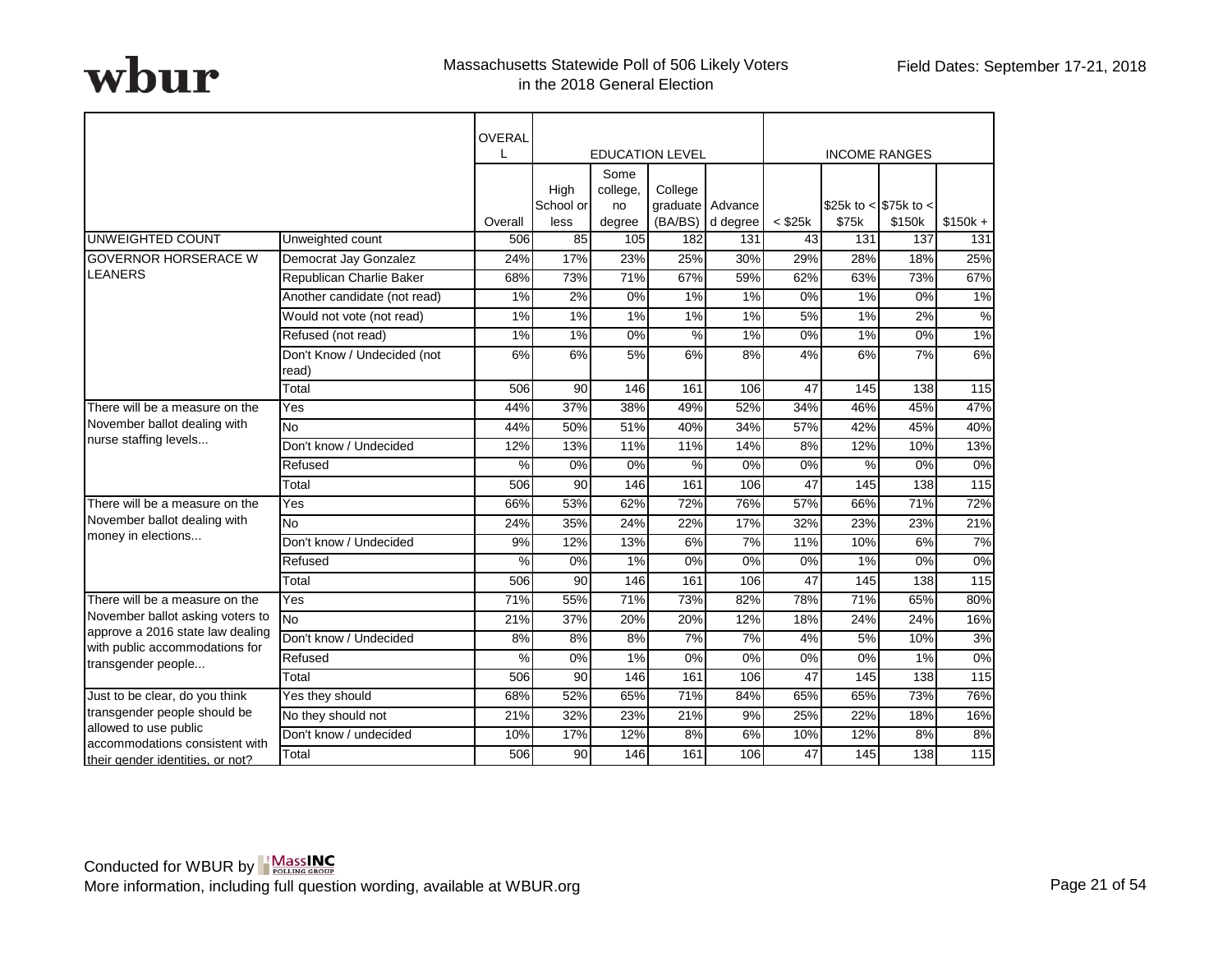|                                                                      |                                      | OVERAL        |                      |                            |                                   |                              | FAV-         | FAV-                                   | FAV-<br>WARRE    | <b>VOTE FOR</b> |       |
|----------------------------------------------------------------------|--------------------------------------|---------------|----------------------|----------------------------|-----------------------------------|------------------------------|--------------|----------------------------------------|------------------|-----------------|-------|
|                                                                      |                                      | L             |                      | <b>REGIONS</b>             |                                   |                              | <b>TRUMP</b> | <b>BAKER</b>                           | N                | <b>SENATE</b>   |       |
|                                                                      |                                      | Overall       | Western<br><b>MA</b> | / Central Southeas<br>t MA | Outer<br><b>Boston</b><br>Suburbs | Boston /<br>Inner<br>Suburbs | Total        | Total<br>favorable favorable favorable | Total            | Warren          | Diehl |
| UNWEIGHTED COUNT                                                     | Unweighted count                     | 506           | 123                  | 57                         | 192                               | 134                          | 144          | 372                                    | 273              | 286             | 148   |
| <b>GOVERNOR HORSERACE W</b>                                          | Democrat Jay Gonzalez                | 24%           | 17%                  | 13%                        | 26%                               | 34%                          | 4%           | 12%                                    | 41%              | 40%             | 2%    |
| LEANERS                                                              | Republican Charlie Baker             | 68%           | 75%                  | 83%                        | 66%                               | 55%                          | 87%          | 83%                                    | 51%              | 54%             | 91%   |
|                                                                      | Another candidate (not read)         | 1%            | 0%                   | 3%                         | 1%                                | 0%                           | 2%           | 0%                                     | 0%               | 0%              | 2%    |
|                                                                      | Would not vote (not read)            | 1%            | 1%                   | 0%                         | 2%                                | 2%                           | 3%           | 0%                                     | $\frac{0}{0}$    | $\frac{9}{6}$   | 3%    |
|                                                                      | Refused (not read)                   | 1%            | 0%                   | 0%                         | $\%$                              | 2%                           | 0%           | 1%                                     | $\%$             | 0%              | 0%    |
|                                                                      | Don't Know / Undecided (not<br>read) | 6%            | 7%                   | 0%                         | 5%                                | 8%                           | 3%           | 5%                                     | 8%               | 6%              | 1%    |
|                                                                      | Total                                | 506           | 133                  | 58                         | 191                               | 125                          | 148          | 372                                    | 271              | 282             | 150   |
| There will be a measure on the                                       | Yes                                  | 44%           | 45%                  | 40%                        | 37%                               | 55%                          | 35%          | 42%                                    | 48%              | 47%             | 37%   |
| November ballot dealing with                                         | No                                   | 44%           | 47%                  | 41%                        | 50%                               | 33%                          | 51%          | 47%                                    | 40%              | 42%             | 51%   |
| nurse staffing levels                                                | Don't know / Undecided               | 12%           | 8%                   | 18%                        | 13%                               | 11%                          | 13%          | 11%                                    | 11%              | 11%             | 12%   |
|                                                                      | Refused                              | $\frac{0}{2}$ | 0%                   | 0%                         | 0%                                | %                            | 0%           | %                                      | 0%               | $0\%$           | 0%    |
|                                                                      | Total                                | 506           | 133                  | 58                         | 191                               | 125                          | 148          | $\overline{372}$                       | $\overline{271}$ | 282             | 150   |
| There will be a measure on the                                       | Yes                                  | 66%           | 59%                  | 59%                        | 66%                               | 78%                          | 48%          | 65%                                    | 81%              | 81%             | 47%   |
| November ballot dealing with                                         | <b>No</b>                            | 24%           | 31%                  | 27%                        | 24%                               | 15%                          | 38%          | 26%                                    | 12%              | 13%             | 41%   |
| money in elections                                                   | Don't know / Undecided               | 9%            | 10%                  | 12%                        | 10%                               | 7%                           | 13%          | 9%                                     | 7%               | 5%              | 12%   |
|                                                                      | Refused                              | $\%$          | 0%                   | 2%                         | 0%                                | 0%                           | 0%           | %                                      | $\%$             | $\frac{9}{6}$   | 0%    |
|                                                                      | Total                                | 506           | 133                  | 58                         | 191                               | 125                          | 148          | $\overline{372}$                       | $\overline{271}$ | 282             | 150   |
| There will be a measure on the                                       | Yes                                  | 71%           | 64%                  | 67%                        | 70%                               | 80%                          | 42%          | 70%                                    | 86%              | 88%             | 45%   |
| November ballot asking voters to<br>approve a 2016 state law dealing | <b>No</b>                            | 21%           | 26%                  | 28%                        | 22%                               | 13%                          | 44%          | 22%                                    | 9%               | 9%              | 43%   |
| with public accommodations for                                       | Don't know / Undecided               | 8%            | 9%                   | 5%                         | 8%                                | 7%                           | 13%          | 7%                                     | 4%               | 3%              | 12%   |
| transgender people                                                   | Refused                              | $\frac{0}{0}$ | 1%                   | 0%                         | 0%                                | 0%                           | 0%           | %                                      | 0%               | 0%              | 0%    |
|                                                                      | Total                                | 506           | 133                  | 58                         | 191                               | 125                          | 148          | $\overline{372}$                       | $\overline{271}$ | 282             | 150   |
| Just to be clear, do you think                                       | Yes they should                      | 68%           | 61%                  | 64%                        | 69%                               | 77%                          | 40%          | 68%                                    | 85%              | 85%             | 42%   |
| transgender people should be<br>allowed to use public                | No they should not                   | 21%           | 28%                  | 21%                        | 21%                               | 15%                          | 44%          | 21%                                    | 9%               | 8%              | 43%   |
| accommodations consistent with                                       | Don't know / undecided               | 10%           | 11%                  | 14%                        | 11%                               | 7%                           | 16%          | 10%                                    | 6%               | 7%              | 16%   |
| their gender identities, or not?                                     | Total                                | 506           | 133                  | 58                         | 191                               | 125                          | 148          | 372                                    | 271              | 282             | 150   |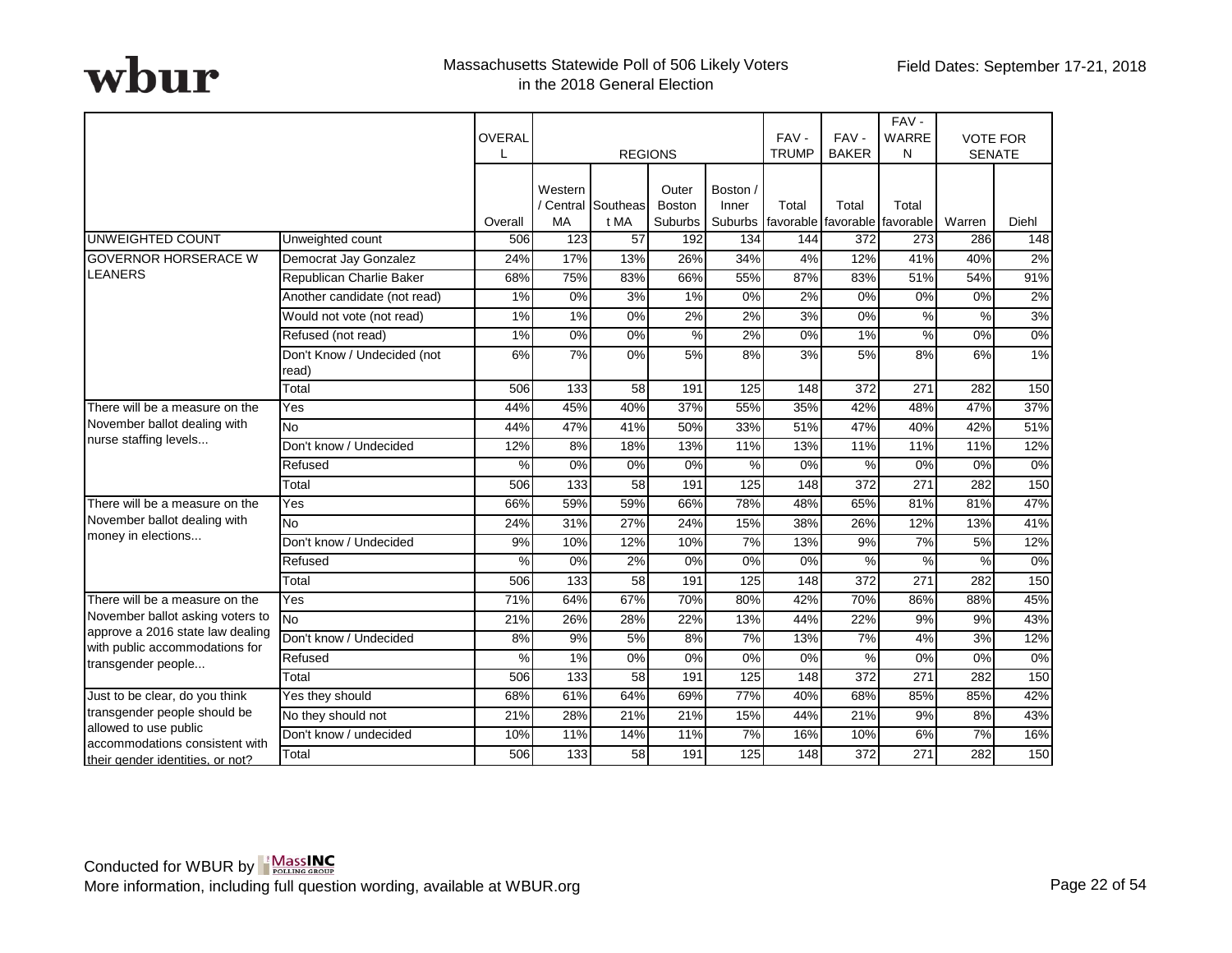|                                                                    |                                      | <b>OVERAL</b> | <b>VOTE FOR</b><br><b>GOVERNOR</b> |               |                  | <b>Q1: NURSE STAFFING</b> |          |       | <b>Q2: ELECTIONS MONEY</b> |                 |
|--------------------------------------------------------------------|--------------------------------------|---------------|------------------------------------|---------------|------------------|---------------------------|----------|-------|----------------------------|-----------------|
|                                                                    |                                      |               |                                    |               |                  |                           | Undecide |       |                            | Undecide        |
|                                                                    |                                      | Overall       | Gonzalez                           | <b>Baker</b>  | Yes              | <b>No</b>                 | d        | Yes   | <b>No</b>                  | $\mathsf{d}$    |
| UNWEIGHTED COUNT                                                   | Unweighted count                     | 506           | 123                                | 340           | 233              | 212                       | 60       | 345   | 116                        | 44              |
| <b>GOVERNOR HORSERACE W</b><br><b>LEANERS</b>                      | Democrat Jay Gonzalez                | 24%           | 100%                               | 0%            | 29%              | 19%                       | 22%      | 30%   | 11%                        | 11%             |
|                                                                    | Republican Charlie Baker             | 68%           | 0%                                 | 100%          | 61%              | 75%                       | 66%      | 62%   | 80%                        | 77%             |
|                                                                    | Another candidate (not read)         | 1%            | 0%                                 | 0%            | 0%               | 2%                        | 0%       | %     | 2%                         | 0%              |
|                                                                    | Would not vote (not read)            | 1%            | $0\%$                              | 0%            | 2%               | $1\%$                     | 1%       | 1%    | 1%                         | 2%              |
|                                                                    | Refused (not read)                   | 1%            | 0%                                 | 0%            | 1%               | 0%                        | 2%       | $\%$  | 0%                         | 3%              |
|                                                                    | Don't Know / Undecided (not<br>read) | 6%            | 0%                                 | $0\%$         | 7%               | 3%                        | 9%       | 6%    | 5%                         | 7%              |
|                                                                    | Total                                | 506           | 121                                | 343           | 223              | 223                       | 60       | 336   | 121                        | $\overline{48}$ |
| There will be a measure on the                                     | Yes                                  | 44%           | 54%                                | 40%           | 100%             | 0%                        | 0%       | 50%   | 33%                        | 28%             |
| November ballot dealing with                                       | N <sub>o</sub>                       | 44%           | 36%                                | 49%           | 0%               | 100%                      | 0%       | 37%   | 61%                        | 47%             |
| nurse staffing levels                                              | Don't know / Undecided               | 12%           | 11%                                | 12%           | $0\%$            | $0\%$                     | 100%     | 12%   | 6%                         | 25%             |
|                                                                    | Refused                              | %             | 0%                                 | $\frac{0}{6}$ | 0%               | 0%                        | 0%       | %     | 0%                         | $0\%$           |
|                                                                    | Total                                | 506           | 121                                | 343           | $\overline{223}$ | 223                       | 60       | 336   | 121                        | 48              |
| There will be a measure on the                                     | Yes                                  | 66%           | 84%                                | 61%           | 76%              | 56%                       | 68%      | 100%  | 0%                         | 0%              |
| November ballot dealing with                                       | N <sub>o</sub>                       | 24%           | 11%                                | 28%           | 18%              | 33%                       | 12%      | $0\%$ | 100%                       | $0\%$           |
| money in elections                                                 | Don't know / Undecided               | 9%            | 4%                                 | 11%           | 6%               | 10%                       | 20%      | $0\%$ | $0\%$                      | 100%            |
|                                                                    | Refused                              | $\%$          | 0%                                 | $\%$          | 0%               | 1%                        | 0%       | 0%    | 0%                         | 0%              |
|                                                                    | Total                                | 506           | 121                                | 343           | 223              | 223                       | 60       | 336   | 121                        | 48              |
| There will be a measure on the                                     | Yes                                  | 71%           | 90%                                | 64%           | 73%              | 67%                       | 73%      | 82%   | 47%                        | 51%             |
| November ballot asking voters to                                   | <b>No</b>                            | 21%           | 7%                                 | 28%           | 19%              | 25%                       | 19%      | 12%   | 47%                        | 23%             |
| approve a 2016 state law dealing                                   | Don't know / Undecided               | 8%            | 3%                                 | 8%            | 7%               | 8%                        | 8%       | 6%    | 6%                         | 25%             |
| with public accommodations for<br>transgender people               | Refused                              | %             | 0%                                 | $\%$          | 1%               | 0%                        | 0%       | $\%$  | 0%                         | 0%              |
|                                                                    | Total                                | 506           | 121                                | 343           | 223              | 223                       | 60       | 336   | 121                        | 48              |
| Just to be clear, do you think                                     | Yes they should                      | 68%           | 89%                                | 60%           | 74%              | 64%                       | 62%      | 77%   | 50%                        | 55%             |
| transgender people should be                                       | No they should not                   | 21%           | 10%                                | 26%           | 20%              | 24%                       | 16%      | 13%   | 43%                        | 22%             |
| allowed to use public                                              | Don't know / undecided               | 10%           | 1%                                 | 14%           | 6%               | 12%                       | 21%      | 10%   | 7%                         | 23%             |
| accommodations consistent with<br>their gender identities, or not? | Total                                | 506           | 121                                | 343           | 223              | 223                       | 60       | 336   | 121                        | 48              |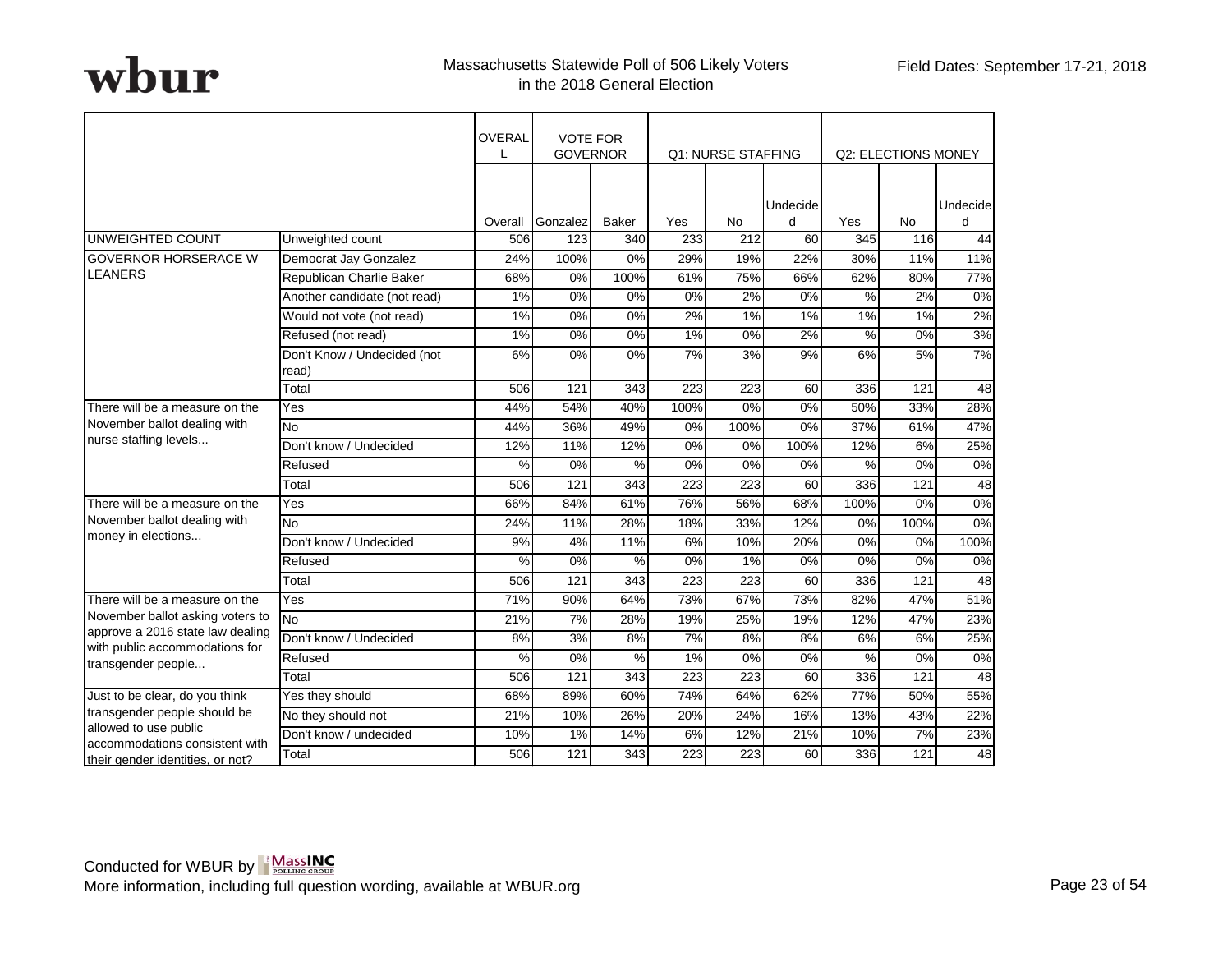|                                                         |                                      | OVERAL<br>$\mathbf{L}$ |               | Q3: TRANSGENDER<br><b>ACCOMODATIONS</b> |               |
|---------------------------------------------------------|--------------------------------------|------------------------|---------------|-----------------------------------------|---------------|
|                                                         |                                      | Overall                | Yes           | No                                      | Undecide<br>d |
| UNWEIGHTED COUNT                                        | Unweighted count                     | 506                    | 362           | 106                                     | 37            |
| <b>GOVERNOR HORSERACE W</b>                             | Democrat Jay Gonzalez                | 24%                    | 31%           | 7%                                      | 9%            |
| <b>LEANERS</b>                                          | Republican Charlie Baker             | 68%                    | 61%           | 88%                                     | 70%           |
|                                                         | Another candidate (not read)         | 1%                     | %             | 2%                                      | 0%            |
|                                                         | Would not vote (not read)            | 1%                     | 1%            | 1%                                      | 5%            |
|                                                         | Refused (not read)                   | 1%                     | $\frac{0}{0}$ | 0%                                      | 5%            |
|                                                         | Don't Know / Undecided (not<br>read) | 6%                     | 7%            | 1%                                      | 10%           |
|                                                         | Total                                | 506                    | 358           | 109                                     | 39            |
| There will be a measure on the                          | Yes                                  | 44%                    | 46%           | 38%                                     | 42%           |
| November ballot dealing with                            | No                                   | 44%                    | 42%           | 51%                                     | 44%           |
| nurse staffing levels                                   | Don't know / Undecided               | 12%                    | 12%           | 10%                                     | 13%           |
|                                                         | Refused                              | %                      | %             | 0%                                      | 0%            |
|                                                         | Total                                | 506                    | 358           | 109                                     | 39            |
| There will be a measure on the                          | Yes                                  | 66%                    | 77%           | 37%                                     | 50%           |
| November ballot dealing with                            | No                                   | 24%                    | 16%           | 53%                                     | 19%           |
| money in elections                                      | Don't know / Undecided               | 9%                     | 7%            | 10%                                     | 31%           |
|                                                         | Refused                              | %                      | %             | 0%                                      | 0%            |
|                                                         | Total                                | 506                    | 358           | 109                                     | 39            |
| There will be a measure on the                          | Yes                                  | 71%                    | 100%          | 0%                                      | 0%            |
| November ballot asking voters to                        | <b>No</b>                            | 21%                    | 0%            | 100%                                    | 0%            |
| approve a 2016 state law dealing                        | Don't know / Undecided               | 8%                     | 0%            | 0%                                      | 100%          |
| with public accommodations for<br>transgender people    | Refused                              | $\%$                   | 0%            | 0%                                      | 0%            |
|                                                         | Total                                | 506                    | 358           | 109                                     | 39            |
| Just to be clear, do you think                          | Yes they should                      | 68%                    | 85%           | 28%                                     | 30%           |
| transgender people should be                            | No they should not                   | 21%                    | 8%            | 62%                                     | 29%           |
| allowed to use public<br>accommodations consistent with | Don't know / undecided               | 10%                    | 7%            | 10%                                     | 42%           |
| their gender identities, or not?                        | Total                                | 506                    | 358           | 109                                     | 39            |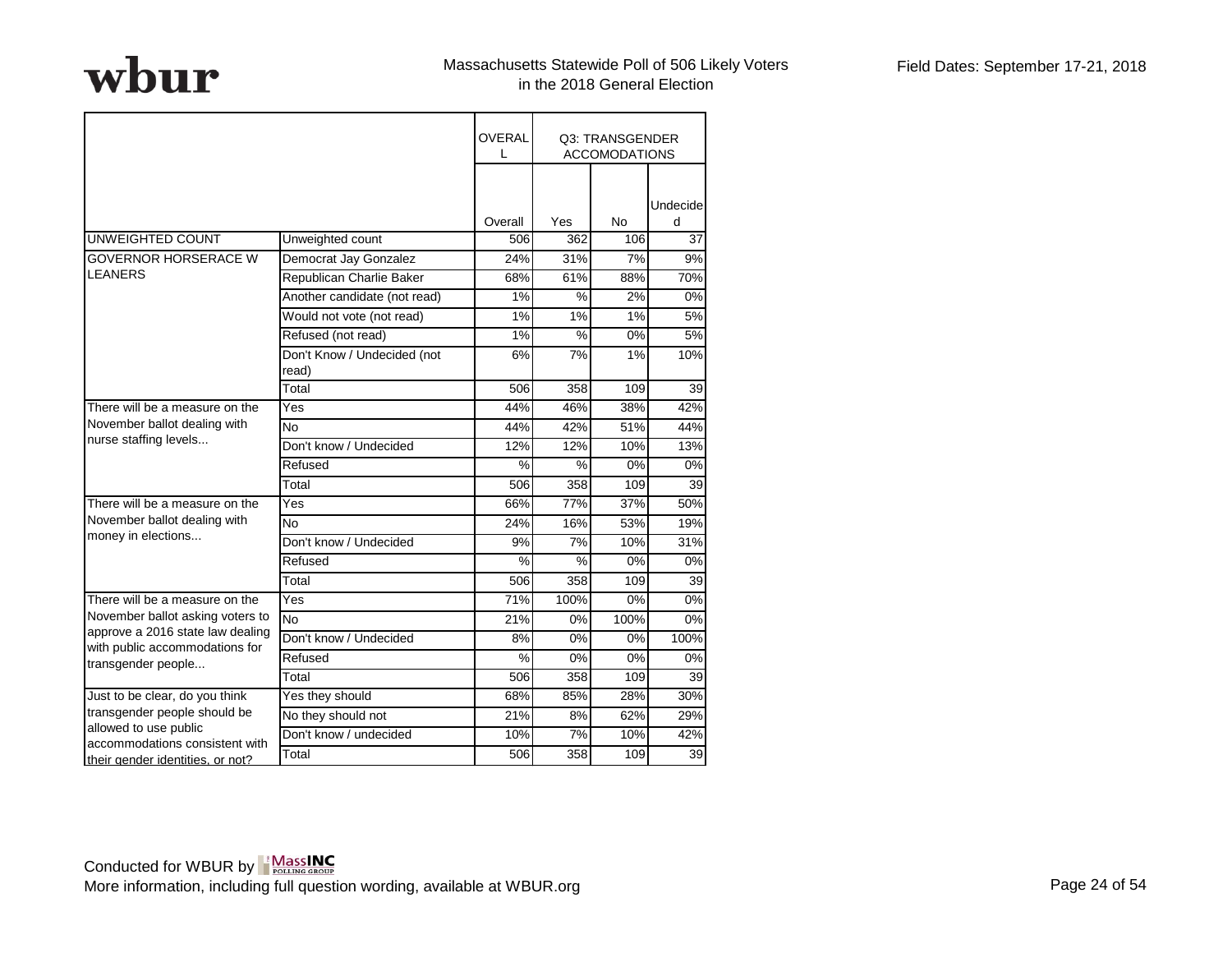|                                                                                  |                                                        | OVERAL  |                  | <b>PARTY REGISTRATION</b> |                          |      | <b>GENDER</b> |                  |                                              | PARTY AND GENDER |         |                          |
|----------------------------------------------------------------------------------|--------------------------------------------------------|---------|------------------|---------------------------|--------------------------|------|---------------|------------------|----------------------------------------------|------------------|---------|--------------------------|
|                                                                                  |                                                        | Overall |                  | Democra Republic<br>an    | Unenroll<br>ed/<br>Other | Male | Female        | t men            | Democra Democra Republic Independ<br>t women | ans              | ent men | Independ<br>ent<br>women |
| UNWEIGHTED COUNT                                                                 | Unweighted count                                       | 506     | 177              | 61                        | 268                      | 261  | 245           | 74               | 103                                          | 61               | 147     | 121                      |
| In your view, has Charlie Baker                                                  | Too critical                                           | 10%     | 3%               | 29%                       | 11%                      | 15%  | 6%            | 4%               | 3%                                           | 29%              | 16%     | 6%                       |
| been have been too critical of                                                   | Not critical enough                                    | 31%     | 49%              | 8%                        | 25%                      | 27%  | 35%           | 52%              | 47%                                          | 8%               | 20%     | 29%                      |
| Donald Trump since he became                                                     | Handled appropriately                                  | 46%     | 40%              | 48%                       | 50%                      | 48%  | 45%           | 40%              | 40%                                          | 48%              | 51%     | 49%                      |
| president, not critical enough, or<br>handled the situation                      | Don't Know / Refused                                   | 12%     | $8\%$            | 14%                       | 14%                      | 10%  | 14%           | 4%               | 10%                                          | 14%              | 12%     | 16%                      |
| appropriately?                                                                   | Total                                                  | 506     | 177              | 60                        | 269                      | 239  | 267           | 68               | 109                                          | 60               | 135     | 133                      |
| In your view, has Elizabeth                                                      | Too critical                                           | 36%     | 17%              | 75%                       | 41%                      | 46%  | 28%           | 23%              | 13%                                          | 75%              | 51%     | 31%                      |
| Warren been have been too                                                        | Not critical enough                                    | 12%     | 15%              | 6%                        | 11%                      | 9%   | 15%           | 8%               | 20%                                          | 6%               | 10%     | 13%                      |
| critical of Donald Trump since he                                                | Handled appropriately                                  | 45%     | 65%              | 12%                       | 39%                      | 38%  | 51%           | 66%              | 64%                                          | 12%              | 30%     | 48%                      |
| became president, not critical<br>enough, or handled the situation               | Don't Know / Refused                                   | 7%      | 3%               | 7%                        | 9%                       | 7%   | 6%            | $\overline{3\%}$ | 3%                                           | 7%               | 10%     | 9%                       |
| appropriately?                                                                   | Total                                                  | 506     | 177              | 60                        | 269                      | 239  | 267           | 68               | 109                                          | 60               | 135     | 133                      |
| In your view, does Governor                                                      | Democratic party                                       | 34%     | 32%              | 33%                       | 35%                      | 33%  | 34%           | 35%              | 31%                                          | 33%              | 34%     | 37%                      |
| Charlie Baker tend to take                                                       | Republican party                                       | 29%     | 36%              | 25%                       | 26%                      | 30%  | 29%           | 43%              | 32%                                          | 25%              | 25%     | 27%                      |
| positions more similar to the<br>Democratic Party or to the<br>Republican Party? | Both / neither / somewhere in the<br>middle (not read) | 21%     | 17%              | 26%                       | 23%                      | 20%  | 21%           | 9%               | 21%                                          | 26%              | 23%     | 22%                      |
|                                                                                  | Don't Know / Undecided                                 | 16%     | 15%              | 17%                       | 16%                      | 16%  | 15%           | 13%              | 16%                                          | 17%              | 18%     | 14%                      |
|                                                                                  | Total                                                  | 506     | $\overline{177}$ | 60                        | 269                      | 239  | 267           | 68               | 109                                          | 60               | 135     | 133                      |
| Does hearing the Charlie Baker                                                   | More likely to vote for Baker                          | 13%     | 8%               | 29%                       | 12%                      | 13%  | 12%           | 7%               | 8%                                           | 29%              | 13%     | 11%                      |
| has endorsed Geoff Diehl make                                                    | Less likely to vote for Baker                          | 28%     | 44%              | 4%                        | 22%                      | 22%  | 33%           | 39%              | 47%                                          | 4%               | 17%     | 27%                      |
| vou?                                                                             | Makes no difference                                    | 55%     | 45%              | 63%                       | 60%                      | 61%  | 50%           | 53%              | 40%                                          | 63%              | 66%     | 55%                      |
|                                                                                  | Don't Know / Refused                                   | 4%      | 3%               | 4%                        | 5%                       | 4%   | 5%            | 1%               | 5%                                           | 4%               | 4%      | 7%                       |
|                                                                                  | Total                                                  | 506     | 177              | 60                        | 269                      | 239  | 267           | 68               | 109                                          | 60               | 135     | 133                      |
| <b>FUTURE ENERGY SOURCES:</b>                                                    | Rely on more                                           | 84%     | 90%              | 70%                       | 84%                      | 85%  | 84%           | 93%              | 88%                                          | 70%              | 84%     | 83%                      |
| Solar power                                                                      | Rely on less                                           | 11%     | 7%               | 21%                       | 12%                      | 12%  | 11%           | 6%               | 8%                                           | 21%              | 12%     | 12%                      |
|                                                                                  | Same amount (not read)                                 | 2%      | 1%               | 9%                        | 2%                       | 2%   | 3%            | 1%               | 1%                                           | 9%               | 2%      | 1%                       |
|                                                                                  | Don't Know / Refused                                   | 2%      | 2%               | 0%                        | 3%                       | 1%   | 3%            | 0%               | 3%                                           | 0%               | 1%      | 4%                       |
|                                                                                  | Total                                                  | 506     | 177              | 60                        | 269                      | 239  | 267           | 68               | 109                                          | 60               | 135     | 133                      |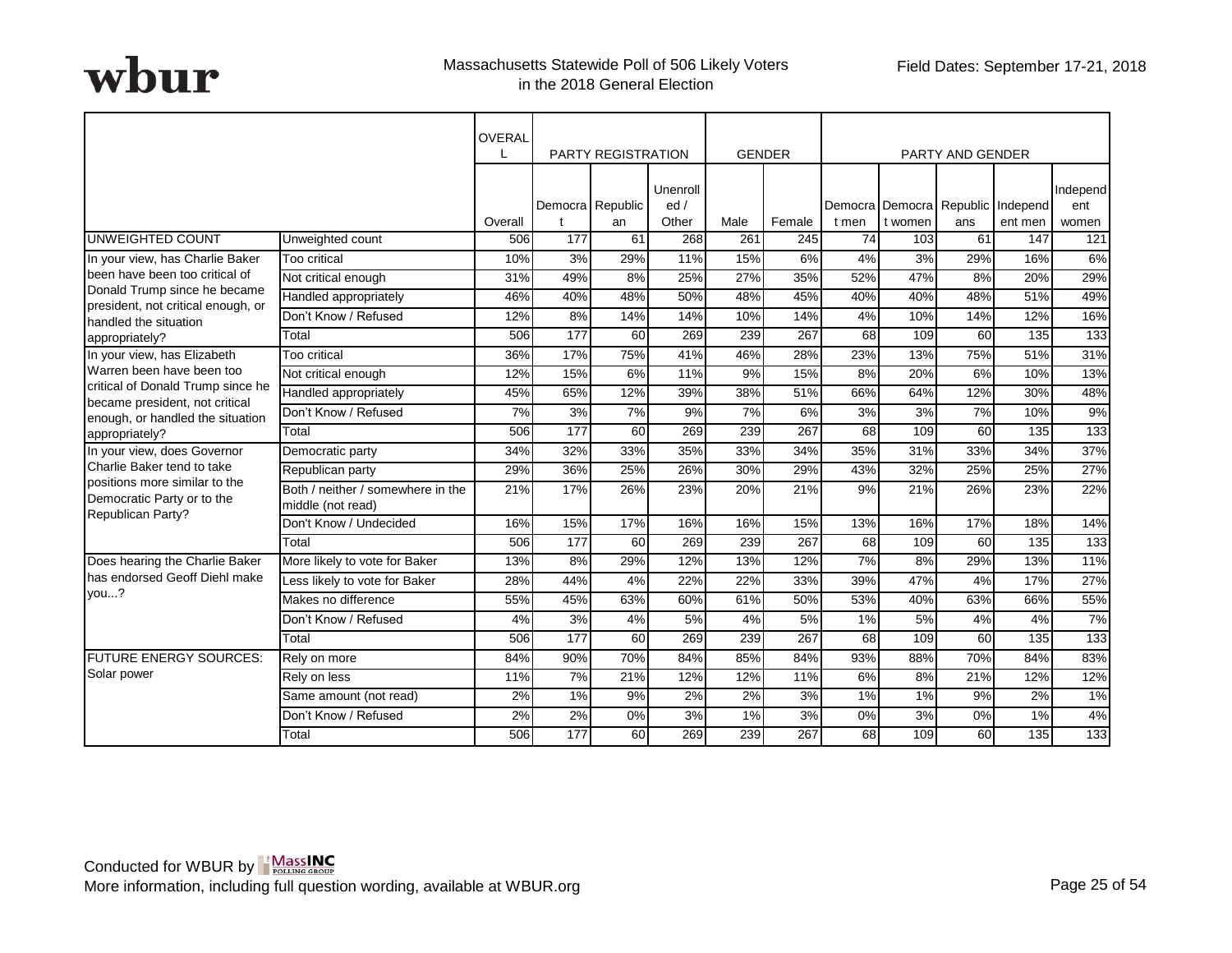|                                                                                  |                                                        | OVERAL  |     | <b>AGE CATEGORIES</b> |          |       |                  |                        | AGE AND GENDER   |                    | <b>RACE</b>            |            |
|----------------------------------------------------------------------------------|--------------------------------------------------------|---------|-----|-----------------------|----------|-------|------------------|------------------------|------------------|--------------------|------------------------|------------|
|                                                                                  |                                                        | Overall |     | 18 to 29   30 to 44   | 45 to 59 | $60+$ | Men age<br>18-49 | Women<br>age 18-<br>49 | Men age<br>$50+$ | Women<br>age $50+$ | White<br>Caucasia<br>n | All others |
| UNWEIGHTED COUNT                                                                 | Unweighted count                                       | 506     | 74  | 118                   | 151      | 163   | 137              | 92                     | 124              | 153                | 414                    | 68         |
| In your view, has Charlie Baker                                                  | Too critical                                           | 10%     | 8%  | 9%                    | 11%      | 11%   | 12%              | 5%                     | 17%              | 7%                 | 10%                    | 8%         |
| been have been too critical of                                                   | Not critical enough                                    | 31%     | 39% | 35%                   | 30%      | 27%   | 30%              | 39%                    | 25%              | 33%                | 29%                    | 44%        |
| Donald Trump since he became                                                     | Handled appropriately                                  | 46%     | 35% | 41%                   | 47%      | 54%   | 43%              | 41%                    | 52%              | 48%                | 49%                    | 38%        |
| president, not critical enough, or<br>handled the situation                      | Don't Know / Refused                                   | 12%     | 18% | 15%                   | 12%      | 7%    | 15%              | 15%                    | 6%               | 12%                | 12%                    | 10%        |
| appropriately?                                                                   | Total                                                  | 506     | 60  | 126                   | 153      | 167   | 106              | 115                    | 132              | 152                | 406                    | 85         |
| In your view, has Elizabeth                                                      | Too critical                                           | 36%     | 23% | 35%                   | 40%      | 39%   | 41%              | 24%                    | 50%              | 30%                | 39%                    | 22%        |
| Warren been have been too                                                        | Not critical enough                                    | 12%     | 13% | 8%                    | 10%      | 17%   | 9%               | 11%                    | 8%               | 19%                | 12%                    | 15%        |
| critical of Donald Trump since he                                                | Handled appropriately                                  | 45%     | 49% | 52%                   | 44%      | 39%   | 41%              | 56%                    | 36%              | 46%                | 42%                    | 61%        |
| became president, not critical<br>enough, or handled the situation               | Don't Know / Refused                                   | 7%      | 15% | 6%                    | 6%       | 5%    | 9%               | 9%                     | 6%               | 5%                 | 7%                     | $1\%$      |
| appropriately?                                                                   | Total                                                  | 506     | 60  | 126                   | 153      | 167   | 106              | 115                    | 132              | 152                | 406                    | 85         |
| In your view, does Governor                                                      | Democratic party                                       | 34%     | 34% | 37%                   | 36%      | 29%   | 37%              | 34%                    | 31%              | 34%                | 34%                    | 34%        |
| Charlie Baker tend to take                                                       | Republican party                                       | 29%     | 35% | 27%                   | 31%      | 27%   | 27%              | 32%                    | 32%              | 26%                | 27%                    | 42%        |
| positions more similar to the<br>Democratic Party or to the<br>Republican Party? | Both / neither / somewhere in the<br>middle (not read) | 21%     | 10% | 16%                   | 20%      | 29%   | 17%              | 14%                    | 23%              | 27%                | 22%                    | 14%        |
|                                                                                  | Don't Know / Undecided                                 | 16%     | 21% | 20%                   | 12%      | 14%   | 19%              | 20%                    | 14%              | 12%                | 16%                    | 11%        |
|                                                                                  | Total                                                  | 506     | 60  | 126                   | 153      | 167   | 106              | 115                    | 132              | 152                | 406                    | 85         |
| Does hearing the Charlie Baker                                                   | More likely to vote for Baker                          | 13%     | 13% | 8%                    | 16%      | 13%   | 10%              | 10%                    | 16%              | 13%                | 12%                    | 13%        |
| has endorsed Geoff Diehl make                                                    | Less likely to vote for Baker                          | 28%     | 36% | 28%                   | 28%      | 24%   | 24%              | 37%                    | 20%              | 30%                | 26%                    | 34%        |
| vou?                                                                             | Makes no difference                                    | 55%     | 47% | 61%                   | 53%      | 56%   | 61%              | 51%                    | 62%              | 49%                | 57%                    | 48%        |
|                                                                                  | Don't Know / Refused                                   | 4%      | 4%  | 3%                    | 3%       | 7%    | 5%               | 2%                     | 2%               | 8%                 | 5%                     | 4%         |
|                                                                                  | Total                                                  | 506     | 60  | 126                   | 153      | 167   | 106              | 115                    | 132              | 152                | 406                    | 85         |
| <b>FUTURE ENERGY SOURCES:</b>                                                    | Rely on more                                           | 84%     | 80% | 92%                   | 84%      | 80%   | 87%              | 90%                    | 83%              | 79%                | 84%                    | 84%        |
| Solar power                                                                      | Rely on less                                           | 11%     | 11% | 7%                    | 10%      | 16%   | 9%               | 5%                     | 14%              | 15%                | 11%                    | 13%        |
|                                                                                  | Same amount (not read)                                 | 2%      | 5%  | 1%                    | 3%       | 2%    | 3%               | 2%                     | 2%               | 3%                 | 2%                     | 4%         |
|                                                                                  | Don't Know / Refused                                   | 2%      | 4%  | 0%                    | 3%       | 2%    | 1%               | 3%                     | 1%               | 3%                 | 2%                     | $0\%$      |
|                                                                                  | Total                                                  | 506     | 60  | 126                   | 153      | 167   | 106              | 115                    | 132              | 152                | 406                    | 85         |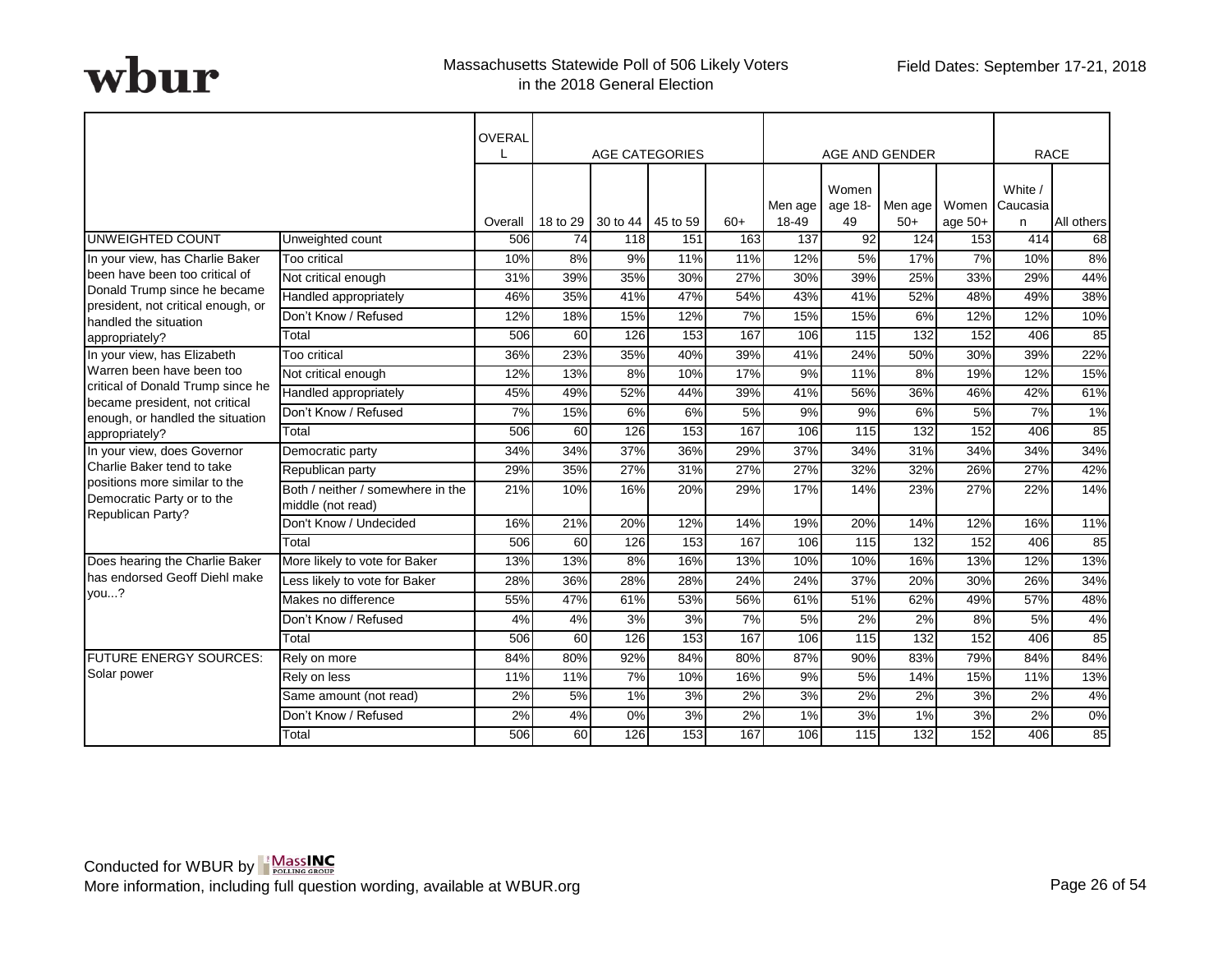|                                                                                  |                                                        | OVERAL  |                   |                        |                             |                  |              |                        |                      |                 |
|----------------------------------------------------------------------------------|--------------------------------------------------------|---------|-------------------|------------------------|-----------------------------|------------------|--------------|------------------------|----------------------|-----------------|
|                                                                                  |                                                        |         |                   |                        | <b>EDUCATION LEVEL</b>      |                  |              |                        | <b>INCOME RANGES</b> |                 |
|                                                                                  |                                                        |         | High<br>School or | Some<br>college,<br>no | College<br>graduate Advance |                  |              | \$25k to < $$75k$ to < |                      |                 |
|                                                                                  |                                                        | Overall | less              | degree                 |                             | (BA/BS) d degree | $<$ \$25 $k$ | \$75k                  | \$150k               | $$150k +$       |
| <b>UNWEIGHTED COUNT</b>                                                          | Unweighted count                                       | 506     | 85                | 105                    | 182                         | 131              | 43           | 131                    | 137                  | 131             |
| In your view, has Charlie Baker                                                  | <b>Too critical</b>                                    | 10%     | 17%               | 8%                     | 10%                         | 6%               | 10%          | 9%                     | 10%                  | 11%             |
| been have been too critical of                                                   | Not critical enough                                    | 31%     | 13%               | 32%                    | 35%                         | 42%              | 33%          | 33%                    | 33%                  | 33%             |
| Donald Trump since he became<br>president, not critical enough, or               | Handled appropriately                                  | 46%     | 56%               | 46%                    | 44%                         | 44%              | 40%          | 47%                    | 45%                  | 47%             |
| handled the situation                                                            | Don't Know / Refused                                   | 12%     | 14%               | 14%                    | 12%                         | 8%               | 17%          | 11%                    | 12%                  | 9%              |
| appropriately?                                                                   | Total                                                  | 506     | 90                | 146                    | 161                         | 106              | 47           | 145                    | 138                  | 115             |
| In your view, has Elizabeth                                                      | Too critical                                           | 36%     | 48%               | 42%                    | 33%                         | 23%              | 30%          | 32%                    | 45%                  | 32%             |
| Warren been have been too                                                        | Not critical enough                                    | 12%     | 7%                | 15%                    | 12%                         | 14%              | 12%          | 17%                    | 9%                   | 9%              |
| critical of Donald Trump since he<br>became president, not critical              | Handled appropriately                                  | 45%     | 36%               | 37%                    | 48%                         | 60%              | 47%          | 44%                    | 41%                  | 56%             |
| enough, or handled the situation                                                 | Don't Know / Refused                                   | 7%      | 10%               | 6%                     | 8%                          | $\overline{3\%}$ | 11%          | 7%                     | 5%                   | 3%              |
| appropriately?                                                                   | Total                                                  | 506     | 90                | 146                    | 161                         | 106              | 47           | 145                    | 138                  | 115             |
| In your view, does Governor                                                      | Democratic party                                       | 34%     | 36%               | 28%                    | 36%                         | 34%              | 23%          | 36%                    | 33%                  | 39%             |
| Charlie Baker tend to take                                                       | Republican party                                       | 29%     | 37%               | 23%                    | 30%                         | 31%              | 35%          | 29%                    | 31%                  | 25%             |
| positions more similar to the<br>Democratic Party or to the<br>Republican Party? | Both / neither / somewhere in the<br>middle (not read) | 21%     | 15%               | 24%                    | 17%                         | 28%              | 19%          | 20%                    | 24%                  | 23%             |
|                                                                                  | Don't Know / Undecided                                 | 16%     | 12%               | 24%                    | 16%                         | 8%               | 23%          | 14%                    | 12%                  | 13%             |
|                                                                                  | Total                                                  | 506     | $\overline{90}$   | 146                    | 161                         | 106              | 47           | 145                    | 138                  | $\frac{115}{2}$ |
| Does hearing the Charlie Baker                                                   | More likely to vote for Baker                          | 13%     | 17%               | 17%                    | 9%                          | 8%               | 20%          | 12%                    | 12%                  | 12%             |
| has endorsed Geoff Diehl make                                                    | Less likely to vote for Baker                          | 28%     | 16%               | 22%                    | 32%                         | 38%              | 23%          | 30%                    | 31%                  | 28%             |
| vou?                                                                             | Makes no difference                                    | 55%     | 62%               | 56%                    | 54%                         | 52%              | 56%          | 55%                    | 53%                  | 60%             |
|                                                                                  | Don't Know / Refused                                   | 4%      | 5%                | 5%                     | 5%                          | 3%               | 2%           | 4%                     | 4%                   | 0%              |
|                                                                                  | Total                                                  | 506     | 90                | 146                    | 161                         | 106              | 47           | 145                    | 138                  | 115             |
| <b>FUTURE ENERGY SOURCES:</b>                                                    | Rely on more                                           | 84%     | 73%               | 83%                    | 88%                         | 92%              | 76%          | 82%                    | 86%                  | 93%             |
| Solar power                                                                      | Rely on less                                           | 11%     | 22%               | 11%                    | 8%                          | 6%               | 19%          | 15%                    | 10%                  | 4%              |
|                                                                                  | Same amount (not read)                                 | 2%      | 2%                | 4%                     | 2%                          | %                | 3%           | 2%                     | 4%                   | 2%              |
|                                                                                  | Don't Know / Refused                                   | 2%      | 2%                | 2%                     | 2%                          | 1%               | 2%           | 2%                     | 1%                   | 2%              |
|                                                                                  | Total                                                  | 506     | 90                | 146                    | 161                         | 106              | 47           | 145                    | 138                  | 115             |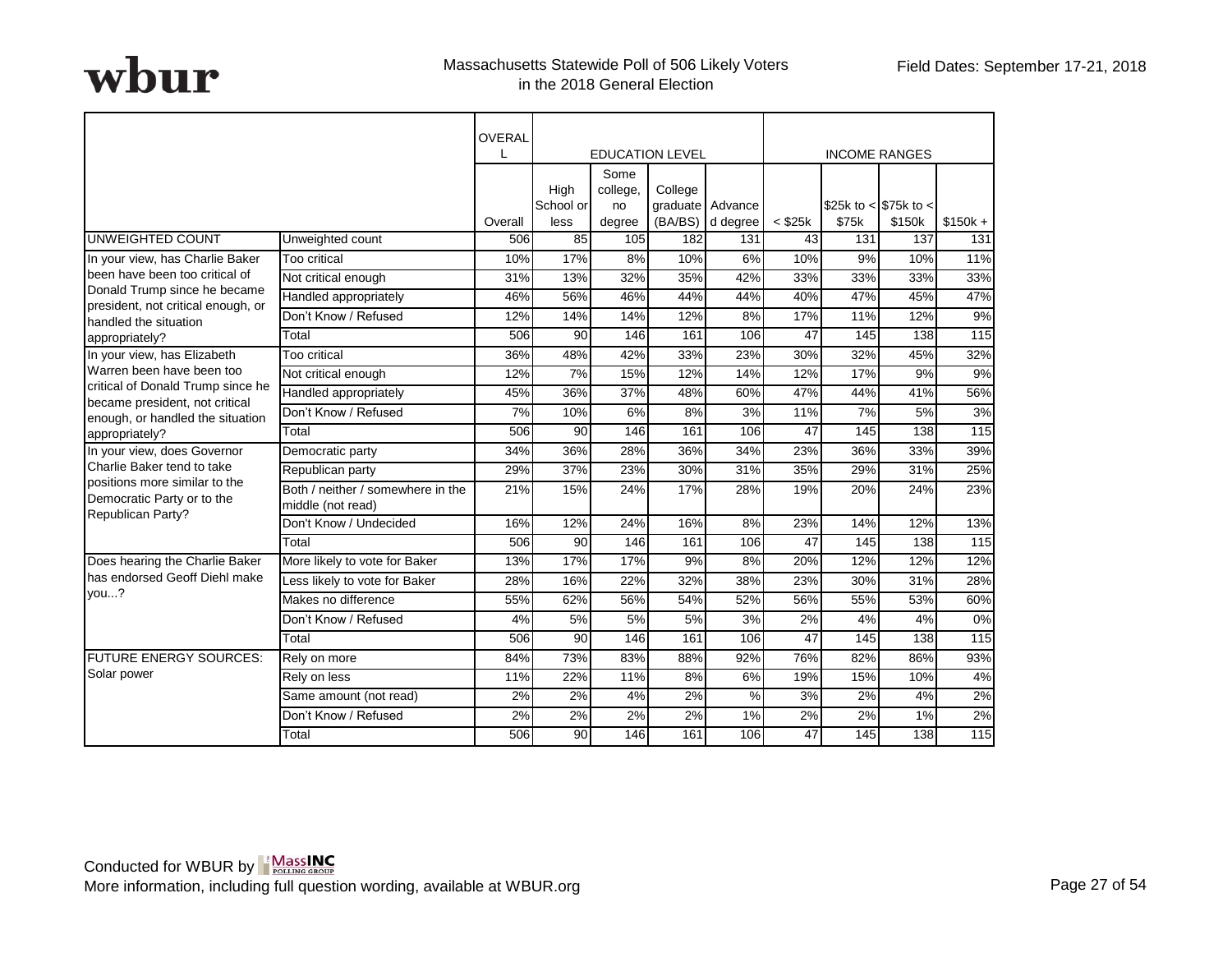|                                                                                  |                                                        | OVERAL  |                      |                          | <b>REGIONS</b>                    |                   | FAV-<br><b>TRUMP</b> | FAV-<br><b>BAKER</b>                           | FAV-<br><b>WARRE</b><br>N | <b>VOTE FOR</b><br><b>SENATE</b> |       |
|----------------------------------------------------------------------------------|--------------------------------------------------------|---------|----------------------|--------------------------|-----------------------------------|-------------------|----------------------|------------------------------------------------|---------------------------|----------------------------------|-------|
|                                                                                  |                                                        | Overall | Western<br><b>MA</b> | Central Southeas<br>t MA | Outer<br><b>Boston</b><br>Suburbs | Boston /<br>Inner | Total                | Total<br>Suburbs favorable favorable favorable | Total                     | Warren                           | Diehl |
| UNWEIGHTED COUNT                                                                 | Unweighted count                                       | 506     | 123                  | 57                       | 192                               | 134               | 144                  | 372                                            | 273                       | 286                              | 148   |
| In your view, has Charlie Baker                                                  | Too critical                                           | 10%     | 12%                  | 16%                      | 11%                               | 5%                | 33%                  | 7%                                             | 2%                        | 1%                               | 28%   |
| been have been too critical of                                                   | Not critical enough                                    | 31%     | 22%                  | 24%                      | 30%                               | 47%               | 3%                   | 25%                                            | 50%                       | 50%                              | 3%    |
| Donald Trump since he became                                                     | Handled appropriately                                  | 46%     | 50%                  | 50%                      | 47%                               | 39%               | 50%                  | 59%                                            | 39%                       | 41%                              | 57%   |
| president, not critical enough, or<br>handled the situation                      | Don't Know / Refused                                   | 12%     | 16%                  | 10%                      | 12%                               | 9%                | 14%                  | 9%                                             | 9%                        | 8%                               | 12%   |
| appropriately?                                                                   | Total                                                  | 506     | 133                  | 58                       | 191                               | 125               | 148                  | $\overline{372}$                               | 271                       | 282                              | 150   |
| In your view, has Elizabeth                                                      | Too critical                                           | 36%     | 39%                  | 57%                      | 39%                               | 21%               | 82%                  | 38%                                            | 7%                        | 6%                               | 90%   |
| Warren been have been too                                                        | Not critical enough                                    | 12%     | 11%                  | 11%                      | 10%                               | 17%               | 1%                   | 11%                                            | 19%                       | 20%                              | 1%    |
| critical of Donald Trump since he<br>became president, not critical              | Handled appropriately                                  | 45%     | 37%                  | 26%                      | 45%                               | 61%               | 11%                  | 44%                                            | 69%                       | 70%                              | 4%    |
| enough, or handled the situation                                                 | Don't Know / Refused                                   | 7%      | 13%                  | 6%                       | 6%                                | 1%                | 6%                   | 7%                                             | 4%                        | 4%                               | 5%    |
| appropriately?                                                                   | Total                                                  | 506     | 133                  | 58                       | 191                               | 125               | 148                  | 372                                            | 271                       | 282                              | 150   |
| In your view, does Governor                                                      | Democratic party                                       | 34%     | 28%                  | 40%                      | 38%                               | 31%               | 46%                  | 34%                                            | 31%                       | 32%                              | 41%   |
| Charlie Baker tend to take                                                       | Republican party                                       | 29%     | 30%                  | 28%                      | 26%                               | 35%               | 20%                  | 26%                                            | 33%                       | 33%                              | 27%   |
| positions more similar to the<br>Democratic Party or to the<br>Republican Party? | Both / neither / somewhere in the<br>middle (not read) | 21%     | 21%                  | 24%                      | 21%                               | 20%               | 19%                  | 25%                                            | 19%                       | 19%                              | 23%   |
|                                                                                  | Don't Know / Undecided                                 | 16%     | 22%                  | 8%                       | 15%                               | 15%               | 15%                  | 15%                                            | 17%                       | 16%                              | 10%   |
|                                                                                  | Total                                                  | 506     | 133                  | 58                       | 191                               | 125               | 148                  | $\overline{372}$                               | $\overline{271}$          | 282                              | 150   |
| Does hearing the Charlie Baker                                                   | More likely to vote for Baker                          | 13%     | 12%                  | 21%                      | 11%                               | 12%               | 25%                  | 13%                                            | 6%                        | 6%                               | 27%   |
| has endorsed Geoff Diehl make                                                    | Less likely to vote for Baker                          | 28%     | 19%                  | 19%                      | 27%                               | 43%               | 3%                   | 20%                                            | 46%                       | 46%                              | 2%    |
| you?                                                                             | Makes no difference                                    | 55%     | 63%                  | 55%                      | 60%                               | 40%               | 68%                  | 62%                                            | 42%                       | 42%                              | 69%   |
|                                                                                  | Don't Know / Refused                                   | 4%      | 6%                   | 5%                       | 3%                                | 6%                | 3%                   | 4%                                             | 5%                        | 5%                               | 2%    |
|                                                                                  | Total                                                  | 506     | 133                  | 58                       | 191                               | 125               | 148                  | 372                                            | 271                       | 282                              | 150   |
| <b>FUTURE ENERGY SOURCES:</b>                                                    | Rely on more                                           | 84%     | 79%                  | 83%                      | 84%                               | 92%               | 69%                  | 85%                                            | 92%                       | 92%                              | 70%   |
| Solar power                                                                      | Rely on less                                           | 11%     | 15%                  | 13%                      | 12%                               | 5%                | 26%                  | 11%                                            | 4%                        | 5%                               | 24%   |
|                                                                                  | Same amount (not read)                                 | 2%      | 3%                   | 4%                       | 2%                                | 2%                | 4%                   | 2%                                             | 1%                        | 1%                               | 5%    |
|                                                                                  | Don't Know / Refused                                   | 2%      | 3%                   | 0%                       | 2%                                | 1%                | 1%                   | 2%                                             | 3%                        | 2%                               | 1%    |
|                                                                                  | Total                                                  | 506     | 133                  | 58                       | 191                               | 125               | 148                  | 372                                            | 271                       | 282                              | 150   |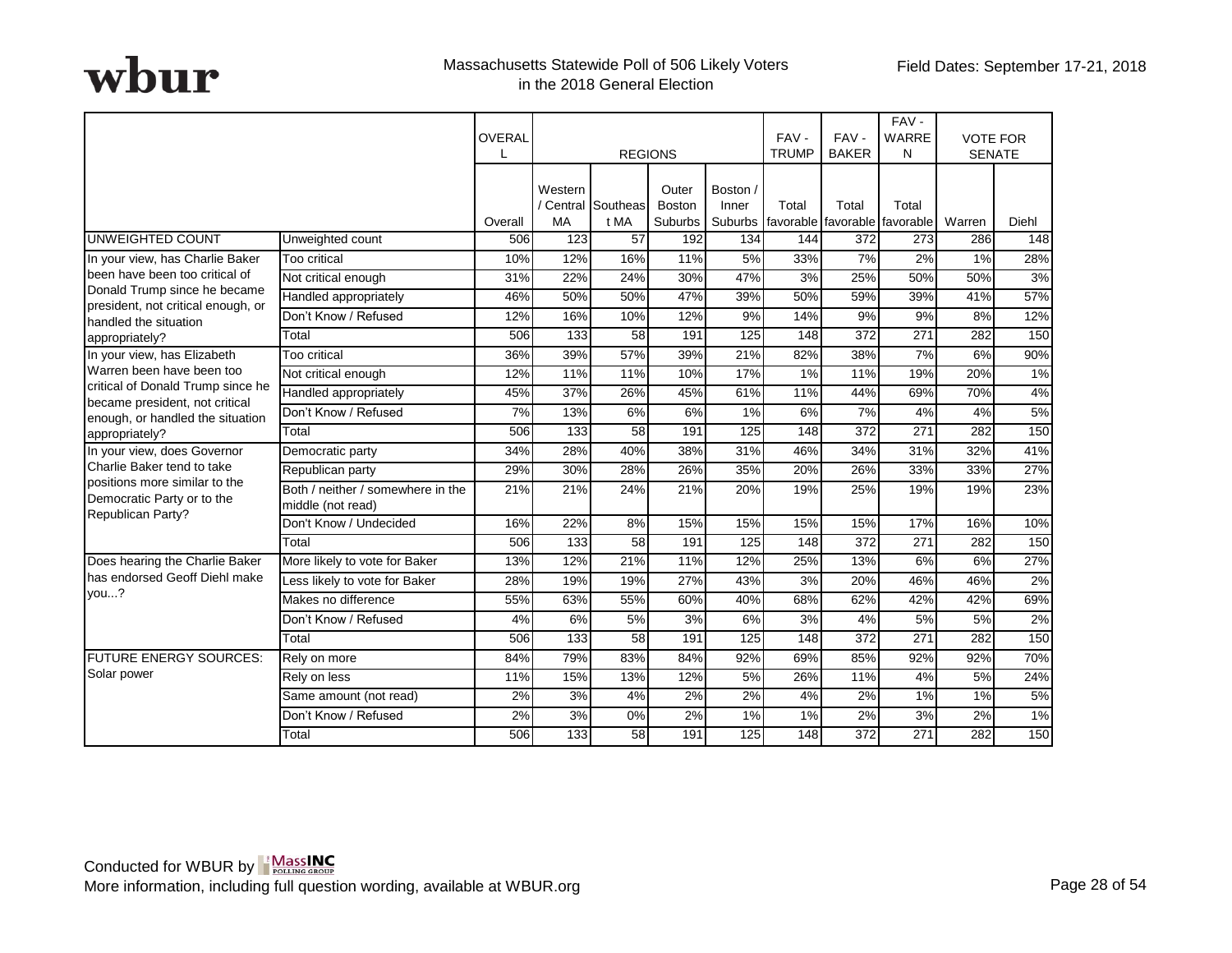|                                                                                  |                                                        | OVERAL  | <b>VOTE FOR</b><br><b>GOVERNOR</b> |              |               | <b>Q1: NURSE STAFFING</b> |               |     | <b>Q2: ELECTIONS MONEY</b> |                      |
|----------------------------------------------------------------------------------|--------------------------------------------------------|---------|------------------------------------|--------------|---------------|---------------------------|---------------|-----|----------------------------|----------------------|
|                                                                                  |                                                        |         |                                    |              |               |                           |               |     |                            |                      |
|                                                                                  |                                                        | Overall | Gonzalez                           | <b>Baker</b> | Yes           | <b>No</b>                 | Undecide<br>d | Yes | No                         | <b>Undecide</b><br>d |
| UNWEIGHTED COUNT                                                                 | Unweighted count                                       | 506     | 123                                | 340          | 233           | 212                       | 60            | 345 | 116                        | 44                   |
| In your view, has Charlie Baker                                                  | Too critical                                           | 10%     | 2%                                 | 12%          | 7%            | 13%                       | 12%           | 7%  | 18%                        | 16%                  |
| been have been too critical of                                                   | Not critical enough                                    | 31%     | 68%                                | 19%          | 37%           | 26%                       | 32%           | 41% | 14%                        | 7%                   |
| Donald Trump since he became                                                     | Handled appropriately                                  | 46%     | 19%                                | 59%          | 43%           | 51%                       | 42%           | 42% | 59%                        | 46%                  |
| president, not critical enough, or<br>handled the situation                      | Don't Know / Refused                                   | 12%     | 11%                                | 10%          | 13%           | 10%                       | 15%           | 9%  | 10%                        | 31%                  |
| appropriately?                                                                   | Total                                                  | 506     | 121                                | 343          | 223           | 223                       | 60            | 336 | 121                        | 48                   |
| In your view, has Elizabeth                                                      | Too critical                                           | 36%     | 8%                                 | 47%          | 30%           | 43%                       | 36%           | 28% | 54%                        | 50%                  |
| Warren been have been too                                                        | Not critical enough                                    | 12%     | 19%                                | 10%          | 16%           | 10%                       | 5%            | 15% | 6%                         | 5%                   |
| critical of Donald Trump since he                                                | Handled appropriately                                  | 45%     | 71%                                | 36%          | 48%           | 38%                       | 54%           | 53% | 28%                        | 34%                  |
| became president, not critical<br>enough, or handled the situation               | Don't Know / Refused                                   | 7%      | 1%                                 | 7%           | 6%            | 8%                        | 4%            | 4%  | 12%                        | 11%                  |
| appropriately?                                                                   | Total                                                  | 506     | 121                                | 343          | 223           | 223                       | 60            | 336 | 121                        | 48                   |
| In your view, does Governor                                                      | Democratic party                                       | 34%     | 24%                                | 37%          | 35%           | 34%                       | 29%           | 36% | 35%                        | 18%                  |
| Charlie Baker tend to take                                                       | Republican party                                       | 29%     | 50%                                | 24%          | 35%           | 24%                       | 28%           | 31% | 25%                        | 29%                  |
| positions more similar to the<br>Democratic Party or to the<br>Republican Party? | Both / neither / somewhere in the<br>middle (not read) | 21%     | 14%                                | 24%          | 18%           | 21%                       | 29%           | 18% | 27%                        | 26%                  |
|                                                                                  | Don't Know / Undecided                                 | 16%     | 12%                                | 15%          | 12%           | 21%                       | 14%           | 15% | 13%                        | 27%                  |
|                                                                                  | Total                                                  | 506     | 121                                | 343          | 223           | 223                       | 60            | 336 | 121                        | $\overline{48}$      |
| Does hearing the Charlie Baker                                                   | More likely to vote for Baker                          | 13%     | 5%                                 | 16%          | 14%           | 13%                       | 4%            | 9%  | 23%                        | 14%                  |
| has endorsed Geoff Diehl make                                                    | Less likely to vote for Baker                          | 28%     | 67%                                | 15%          | 35%           | 19%                       | 34%           | 36% | 10%                        | 13%                  |
| you?                                                                             | Makes no difference                                    | 55%     | 23%                                | 66%          | 47%           | 63%                       | 56%           | 52% | 63%                        | 60%                  |
|                                                                                  | Don't Know / Refused                                   | 4%      | 4%                                 | 4%           | 3%            | 5%                        | 5%            | 3%  | 4%                         | 12%                  |
|                                                                                  | Total                                                  | 506     | 121                                | 343          | 223           | 223                       | 60            | 336 | 121                        | 48                   |
| FUTURE ENERGY SOURCES:                                                           | Rely on more                                           | 84%     | 90%                                | 83%          | 89%           | 80%                       | 83%           | 90% | 74%                        | 69%                  |
| Solar power                                                                      | Rely on less                                           | 11%     | 5%                                 | 13%          | 8%            | 14%                       | 12%           | 7%  | 19%                        | 18%                  |
|                                                                                  | Same amount (not read)                                 | 2%      | 2%                                 | 3%           | $\frac{0}{0}$ | 5%                        | 2%            | 2%  | 5%                         | 2%                   |
|                                                                                  | Don't Know / Refused                                   | 2%      | 3%                                 | 2%           | 2%            | 2%                        | 2%            | 1%  | 2%                         | 11%                  |
|                                                                                  | Total                                                  | 506     | 121                                | 343          | 223           | 223                       | 60            | 336 | 121                        | 48                   |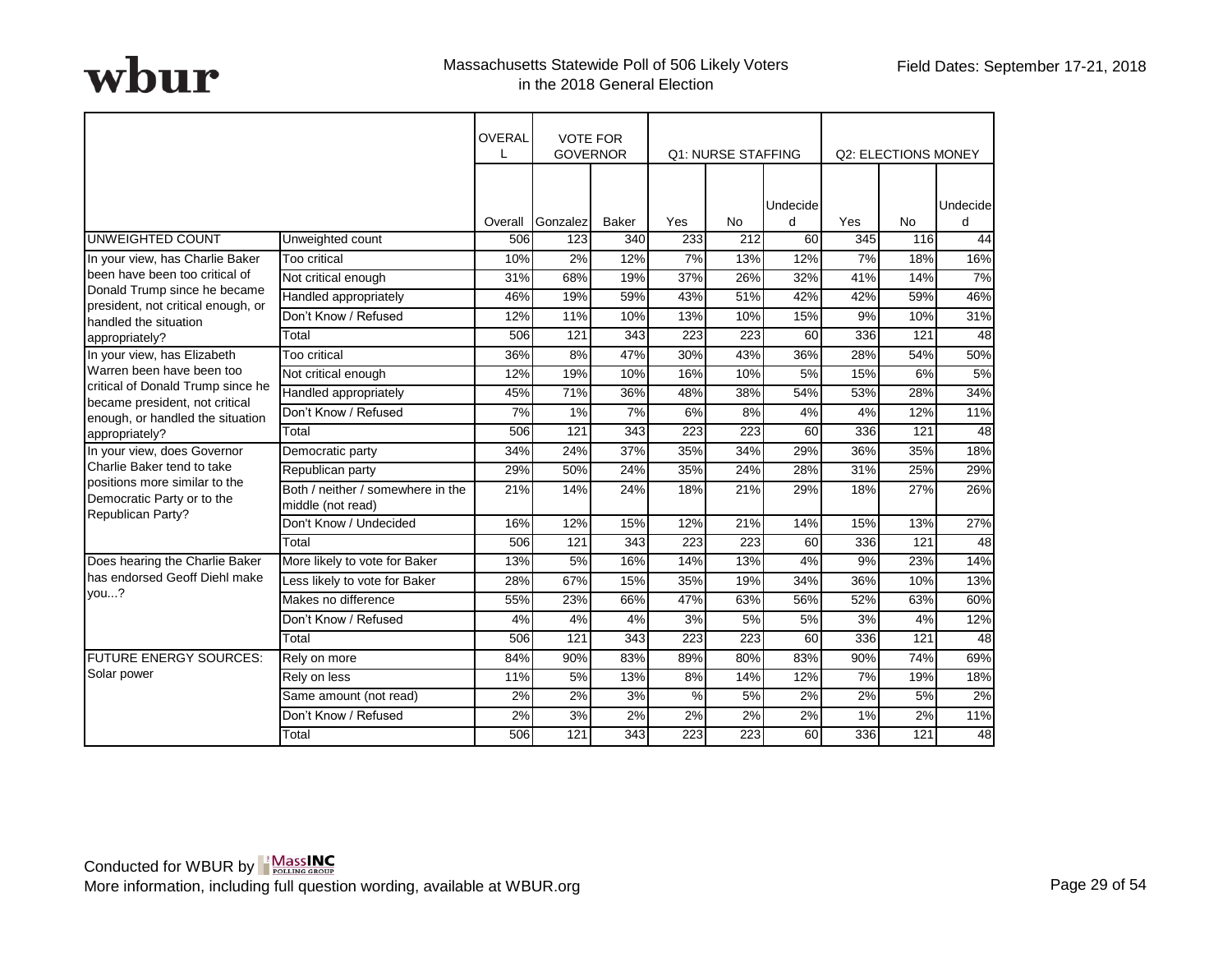|                                                                    |                                                        | <b>OVERAL</b><br>$\mathbf{L}$ |     | Q3: TRANSGENDER<br><b>ACCOMODATIONS</b> |               |
|--------------------------------------------------------------------|--------------------------------------------------------|-------------------------------|-----|-----------------------------------------|---------------|
|                                                                    |                                                        | Overall                       | Yes | <b>No</b>                               | Undecide<br>d |
| UNWEIGHTED COUNT                                                   | Unweighted count                                       | 506                           | 362 | 106                                     | 37            |
| In your view, has Charlie Baker                                    | Too critical                                           | 10%                           | 7%  | 22%                                     | 14%           |
| been have been too critical of                                     | Not critical enough                                    | 31%                           | 39% | 13%                                     | 12%           |
| Donald Trump since he became                                       | Handled appropriately                                  | 46%                           | 43% | 58%                                     | 48%           |
| president, not critical enough, or<br>handled the situation        | Don't Know / Refused                                   | 12%                           | 12% | 7%                                      | 25%           |
| appropriately?                                                     | Total                                                  | 506                           | 358 | 109                                     | 39            |
| In your view, has Elizabeth                                        | Too critical                                           | 36%                           | 25% | 64%                                     | 58%           |
| Warren been have been too                                          | Not critical enough                                    | 12%                           | 15% | 6%                                      | 3%            |
| critical of Donald Trump since he                                  | Handled appropriately                                  | 45%                           | 55% | 21%                                     | 21%           |
| became president, not critical<br>enough, or handled the situation | Don't Know / Refused                                   | 7%                            | 5%  | 9%                                      | 18%           |
| appropriately?                                                     | Total                                                  | 506                           | 358 | 109                                     | 39            |
| In your view, does Governor                                        | Democratic party                                       | 34%                           | 32% | 43%                                     | 25%           |
| Charlie Baker tend to take                                         | Republican party                                       | 29%                           | 32% | 23%                                     | 25%           |
| positions more similar to the<br>Democratic Party or to the        | Both / neither / somewhere in the<br>middle (not read) | 21%                           | 18% | 28%                                     | 21%           |
| Republican Party?                                                  | Don't Know / Undecided                                 | 16%                           | 18% | 6%                                      | 29%           |
|                                                                    | Total                                                  | 506                           | 358 | 109                                     | 39            |
| Does hearing the Charlie Baker                                     | More likely to vote for Baker                          | 13%                           | 7%  | 26%                                     | 26%           |
| has endorsed Geoff Diehl make                                      | Less likely to vote for Baker                          | 28%                           | 35% | 9%                                      | 11%           |
| you?                                                               | Makes no difference                                    | 55%                           | 54% | 60%                                     | 52%           |
|                                                                    | Don't Know / Refused                                   | 4%                            | 4%  | 5%                                      | 12%           |
|                                                                    | Total                                                  | 506                           | 358 | 109                                     | 39            |
| <b>FUTURE ENERGY SOURCES:</b>                                      | Rely on more                                           | 84%                           | 90% | 68%                                     | 75%           |
| Solar power                                                        | Rely on less                                           | 11%                           | 6%  | 27%                                     | 18%           |
|                                                                    | Same amount (not read)                                 | 2%                            | 3%  | 2%                                      | 3%            |
|                                                                    | Don't Know / Refused                                   | 2%                            | 1%  | 3%                                      | 5%            |
|                                                                    | Total                                                  | 506                           | 358 | 109                                     | 39            |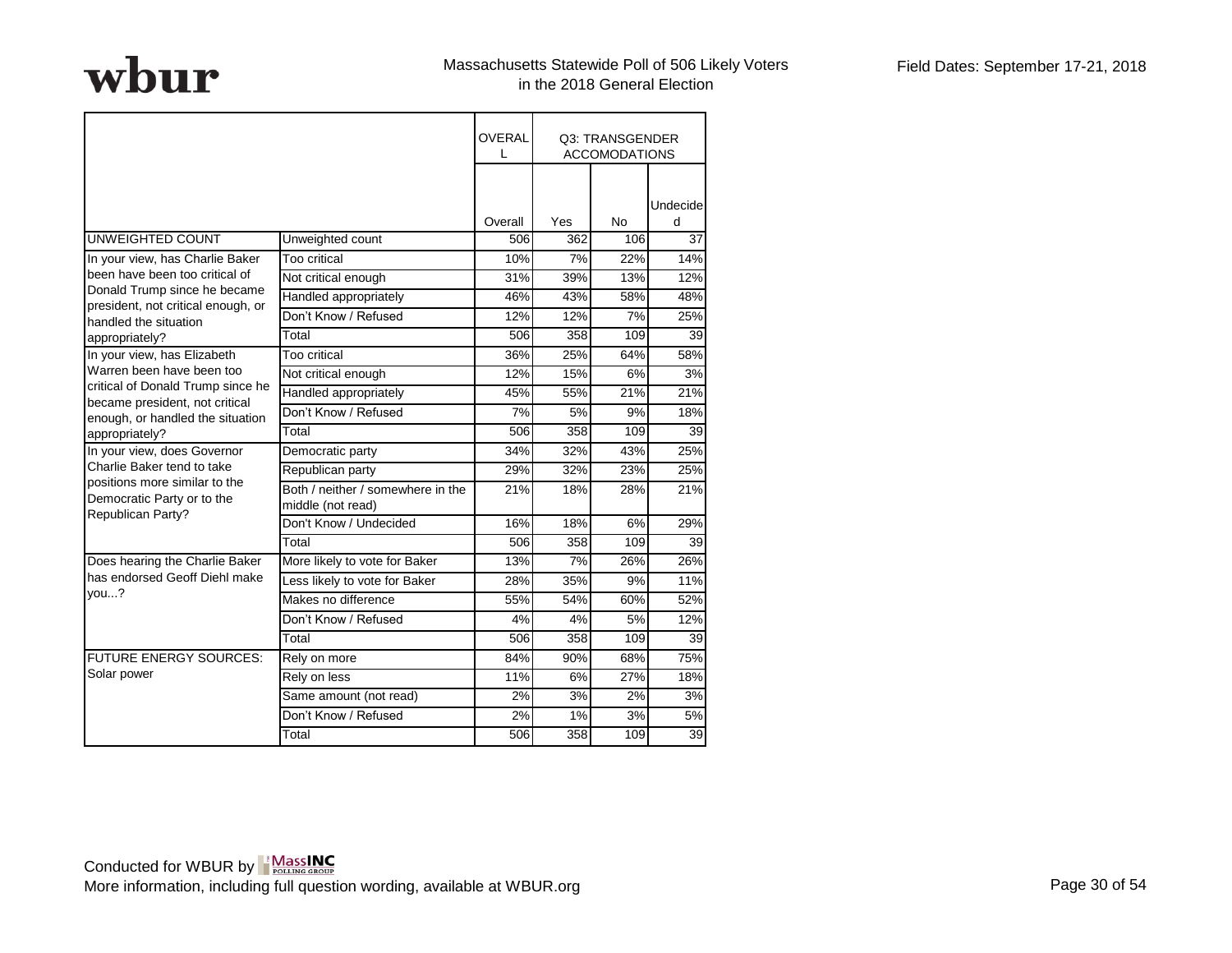|                               |                        | OVERAL  |                  | PARTY REGISTRATION     |                           | <b>GENDER</b> |        |       |                                              | PARTY AND GENDER |         |                          |
|-------------------------------|------------------------|---------|------------------|------------------------|---------------------------|---------------|--------|-------|----------------------------------------------|------------------|---------|--------------------------|
|                               |                        | Overall |                  | Democra Republic<br>an | Unenroll<br>ed /<br>Other | Male          | Female | t men | Democra Democra Republic Independ<br>t women | ans              | ent men | Independ<br>ent<br>women |
| <b>UNWEIGHTED COUNT</b>       | Unweighted count       | 506     | 177              | 61                     | 268                       | 261           | 245    | 74    | 103                                          | 61               | 147     | 121                      |
| <b>FUTURE ENERGY SOURCES:</b> | Rely on more           | 80%     | 82%              | 61%                    | 83%                       | 78%           | 82%    | 80%   | 84%                                          | 61%              | 80%     | 86%                      |
| Wind power                    | Rely on less           | 13%     | 8%               | 29%                    | 12%                       | 17%           | 9%     | 14%   | 5%                                           | 29%              | 15%     | 9%                       |
|                               | Same amount (not read) | 3%      | 3%               | 7%                     | 3%                        | 3%            | 4%     | 2%    | 3%                                           | 7%               | 3%      | 3%                       |
|                               | Don't Know / Refused   | 4%      | 6%               | 3%                     | 2%                        | 2%            | 5%     | 4%    | 8%                                           | 3%               | 1%      | 3%                       |
|                               | Total                  | 506     | 177              | 60                     | 269                       | 239           | 267    | 68    | 109                                          | 60               | 135     | 133                      |
| <b>FUTURE ENERGY SOURCES:</b> | Rely on more           | 67%     | 63%              | 63%                    | 71%                       | 70%           | 65%    | 68%   | 60%                                          | 63%              | 71%     | 72%                      |
| Hydro-electric                | Rely on less           | 14%     | 12%              | 23%                    | 13%                       | 17%           | 11%    | 16%   | 9%                                           | 23%              | 16%     | 10%                      |
|                               | Same amount (not read) | 6%      | 9%               | 5%                     | 4%                        | 6%            | 6%     | 6%    | 12%                                          | 5%               | 6%      | 1%                       |
|                               | Don't Know / Refused   | 13%     | 16%              | 9%                     | 12%                       | 8%            | 18%    | 10%   | 19%                                          | 9%               | 6%      | 18%                      |
|                               | Total                  | 506     | $\overline{177}$ | 60                     | 269                       | 239           | 267    | 68    | 109                                          | 60               | 135     | $\overline{133}$         |
| <b>FUTURE ENERGY SOURCES:</b> | Rely on more           | 42%     | 35%              | 66%                    | 42%                       | 52%           | 34%    | 50%   | 27%                                          | 66%              | 47%     | 37%                      |
| Natural gas                   | Rely on less           | 41%     | 51%              | 25%                    | 38%                       | 36%           | 46%    | 45%   | 55%                                          | 25%              | 36%     | 41%                      |
|                               | Same amount (not read) | 10%     | 9%               | 9%                     | 12%                       | 10%           | 11%    | 5%    | 11%                                          | 9%               | 13%     | 11%                      |
|                               | Don't Know / Refused   | 6%      | 5%               | 0%                     | 8%                        | 2%            | 9%     | 0%    | 8%                                           | 0%               | 3%      | 12%                      |
|                               | Total                  | 506     | 177              | 60                     | 269                       | 239           | 267    | 68    | 109                                          | 60               | 135     | 133                      |
| <b>FUTURE ENERGY SOURCES:</b> | Rely on more           | 14%     | 9%               | 25%                    | 15%                       | 17%           | 11%    | 13%   | 7%                                           | 25%              | 16%     | 13%                      |
| Coal                          | Rely on less           | 78%     | 86%              | 57%                    | 77%                       | 76%           | 80%    | 87%   | 85%                                          | 57%              | 75%     | 80%                      |
|                               | Same amount (not read) | 5%      | 1%               | 12%                    | 6%                        | 5%            | 5%     | 0%    | 1%                                           | 12%              | 7%      | 4%                       |
|                               | Don't Know / Refused   | 3%      | 5%               | 6%                     | 2%                        | 2%            | 5%     | 0%    | 8%                                           | 6%               | 2%      | 3%                       |
|                               | Total                  | 506     | 177              | 60                     | 269                       | 239           | 267    | 68    | 109                                          | 60               | 135     | 133                      |
| <b>FUTURE ENERGY SOURCES:</b> | Rely on more           | 16%     | 15%              | 27%                    | 14%                       | 18%           | 14%    | 20%   | 11%                                          | 27%              | 14%     | 14%                      |
| Oil                           | Rely on less           | 70%     | 72%              | 58%                    | 71%                       | 72%           | 68%    | 76%   | 70%                                          | 58%              | 73%     | 69%                      |
|                               | Same amount (not read) | 10%     | 7%               | 10%                    | 12%                       | 9%            | 11%    | 4%    | 8%                                           | 10%              | 12%     | 12%                      |
|                               | Don't Know / Refused   | 5%      | 6%               | 5%                     | 3%                        | 2%            | 7%     | 0%    | 10%                                          | 5%               | 1%      | 5%                       |
|                               | Total                  | 506     | 177              | 60                     | 269                       | 239           | 267    | 68    | 109                                          | 60               | 135     | 133                      |
| FUTURE ENERGY SOURCES:        | Rely on more           | 24%     | 14%              | 34%                    | 29%                       | 34%           | 16%    | 27%   | 6%                                           | 34%              | 34%     | 24%                      |
| Nuclear power                 | Rely on less           | 61%     | 72%              | 47%                    | 57%                       | 55%           | 66%    | 68%   | 74%                                          | 47%              | 53%     | 61%                      |
|                               | Same amount (not read) | 6%      | 6%               | 12%                    | 6%                        | 7%            | 6%     | 3%    | 7%                                           | 12%              | 7%      | 4%                       |
|                               | Don't Know / Refused   | 8%      | 8%               | 7%                     | 9%                        | 5%            | 12%    | 2%    | 12%                                          | 7%               | 6%      | 11%                      |
|                               | Total                  | 506     | 177              | 60                     | 269                       | 239           | 267    | 68    | 109                                          | 60               | 135     | 133                      |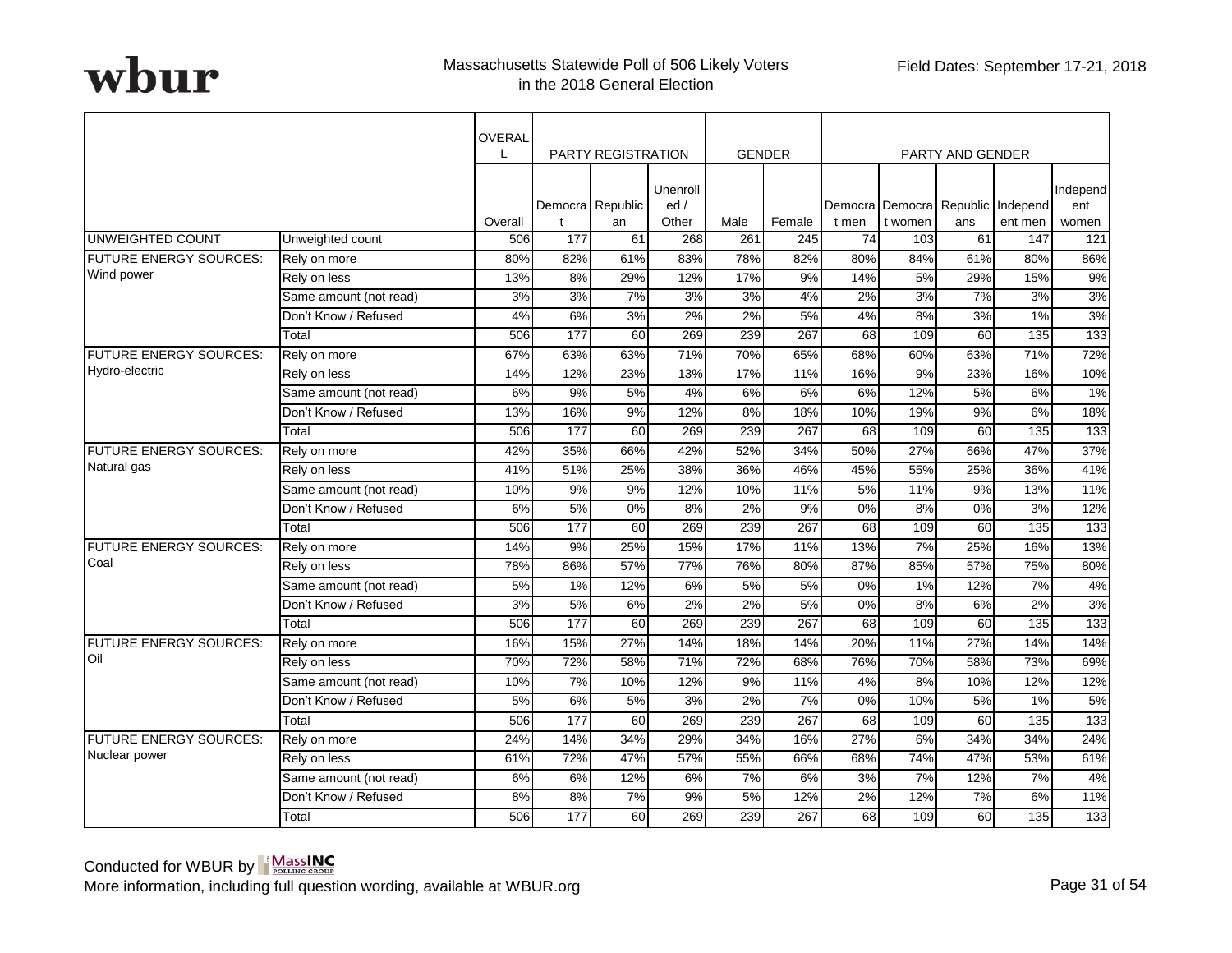|                               |                        | OVERAL  |                 |          | <b>AGE CATEGORIES</b> |       |                  |                        | AGE AND GENDER |                                         |              | <b>RACE</b> |
|-------------------------------|------------------------|---------|-----------------|----------|-----------------------|-------|------------------|------------------------|----------------|-----------------------------------------|--------------|-------------|
|                               |                        | Overall | 18 to 29        | 30 to 44 | 45 to 59              | $60+$ | Men age<br>18-49 | Women<br>age 18-<br>49 | $50+$          | Men age   Women   Caucasia<br>age $50+$ | White /<br>n | All others  |
| <b>UNWEIGHTED COUNT</b>       | Unweighted count       | 506     | $\overline{74}$ | 118      | 151                   | 163   | 137              | 92                     | 124            | 153                                     | 414          | 68          |
| <b>FUTURE ENERGY SOURCES:</b> | Rely on more           | 80%     | 89%             | 85%      | 77%                   | 76%   | 80%              | 90%                    | 76%            | 76%                                     | 82%          | 75%         |
| Wind power                    | Rely on less           | 13%     | 5%              | 10%      | 16%                   | 15%   | 15%              | 3%                     | 19%            | 14%                                     | 11%          | 17%         |
|                               | Same amount (not read) | 3%      | 2%              | 4%       | 2%                    | 4%    | 5%               | 4%                     | 1%             | 4%                                      | 3%           | 6%          |
|                               | Don't Know / Refused   | 4%      | 4%              | 1%       | 5%                    | 4%    | 1%               | 3%                     | 4%             | 6%                                      | 4%           | 2%          |
|                               | Total                  | 506     | 60              | 126      | 153                   | 167   | 106              | 115                    | 132            | 152                                     | 406          | 85          |
| <b>FUTURE ENERGY SOURCES:</b> | Rely on more           | 67%     | 72%             | 69%      | 71%                   | 61%   | 72%              | 68%                    | 68%            | 63%                                     | 68%          | 65%         |
| Hydro-electric                | Rely on less           | 14%     | 16%             | 13%      | 11%                   | 16%   | 16%              | 11%                    | 17%            | 11%                                     | 14%          | 13%         |
|                               | Same amount (not read) | 6%      | 2%              | 8%       | 6%                    | 5%    | 4%               | 8%                     | 8%             | 4%                                      | 5%           | 12%         |
|                               | Don't Know / Refused   | 13%     | 9%              | 9%       | 11%                   | 18%   | 8%               | 13%                    | 7%             | 21%                                     | 13%          | 10%         |
|                               | Total                  | 506     | 60              | 126      | 153                   | 167   | 106              | $\frac{115}{2}$        | 132            | 152                                     | 406          | 85          |
| <b>FUTURE ENERGY SOURCES:</b> | Rely on more           | 42%     | 40%             | 40%      | 43%                   | 45%   | 48%              | 30%                    | 56%            | 37%                                     | 43%          | 37%         |
| Natural gas                   | Rely on less           | 41%     | 42%             | 49%      | 36%                   | 40%   | 42%              | 46%                    | 32%            | 45%                                     | 40%          | 49%         |
|                               | Same amount (not read) | 10%     | 11%             | 9%       | 13%                   | 9%    | 9%               | 15%                    | 10%            | 9%                                      | 11%          | 9%          |
|                               | Don't Know / Refused   | 6%      | 7%              | 2%       | 9%                    | 6%    | 1%               | 10%                    | 3%             | 9%                                      | 6%           | 5%          |
|                               | Total                  | 506     | 60              | 126      | 153                   | 167   | 106              | 115                    | 132            | 152                                     | 406          | 85          |
| <b>FUTURE ENERGY SOURCES:</b> | Rely on more           | 14%     | 12%             | 13%      | 15%                   | 15%   | 14%              | 10%                    | 20%            | 12%                                     | 13%          | 17%         |
| Coal                          | Rely on less           | 78%     | 75%             | 86%      | 73%                   | 77%   | 82%              | 80%                    | 71%            | 79%                                     | 79%          | 74%         |
|                               | Same amount (not read) | 5%      | 6%              | 1%       | 6%                    | 6%    | 2%               | 4%                     | 7%             | 5%                                      | 5%           | 6%          |
|                               | Don't Know / Refused   | 3%      | 6%              | 1%       | 6%                    | 3%    | 2%               | 5%                     | 2%             | 4%                                      | 4%           | 3%          |
|                               | Total                  | 506     | 60              | 126      | 153                   | 167   | 106              | 115                    | 132            | 152                                     | 406          | 85          |
| <b>FUTURE ENERGY SOURCES:</b> | Rely on more           | 16%     | 10%             | 16%      | 16%                   | 18%   | 18%              | 8%                     | 18%            | 18%                                     | 16%          | 16%         |
| Oil                           | Rely on less           | 70%     | 79%             | 76%      | 71%                   | 60%   | 73%              | 80%                    | 70%            | 59%                                     | 69%          | 73%         |
|                               | Same amount (not read) | 10%     | 7%              | 6%       | 7%                    | 16%   | 6%               | 6%                     | 11%            | 15%                                     | 11%          | 7%          |
|                               | Don't Know / Refused   | 5%      | 4%              | 3%       | 5%                    | 6%    | 3%               | 6%                     | 1%             | 8%                                      | 4%           | 4%          |
|                               | Total                  | 506     | 60              | 126      | 153                   | 167   | 106              | 115                    | 132            | 152                                     | 406          | 85          |
| <b>FUTURE ENERGY SOURCES:</b> | Rely on more           | 24%     | 34%             | 21%      | 19%                   | 28%   | 36%              | 12%                    | 31%            | 19%                                     | 23%          | 26%         |
| Nuclear power                 | Rely on less           | 61%     | 47%             | 64%      | 68%                   | 57%   | 51%              | 70%                    | 59%            | 63%                                     | 60%          | 64%         |
|                               | Same amount (not read) | 6%      | 5%              | 9%       | 4%                    | 7%    | 7%               | 8%                     | 6%             | 5%                                      | 6%           | 8%          |
|                               | Don't Know / Refused   | 8%      | 13%             | 5%       | 10%                   | 7%    | 6%               | 10%                    | 3%             | 13%                                     | 10%          | 2%          |
|                               | Total                  | 506     | 60              | 126      | 153                   | 167   | 106              | 115                    | 132            | 152                                     | 406          | 85          |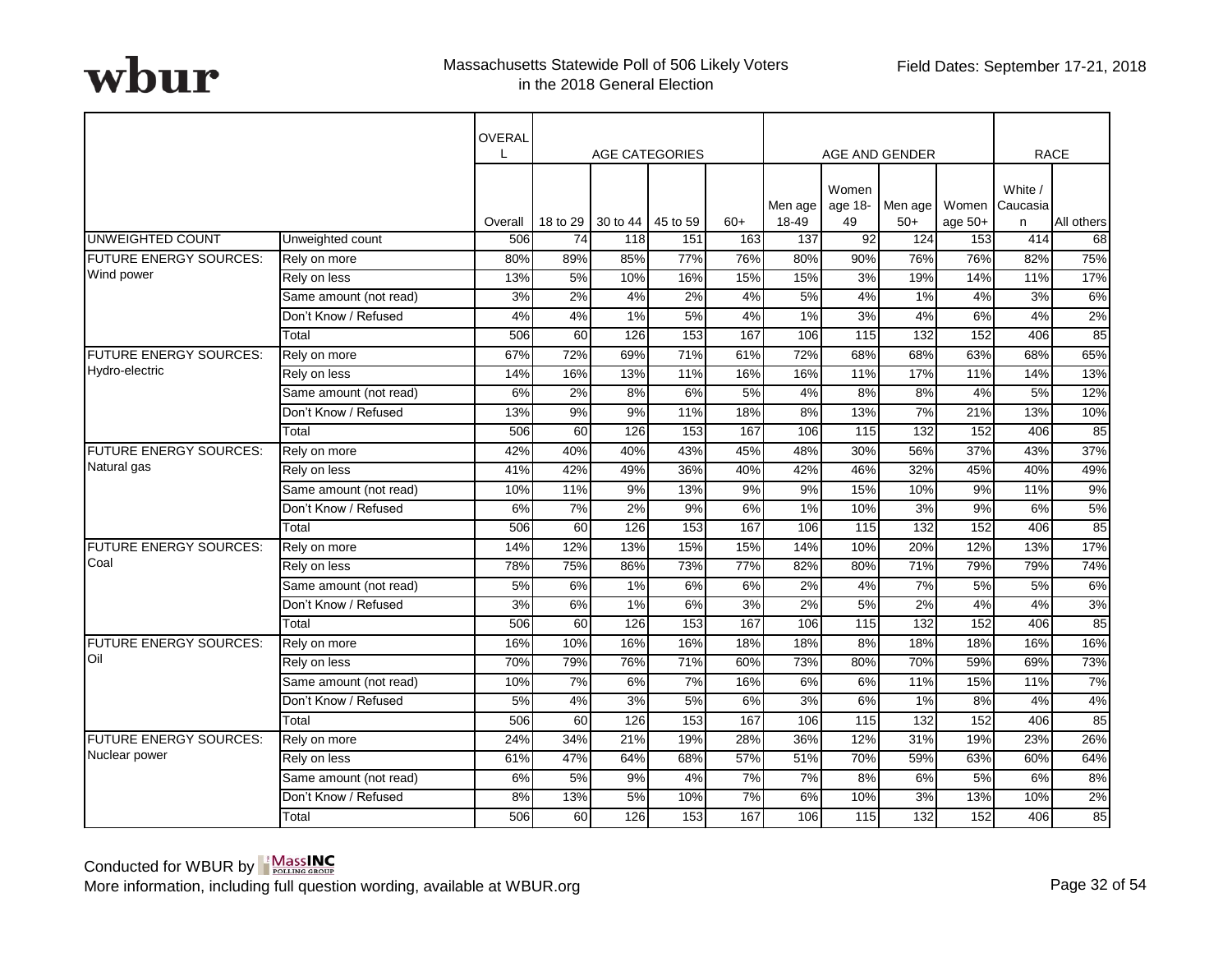|                               |                        | OVERAL         |                   |                        |                        |                  |                    |              |                        |                  |
|-------------------------------|------------------------|----------------|-------------------|------------------------|------------------------|------------------|--------------------|--------------|------------------------|------------------|
|                               |                        | L              |                   |                        | <b>EDUCATION LEVEL</b> |                  |                    |              | <b>INCOME RANGES</b>   |                  |
|                               |                        |                | High<br>School or | Some<br>college,<br>no | College                | graduate Advance |                    |              | \$25k to < $$75k$ to < |                  |
| <b>UNWEIGHTED COUNT</b>       | Unweighted count       | Overall<br>506 | less<br>85        | degree<br>105          | (BA/BS)<br>182         | d degree<br>131  | $<$ \$25 $k$<br>43 | \$75k<br>131 | \$150k<br>137          | $$150k +$<br>131 |
| FUTURE ENERGY SOURCES:        | Rely on more           | 80%            | 71%               | 78%                    | 85%                    | 86%              | 71%                | 80%          | 79%                    | 86%              |
| Wind power                    | Rely on less           | 13%            | 21%               | 13%                    | 9%                     | 9%               | 8%                 | 15%          | 13%                    | 11%              |
|                               | Same amount (not read) | 3%             | 1%                | 7%                     | 2%                     | 2%               | 9%                 | 3%           | 5%                     | 2%               |
|                               | Don't Know / Refused   | 4%             | 7%                | 2%                     | 3%                     | 3%               | 12%                | 3%           | 3%                     | 1%               |
|                               | Total                  | 506            | 90                | 146                    | 161                    | 106              | 47                 | 145          | 138                    | 115              |
| FUTURE ENERGY SOURCES:        | Rely on more           | 67%            | 50%               | 72%                    | 69%                    | 73%              | 75%                | 63%          | 69%                    | 73%              |
| Hydro-electric                | Rely on less           | 14%            | 23%               | 13%                    | 13%                    | 8%               | 13%                | 18%          | 13%                    | 10%              |
|                               | Same amount (not read) | 6%             | 8%                | 4%                     | 7%                     | 6%               | 0%                 | 5%           | 8%                     | 7%               |
|                               | Don't Know / Refused   | 13%            | 18%               | 11%                    | 12%                    | 12%              | 12%                | 14%          | 10%                    | 10%              |
|                               | Total                  | 506            | 90                | 146                    | 161                    | 106              | 47                 | 145          | 138                    | 115              |
| <b>FUTURE ENERGY SOURCES:</b> | Rely on more           | 42%            | 54%               | 39%                    | 46%                    | 30%              | 43%                | 41%          | 42%                    | 43%              |
| Natural gas                   | Rely on less           | 41%            | 34%               | 46%                    | 35%                    | 50%              | 50%                | 45%          | 41%                    | 41%              |
|                               | Same amount (not read) | 10%            | 8%                | 7%                     | 14%                    | 12%              | 3%                 | 9%           | 12%                    | 10%              |
|                               | Don't Know / Refused   | 6%             | 3%                | 8%                     | 4%                     | 7%               | 5%                 | 5%           | 5%                     | 6%               |
|                               | Total                  | 506            | 90                | 146                    | 161                    | 106              | 47                 | 145          | 138                    | 115              |
| <b>FUTURE ENERGY SOURCES:</b> | Rely on more           | 14%            | 28%               | 14%                    | 10%                    | 8%               | 12%                | 14%          | 16%                    | 11%              |
| Coal                          | Rely on less           | 78%            | 62%               | 77%                    | 82%                    | 87%              | 80%                | 81%          | 76%                    | 82%              |
|                               | Same amount (not read) | 5%             | 7%                | 4%                     | 5%                     | 2%               | 6%                 | 3%           | 5%                     | 5%               |
|                               | Don't Know / Refused   | 3%             | 3%                | 5%                     | 3%                     | 2%               | 2%                 | 3%           | 3%                     | 3%               |
|                               | Total                  | 506            | 90                | 146                    | 161                    | 106              | 47                 | 145          | 138                    | 115              |
| <b>FUTURE ENERGY SOURCES:</b> | Rely on more           | 16%            | 27%               | 20%                    | 10%                    | 9%               | 27%                | 14%          | 13%                    | 15%              |
| <b>Oil</b>                    | Rely on less           | 70%            | 55%               | 63%                    | 77%                    | 81%              | 58%                | 69%          | 75%                    | 76%              |
|                               | Same amount (not read) | 10%            | 11%               | 12%                    | 9%                     | 5%               | 10%                | 12%          | 9%                     | 6%               |
|                               | Don't Know / Refused   | 5%             | 6%                | 5%                     | 3%                     | 4%               | 4%                 | 4%           | 3%                     | 4%               |
|                               | Total                  | 506            | 90                | 146                    | 161                    | 106              | 47                 | 145          | 138                    | 115              |
| <b>FUTURE ENERGY SOURCES:</b> | Rely on more           | 24%            | 29%               | 21%                    | 25%                    | 21%              | 32%                | 22%          | 21%                    | 30%              |
| Nuclear power                 | Rely on less           | 61%            | 56%               | 62%                    | 59%                    | 68%              | 56%                | 63%          | 65%                    | 57%              |
|                               | Same amount (not read) | 6%             | 2%                | 10%                    | 7%                     | 5%               | 3%                 | 7%           | 8%                     | 6%               |
|                               | Don't Know / Refused   | 8%             | 13%               | 7%                     | 9%                     | 6%               | 9%                 | 8%           | 6%                     | 7%               |
|                               | Total                  | 506            | 90                | 146                    | 161                    | 106              | 47                 | 145          | 138                    | 115              |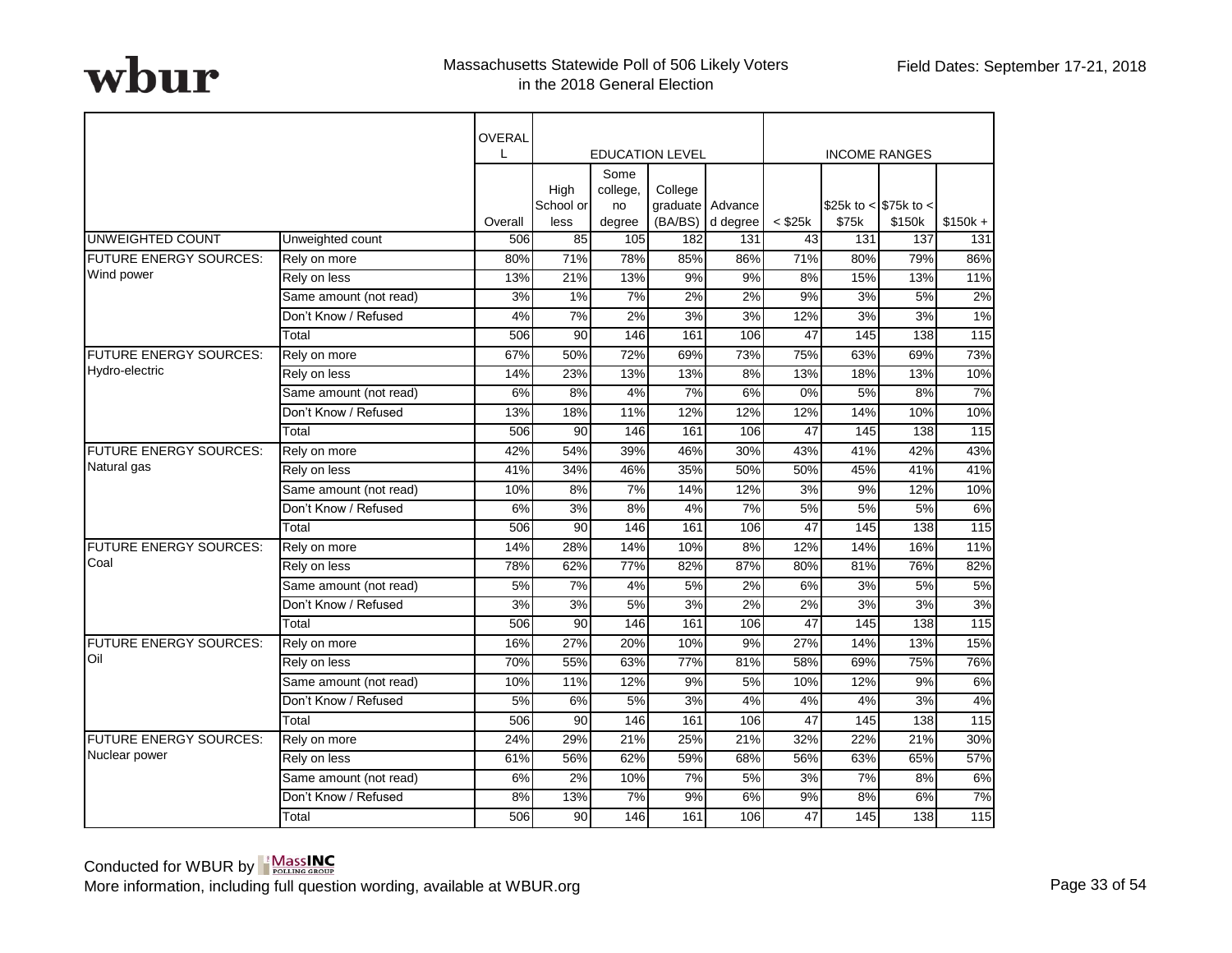|                               |                        | OVERAL  | <b>REGIONS</b>       |                            | FAV-<br><b>TRUMP</b>              | FAV-<br><b>BAKER</b>         | FAV-<br>WARRE<br>N | <b>VOTE FOR</b><br><b>SENATE</b> |                                        |                  |       |
|-------------------------------|------------------------|---------|----------------------|----------------------------|-----------------------------------|------------------------------|--------------------|----------------------------------|----------------------------------------|------------------|-------|
|                               |                        | Overall | Western<br><b>MA</b> | / Central Southeas<br>t MA | Outer<br><b>Boston</b><br>Suburbs | Boston /<br>Inner<br>Suburbs | Total              | Total                            | Total<br>favorable favorable favorable | Warren           | Diehl |
| <b>UNWEIGHTED COUNT</b>       | Unweighted count       | 506     | 123                  | 57                         | 192                               | 134                          | 144                | 372                              | 273                                    | 286              | 148   |
| FUTURE ENERGY SOURCES:        | Rely on more           | 80%     | 76%                  | 78%                        | 79%                               | 88%                          | 65%                | 83%                              | 87%                                    | 89%              | 64%   |
| Wind power                    | Rely on less           | 13%     | 18%                  | 14%                        | 14%                               | 4%                           | 28%                | 10%                              | 5%                                     | 4%               | 30%   |
|                               | Same amount (not read) | 3%      | 3%                   | 5%                         | 3%                                | 5%                           | 3%                 | 2%                               | 4%                                     | 2%               | 4%    |
|                               | Don't Know / Refused   | 4%      | 4%                   | 4%                         | 4%                                | 3%                           | 3%                 | 4%                               | 5%                                     | 5%               | 3%    |
|                               | Total                  | 506     | 133                  | 58                         | 191                               | 125                          | 148                | 372                              | 271                                    | 282              | 150   |
| <b>FUTURE ENERGY SOURCES:</b> | Rely on more           | 67%     | 70%                  | 65%                        | 62%                               | 75%                          | 63%                | 67%                              | 71%                                    | 71%              | 67%   |
| Hydro-electric                | Rely on less           | 14%     | 17%                  | 21%                        | 14%                               | 6%                           | 20%                | 14%                              | 9%                                     | 9%               | 19%   |
|                               | Same amount (not read) | 6%      | 2%                   | 3%                         | 8%                                | 8%                           | 4%                 | 5%                               | 7%                                     | $\overline{7\%}$ | 6%    |
|                               | Don't Know / Refused   | 13%     | 11%                  | 11%                        | 16%                               | 11%                          | 13%                | 13%                              | 13%                                    | 13%              | 8%    |
|                               | Total                  | 506     | 133                  | $\overline{58}$            | 191                               | $\overline{125}$             | 148                | $\overline{372}$                 | $\overline{271}$                       | 282              | 150   |
| <b>FUTURE ENERGY SOURCES:</b> | Rely on more           | 42%     | 51%                  | 45%                        | 42%                               | 33%                          | 65%                | 45%                              | 33%                                    | 34%              | 63%   |
| Natural gas                   | Rely on less           | 41%     | 34%                  | 45%                        | 41%                               | 48%                          | 24%                | 39%                              | 49%                                    | 47%              | 26%   |
|                               | Same amount (not read) | 10%     | 10%                  | 6%                         | 11%                               | 12%                          | 9%                 | 10%                              | 11%                                    | 11%              | 8%    |
|                               | Don't Know / Refused   | 6%      | 5%                   | 4%                         | 6%                                | 7%                           | 3%                 | 6%                               | 8%                                     | $\overline{7\%}$ | 3%    |
|                               | Total                  | 506     | 133                  | 58                         | 191                               | 125                          | $\overline{148}$   | $\overline{372}$                 | $\overline{271}$                       | 282              | 150   |
| <b>FUTURE ENERGY SOURCES:</b> | Rely on more           | 14%     | 17%                  | 10%                        | 18%                               | 7%                           | 30%                | 14%                              | 7%                                     | 8%               | 26%   |
| Coal                          | Rely on less           | 78%     | 73%                  | 80%                        | 74%                               | 88%                          | 56%                | 79%                              | 88%                                    | 87%              | 59%   |
|                               | Same amount (not read) | 5%      | 6%                   | 8%                         | 4%                                | 3%                           | 11%                | 4%                               | 2%                                     | 2%               | 12%   |
|                               | Don't Know / Refused   | 3%      | 4%                   | 2%                         | 4%                                | 3%                           | 3%                 | 3%                               | 4%                                     | 4%               | 3%    |
|                               | Total                  | 506     | 133                  | 58                         | 191                               | 125                          | 148                | 372                              | 271                                    | 282              | 150   |
| <b>FUTURE ENERGY SOURCES:</b> | Rely on more           | 16%     | 19%                  | 16%                        | 14%                               | 16%                          | 35%                | 17%                              | 9%                                     | 9%               | 28%   |
| Oil                           | Rely on less           | 70%     | 68%                  | 69%                        | 68%                               | 75%                          | 46%                | 69%                              | 79%                                    | 80%              | 53%   |
|                               | Same amount (not read) | 10%     | 10%                  | 8%                         | 13%                               | 5%                           | 17%                | 9%                               | 6%                                     | 6%               | 16%   |
|                               | Don't Know / Refused   | 5%      | 3%                   | 7%                         | 5%                                | 4%                           | 3%                 | 5%                               | 6%                                     | 5%               | 3%    |
|                               | Total                  | 506     | 133                  | 58                         | 191                               | 125                          | 148                | 372                              | 271                                    | 282              | 150   |
| <b>FUTURE ENERGY SOURCES:</b> | Rely on more           | 24%     | 27%                  | 20%                        | 27%                               | 20%                          | 38%                | 23%                              | 21%                                    | 21%              | 34%   |
| Nuclear power                 | Rely on less           | 61%     | 57%                  | 67%                        | 56%                               | 70%                          | 48%                | 64%                              | 64%                                    | 65%              | 52%   |
|                               | Same amount (not read) | 6%      | 6%                   | 4%                         | 9%                                | 5%                           | 7%                 | 6%                               | 7%                                     | 6%               | 7%    |
|                               | Don't Know / Refused   | 8%      | 10%                  | 9%                         | 9%                                | 5%                           | 8%                 | 7%                               | 8%                                     | 8%               | 8%    |
|                               | Total                  | 506     | 133                  | 58                         | 191                               | 125                          | 148                | 372                              | 271                                    | 282              | 150   |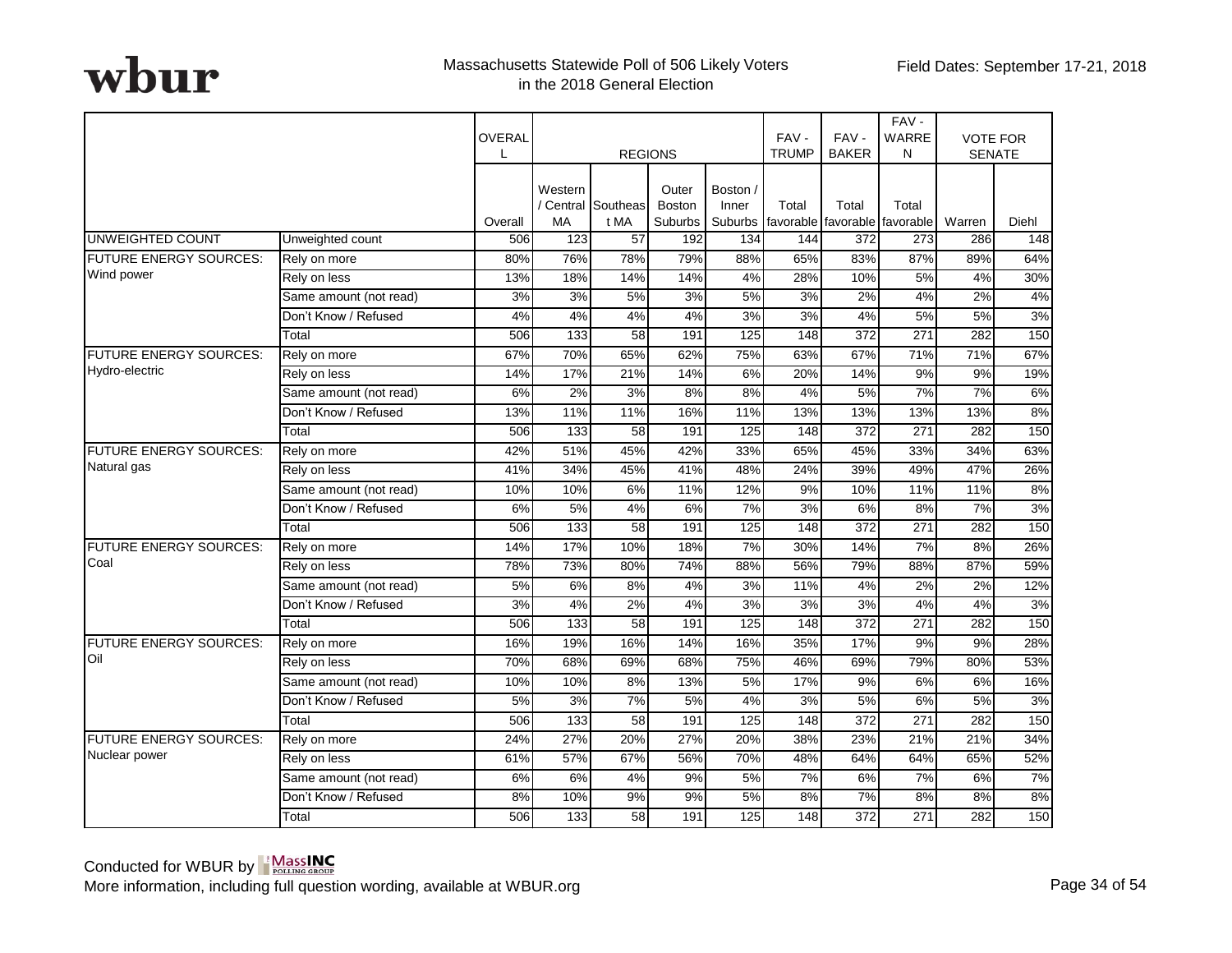|                               |                        | <b>OVERAL</b><br>L | <b>VOTE FOR</b><br><b>GOVERNOR</b> |                  |     | Q1: NURSE STAFFING |               |     | Q2: ELECTIONS MONEY |                |
|-------------------------------|------------------------|--------------------|------------------------------------|------------------|-----|--------------------|---------------|-----|---------------------|----------------|
|                               |                        | Overall            | Gonzalez                           | Baker            | Yes | <b>No</b>          | Undecide<br>d | Yes | No                  | Undecidel<br>d |
| UNWEIGHTED COUNT              | Unweighted count       | 506                | 123                                | 340              | 233 | 212                | 60            | 345 | 116                 | 44             |
| <b>FUTURE ENERGY SOURCES:</b> | Rely on more           | 80%                | 87%                                | 79%              | 84% | 75%                | 84%           | 88% | 64%                 | 63%            |
| Wind power                    | Rely on less           | 13%                | 5%                                 | 14%              | 11% | 15%                | 10%           | 7%  | 24%                 | 26%            |
|                               | Same amount (not read) | 3%                 | 4%                                 | 3%               | 3%  | 4%                 | 3%            | 2%  | 7%                  | 3%             |
|                               | Don't Know / Refused   | 4%                 | 5%                                 | 4%               | 2%  | 5%                 | 3%            | 2%  | 5%                  | 9%             |
|                               | Total                  | 506                | 121                                | 343              | 223 | 223                | 60            | 336 | 121                 | 48             |
| <b>FUTURE ENERGY SOURCES:</b> | Rely on more           | 67%                | 73%                                | 67%              | 68% | 70%                | 57%           | 75% | 59%                 | 38%            |
| Hydro-electric                | Rely on less           | 14%                | 9%                                 | 15%              | 16% | 11%                | 15%           | 10% | 22%                 | 19%            |
|                               | Same amount (not read) | 6%                 | 7%                                 | 5%               | 6%  | 5%                 | 10%           | 4%  | 8%                  | 12%            |
|                               | Don't Know / Refused   | 13%                | 11%                                | 13%              | 10% | 14%                | 18%           | 11% | 11%                 | 31%            |
|                               | Total                  | 506                | 121                                | 343              | 223 | 223                | 60            | 336 | 121                 | 48             |
| FUTURE ENERGY SOURCES:        | Rely on more           | 42%                | 26%                                | 48%              | 34% | 54%                | 31%           | 37% | 58%                 | 39%            |
| Natural gas                   | Rely on less           | 41%                | 54%                                | 36%              | 52% | 32%                | 37%           | 46% | 34%                 | 25%            |
|                               | Same amount (not read) | 10%                | 11%                                | 10%              | 10% | 11%                | 12%           | 11% | 8%                  | 17%            |
|                               | Don't Know / Refused   | 6%                 | 9%                                 | 5%               | 5%  | 3%                 | 20%           | 6%  | 1%                  | 19%            |
|                               | Total                  | 506                | $\overline{121}$                   | $\overline{343}$ | 223 | 223                | 60            | 336 | $\overline{121}$    | 48             |
| <b>FUTURE ENERGY SOURCES:</b> | Rely on more           | 14%                | 4%                                 | 17%              | 16% | 15%                | 4%            | 11% | 23%                 | 13%            |
| Coal                          | Rely on less           | 78%                | 89%                                | 74%              | 79% | 76%                | 80%           | 85% | 62%                 | 66%            |
|                               | Same amount (not read) | 5%                 | 3%                                 | 6%               | 3%  | 5%                 | 10%           | 2%  | 11%                 | 9%             |
|                               | Don't Know / Refused   | 3%                 | 5%                                 | 3%               | 3%  | 4%                 | 6%            | 2%  | 5%                  | 13%            |
|                               | Total                  | 506                | 121                                | 343              | 223 | 223                | 60            | 336 | 121                 | 48             |
| FUTURE ENERGY SOURCES:        | Rely on more           | 16%                | 5%                                 | 20%              | 13% | 19%                | 12%           | 13% | 24%                 | 19%            |
| Oil                           | Rely on less           | 70%                | 84%                                | 64%              | 75% | 64%                | 72%           | 78% | 57%                 | 45%            |
|                               | Same amount (not read) | 10%                | 7%                                 | 11%              | 8%  | 11%                | 10%           | 6%  | 17%                 | 17%            |
|                               | Don't Know / Refused   | 5%                 | 4%                                 | 5%               | 3%  | 6%                 | 5%            | 3%  | 3%                  | 19%            |
|                               | Total                  | 506                | 121                                | 343              | 223 | 223                | 60            | 336 | 121                 | 48             |
| <b>FUTURE ENERGY SOURCES:</b> | Rely on more           | 24%                | 21%                                | 26%              | 23% | 28%                | 13%           | 21% | 37%                 | 19%            |
| Nuclear power                 | Rely on less           | 61%                | 61%                                | 63%              | 64% | 58%                | 62%           | 65% | 52%                 | 55%            |
|                               | Same amount (not read) | 6%                 | 10%                                | 5%               | 7%  | 7%                 | 5%            | 7%  | 7%                  | 5%             |
|                               | Don't Know / Refused   | 8%                 | 9%                                 | 7%               | 6%  | 7%                 | 19%           | 8%  | 4%                  | 22%            |
|                               | Total                  | 506                | 121                                | 343              | 223 | 223                | 60            | 336 | 121                 | 48             |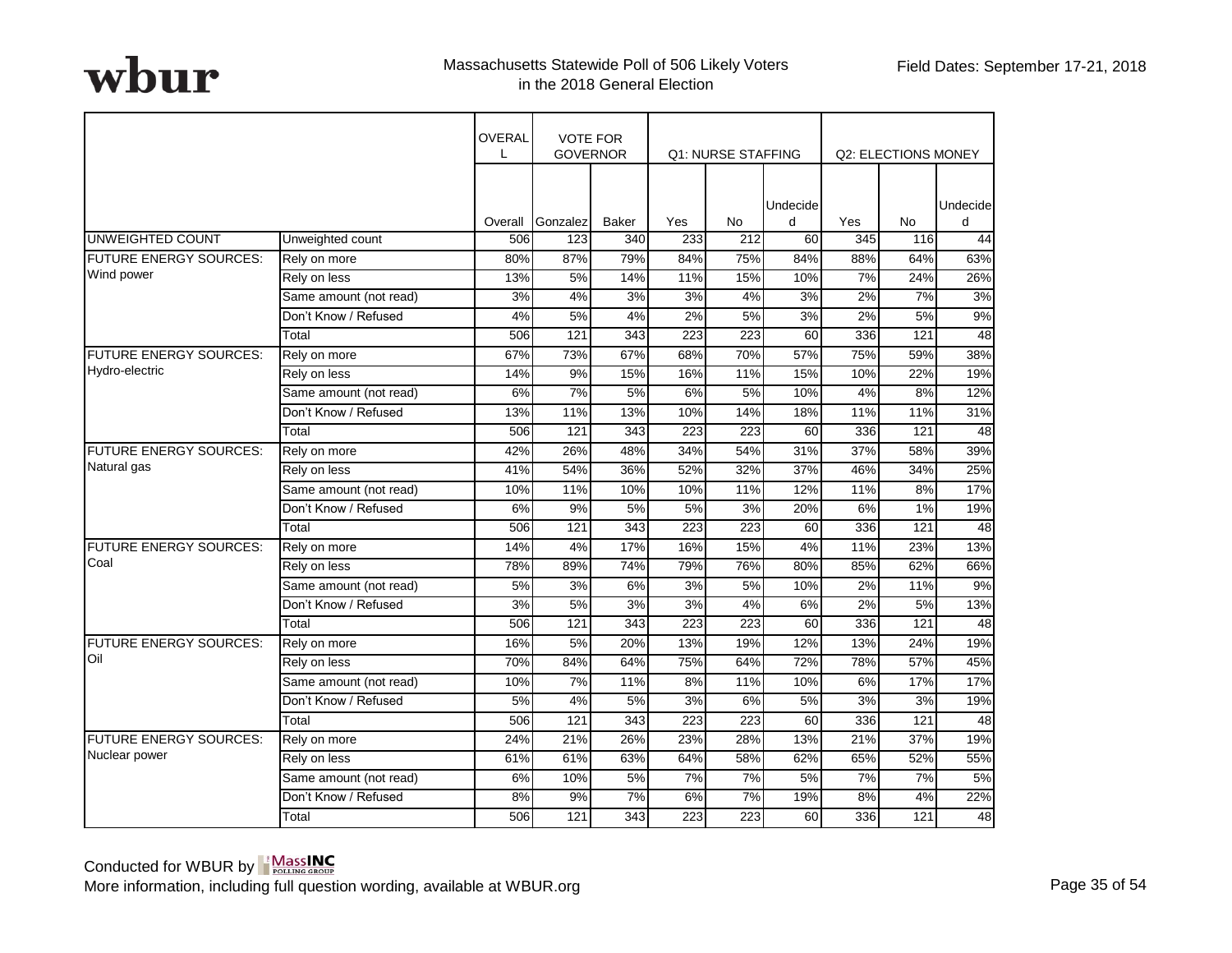|                               |                        | <b>OVERAL</b><br>L |     | Q3: TRANSGENDER<br><b>ACCOMODATIONS</b> |               |
|-------------------------------|------------------------|--------------------|-----|-----------------------------------------|---------------|
|                               |                        | Overall            | Yes | <b>No</b>                               | Undecide<br>d |
| UNWEIGHTED COUNT              | Unweighted count       | 506                | 362 | 106                                     | 37            |
| <b>FUTURE ENERGY SOURCES:</b> | Rely on more           | 80%                | 86% | 65%                                     | 66%           |
| Wind power                    | Rely on less           | 13%                | 7%  | 31%                                     | 19%           |
|                               | Same amount (not read) | 3%                 | 3%  | 2%                                      | 8%            |
|                               | Don't Know / Refused   | 4%                 | 4%  | 2%                                      | 7%            |
|                               | Total                  | 506                | 358 | 109                                     | 39            |
| <b>FUTURE ENERGY SOURCES:</b> | Rely on more           | 67%                | 72% | 61%                                     | 43%           |
| Hydro-electric                | Rely on less           | 14%                | 9%  | 24%                                     | 25%           |
|                               | Same amount (not read) | 6%                 | 5%  | 5%                                      | 16%           |
|                               | Don't Know / Refused   | 13%                | 13% | 10%                                     | 16%           |
|                               | Total                  | 506                | 358 | 109                                     | 39            |
| <b>FUTURE ENERGY SOURCES:</b> | Rely on more           | 42%                | 37% | 61%                                     | 46%           |
| Natural gas                   | Rely on less           | 41%                | 46% | 27%                                     | 40%           |
|                               | Same amount (not read) | 10%                | 12% | 7%                                      | 10%           |
|                               | Don't Know / Refused   | 6%                 | 6%  | 5%                                      | 3%            |
|                               | Total                  | 506                | 358 | 109                                     | 39            |
| <b>FUTURE ENERGY SOURCES:</b> | Rely on more           | 14%                | 10% | 23%                                     | 28%           |
| Coal                          | Rely on less           | 78%                | 83% | 66%                                     | 62%           |
|                               | Same amount (not read) | 5%                 | 4%  | 8%                                      | 6%            |
|                               | Don't Know / Refused   | 3%                 | 3%  | 4%                                      | 4%            |
|                               | Total                  | 506                | 358 | 109                                     | 39            |
| FUTURE ENERGY SOURCES:        | Rely on more           | 16%                | 12% | 27%                                     | 18%           |
| Oil                           | Rely on less           | 70%                | 77% | 55%                                     | 49%           |
|                               | Same amount (not read) | 10%                | 7%  | 14%                                     | 25%           |
|                               | Don't Know / Refused   | 5%                 | 4%  | 4%                                      | 8%            |
|                               | Total                  | 506                | 358 | 109                                     | 39            |
| FUTURE ENERGY SOURCES:        | Rely on more           | 24%                | 20% | 40%                                     | 24%           |
| Nuclear power                 | Rely on less           | 61%                | 67% | 47%                                     | 48%           |
|                               | Same amount (not read) | 6%                 | 6%  | 6%                                      | 11%           |
|                               | Don't Know / Refused   | 8%                 | 7%  | 7%                                      | 17%           |
|                               | Total                  | 506                | 358 | 109                                     | 39            |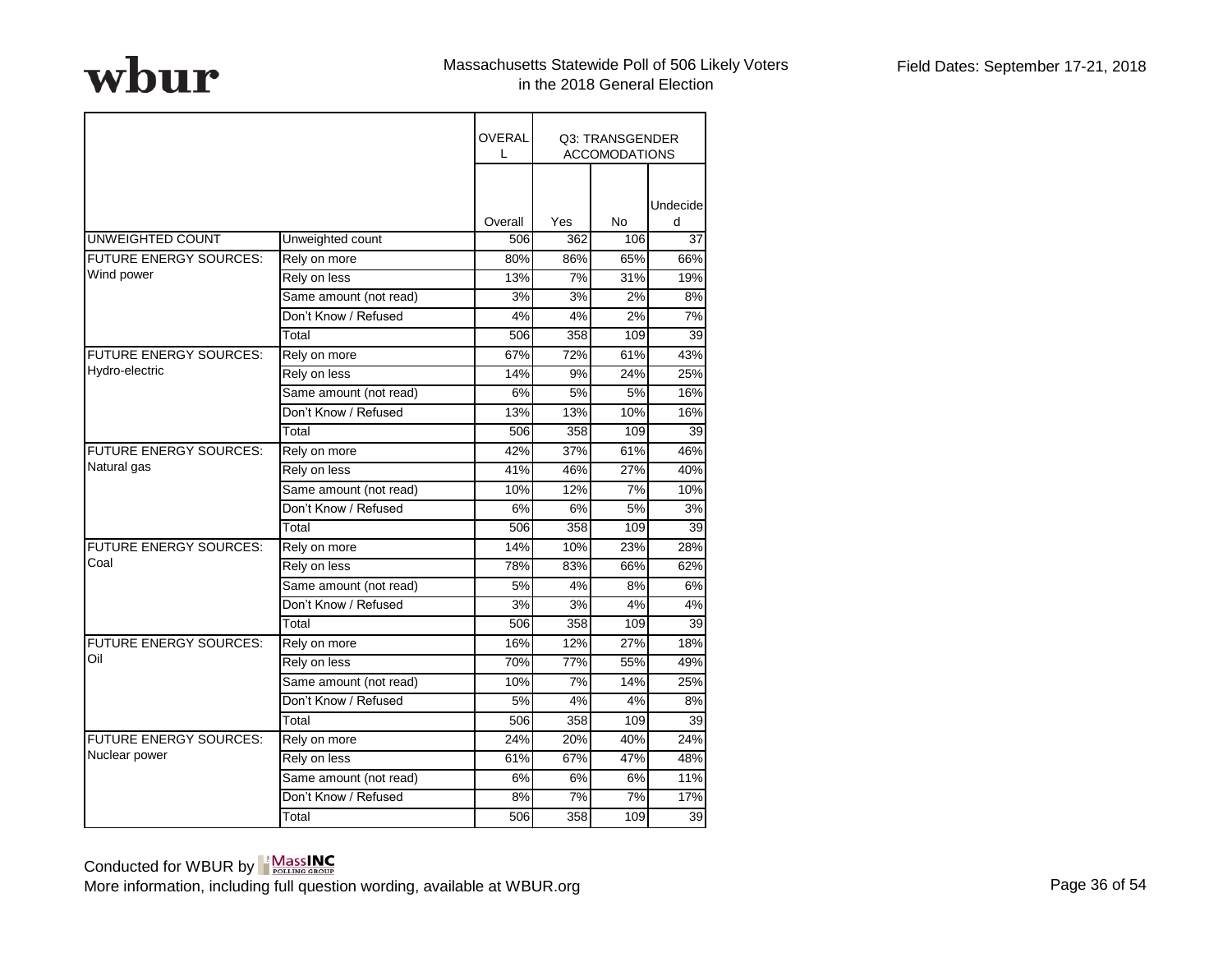|                                  |                      | <b>OVERAL</b> |     | <b>PARTY REGISTRATION</b> |                          |       | <b>GENDER</b> |       |         | <b>PARTY AND GENDER</b> |                                              |                          |
|----------------------------------|----------------------|---------------|-----|---------------------------|--------------------------|-------|---------------|-------|---------|-------------------------|----------------------------------------------|--------------------------|
|                                  |                      | Overall       | t   | Democra Republic<br>an    | Unenroll<br>ed/<br>Other | Male  | Female        | t men | t women | ans                     | Democra Democra Republic Independ<br>ent men | Independ<br>ent<br>women |
| UNWEIGHTED COUNT                 | Unweighted count     | 506           | 177 | 61                        | 268                      | 261   | 245           | 74    | 103     | 61                      | 147                                          | 121                      |
| <b>INFRASTUCTURE RATING:</b>     | Excellent            | 5%            | 5%  | 4%                        | 5%                       | 6%    | 4%            | 7%    | 4%      | 4%                      | 5%                                           | 4%                       |
| Roads in your neighborhood       | Good                 | 31%           | 26% | 31%                       | 33%                      | 37%   | 25%           | 25%   | 27%     | 31%                     | 41%                                          | 26%                      |
|                                  | Fair                 | 34%           | 41% | 26%                       | 31%                      | 31%   | 37%           | 43%   | 39%     | 26%                     | 27%                                          | 35%                      |
|                                  | Poor                 | 30%           | 28% | 39%                       | 30%                      | 26%   | 34%           | 24%   | 30%     | 39%                     | 25%                                          | 35%                      |
|                                  | Don't Know / Refused | 1%            | 0%  | 0%                        | $1\%$                    | 1%    | 0%            | 0%    | 0%      | 0%                      | 2%                                           | 0%                       |
|                                  | Total                | 506           | 177 | 60                        | 269                      | 239   | 267           | 68    | 109     | 60                      | 135                                          | 133                      |
| <b>INFRASTUCTURE RATING:</b>     | Excellent            | 3%            | 1%  | 3%                        | 3%                       | 3%    | 2%            | 3%    | $1\%$   | 3%                      | 3%                                           | 3%                       |
| <b>Highways and bridges</b>      | Good                 | 23%           | 25% | 15%                       | 23%                      | 25%   | 21%           | 24%   | 26%     | 15%                     | 27%                                          | 19%                      |
|                                  | Fair                 | 41%           | 40% | 34%                       | 43%                      | 40%   | 42%           | 39%   | 41%     | 34%                     | 42%                                          | 44%                      |
|                                  | Poor                 | 32%           | 32% | 47%                       | 28%                      | 31%   | 32%           | 35%   | 30%     | 47%                     | 27%                                          | 30%                      |
|                                  | Don't Know / Refused | 2%            | 1%  | 1%                        | 2%                       | %     | 3%            | 0%    | 2%      | 1%                      | 1%                                           | 4%                       |
|                                  | Total                | 506           | 177 | 60                        | 269                      | 239   | 267           | 68    | 109     | 60                      | 135                                          | 133                      |
| <b>INFRASTUCTURE RATING: The</b> | Excellent            | 3%            | 2%  | 7%                        | 2%                       | $2\%$ | 3%            | 3%    | $1\%$   | 7%                      | 1%                                           | 3%                       |
| pipes carrying natural gas to    | Good                 | 16%           | 12% | 13%                       | 19%                      | 18%   | 14%           | 10%   | 13%     | 13%                     | 22%                                          | 15%                      |
| homes and businesses             | Fair                 | 27%           | 22% | 26%                       | 31%                      | 26%   | 29%           | 27%   | 20%     | 26%                     | 26%                                          | 36%                      |
|                                  | Poor                 | 41%           | 48% | 43%                       | 36%                      | 42%   | 40%           | 45%   | 50%     | 43%                     | 41%                                          | 31%                      |
|                                  | Don't Know / Refused | 13%           | 16% | 11%                       | 12%                      | 13%   | 14%           | 16%   | 16%     | 11%                     | 10%                                          | 14%                      |
|                                  | Total                | 506           | 177 | 60                        | 269                      | 239   | 267           | 68    | 109     | 60                      | 135                                          | 133                      |
| <b>INFRASTUCTURE RATING: The</b> | Excellent            | 8%            | 7%  | 6%                        | 8%                       | 7%    | 8%            | 7%    | 8%      | 6%                      | 6%                                           | 9%                       |
| electric grid                    | Good                 | 42%           | 40% | 49%                       | 42%                      | 47%   | 38%           | 42%   | 40%     | 49%                     | 48%                                          | 36%                      |
|                                  | Fair                 | 33%           | 33% | 23%                       | 34%                      | 30%   | 35%           | 32%   | 33%     | 23%                     | 29%                                          | 40%                      |
|                                  | Poor                 | 12%           | 11% | 12%                       | 12%                      | 13%   | 10%           | 14%   | 10%     | 12%                     | 14%                                          | 9%                       |
|                                  | Don't Know / Refused | 6%            | 8%  | 9%                        | 4%                       | 3%    | 8%            | 5%    | 10%     | 9%                      | 2%                                           | 5%                       |
|                                  | Total                | 506           | 177 | 60                        | 269                      | 239   | 267           | 68    | 109     | 60                      | 135                                          | $\overline{133}$         |
| <b>INFRASTUCTURE RATING: The</b> | Excellent            | 1%            | 1%  | 1%                        | 1%                       | 1%    | 1%            | 0%    | 2%      | 1%                      | 1%                                           | %                        |
| <b>MBTA</b> system               | Good                 | 19%           | 15% | 30%                       | 20%                      | 19%   | 20%           | 15%   | 15%     | 30%                     | 20%                                          | 20%                      |
|                                  | Fair                 | 32%           | 38% | 11%                       | 32%                      | 28%   | 35%           | 36%   | 39%     | 11%                     | 28%                                          | 36%                      |
|                                  | Poor                 | 32%           | 30% | 27%                       | 34%                      | 35%   | 29%           | 35%   | 26%     | 27%                     | 35%                                          | 32%                      |
|                                  | Don't Know / Refused | 16%           | 16% | 31%                       | 14%                      | 17%   | 16%           | 15%   | 16%     | 31%                     | 16%                                          | 11%                      |
|                                  | Total                | 506           | 177 | 60                        | 269                      | 239   | 267           | 68    | 109     | 60                      | 135                                          | $\overline{133}$         |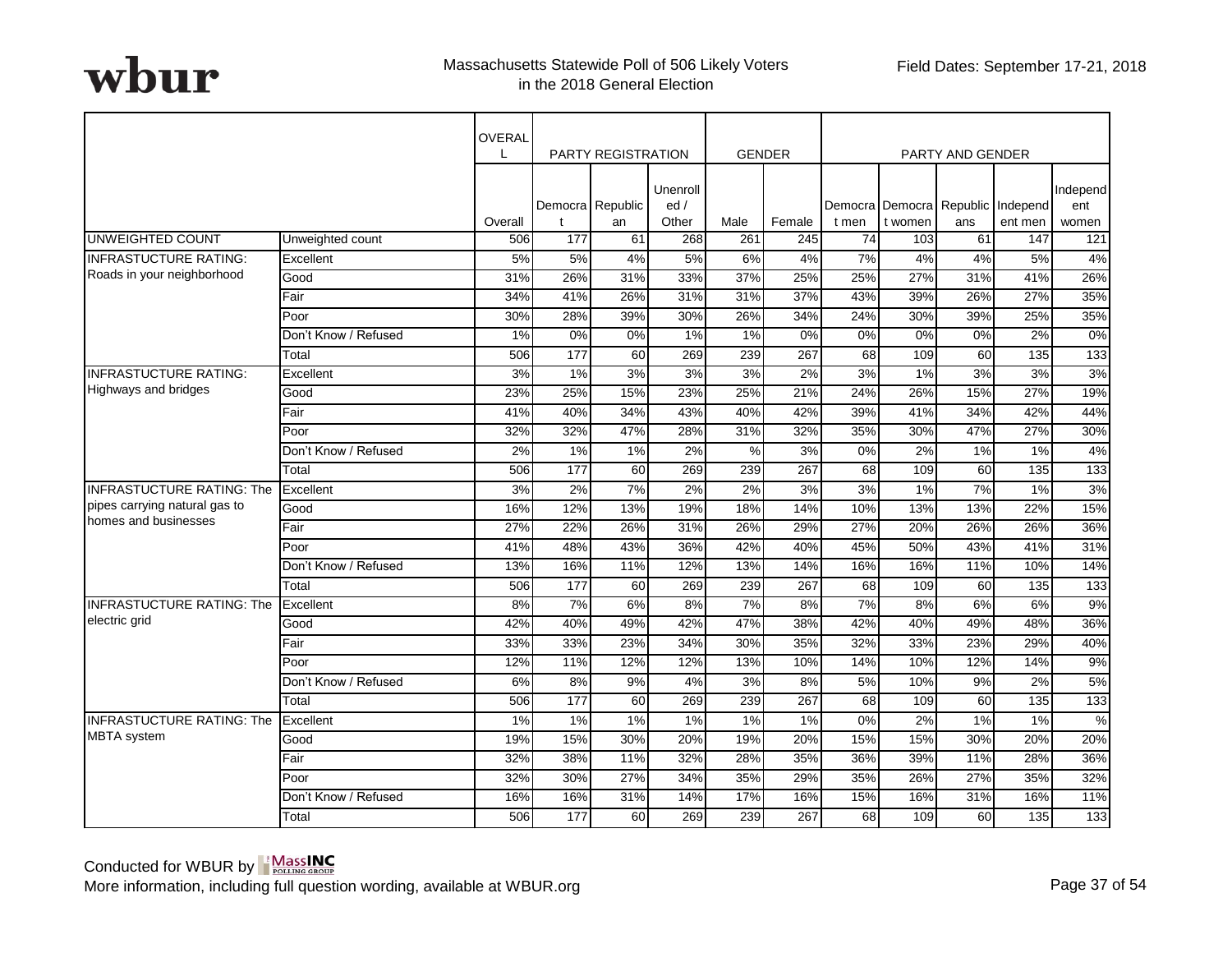|                                  |                      | OVERAL         |                | <b>AGE CATEGORIES</b> |                 |              |              |                  | AGE AND GENDER |                  |                           | <b>RACE</b>      |
|----------------------------------|----------------------|----------------|----------------|-----------------------|-----------------|--------------|--------------|------------------|----------------|------------------|---------------------------|------------------|
|                                  |                      |                |                |                       |                 |              | Men age      | Women<br>age 18- | Men age        |                  | White /<br>Women Caucasia |                  |
| UNWEIGHTED COUNT                 | Unweighted count     | Overall<br>506 | 18 to 29<br>74 | 30 to 44<br>118       | 45 to 59<br>151 | $60+$<br>163 | 18-49<br>137 | 49<br>92         | $50+$<br>124   | age $50+$<br>153 | n<br>414                  | All others<br>68 |
| <b>INFRASTUCTURE RATING:</b>     | Excellent            | 5%             | 4%             | 3%                    | 6%              | 5%           | 3%           | 3%               | 7%             | 5%               | 5%                        | $1\%$            |
| Roads in your neighborhood       | Good                 | 31%            | 24%            | 28%                   | 30%             | 36%          | 33%          | 24%              | 40%            | 26%              | 32%                       | 26%              |
|                                  | Fair                 | 34%            | 36%            | 36%                   | 28%             | 37%          | 30%          | 36%              | 31%            | 37%              | 33%                       | 39%              |
|                                  | Poor                 | 30%            | 36%            | 33%                   | 35%             | 22%          | 34%          | 37%              | 19%            | 32%              | 29%                       | 34%              |
|                                  | Don't Know / Refused | 1%             | 0%             | 0%                    | 1%              | 1%           | 0%           | 0%               | 2%             | 0%               | 1%                        | 0%               |
|                                  | Total                | 506            | 60             | 126                   | 153             | 167          | 106          | 115              | 132            | 152              | 406                       | 85               |
| <b>INFRASTUCTURE RATING:</b>     | Excellent            | 3%             | 3%             | 1%                    | 2%              | 4%           | 2%           | 1%               | 5%             | 3%               | 3%                        | 0%               |
| Highways and bridges             | Good                 | 23%            | 29%            | 35%                   | 16%             | 19%          | 34%          | 30%              | 18%            | 15%              | 23%                       | 22%              |
|                                  | Fair                 | 41%            | 39%            | 39%                   | 44%             | 39%          | 35%          | 42%              | 44%            | 41%              | 39%                       | 52%              |
|                                  | Poor                 | 32%            | 28%            | 25%                   | 34%             | 36%          | 30%          | 25%              | 33%            | 38%              | 33%                       | 23%              |
|                                  | Don't Know / Refused | 2%             | 2%             | 0%                    | 3%              | 2%           | 0%           | 2%               | 1%             | 4%               | 2%                        | 3%               |
|                                  | Total                | 506            | 60             | 126                   | 153             | 167          | 106          | 115              | 132            | 152              | 406                       | 85               |
| <b>INFRASTUCTURE RATING: The</b> | Excellent            | 3%             | 3%             | 1%                    | 6%              | 2%           | 1%           | 1%               | 3%             | 5%               | 3%                        | $0\%$            |
| pipes carrying natural gas to    | Good                 | 16%            | 24%            | 16%                   | 13%             | 15%          | 22%          | 15%              | 14%            | 12%              | 15%                       | 17%              |
| homes and businesses             | Fair                 | 27%            | 27%            | 29%                   | 27%             | 27%          | 23%          | 31%              | 28%            | 27%              | 28%                       | 26%              |
|                                  | Poor                 | 41%            | 36%            | 43%                   | 42%             | 40%          | 41%          | 42%              | 42%            | 39%              | 39%                       | 46%              |
|                                  | Don't Know / Refused | 13%            | 11%            | 10%                   | 13%             | 17%          | 13%          | 11%              | 12%            | 17%              | 14%                       | 10%              |
|                                  | Total                | 506            | 60             | 126                   | 153             | 167          | 106          | 115              | 132            | 152              | 406                       | 85               |
| <b>INFRASTUCTURE RATING: The</b> | Excellent            | 8%             | 6%             | 8%                    | 8%              | 8%           | 6%           | 8%               | 7%             | 9%               | 7%                        | 10%              |
| electric grid                    | Good                 | 42%            | 51%            | 47%                   | 36%             | 42%          | 50%          | 44%              | 44%            | 34%              | 44%                       | 38%              |
|                                  | Fair                 | 33%            | 31%            | 32%                   | 34%             | 32%          | 29%          | 38%              | 31%            | 32%              | 31%                       | 36%              |
|                                  | Poor                 | 12%            | 10%            | 11%                   | 15%             | 10%          | 13%          | 7%               | 13%            | 13%              | 11%                       | 11%              |
|                                  | Don't Know / Refused | 6%             | 3%             | 3%                    | 7%              | 9%           | 3%           | 3%               | 4%             | 12%              | 6%                        | 5%               |
|                                  | Total                | 506            | 60             | 126                   | 153             | 167          | 106          | 115              | 132            | 152              | 406                       | 85               |
| <b>INFRASTUCTURE RATING: The</b> | Excellent            | 1%             | 1%             | 1%                    | 1%              | 2%           | %            | 1%               | 1%             | 2%               | 1%                        | 0%               |
| <b>MBTA</b> system               | Good                 | 19%            | 23%            | 19%                   | 20%             | 18%          | 20%          | 18%              | 18%            | 21%              | 19%                       | 23%              |
|                                  | Fair                 | 32%            | 32%            | 36%                   | 32%             | 28%          | 32%          | 39%              | 25%            | 31%              | 29%                       | 46%              |
|                                  | Poor                 | 32%            | 34%            | 33%                   | 30%             | 32%          | 33%          | 32%              | 36%            | 26%              | 34%                       | 19%              |
|                                  | Don't Know / Refused | 16%            | 11%            | 12%                   | 17%             | 21%          | 14%          | 10%              | 20%            | 20%              | 17%                       | 12%              |
|                                  | Total                | 506            | 60             | 126                   | 153             | 167          | 106          | 115              | 132            | 152              | 406                       | 85               |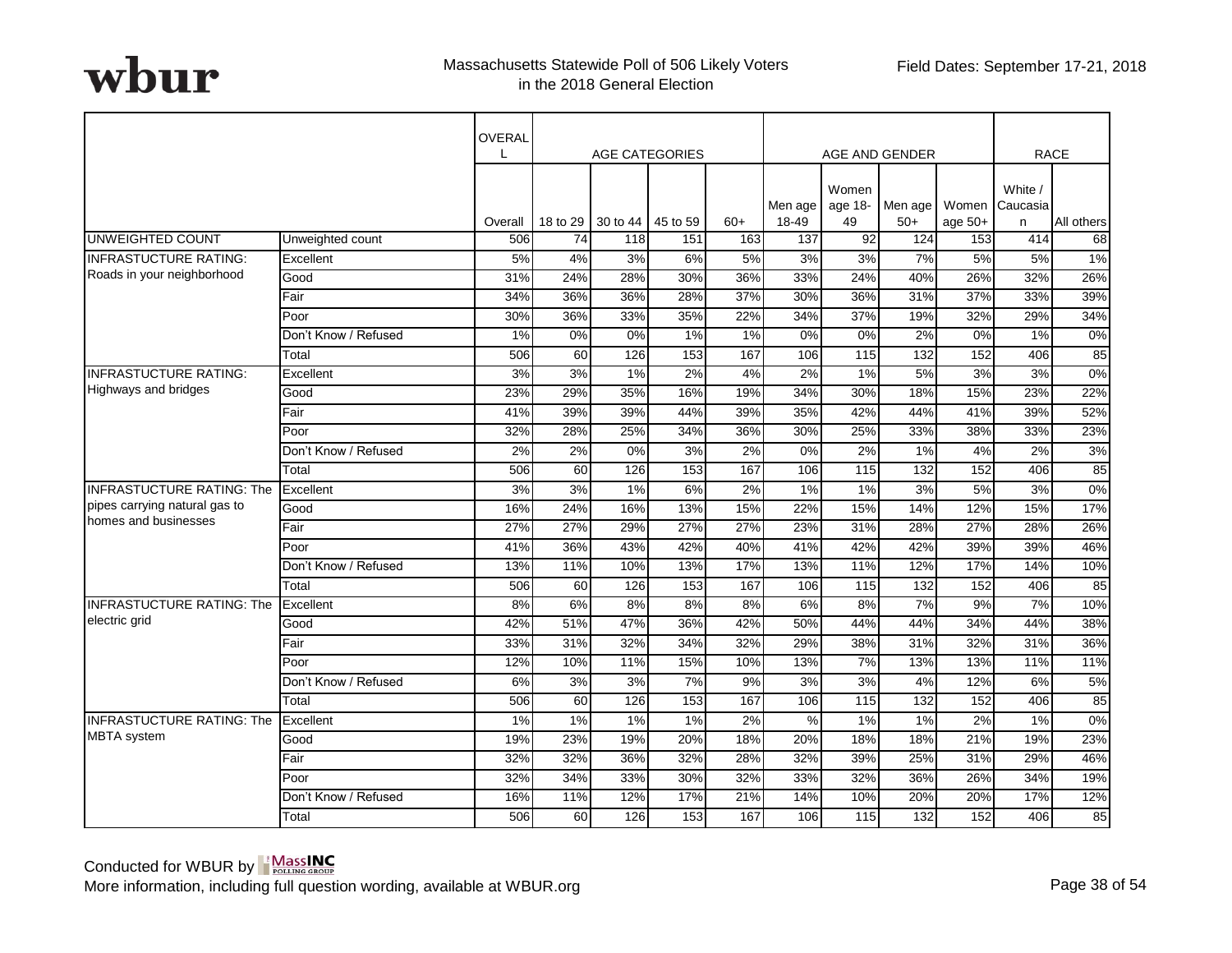|                                  |                      | OVERAL<br>L      |                   |                  | <b>EDUCATION LEVEL</b> |                  |              | <b>INCOME RANGES</b>   |        |           |
|----------------------------------|----------------------|------------------|-------------------|------------------|------------------------|------------------|--------------|------------------------|--------|-----------|
|                                  |                      |                  |                   | Some             |                        |                  |              |                        |        |           |
|                                  |                      |                  | High<br>School or | college,<br>no   | College                | graduate Advance |              | \$25k to < $$75k$ to < |        |           |
|                                  |                      | Overall          | less              | degree           | (BA/BS)                | d degree         | $<$ \$25 $k$ | \$75k                  | \$150k | $$150k +$ |
| UNWEIGHTED COUNT                 | Unweighted count     | 506              | 85                | 105              | 182                    | 131              | 43           | 131                    | 137    | 131       |
| <b>INFRASTUCTURE RATING:</b>     | Excellent            | 5%               | 3%                | 2%               | 6%                     | 7%               | 5%           | 5%                     | 4%     | 6%        |
| Roads in your neighborhood       | Good                 | 31%              | 31%               | 22%              | 35%                    | 34%              | 37%          | 28%                    | 30%    | 34%       |
|                                  | Fair                 | 34%              | 34%               | 33%              | 34%                    | 35%              | 26%          | 37%                    | 34%    | 29%       |
|                                  | Poor                 | 30%              | 32%               | 41%              | 24%                    | 24%              | 30%          | 29%                    | 32%    | 32%       |
|                                  | Don't Know / Refused | 1%               | 0%                | 2%               | 0%                     | 0%               | 2%           | 1%                     | 0%     | 0%        |
|                                  | Total                | 506              | 90                | 146              | 161                    | 106              | 47           | 145                    | 138    | 115       |
| <b>INFRASTUCTURE RATING:</b>     | Excellent            | 3%               | 3%                | $\overline{3\%}$ | 3%                     | 1%               | 4%           | 3%                     | 2%     | 2%        |
| Highways and bridges             | Good                 | 23%              | 23%               | 16%              | 27%                    | 26%              | 21%          | 20%                    | 24%    | 28%       |
|                                  | Fair                 | 41%              | 37%               | 41%              | 42%                    | 42%              | 33%          | 46%                    | 42%    | 34%       |
|                                  | Poor                 | 32%              | 32%               | 39%              | 28%                    | 28%              | 35%          | 30%                    | 32%    | 33%       |
|                                  | Don't Know / Refused | 2%               | 5%                | 1%               | %                      | 3%               | 7%           | 1%                     | 0%     | 2%        |
|                                  | Total                | 506              | 90                | 146              | 161                    | 106              | 47           | 145                    | 138    | 115       |
| <b>INFRASTUCTURE RATING: The</b> | Excellent            | $\overline{3\%}$ | 4%                | $\overline{3\%}$ | 3%                     | 2%               | 10%          | 2%                     | 3%     | $1\%$     |
| pipes carrying natural gas to    | Good                 | 16%              | 21%               | 15%              | 17%                    | 8%               | 12%          | 14%                    | 17%    | 15%       |
| homes and businesses             | Fair                 | 27%              | 27%               | 31%              | 27%                    | 24%              | 31%          | 27%                    | 26%    | 29%       |
|                                  | Poor                 | 41%              | 38%               | 39%              | 40%                    | 48%              | 30%          | 43%                    | 41%    | 41%       |
|                                  | Don't Know / Refused | 13%              | 10%               | 12%              | 13%                    | 19%              | 17%          | 14%                    | 13%    | 13%       |
|                                  | Total                | 506              | 90                | 146              | 161                    | 106              | 47           | 145                    | 138    | 115       |
| <b>INFRASTUCTURE RATING: The</b> | Excellent            | 8%               | 9%                | 4%               | 11%                    | 7%               | 14%          | 5%                     | 7%     | 9%        |
| electric grid                    | Good                 | 42%              | 35%               | 45%              | 43%                    | 44%              | 47%          | 44%                    | 39%    | 47%       |
|                                  | Fair                 | 33%              | 32%               | 35%              | 30%                    | 32%              | 28%          | 28%                    | 36%    | 35%       |
|                                  | Poor                 | 12%              | 17%               | 10%              | 11%                    | 11%              | 8%           | 14%                    | 13%    | 7%        |
|                                  | Don't Know / Refused | 6%               | 7%                | 5%               | 6%                     | 6%               | 3%           | 9%                     | 5%     | 2%        |
|                                  | Total                | 506              | 90                | 146              | 161                    | 106              | 47           | 145                    | 138    | 115       |
| <b>INFRASTUCTURE RATING: The</b> | Excellent            | 1%               | 2%                | 0%               | 2%                     | 1%               | 2%           | 1%                     | 1%     | 1%        |
| <b>MBTA</b> system               | Good                 | 19%              | 23%               | 18%              | 22%                    | 14%              | 37%          | 19%                    | 19%    | 17%       |
|                                  | Fair                 | 32%              | 34%               | 29%              | 31%                    | 35%              | 19%          | 37%                    | 31%    | 33%       |
|                                  | Poor                 | 32%              | 21%               | 34%              | 33%                    | 36%              | 26%          | 22%                    | 31%    | 43%       |
|                                  | Don't Know / Refused | 16%              | 19%               | 20%              | 12%                    | 15%              | 15%          | 21%                    | 18%    | 6%        |
|                                  | Total                | 506              | 90                | 146              | 161                    | 106              | 47           | 145                    | 138    | 115       |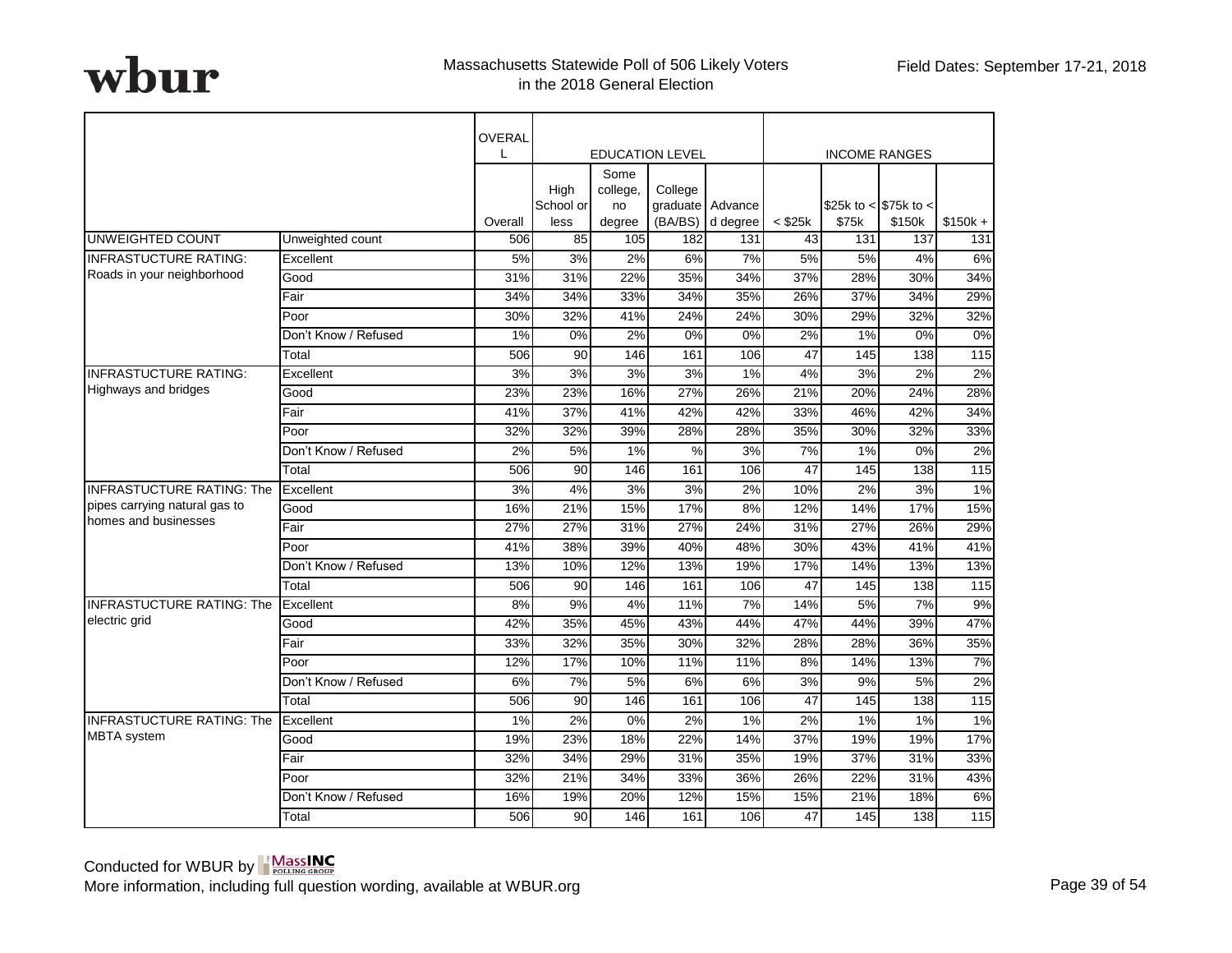|                                  |                      | OVERAL  | <b>REGIONS</b>                                                                                                          |                 |     |                    | $FAV -$<br><b>TRUMP</b> | FAV-<br><b>BAKER</b> | FAV-<br>WARRE<br>N | <b>VOTE FOR</b><br><b>SENATE</b> |       |
|----------------------------------|----------------------|---------|-------------------------------------------------------------------------------------------------------------------------|-----------------|-----|--------------------|-------------------------|----------------------|--------------------|----------------------------------|-------|
|                                  |                      | Overall | Western<br>Outer<br>Boston /<br>/ Central Southeas<br><b>Boston</b><br>Inner<br><b>MA</b><br>t MA<br>Suburbs<br>Suburbs |                 |     | Total<br>favorable | Total<br>favorable      | Total<br>favorable   | Warren             | Diehl                            |       |
| <b>UNWEIGHTED COUNT</b>          | Unweighted count     | 506     | 123                                                                                                                     | 57              | 192 | 134                | 144                     | 372                  | 273                | 286                              | 148   |
| <b>INFRASTUCTURE RATING:</b>     | Excellent            | 5%      | 5%                                                                                                                      | 5%              | 5%  | 5%                 | 6%                      | 5%                   | 5%                 | 4%                               | 5%    |
| Roads in your neighborhood       | Good                 | 31%     | 33%                                                                                                                     | 30%             | 34% | 23%                | 34%                     | 31%                  | 30%                | 30%                              | 31%   |
|                                  | Fair                 | 34%     | 37%                                                                                                                     | 35%             | 30% | 35%                | 29%                     | 33%                  | 35%                | 35%                              | 34%   |
|                                  | Poor                 | 30%     | 25%                                                                                                                     | 30%             | 29% | 37%                | 31%                     | 30%                  | 29%                | 29%                              | 30%   |
|                                  | Don't Know / Refused | 1%      | 0%                                                                                                                      | 0%              | 1%  | 0%                 | 0%                      | $\%$                 | 1%                 | 1%                               | 0%    |
|                                  | Total                | 506     | $\overline{133}$                                                                                                        | 58              | 191 | 125                | 148                     | 372                  | $\overline{271}$   | 282                              | 150   |
| <b>INFRASTUCTURE RATING:</b>     | Excellent            | 3%      | 3%                                                                                                                      | 4%              | 2%  | 3%                 | 4%                      | 4%                   | 2%                 | 3%                               | 2%    |
| <b>Highways and bridges</b>      | Good                 | 23%     | 22%                                                                                                                     | 17%             | 27% | 21%                | 27%                     | 22%                  | 22%                | 22%                              | 24%   |
|                                  | Fair                 | 41%     | 39%                                                                                                                     | 33%             | 38% | 51%                | 36%                     | 41%                  | 42%                | 41%                              | 41%   |
|                                  | Poor                 | 32%     | 34%                                                                                                                     | 43%             | 31% | 26%                | 31%                     | 31%                  | 32%                | 32%                              | 32%   |
|                                  | Don't Know / Refused | 2%      | 2%                                                                                                                      | 4%              | 2%  | 0%                 | 2%                      | 2%                   | 3%                 | 3%                               | $1\%$ |
|                                  | Total                | 506     | $\overline{133}$                                                                                                        | $\overline{58}$ | 191 | 125                | 148                     | 372                  | 271                | 282                              | 150   |
| <b>INFRASTUCTURE RATING: The</b> | Excellent            | 3%      | 6%                                                                                                                      | 3%              | 2%  | 1%                 | 7%                      | 3%                   | $1\%$              | 2%                               | 5%    |
| pipes carrying natural gas to    | Good                 | 16%     | 17%                                                                                                                     | 12%             | 17% | 13%                | 20%                     | 16%                  | 13%                | 13%                              | 16%   |
| homes and businesses             | Fair                 | 27%     | 25%                                                                                                                     | 34%             | 26% | 30%                | 28%                     | 29%                  | 27%                | 28%                              | 31%   |
|                                  | Poor                 | 41%     | 32%                                                                                                                     | 39%             | 43% | 48%                | 33%                     | 39%                  | 43%                | 42%                              | 36%   |
|                                  | Don't Know / Refused | 13%     | 19%                                                                                                                     | 13%             | 12% | 10%                | 12%                     | 13%                  | 15%                | 15%                              | 12%   |
|                                  | Total                | 506     | 133                                                                                                                     | 58              | 191 | 125                | 148                     | 372                  | 271                | 282                              | 150   |
| <b>INFRASTUCTURE RATING: The</b> | Excellent            | 8%      | 6%                                                                                                                      | 8%              | 8%  | 8%                 | 9%                      | 9%                   | 8%                 | 8%                               | 8%    |
| electric grid                    | Good                 | 42%     | 45%                                                                                                                     | 49%             | 40% | 40%                | 44%                     | 42%                  | 42%                | 40%                              | 44%   |
|                                  | Fair                 | 33%     | 32%                                                                                                                     | 30%             | 35% | 30%                | 32%                     | 33%                  | 33%                | 34%                              | 32%   |
|                                  | Poor                 | 12%     | 9%                                                                                                                      | 7%              | 12% | 15%                | 9%                      | 12%                  | 12%                | 12%                              | 11%   |
|                                  | Don't Know / Refused | 6%      | 7%                                                                                                                      | 6%              | 5%  | 6%                 | 6%                      | 5%                   | 5%                 | 6%                               | 5%    |
|                                  | Total                | 506     | 133                                                                                                                     | 58              | 191 | 125                | 148                     | 372                  | 271                | 282                              | 150   |
| <b>INFRASTUCTURE RATING: The</b> | Excellent            | 1%      | 1%                                                                                                                      | 1%              | 1%  | 1%                 | 1%                      | 1%                   | 1%                 | 1%                               | 1%    |
| MBTA system                      | Good                 | 19%     | 28%                                                                                                                     | 13%             | 17% | 17%                | 23%                     | 19%                  | 18%                | 18%                              | 22%   |
|                                  | Fair                 | 32%     | 24%                                                                                                                     | 27%             | 35% | 38%                | 19%                     | 33%                  | 37%                | 37%                              | 23%   |
|                                  | Poor                 | 32%     | 21%                                                                                                                     | 31%             | 34% | 38%                | 29%                     | 30%                  | 33%                | 32%                              | 30%   |
|                                  | Don't Know / Refused | 16%     | 26%                                                                                                                     | 28%             | 13% | 6%                 | 28%                     | 17%                  | 11%                | 12%                              | 24%   |
|                                  | Total                | 506     | 133                                                                                                                     | 58              | 191 | 125                | 148                     | 372                  | 271                | 282                              | 150   |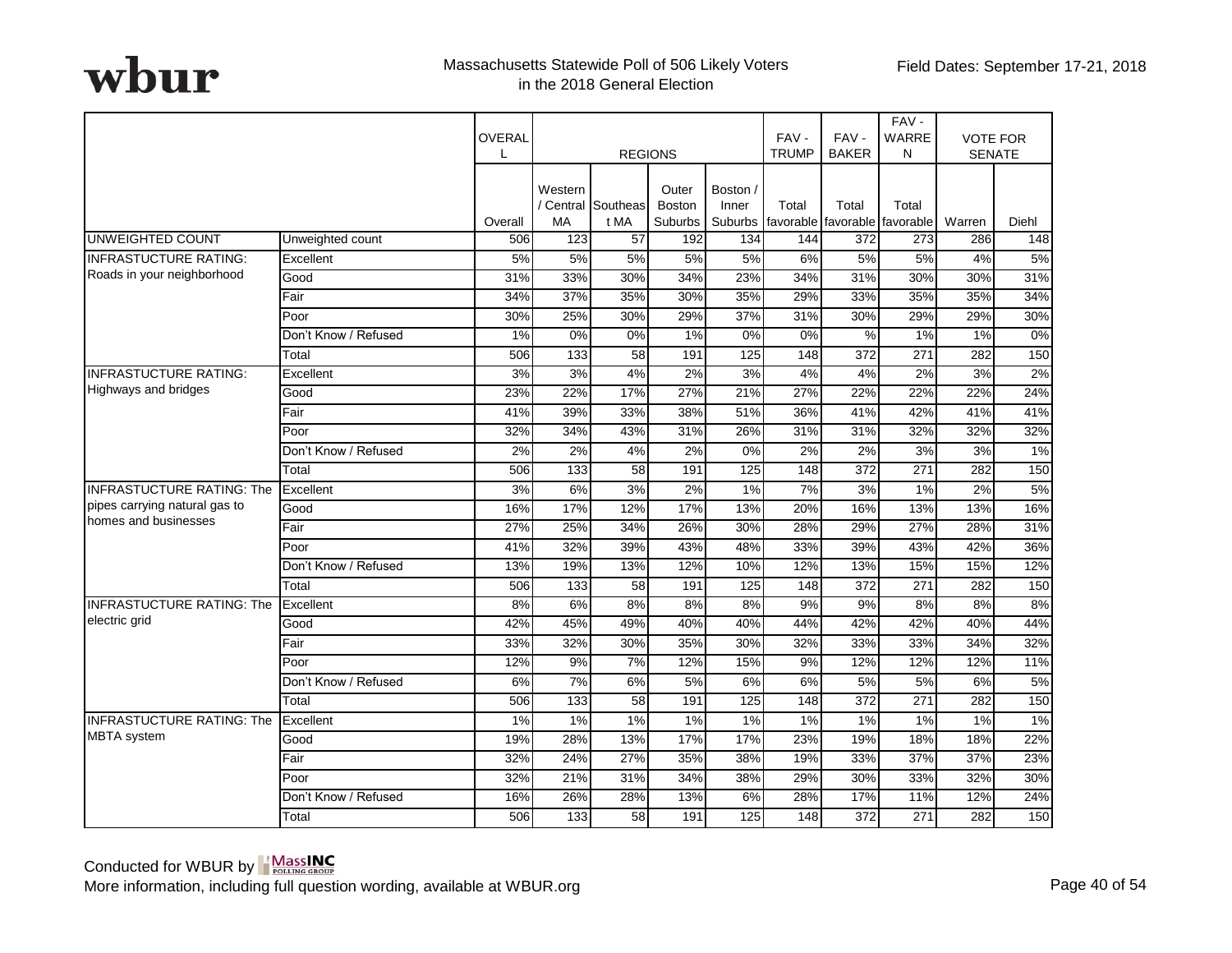|                                  |                      | OVERAL<br>L | <b>VOTE FOR</b>  | <b>GOVERNOR</b> |                  | Q1: NURSE STAFFING |               |     | Q2: ELECTIONS MONEY |               |
|----------------------------------|----------------------|-------------|------------------|-----------------|------------------|--------------------|---------------|-----|---------------------|---------------|
|                                  |                      | Overall     | Gonzalez         | <b>Baker</b>    | Yes              | N <sub>0</sub>     | Undecide<br>d | Yes | <b>No</b>           | Undecide<br>d |
| UNWEIGHTED COUNT                 | Unweighted count     | 506         | 123              | 340             | 233              | 212                | 60            | 345 | 116                 | 44            |
| <b>INFRASTUCTURE RATING:</b>     | Excellent            | 5%          | 3%               | 6%              | 4%               | 5%                 | 6%            | 4%  | 7%                  | 8%            |
| Roads in your neighborhood       | Good                 | 31%         | 28%              | 30%             | 30%              | 30%                | 33%           | 30% | 33%                 | 29%           |
|                                  | Fair                 | 34%         | 31%              | 34%             | 32%              | 37%                | 28%           | 34% | 31%                 | 37%           |
|                                  | Poor                 | 30%         | 35%              | 30%             | 34%              | 27%                | 31%           | 31% | 29%                 | 26%           |
|                                  | Don't Know / Refused | 1%          | 2%               | 0%              | 0%               | 1%                 | 2%            | 1%  | 0%                  | 0%            |
|                                  | Total                | 506         | 121              | 343             | 223              | 223                | 60            | 336 | 121                 | 48            |
| <b>INFRASTUCTURE RATING:</b>     | Excellent            | 3%          | 2%               | 3%              | 4%               | 2%                 | 0%            | 2%  | 5%                  | 0%            |
| <b>Highways and bridges</b>      | Good                 | 23%         | 20%              | 23%             | 19%              | 25%                | 32%           | 22% | 24%                 | 25%           |
|                                  | Fair                 | 41%         | 42%              | 41%             | 47%              | 38%                | 27%           | 40% | 39%                 | 51%           |
|                                  | Poor                 | 32%         | 34%              | 31%             | 29%              | 33%                | 38%           | 34% | 31%                 | 21%           |
|                                  | Don't Know / Refused | 2%          | 2%               | 1%              | 2%               | 1%                 | 4%            | 2%  | 1%                  | 3%            |
|                                  | Total                | 506         | $\overline{121}$ | 343             | $\overline{223}$ | $\overline{223}$   | 60            | 336 | 121                 | 48            |
| <b>INFRASTUCTURE RATING: The</b> | Excellent            | 3%          | 1%               | 3%              | 1%               | 5%                 | 0%            | 1%  | 7%                  | 5%            |
| pipes carrying natural gas to    | Good                 | 16%         | 11%              | 17%             | 12%              | 20%                | 13%           | 14% | 22%                 | 12%           |
| homes and businesses             | Fair                 | 27%         | 23%              | 30%             | 28%              | 27%                | 30%           | 28% | 25%                 | 25%           |
|                                  | Poor                 | 41%         | 52%              | 37%             | 47%              | 36%                | 36%           | 44% | 31%                 | 42%           |
|                                  | Don't Know / Refused | 13%         | 13%              | 13%             | 12%              | 13%                | 20%           | 13% | 14%                 | 16%           |
|                                  | Total                | 506         | 121              | 343             | 223              | 223                | 60            | 336 | 121                 | 48            |
| <b>INFRASTUCTURE RATING: The</b> | Excellent            | 8%          | 8%               | 8%              | 8%               | 8%                 | 5%            | 6%  | 12%                 | 4%            |
| electric grid                    | Good                 | 42%         | 39%              | 44%             | 39%              | 43%                | 51%           | 43% | 37%                 | 51%           |
|                                  | Fair                 | 33%         | 31%              | 31%             | 35%              | 32%                | 27%           | 33% | 34%                 | 24%           |
|                                  | Poor                 | 12%         | 13%              | 11%             | 10%              | 14%                | 11%           | 12% | 9%                  | 12%           |
|                                  | Don't Know / Refused | 6%          | 8%               | 6%              | 8%               | 4%                 | 7%            | 5%  | 8%                  | 9%            |
|                                  | Total                | 506         | 121              | 343             | 223              | 223                | 60            | 336 | 121                 | 48            |
| <b>INFRASTUCTURE RATING: The</b> | Excellent            | 1%          | 1%               | 1%              | 1%               | 1%                 | 0%            | 1%  | 1%                  | 0%            |
| MBTA system                      | Good                 | 19%         | 16%              | 20%             | 15%              | 24%                | 19%           | 16% | 24%                 | 34%           |
|                                  | Fair                 | 32%         | 34%              | 31%             | 38%              | 28%                | 21%           | 34% | 23%                 | 34%           |
|                                  | Poor                 | 32%         | 40%              | 30%             | 33%              | 30%                | 33%           | 34% | 30%                 | 19%           |
|                                  | Don't Know / Refused | 16%         | 8%               | 19%             | 13%              | 16%                | 28%           | 15% | 22%                 | 13%           |
|                                  | Total                | 506         | 121              | 343             | 223              | 223                | 60            | 336 | 121                 | 48            |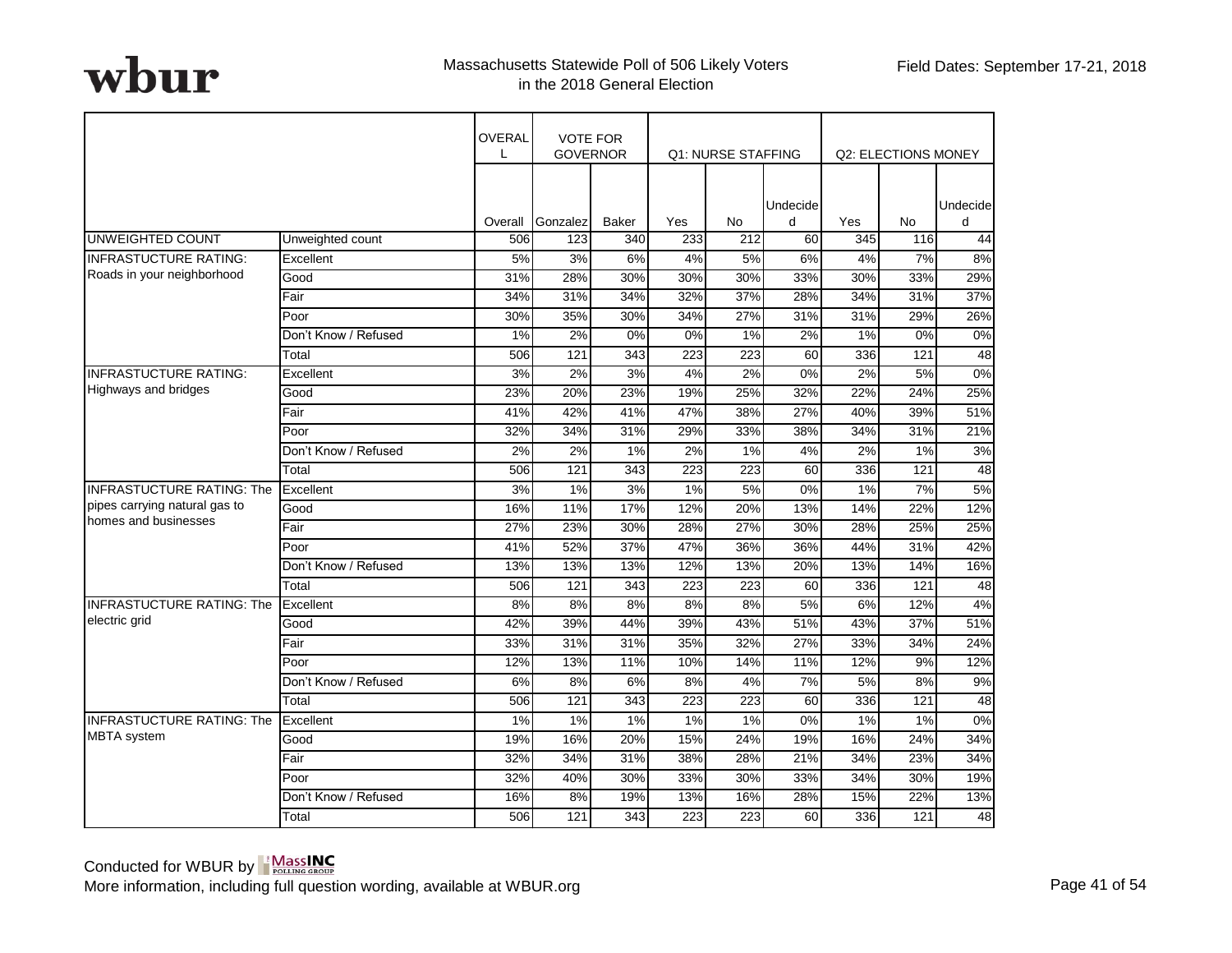|                                  |                      | <b>OVERAL</b><br>L |     | Q3: TRANSGENDER<br><b>ACCOMODATIONS</b> |                  |
|----------------------------------|----------------------|--------------------|-----|-----------------------------------------|------------------|
|                                  |                      | Overall            | Yes | <b>No</b>                               | Undecide<br>d    |
| UNWEIGHTED COUNT                 | Unweighted count     | 506                | 362 | 106                                     | 37               |
| <b>INFRASTUCTURE RATING:</b>     | Excellent            | 5%                 | 4%  | 8%                                      | 3%               |
| Roads in your neighborhood       | Good                 | 31%                | 32% | 26%                                     | 30%              |
|                                  | Fair                 | 34%                | 33% | 35%                                     | 39%              |
|                                  | Poor                 | 30%                | 30% | 30%                                     | 29%              |
|                                  | Don't Know / Refused | 1%                 | 1%  | 0%                                      | 0%               |
|                                  | Total                | 506                | 358 | 109                                     | 39               |
| <b>INFRASTUCTURE RATING:</b>     | Excellent            | 3%                 | 3%  | 3%                                      | $\overline{0\%}$ |
| <b>Highways and bridges</b>      | Good                 | 23%                | 23% | 25%                                     | 19%              |
|                                  | Fair                 | 41%                | 40% | 44%                                     | 43%              |
|                                  | Poor                 | 32%                | 33% | 26%                                     | 36%              |
|                                  | Don't Know / Refused | 2%                 | 2%  | 2%                                      | 2%               |
|                                  | Total                | 506                | 358 | 109                                     | 39               |
| <b>INFRASTUCTURE RATING: The</b> | Excellent            | 3%                 | 2%  | 5%                                      | 0%               |
| pipes carrying natural gas to    | Good                 | 16%                | 14% | 22%                                     | 13%              |
| homes and businesses             | Fair                 | 27%                | 27% | 31%                                     | 27%              |
|                                  | Poor                 | 41%                | 43% | 31%                                     | 49%              |
|                                  | Don't Know / Refused | 13%                | 14% | 11%                                     | 10%              |
|                                  | Total                | 506                | 358 | 109                                     | 39               |
| <b>INFRASTUCTURE RATING: The</b> | Excellent            | 8%                 | 8%  | 7%                                      | 5%               |
| electric grid                    | Good                 | 42%                | 42% | 43%                                     | 44%              |
|                                  | Fair                 | 33%                | 33% | 33%                                     | 27%              |
|                                  | Poor                 | 12%                | 11% | 14%                                     | 15%              |
|                                  | Don't Know / Refused | 6%                 | 7%  | 3%                                      | 9%               |
|                                  | Total                | 506                | 358 | 109                                     | 39               |
| <b>INFRASTUCTURE RATING: The</b> | Excellent            | 1%                 | 1%  | 2%                                      | 0%               |
| <b>MBTA</b> system               | Good                 | 19%                | 21% | 17%                                     | 15%              |
|                                  | Fair                 | 32%                | 34% | 26%                                     | 23%              |
|                                  | Poor                 | 32%                | 31% | 36%                                     | 26%              |
|                                  | Don't Know / Refused | 16%                | 13% | 19%                                     | 36%              |
|                                  | Total                | 506                | 358 | 109                                     | 39               |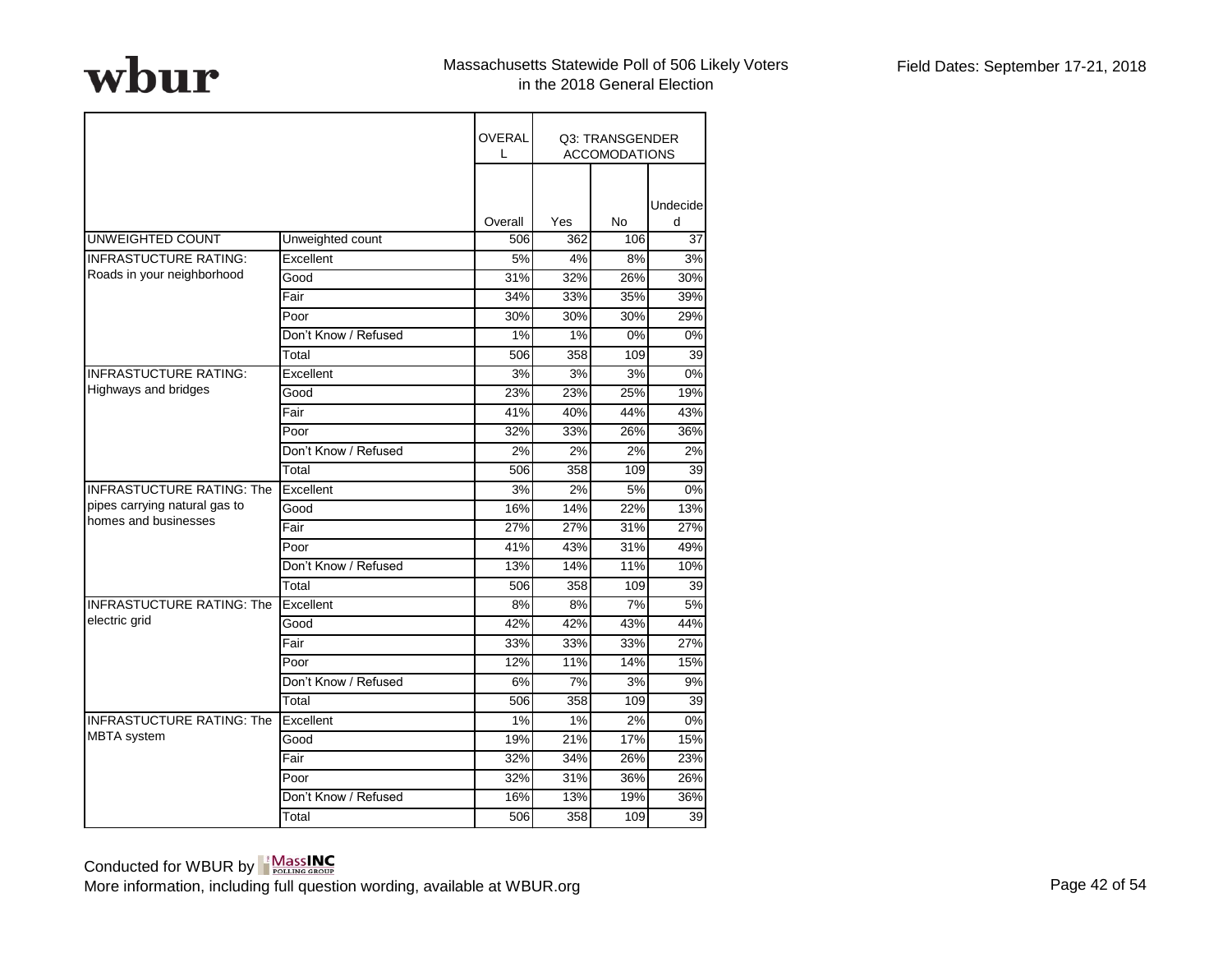|                                  |                      | <b>OVERAL</b> |       | <b>PARTY REGISTRATION</b> |                          |       | <b>GENDER</b> |       |         | <b>PARTY AND GENDER</b> |                                              |                          |
|----------------------------------|----------------------|---------------|-------|---------------------------|--------------------------|-------|---------------|-------|---------|-------------------------|----------------------------------------------|--------------------------|
|                                  |                      | Overall       | t     | Democra Republic<br>an    | Unenroll<br>ed/<br>Other | Male  | Female        | t men | t women | ans                     | Democra Democra Republic Independ<br>ent men | Independ<br>ent<br>women |
| UNWEIGHTED COUNT                 | Unweighted count     | 506           | 177   | 61                        | 268                      | 261   | 245           | 74    | 103     | 61                      | 147                                          | 121                      |
| <b>INFRASTUCTURE RATING: The</b> | Excellent            | 10%           | 12%   | 14%                       | 9%                       | 11%   | 9%            | 10%   | 13%     | 14%                     | 10%                                          | 8%                       |
| water system                     | Good                 | 46%           | 48%   | 40%                       | 46%                      | 43%   | 48%           | 39%   | 53%     | 40%                     | 48%                                          | 44%                      |
|                                  | Fair                 | 29%           | 29%   | 25%                       | 29%                      | 30%   | 28%           | 39%   | 22%     | 25%                     | 26%                                          | 32%                      |
|                                  | Poor                 | 11%           | 9%    | 15%                       | 12%                      | 12%   | 10%           | 10%   | 8%      | 15%                     | 13%                                          | 10%                      |
|                                  | Don't Know / Refused | 4%            | 3%    | 7%                        | 4%                       | 4%    | 5%            | 3%    | 4%      | 7%                      | 2%                                           | 7%                       |
|                                  | Total                | 506           | 177   | 60                        | 269                      | 239   | 267           | 68    | 109     | 60                      | $\overline{135}$                             | 133                      |
| <b>INFRASTUCTURE RATING:</b>     | Excellent / good     | 35%           | 31%   | 35%                       | 38%                      | 42%   | 29%           | 32%   | 31%     | 35%                     | 46%                                          | 30%                      |
| Roads in your neighborhood       | Fair / poor          | 64%           | 69%   | 65%                       | 61%                      | 57%   | 71%           | 68%   | 69%     | 65%                     | 52%                                          | 70%                      |
|                                  | Don't know / Refused | $1\%$         | 0%    | 0%                        | 1%                       | $1\%$ | 0%            | 0%    | 0%      | $0\%$                   | 2%                                           | 0%                       |
|                                  | Total                | 506           | 177   | 60                        | 269                      | 239   | 267           | 68    | 109     | 60                      | 135                                          | 133                      |
| <b>INFRASTUCTURE RATING:</b>     | Excellent / good     | 26%           | 27%   | 19%                       | 26%                      | 28%   | 23%           | 26%   | 27%     | 19%                     | 30%                                          | 23%                      |
| Highways and bridges             | Fair / poor          | 73%           | 72%   | 80%                       | 71%                      | 71%   | 74%           | 74%   | 71%     | 80%                     | 69%                                          | 74%                      |
|                                  | Don't know / Refused | 2%            | $1\%$ | 1%                        | 2%                       | %     | 3%            | 0%    | $2\%$   | 1%                      | 1%                                           | 4%                       |
|                                  | Total                | 506           | 177   | 60                        | 269                      | 239   | 267           | 68    | 109     | 60                      | 135                                          | 133                      |
| <b>INFRASTUCTURE RATING: The</b> | Excellent / good     | 18%           | 14%   | 20%                       | 21%                      | 20%   | 17%           | 13%   | 14%     | 20%                     | 24%                                          | 18%                      |
| pipes carrying natural gas to    | Fair / poor          | 68%           | 70%   | 69%                       | 67%                      | 68%   | 69%           | 71%   | 70%     | 69%                     | 66%                                          | 67%                      |
| homes and businesses             | Don't know / Refused | 13%           | 16%   | 11%                       | 12%                      | 13%   | 14%           | 16%   | 16%     | 11%                     | 10%                                          | 14%                      |
|                                  | Total                | 506           | 177   | 60                        | 269                      | 239   | 267           | 68    | 109     | 60                      | 135                                          | 133                      |
| <b>INFRASTUCTURE RATING: The</b> | Excellent / good     | 50%           | 48%   | 55%                       | 50%                      | 53%   | 47%           | 49%   | 47%     | 55%                     | 54%                                          | 45%                      |
| electric grid                    | Fair / poor          | 44%           | 44%   | 36%                       | 46%                      | 43%   | 45%           | 46%   | 43%     | 36%                     | 43%                                          | 49%                      |
|                                  | Don't know / Refused | 6%            | 8%    | 9%                        | 4%                       | 3%    | 8%            | 5%    | 10%     | 9%                      | 2%                                           | 5%                       |
|                                  | Total                | 506           | 177   | 60                        | 269                      | 239   | 267           | 68    | 109     | 60                      | 135                                          | 133                      |
| <b>INFRASTUCTURE RATING: The</b> | Excellent / good     | 20%           | 17%   | 31%                       | 21%                      | 20%   | 21%           | 15%   | 18%     | 31%                     | 21%                                          | 21%                      |
| <b>MBTA</b> system               | Fair / poor          | 63%           | 68%   | 38%                       | 66%                      | 63%   | 63%           | 71%   | 66%     | 38%                     | 64%                                          | 68%                      |
|                                  | Don't know / Refused | 16%           | 16%   | 31%                       | 14%                      | 17%   | 16%           | 15%   | 16%     | 31%                     | 16%                                          | 11%                      |
|                                  | Total                | 506           | 177   | 60                        | 269                      | 239   | 267           | 68    | 109     | 60                      | 135                                          | 133                      |
| <b>INFRASTUCTURE RATING: The</b> | Excellent / good     | 56%           | 59%   | 54%                       | 55%                      | 55%   | 58%           | 48%   | 66%     | 54%                     | 58%                                          | 52%                      |
| water system                     | Fair / poor          | 39%           | 37%   | 40%                       | 41%                      | 42%   | 37%           | 49%   | 30%     | 40%                     | 40%                                          | 42%                      |
|                                  | Don't know / Refused | 4%            | 3%    | 7%                        | 4%                       | 4%    | 5%            | 3%    | 4%      | 7%                      | 2%                                           | 7%                       |
|                                  | Total                | 506           | 177   | 60                        | 269                      | 239   | 267           | 68    | 109     | 60                      | 135                                          | 133                      |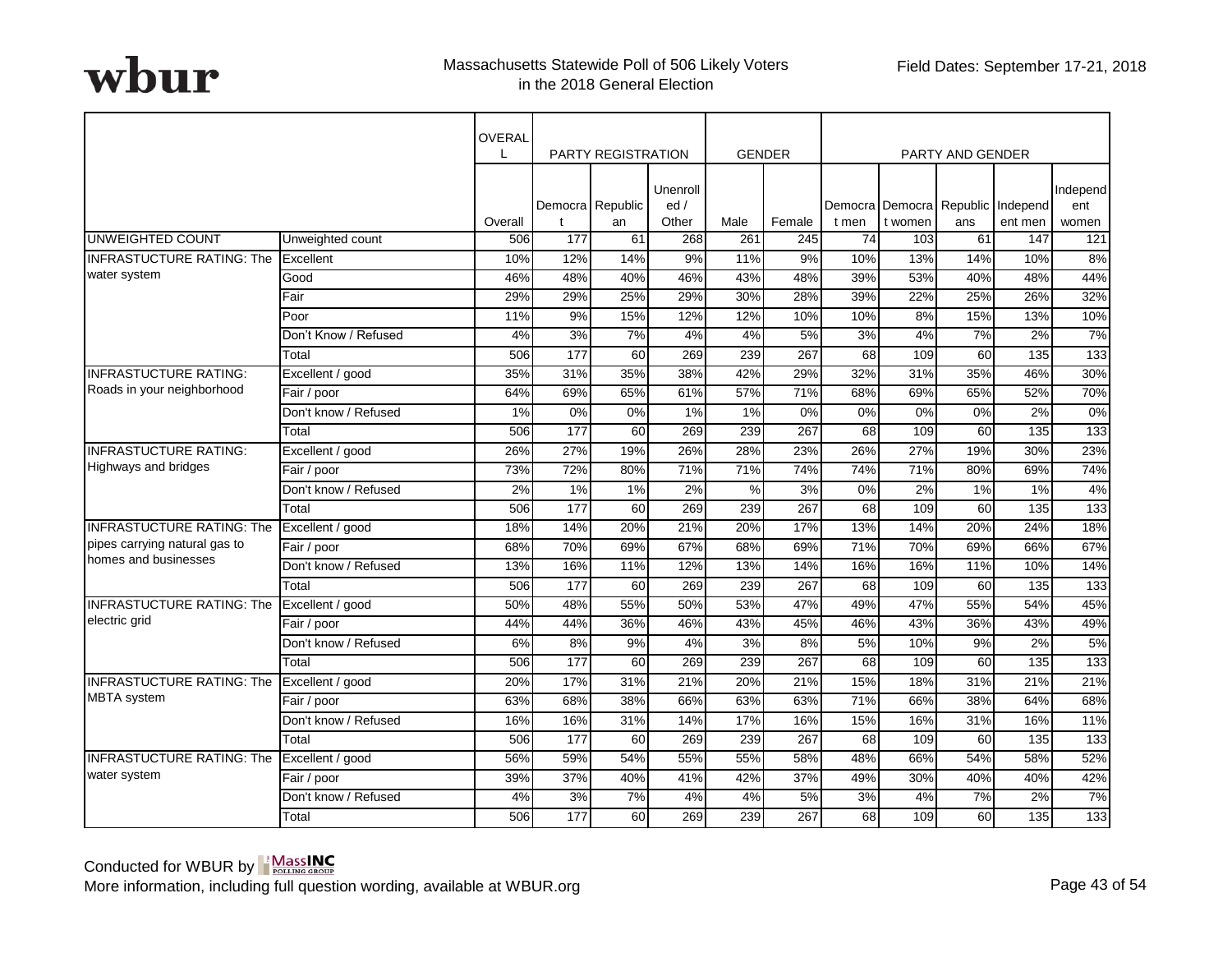|                                  |                      | OVERAL  |                  | <b>AGE CATEGORIES</b> |          |       |                  |                        | AGE AND GENDER   |           |                                | <b>RACE</b> |
|----------------------------------|----------------------|---------|------------------|-----------------------|----------|-------|------------------|------------------------|------------------|-----------|--------------------------------|-------------|
|                                  |                      | Overall | 18 to 29         | 30 to 44              | 45 to 59 | $60+$ | Men age<br>18-49 | Women<br>age 18-<br>49 | Men age<br>$50+$ | age $50+$ | White /<br>Women Caucasia<br>n | All others  |
| UNWEIGHTED COUNT                 | Unweighted count     | 506     | 74               | 118                   | 151      | 163   | 137              | 92                     | 124              | 153       | 414                            | 68          |
| <b>INFRASTUCTURE RATING: The</b> | Excellent            | 10%     | 10%              | 14%                   | 9%       | 9%    | 15%              | 10%                    | 8%               | 9%        | 10%                            | 13%         |
| water system                     | Good                 | 46%     | 60%              | 43%                   | 47%      | 42%   | 47%              | 51%                    | 40%              | 46%       | 45%                            | 52%         |
|                                  | Fair                 | 29%     | 21%              | 33%                   | 33%      | 24%   | 27%              | 32%                    | 32%              | 25%       | 29%                            | 27%         |
|                                  | Poor                 | 11%     | 7%               | 8%                    | 9%       | 16%   | 11%              | 5%                     | 13%              | 13%       | 12%                            | 6%          |
|                                  | Don't Know / Refused | 4%      | 3%               | 2%                    | 2%       | 9%    | %                | 3%                     | 6%               | 6%        | 5%                             | 2%          |
|                                  | Total                | 506     | 60               | 126                   | 153      | 167   | 106              | $\frac{115}{2}$        | 132              | 152       | 406                            | 85          |
| <b>INFRASTUCTURE RATING:</b>     | Excellent / good     | 35%     | 28%              | 31%                   | 36%      | 41%   | 36%              | 27%                    | 48%              | 31%       | 37%                            | 27%         |
| Roads in your neighborhood       | Fair / poor          | 64%     | 72%              | 69%                   | 63%      | 58%   | 64%              | 73%                    | 50%              | 69%       | 62%                            | 73%         |
|                                  | Don't know / Refused | 1%      | $\overline{0\%}$ | 0%                    | 1%       | $1\%$ | 0%               | 0%                     | $2\%$            | $0\%$     | 1%                             | $0\%$       |
|                                  | Total                | 506     | 60               | 126                   | 153      | 167   | 106              | 115                    | 132              | 152       | 406                            | 85          |
| <b>INFRASTUCTURE RATING:</b>     | Excellent / good     | 26%     | 31%              | 36%                   | 18%      | 23%   | 35%              | 31%                    | 23%              | 18%       | 26%                            | 22%         |
| Highways and bridges             | Fair / poor          | 73%     | 67%              | 64%                   | 78%      | 76%   | 65%              | 67%                    | 76%              | 79%       | 72%                            | 75%         |
|                                  | Don't know / Refused | 2%      | 2%               | 0%                    | 3%       | 2%    | 0%               | 2%                     | $1\%$            | 4%        | 2%                             | 3%          |
|                                  | Total                | 506     | 60               | 126                   | 153      | 167   | 106              | 115                    | 132              | 152       | 406                            | 85          |
| <b>INFRASTUCTURE RATING: The</b> | Excellent / good     | 18%     | 26%              | 17%                   | 18%      | 16%   | 23%              | 17%                    | 17%              | 17%       | 19%                            | 17%         |
| pipes carrying natural gas to    | Fair / poor          | 68%     | 63%              | 72%                   | 69%      | 67%   | 64%              | 73%                    | 71%              | 66%       | 68%                            | 72%         |
| homes and businesses             | Don't know / Refused | 13%     | 11%              | 10%                   | 13%      | 17%   | 13%              | 11%                    | 12%              | 17%       | 14%                            | 10%         |
|                                  | Total                | 506     | 60               | 126                   | 153      | 167   | 106              | 115                    | 132              | 152       | 406                            | 85          |
| <b>INFRASTUCTURE RATING: The</b> | Excellent / good     | 50%     | 56%              | 54%                   | 44%      | 49%   | 56%              | 52%                    | 51%              | 43%       | 51%                            | 48%         |
| electric grid                    | Fair / poor          | 44%     | 41%              | 43%                   | 49%      | 42%   | 41%              | 45%                    | 45%              | 45%       | 43%                            | 47%         |
|                                  | Don't know / Refused | 6%      | 3%               | 3%                    | 7%       | 9%    | 3%               | 3%                     | 4%               | 12%       | 6%                             | 5%          |
|                                  | Total                | 506     | 60               | 126                   | 153      | 167   | 106              | 115                    | 132              | 152       | 406                            | 85          |
| <b>INFRASTUCTURE RATING: The</b> | Excellent / good     | 20%     | 24%              | 19%                   | 21%      | 20%   | 21%              | 19%                    | 19%              | 23%       | 20%                            | 23%         |
| <b>MBTA</b> system               | Fair / poor          | 63%     | 66%              | 69%                   | 62%      | 59%   | 66%              | 71%                    | 61%              | 57%       | 63%                            | 65%         |
|                                  | Don't know / Refused | 16%     | 11%              | 12%                   | 17%      | 21%   | 14%              | 10%                    | 20%              | 20%       | 17%                            | 12%         |
|                                  | Total                | 506     | 60               | 126                   | 153      | 167   | 106              | 115                    | 132              | 152       | 406                            | 85          |
| <b>INFRASTUCTURE RATING: The</b> | Excellent / good     | 56%     | 70%              | 57%                   | 56%      | 51%   | 62%              | 60%                    | 49%              | 56%       | 54%                            | 65%         |
| water system                     | Fair / poor          | 39%     | 28%              | 41%                   | 42%      | 40%   | 38%              | 37%                    | 45%              | 38%       | 41%                            | 33%         |
|                                  | Don't know / Refused | 4%      | 3%               | 2%                    | 2%       | 9%    | %                | 3%                     | 6%               | 6%        | 5%                             | 2%          |
|                                  | Total                | 506     | 60               | 126                   | 153      | 167   | 106              | 115                    | 132              | 152       | 406                            | 85          |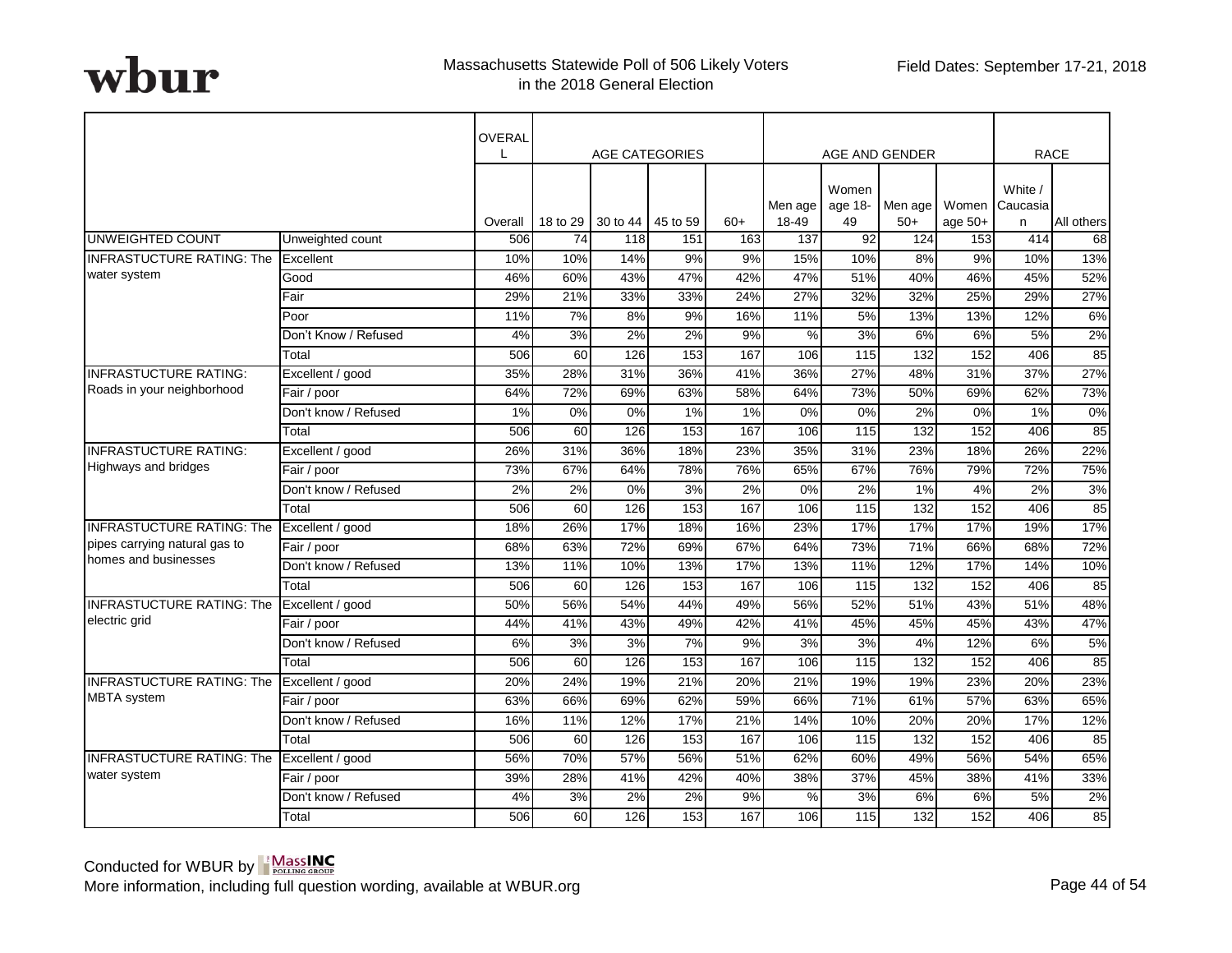|                                  |                      | OVERAL<br>L |                   |                  | <b>EDUCATION LEVEL</b> |                              |              |                                | <b>INCOME RANGES</b> |           |
|----------------------------------|----------------------|-------------|-------------------|------------------|------------------------|------------------------------|--------------|--------------------------------|----------------------|-----------|
|                                  |                      |             | High              | Some<br>college, | College                |                              |              |                                |                      |           |
|                                  |                      | Overall     | School or<br>less | no<br>degree     | (BA/BS)                | graduate Advance<br>d degree | $<$ \$25 $k$ | \$25k to < \$75k to <<br>\$75k | \$150k               | $$150k +$ |
| <b>UNWEIGHTED COUNT</b>          | Unweighted count     | 506         | 85                | 105              | 182                    | 131                          | 43           | 131                            | 137                  | 131       |
| <b>INFRASTUCTURE RATING: The</b> | Excellent            | 10%         | 10%               | 8%               | 10%                    | 14%                          | 13%          | 11%                            | 4%                   | 17%       |
| water system                     | Good                 | 46%         | 51%               | 43%              | 45%                    | 47%                          | 55%          | 44%                            | 47%                  | 46%       |
|                                  | Fair                 | 29%         | 25%               | 27%              | 34%                    | 26%                          | 25%          | 29%                            | 30%                  | 26%       |
|                                  | Poor                 | 11%         | 13%               | 14%              | 9%                     | 8%                           | 8%           | 12%                            | 16%                  | 7%        |
|                                  | Don't Know / Refused | 4%          | 2%                | 7%               | 2%                     | 5%                           | 0%           | 5%                             | 4%                   | 4%        |
|                                  | Total                | 506         | $\overline{90}$   | 146              | 161                    | 106                          | 47           | 145                            | $\overline{138}$     | 115       |
| <b>INFRASTUCTURE RATING:</b>     | Excellent / good     | 35%         | 34%               | 24%              | 42%                    | 41%                          | 42%          | 32%                            | 34%                  | 39%       |
| Roads in your neighborhood       | Fair / poor          | 64%         | 66%               | 74%              | 58%                    | 59%                          | 56%          | 67%                            | 66%                  | 61%       |
|                                  | Don't know / Refused | 1%          | 0%                | 2%               | 0%                     | $0\%$                        | 2%           | 1%                             | 0%                   | 0%        |
|                                  | Total                | 506         | 90                | 146              | 161                    | 106                          | 47           | 145                            | 138                  | 115       |
| <b>INFRASTUCTURE RATING:</b>     | Excellent / good     | 26%         | 27%               | 19%              | 30%                    | 27%                          | 25%          | 23%                            | 27%                  | 31%       |
| Highways and bridges             | Fair / poor          | 73%         | 69%               | 80%              | 70%                    | 70%                          | 68%          | 76%                            | 73%                  | 67%       |
|                                  | Don't know / Refused | 2%          | 5%                | 1%               | %                      | 3%                           | 7%           | $1\%$                          | 0%                   | 2%        |
|                                  | Total                | 506         | 90                | 146              | 161                    | 106                          | 47           | 145                            | 138                  | 115       |
| <b>INFRASTUCTURE RATING: The</b> | Excellent / good     | 18%         | 25%               | 18%              | 20%                    | 10%                          | 22%          | 16%                            | 20%                  | 17%       |
| pipes carrying natural gas to    | Fair / poor          | 68%         | 65%               | 69%              | 67%                    | 72%                          | 61%          | 70%                            | 67%                  | 70%       |
| homes and businesses             | Don't know / Refused | 13%         | 10%               | 12%              | 13%                    | 19%                          | 17%          | 14%                            | 13%                  | 13%       |
|                                  | Total                | 506         | 90                | 146              | 161                    | 106                          | 47           | 145                            | 138                  | 115       |
| <b>INFRASTUCTURE RATING: The</b> | Excellent / good     | 50%         | 43%               | 49%              | 53%                    | 51%                          | 61%          | 49%                            | 46%                  | 56%       |
| electric grid                    | Fair / poor          | 44%         | 49%               | 46%              | 41%                    | 43%                          | 36%          | 42%                            | 49%                  | 42%       |
|                                  | Don't know / Refused | 6%          | 7%                | 5%               | 6%                     | 6%                           | 3%           | 9%                             | 5%                   | 2%        |
|                                  | Total                | 506         | 90                | 146              | 161                    | 106                          | 47           | 145                            | 138                  | 115       |
| <b>INFRASTUCTURE RATING: The</b> | Excellent / good     | 20%         | 25%               | 18%              | 24%                    | 15%                          | 39%          | 20%                            | 20%                  | 18%       |
| <b>MBTA</b> system               | Fair / poor          | 63%         | 55%               | 63%              | 64%                    | 70%                          | 45%          | 59%                            | 62%                  | 76%       |
|                                  | Don't know / Refused | 16%         | 19%               | 20%              | 12%                    | 15%                          | 15%          | 21%                            | 18%                  | 6%        |
|                                  | Total                | 506         | 90                | 146              | 161                    | 106                          | 47           | 145                            | 138                  | 115       |
| <b>INFRASTUCTURE RATING: The</b> | Excellent / good     | 56%         | 61%               | 51%              | 55%                    | 61%                          | 68%          | 54%                            | 51%                  | 62%       |
| water system                     | Fair / poor          | 39%         | 37%               | 42%              | 43%                    | 34%                          | 32%          | 41%                            | 45%                  | 33%       |
|                                  | Don't know / Refused | 4%          | 2%                | 7%               | 2%                     | 5%                           | 0%           | 5%                             | 4%                   | 4%        |
|                                  | Total                | 506         | 90                | 146              | 161                    | 106                          | 47           | 145                            | 138                  | 115       |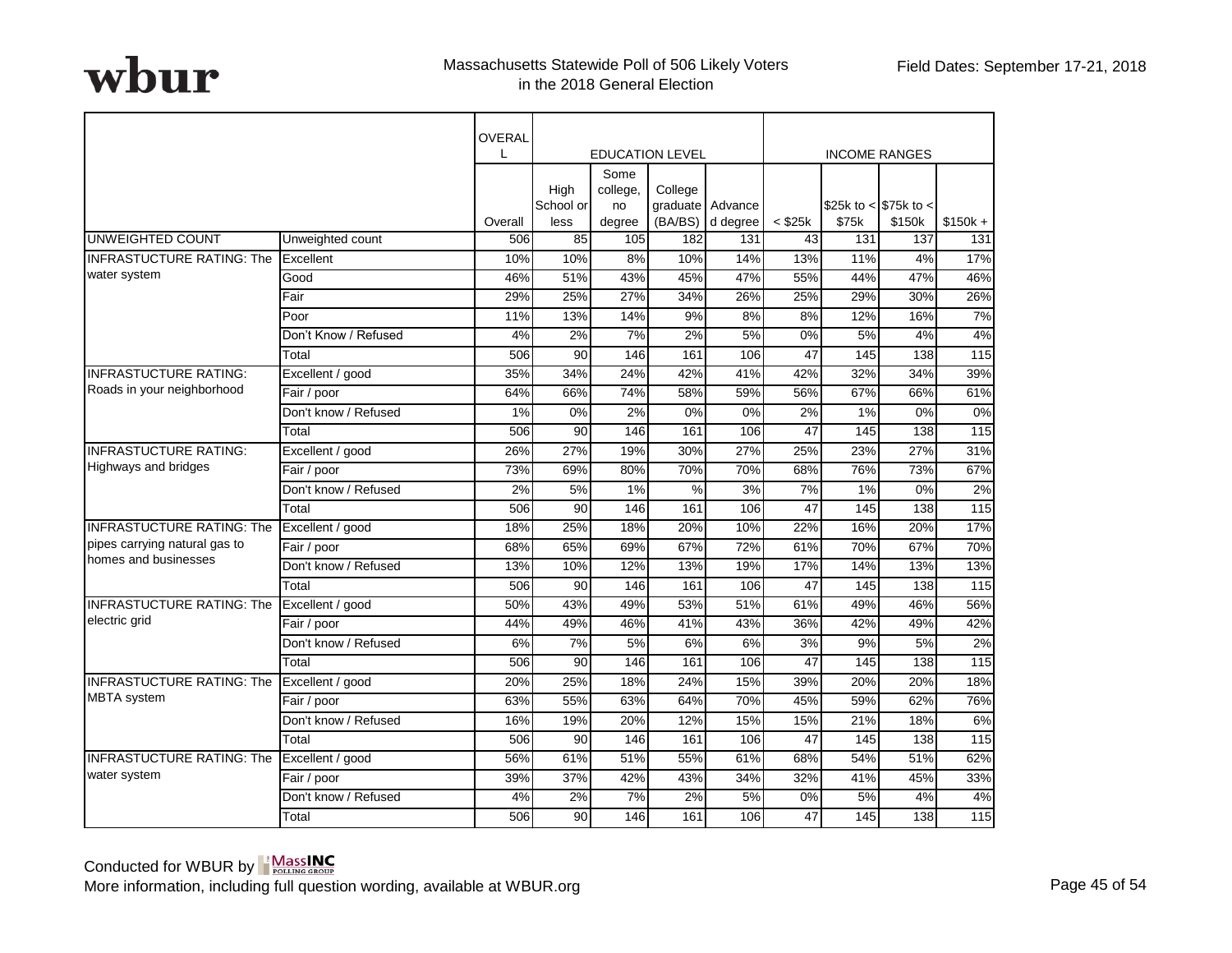|                                  |                      | OVERAL<br>L | <b>REGIONS</b>   |                            |                                   |                              |       |                  | FAV-<br><b>TRUMP</b>                   | FAV-<br><b>BAKER</b> | FAV-<br><b>WARRE</b><br>N | <b>SENATE</b> | <b>VOTE FOR</b> |
|----------------------------------|----------------------|-------------|------------------|----------------------------|-----------------------------------|------------------------------|-------|------------------|----------------------------------------|----------------------|---------------------------|---------------|-----------------|
|                                  |                      | Overall     | Western<br>MA    | / Central Southeas<br>t MA | Outer<br><b>Boston</b><br>Suburbs | Boston /<br>Inner<br>Suburbs | Total | Total            | Total<br>favorable favorable favorable | Warren               | Diehl                     |               |                 |
| <b>UNWEIGHTED COUNT</b>          | Unweighted count     | 506         | 123              | 57                         | 192                               | 134                          | 144   | 372              | 273                                    | 286                  | 148                       |               |                 |
| <b>INFRASTUCTURE RATING: The</b> | Excellent            | 10%         | 7%               | 9%                         | 8%                                | 18%                          | 13%   | 10%              | 12%                                    | 12%                  | 10%                       |               |                 |
| water system                     | Good                 | 46%         | 47%              | 45%                        | 43%                               | 50%                          | 45%   | 46%              | 44%                                    | 46%                  | 47%                       |               |                 |
|                                  | Fair                 | 29%         | 25%              | 32%                        | 32%                               | 26%                          | 28%   | 28%              | 27%                                    | 27%                  | 30%                       |               |                 |
|                                  | Poor                 | 11%         | 13%              | 11%                        | 13%                               | 5%                           | 11%   | 11%              | 11%                                    | 11%                  | 9%                        |               |                 |
|                                  | Don't Know / Refused | 4%          | 8%               | 3%                         | 4%                                | 1%                           | 4%    | 6%               | 5%                                     | 5%                   | 5%                        |               |                 |
|                                  | Total                | 506         | 133              | $\overline{58}$            | 191                               | $\overline{125}$             | 148   | $\overline{372}$ | $\overline{271}$                       | 282                  | 150                       |               |                 |
| <b>INFRASTUCTURE RATING:</b>     | Excellent / good     | 35%         | 37%              | 34%                        | 39%                               | 28%                          | 40%   | 37%              | 35%                                    | 35%                  | 36%                       |               |                 |
| Roads in your neighborhood       | Fair / poor          | 64%         | 63%              | 66%                        | 59%                               | 72%                          | 60%   | 63%              | 64%                                    | 64%                  | 64%                       |               |                 |
|                                  | Don't know / Refused | 1%          | $0\%$            | 0%                         | $1\%$                             | 0%                           | 0%    | $\frac{0}{2}$    | 1%                                     | 1%                   | $0\%$                     |               |                 |
|                                  | Total                | 506         | $\overline{133}$ | 58                         | 191                               | 125                          | 148   | 372              | 271                                    | 282                  | 150                       |               |                 |
| <b>INFRASTUCTURE RATING:</b>     | Excellent / good     | 26%         | 25%              | 20%                        | 29%                               | 24%                          | 31%   | 26%              | 24%                                    | 25%                  | 26%                       |               |                 |
| Highways and bridges             | Fair / poor          | 73%         | 73%              | 76%                        | 69%                               | 76%                          | 67%   | 72%              | 74%                                    | 73%                  | 73%                       |               |                 |
|                                  | Don't know / Refused | 2%          | 2%               | 4%                         | 2%                                | 0%                           | 2%    | 2%               | 3%                                     | 3%                   | $1\%$                     |               |                 |
|                                  | Total                | 506         | $\overline{133}$ | 58                         | 191                               | 125                          | 148   | 372              | 271                                    | 282                  | 150                       |               |                 |
| <b>INFRASTUCTURE RATING: The</b> | Excellent / good     | 18%         | 24%              | 15%                        | 19%                               | 13%                          | 27%   | 19%              | 15%                                    | 16%                  | 21%                       |               |                 |
| pipes carrying natural gas to    | Fair / poor          | 68%         | 57%              | 73%                        | 69%                               | 77%                          | 60%   | 67%              | 70%                                    | 69%                  | 67%                       |               |                 |
| homes and businesses             | Don't know / Refused | 13%         | 19%              | 13%                        | 12%                               | 10%                          | 12%   | 13%              | 15%                                    | 15%                  | 12%                       |               |                 |
|                                  | Total                | 506         | 133              | 58                         | 191                               | 125                          | 148   | 372              | 271                                    | 282                  | 150                       |               |                 |
| INFRASTUCTURE RATING: The        | Excellent / good     | 50%         | 51%              | 57%                        | 48%                               | 48%                          | 53%   | 50%              | 50%                                    | 48%                  | 52%                       |               |                 |
| electric grid                    | Fair / poor          | 44%         | 42%              | 37%                        | 47%                               | 46%                          | 41%   | 44%              | 45%                                    | 45%                  | 43%                       |               |                 |
|                                  | Don't know / Refused | 6%          | 7%               | 6%                         | 5%                                | 6%                           | 6%    | 5%               | 5%                                     | 6%                   | 5%                        |               |                 |
|                                  | Total                | 506         | 133              | 58                         | 191                               | 125                          | 148   | 372              | 271                                    | 282                  | 150                       |               |                 |
| INFRASTUCTURE RATING: The        | Excellent / good     | 20%         | 29%              | 14%                        | 18%                               | 18%                          | 24%   | 20%              | 19%                                    | 19%                  | 23%                       |               |                 |
| MBTA system                      | Fair / poor          | 63%         | 45%              | 58%                        | 69%                               | 76%                          | 48%   | 62%              | 70%                                    | 69%                  | 53%                       |               |                 |
|                                  | Don't know / Refused | 16%         | 26%              | 28%                        | 13%                               | 6%                           | 28%   | 17%              | 11%                                    | 12%                  | 24%                       |               |                 |
|                                  | Total                | 506         | 133              | 58                         | 191                               | 125                          | 148   | 372              | 271                                    | 282                  | 150                       |               |                 |
| INFRASTUCTURE RATING: The        | Excellent / good     | 56%         | 54%              | 54%                        | 51%                               | 68%                          | 58%   | 56%              | 56%                                    | 58%                  | 56%                       |               |                 |
| water system                     | Fair / poor          | 39%         | 38%              | 43%                        | 45%                               | 31%                          | 38%   | 39%              | 38%                                    | 38%                  | 39%                       |               |                 |
|                                  | Don't know / Refused | 4%          | 8%               | 3%                         | 4%                                | 1%                           | 4%    | 6%               | 5%                                     | 5%                   | 5%                        |               |                 |
|                                  | Total                | 506         | 133              | 58                         | 191                               | 125                          | 148   | 372              | 271                                    | 282                  | 150                       |               |                 |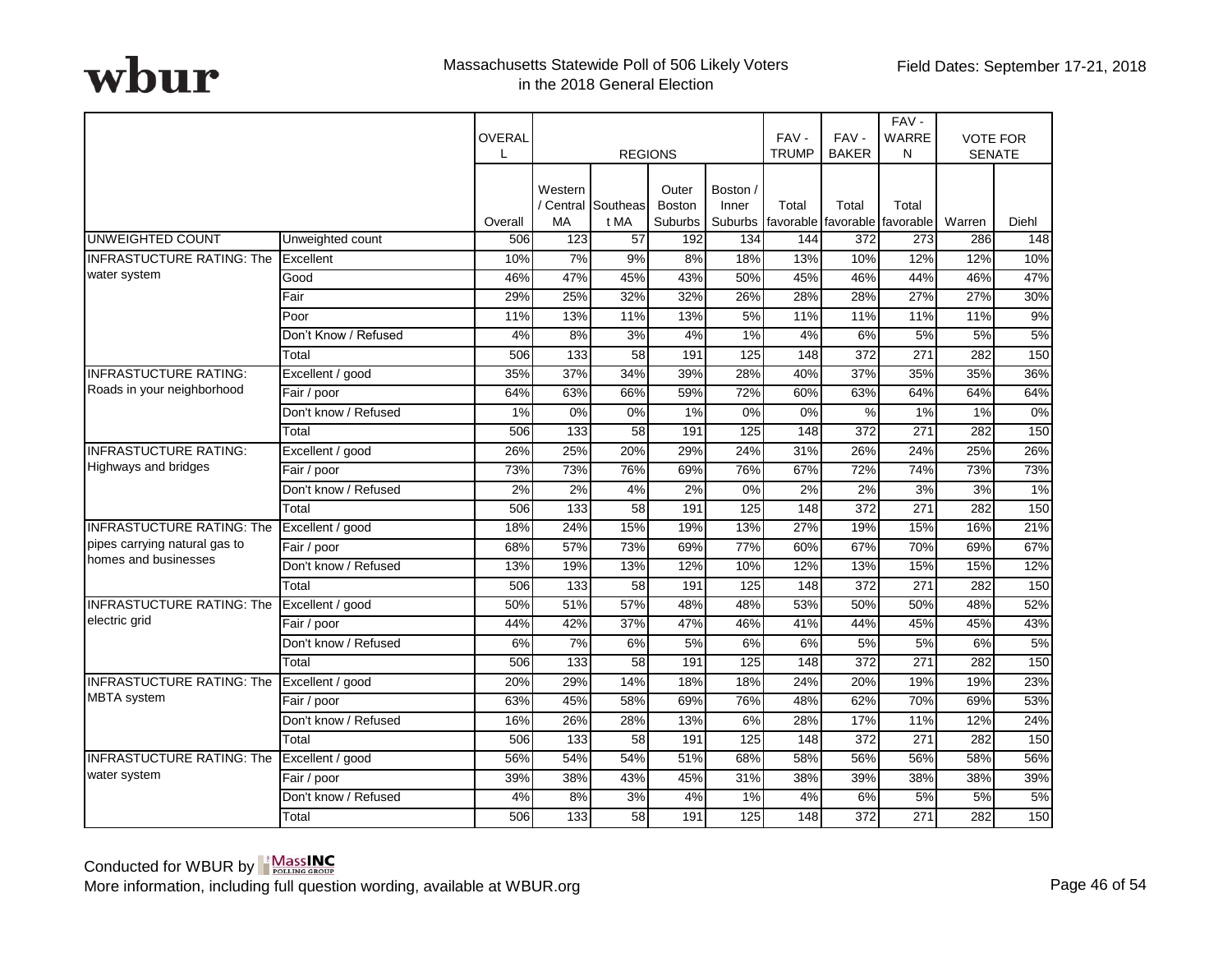|                                  |                      | <b>OVERAL</b> | <b>VOTE FOR</b><br><b>GOVERNOR</b> |              |                  | Q1: NURSE STAFFING |               |     | Q2: ELECTIONS MONEY |                |
|----------------------------------|----------------------|---------------|------------------------------------|--------------|------------------|--------------------|---------------|-----|---------------------|----------------|
|                                  |                      | Overall       | Gonzalez                           | <b>Baker</b> | Yes              | No.                | Undecide<br>d | Yes | No                  | Undecidel<br>H |
| UNWEIGHTED COUNT                 | Unweighted count     | 506           | 123                                | 340          | 233              | 212                | 60            | 345 | 116                 | 44             |
| <b>INFRASTUCTURE RATING: The</b> | Excellent            | 10%           | 15%                                | 9%           | 12%              | 9%                 | 9%            | 11% | 11%                 | 5%             |
| water system                     | Good                 | 46%           | 41%                                | 46%          | 45%              | 47%                | 44%           | 46% | 45%                 | 52%            |
|                                  | Fair                 | 29%           | 30%                                | 29%          | 30%              | 29%                | 22%           | 29% | 31%                 | 21%            |
|                                  | Poor                 | 11%           | 12%                                | 12%          | 10%              | 10%                | 16%           | 11% | 11%                 | 6%             |
|                                  | Don't Know / Refused | 4%            | 3%                                 | 4%           | 3%               | 4%                 | 8%            | 3%  | 2%                  | 16%            |
|                                  | Total                | 506           | 121                                | 343          | 223              | 223                | 60            | 336 | 121                 | 48             |
| <b>INFRASTUCTURE RATING:</b>     | Excellent / good     | 35%           | 31%                                | 36%          | 34%              | 35%                | 40%           | 34% | 40%                 | 37%            |
| Roads in your neighborhood       | Fair / poor          | 64%           | 66%                                | 64%          | 66%              | 64%                | 58%           | 65% | 60%                 | 63%            |
|                                  | Don't know / Refused | 1%            | 2%                                 | 0%           | 0%               | 1%                 | 2%            | 1%  | 0%                  | 0%             |
|                                  | Total                | 506           | $\overline{121}$                   | 343          | 223              | $\overline{223}$   | 60            | 336 | $\overline{121}$    | 48             |
| <b>INFRASTUCTURE RATING:</b>     | Excellent / good     | 26%           | 21%                                | 26%          | 22%              | 28%                | 32%           | 24% | 29%                 | 25%            |
| Highways and bridges             | Fair / poor          | 73%           | 76%                                | 72%          | 76%              | 71%                | 65%           | 74% | 70%                 | 71%            |
|                                  | Don't know / Refused | 2%            | 2%                                 | 1%           | 2%               | 1%                 | 4%            | 2%  | 1%                  | 3%             |
|                                  | Total                | 506           | 121                                | 343          | $\overline{223}$ | 223                | 60            | 336 | 121                 | 48             |
| <b>INFRASTUCTURE RATING: The</b> | Excellent / good     | 18%           | 13%                                | 20%          | 14%              | 24%                | 13%           | 15% | 29%                 | 17%            |
| pipes carrying natural gas to    | Fair / poor          | 68%           | 75%                                | 66%          | 74%              | 63%                | 67%           | 73% | 57%                 | 67%            |
| homes and businesses             | Don't know / Refused | 13%           | 13%                                | 13%          | 12%              | 13%                | 20%           | 13% | 14%                 | 16%            |
|                                  | Total                | 506           | 121                                | 343          | 223              | 223                | 60            | 336 | 121                 | 48             |
| <b>INFRASTUCTURE RATING: The</b> | Excellent / good     | 50%           | 47%                                | 51%          | 47%              | 51%                | 56%           | 49% | 49%                 | 55%            |
| electric grid                    | Fair / poor          | 44%           | 45%                                | 43%          | 45%              | 45%                | 37%           | 46% | 43%                 | 37%            |
|                                  | Don't know / Refused | 6%            | 8%                                 | 6%           | 8%               | 4%                 | 7%            | 5%  | 8%                  | 9%             |
|                                  | Total                | 506           | 121                                | 343          | 223              | 223                | 60            | 336 | 121                 | 48             |
| <b>INFRASTUCTURE RATING: The</b> | Excellent / good     | 20%           | 17%                                | 21%          | 16%              | 25%                | 19%           | 17% | 25%                 | 34%            |
| <b>MBTA</b> system               | Fair / poor          | 63%           | 74%                                | 61%          | 71%              | 58%                | 53%           | 68% | 53%                 | 53%            |
|                                  | Don't know / Refused | 16%           | 8%                                 | 19%          | 13%              | 16%                | 28%           | 15% | 22%                 | 13%            |
|                                  | Total                | 506           | 121                                | 343          | 223              | 223                | 60            | 336 | 121                 | 48             |
| <b>INFRASTUCTURE RATING: The</b> | Excellent / good     | 56%           | 56%                                | 55%          | 57%              | 56%                | 54%           | 57% | 55%                 | 57%            |
| water system                     | Fair / poor          | 39%           | 41%                                | 40%          | 40%              | 40%                | 38%           | 40% | 42%                 | 28%            |
|                                  | Don't know / Refused | 4%            | 3%                                 | 4%           | 3%               | 4%                 | 8%            | 3%  | 2%                  | 16%            |
|                                  | Total                | 506           | 121                                | 343          | 223              | 223                | 60            | 336 | 121                 | 48             |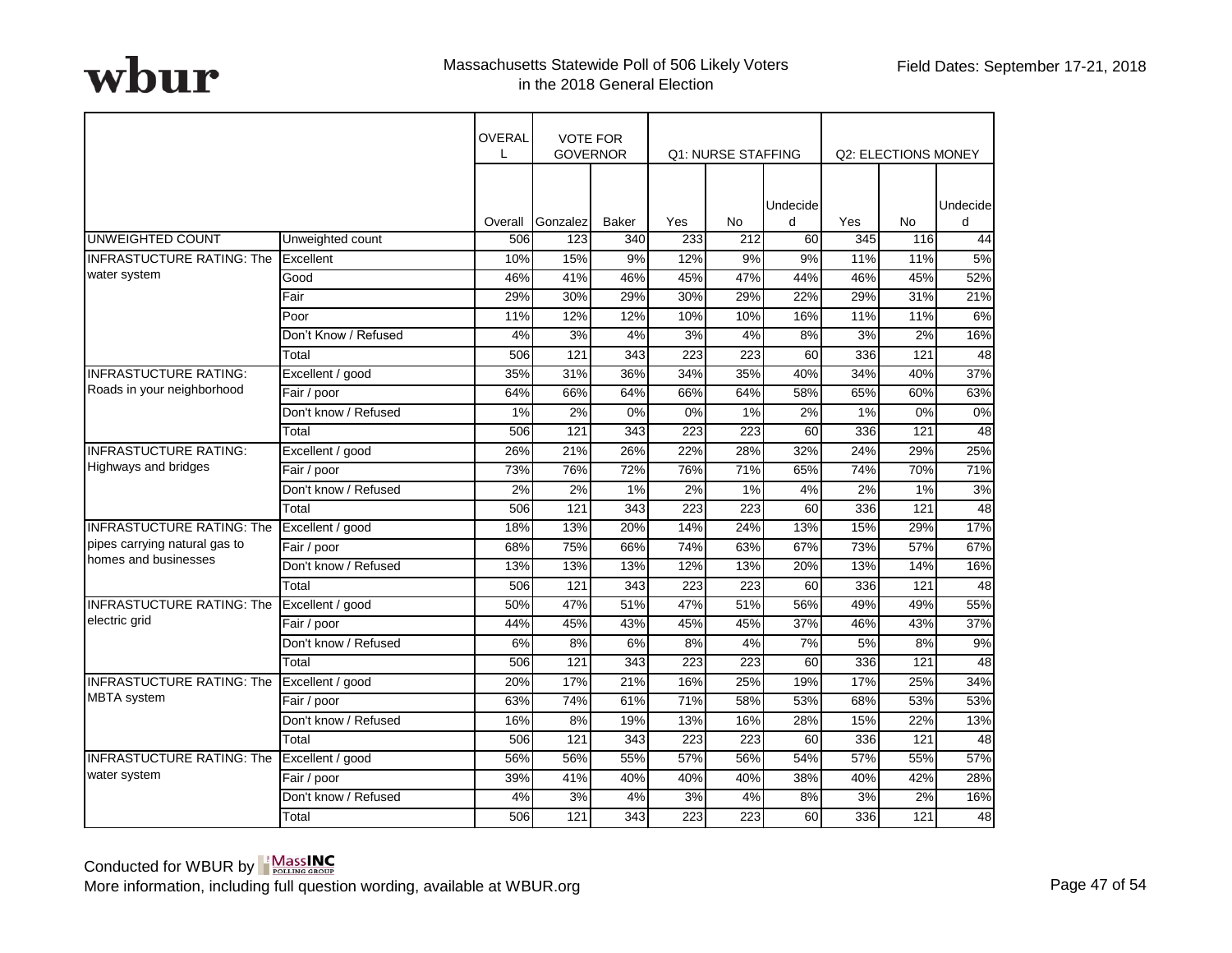|                                  |                      | OVERAL  |     | Q3: TRANSGENDER<br><b>ACCOMODATIONS</b> |               |
|----------------------------------|----------------------|---------|-----|-----------------------------------------|---------------|
|                                  |                      | Overall | Yes | No                                      | Undecide<br>d |
| <b>UNWEIGHTED COUNT</b>          | Unweighted count     | 506     | 362 | 106                                     | 37            |
| <b>INFRASTUCTURE RATING: The</b> | Excellent            | 10%     | 11% | 11%                                     | 4%            |
| water system                     | Good                 | 46%     | 47% | 42%                                     | 48%           |
|                                  | Fair                 | 29%     | 27% | 31%                                     | 34%           |
|                                  | Poor                 | 11%     | 11% | 11%                                     | 6%            |
|                                  | Don't Know / Refused | 4%      | 4%  | 5%                                      | 7%            |
|                                  | Total                | 506     | 358 | 109                                     | 39            |
| <b>INFRASTUCTURE RATING:</b>     | Excellent / good     | 35%     | 36% | 34%                                     | 32%           |
| Roads in your neighborhood       | Fair / poor          | 64%     | 63% | 66%                                     | 68%           |
|                                  | Don't know / Refused | 1%      | 1%  | 0%                                      | 0%            |
|                                  | Total                | 506     | 358 | 109                                     | 39            |
| <b>INFRASTUCTURE RATING:</b>     | Excellent / good     | 26%     | 26% | 28%                                     | 19%           |
| Highways and bridges             | Fair / poor          | 73%     | 72% | 70%                                     | 78%           |
|                                  | Don't know / Refused | 2%      | 2%  | 2%                                      | 2%            |
|                                  | Total                | 506     | 358 | 109                                     | 39            |
| <b>INFRASTUCTURE RATING: The</b> | Excellent / good     | 18%     | 16% | 27%                                     | 13%           |
| pipes carrying natural gas to    | Fair / poor          | 68%     | 69% | 62%                                     | 77%           |
| homes and businesses             | Don't know / Refused | 13%     | 14% | 11%                                     | 10%           |
|                                  | Total                | 506     | 358 | 109                                     | 39            |
| <b>INFRASTUCTURE RATING: The</b> | Excellent / good     | 50%     | 50% | 50%                                     | 49%           |
| electric grid                    | Fair / poor          | 44%     | 43% | 47%                                     | 43%           |
|                                  | Don't know / Refused | 6%      | 7%  | 3%                                      | 9%            |
|                                  | Total                | 506     | 358 | 109                                     | 39            |
| <b>INFRASTUCTURE RATING: The</b> | Excellent / good     | 20%     | 22% | 19%                                     | 15%           |
| <b>MBTA</b> system               | Fair / poor          | 63%     | 65% | 62%                                     | 49%           |
|                                  | Don't know / Refused | 16%     | 13% | 19%                                     | 36%           |
|                                  | Total                | 506     | 358 | 109                                     | 39            |
| <b>INFRASTUCTURE RATING: The</b> | Excellent / good     | 56%     | 58% | 53%                                     | 53%           |
| water system                     | Fair / poor          | 39%     | 38% | 42%                                     | 41%           |
|                                  | Don't know / Refused | 4%      | 4%  | 5%                                      | 7%            |
|                                  | Total                | 506     | 358 | 109                                     | 39            |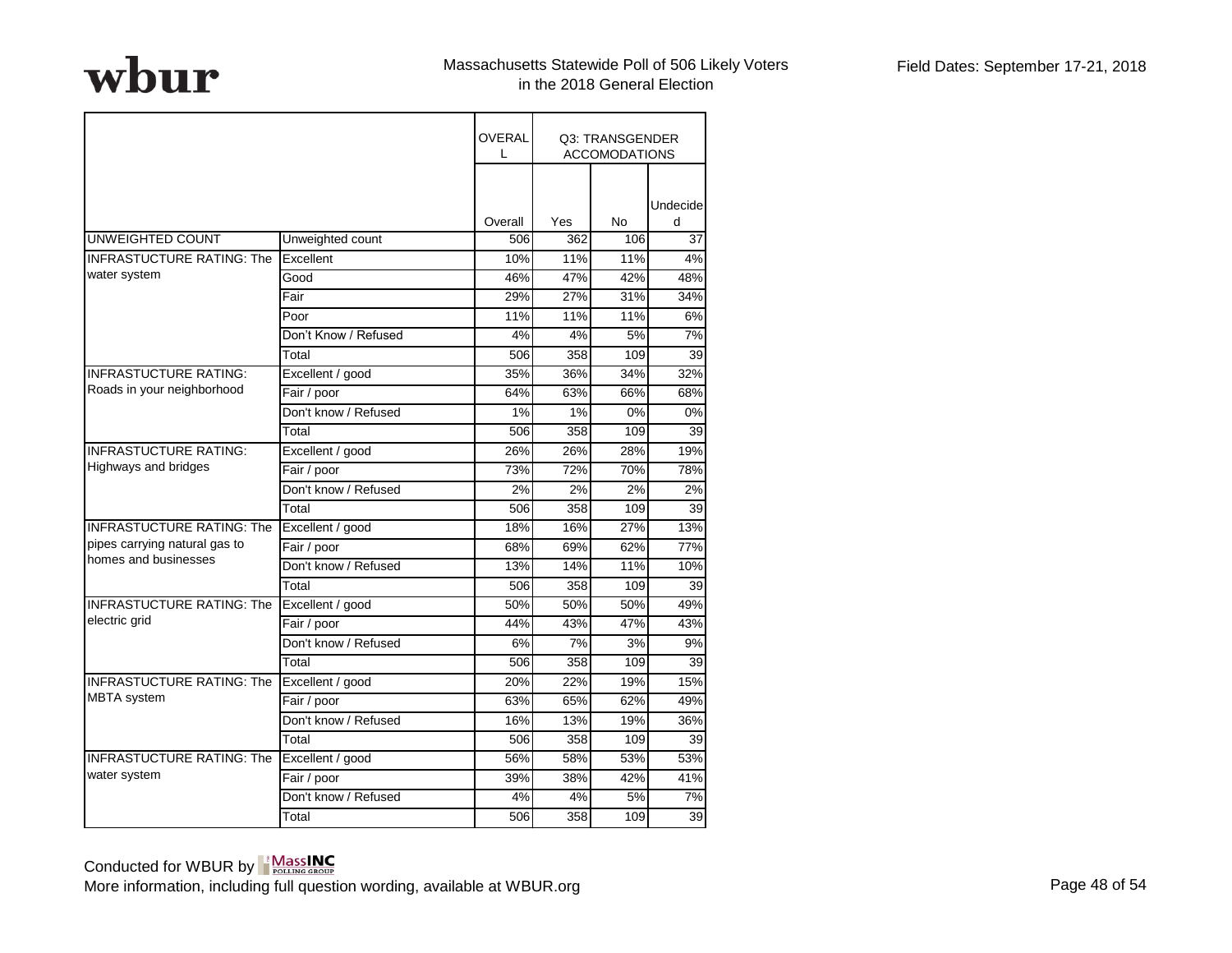

|                                                             |                            | <b>OVERAL</b><br><b>PARTY REGISTRATION</b> |     |                        | <b>GENDER</b>            |      | <b>PARTY AND GENDER</b> |                                                                                     |  |                                                                        |         |                          |
|-------------------------------------------------------------|----------------------------|--------------------------------------------|-----|------------------------|--------------------------|------|-------------------------|-------------------------------------------------------------------------------------|--|------------------------------------------------------------------------|---------|--------------------------|
|                                                             |                            | Overall                                    |     | Democra Republic<br>an | Unenroll<br>ed/<br>Other | Male | Female                  | t men                                                                               |  | ans                                                                    | ent men | Independ<br>ent<br>women |
| <b>IUNWEIGHTED COUNT</b>                                    | Unweighted count           | 506                                        | 177 | 61                     | 268                      | 261  | 245                     |                                                                                     |  | 61                                                                     | 147     | 121                      |
| Is the Massachusetts state                                  | Too much                   | 4%                                         | 4%  | 10%                    | 2%                       | 5%   | 3%                      |                                                                                     |  |                                                                        | 2%      | 2%                       |
| government spending                                         | . <sup>On</sup> Not enough | 70%                                        | 74% | 67%                    | 69%                      | 66%  | 74%                     |                                                                                     |  | 103<br>3%<br>10%<br>76%<br>67%<br>18%<br>11%<br>5%<br>10%<br>60<br>109 | 68%     | 70%                      |
| infrastructure projects like the<br>ones we just discussed? | The right amount           | 17%                                        | 14% | 18%                    | 18%                      | 19%  | 14%                     | Democra Democra Republic Independ<br>t women<br>741<br>5%<br>70%<br>18%<br>7%<br>68 |  | 18%                                                                    | 18%     |                          |
|                                                             | Don't Know / Refused       | 9%                                         | 9%  | 5%                     | 10%                      | 10%  | 9%                      |                                                                                     |  |                                                                        | 12%     | 9%                       |
|                                                             | Total                      | 506                                        | 177 | 60                     | 269                      | 239  | 267                     |                                                                                     |  |                                                                        | 135     | 133                      |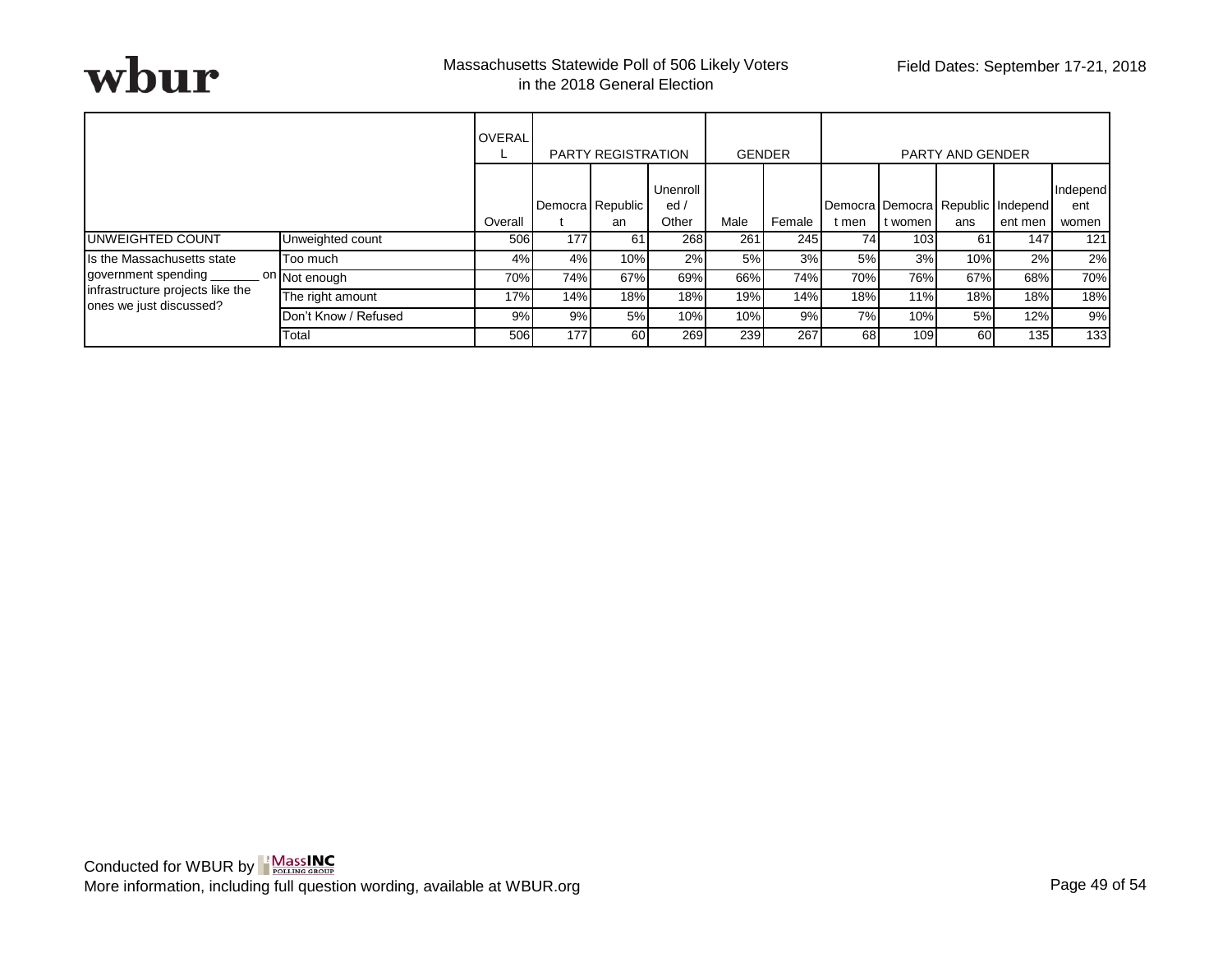

|                                                             |                      | <b>OVERAL</b> | AGE CATEGORIES |                     |          |       |                  | AGE AND GENDER         | <b>RACE</b>      |                    |                                   |                   |
|-------------------------------------------------------------|----------------------|---------------|----------------|---------------------|----------|-------|------------------|------------------------|------------------|--------------------|-----------------------------------|-------------------|
|                                                             |                      | Overall       |                | 18 to 29   30 to 44 | 45 to 59 | $60+$ | Men age<br>18-49 | Women<br>age 18-<br>49 | Men age<br>$50+$ | Women<br>age $50+$ | White /<br><b>I</b> Caucasia<br>n | <b>All others</b> |
| <b>IUNWEIGHTED COUNT</b>                                    | Unweighted count     | 506           | 74             | 118                 | 151      | 163   | 137              | 92                     | 124              | 153                | 414                               | 68                |
| Is the Massachusetts state                                  | Too much             | 4%            | 3%             | 2%                  | 3%       | 6%    | 3%               | 1%                     | 6%               | 4%                 | 4%                                | 2%                |
| government spending                                         | on Not enough        | 70%           | 69%            | 65%                 | 76%      | 70%   | 62%              | 72%                    | 70%              | 76%                | 70%                               | 73%               |
| infrastructure projects like the<br>ones we just discussed? | The right amount     | 17%           | 16%            | 22%                 | 14%      | 16%   | 21%              | 16%                    | 18%              | 13%                | 16%                               | 19%               |
|                                                             | Don't Know / Refused | 9%            | 13%            | 12%                 | 7%       | 8%    | 14%              | 10%                    | 6%               | 7%                 | 10%                               | 6%                |
|                                                             | Total                | 506           | 60             | 126                 | 153      | 167   | 106              | 115                    | 132 <sub>l</sub> | 152                | 406                               | 85                |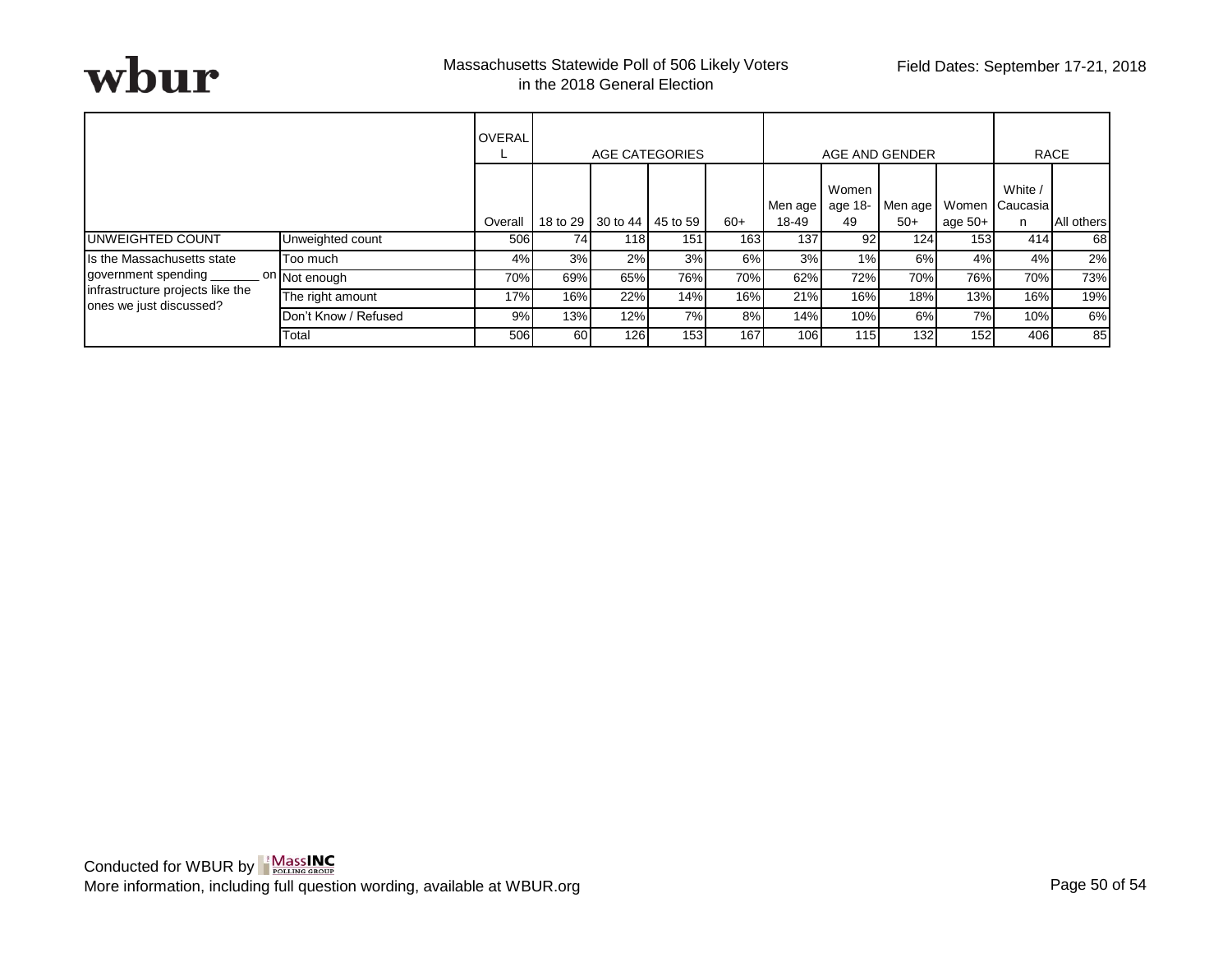|                                                             | <b>OVERAL</b>              |         |                           |                                  | <b>EDUCATION LEVEL</b> |                                      |                 |                                                                                 |                  |           |
|-------------------------------------------------------------|----------------------------|---------|---------------------------|----------------------------------|------------------------|--------------------------------------|-----------------|---------------------------------------------------------------------------------|------------------|-----------|
|                                                             |                            | Overall | High<br>School or<br>less | Some<br>college,<br>no<br>degree | College                | graduate Advance<br>(BA/BS) d degree | $<$ \$25 $k$    | \$75k                                                                           | \$150k           | $$150k +$ |
| <b>IUNWEIGHTED COUNT</b>                                    | Unweighted count           | 506     | 85                        | 105                              | <b>182</b>             | 131                                  | 43 <sub>l</sub> | 131                                                                             | 137              | 131       |
| Is the Massachusetts state                                  | Too much                   | 4%      | 6%                        | 5%                               | 3%                     | 2%                                   | 5%              |                                                                                 | 3%               | 3%        |
| government spending                                         | . <sup>On</sup> Not enough | 70%     | 63%                       | 77%                              | 66%                    | 75%                                  | 62%             |                                                                                 | 64%              | 79%       |
| infrastructure projects like the<br>ones we just discussed? | The right amount           | 17%     | 20%                       | 9%                               | 22%                    | 17%                                  | 15%             | <b>INCOME RANGES</b><br>\$25k to < $$75k$ to <<br>3%<br>74%<br>15%<br>7%<br>145 | 25%              | 12%       |
|                                                             | Don't Know / Refused       | 9%      | 12%                       | 9%                               | 9%                     | 7%                                   | 18%             |                                                                                 | 8%               | 6%        |
|                                                             | Total                      | 506     | 90                        | 146                              | 161                    | 106                                  | 47              |                                                                                 | 138 <sup>l</sup> | 115       |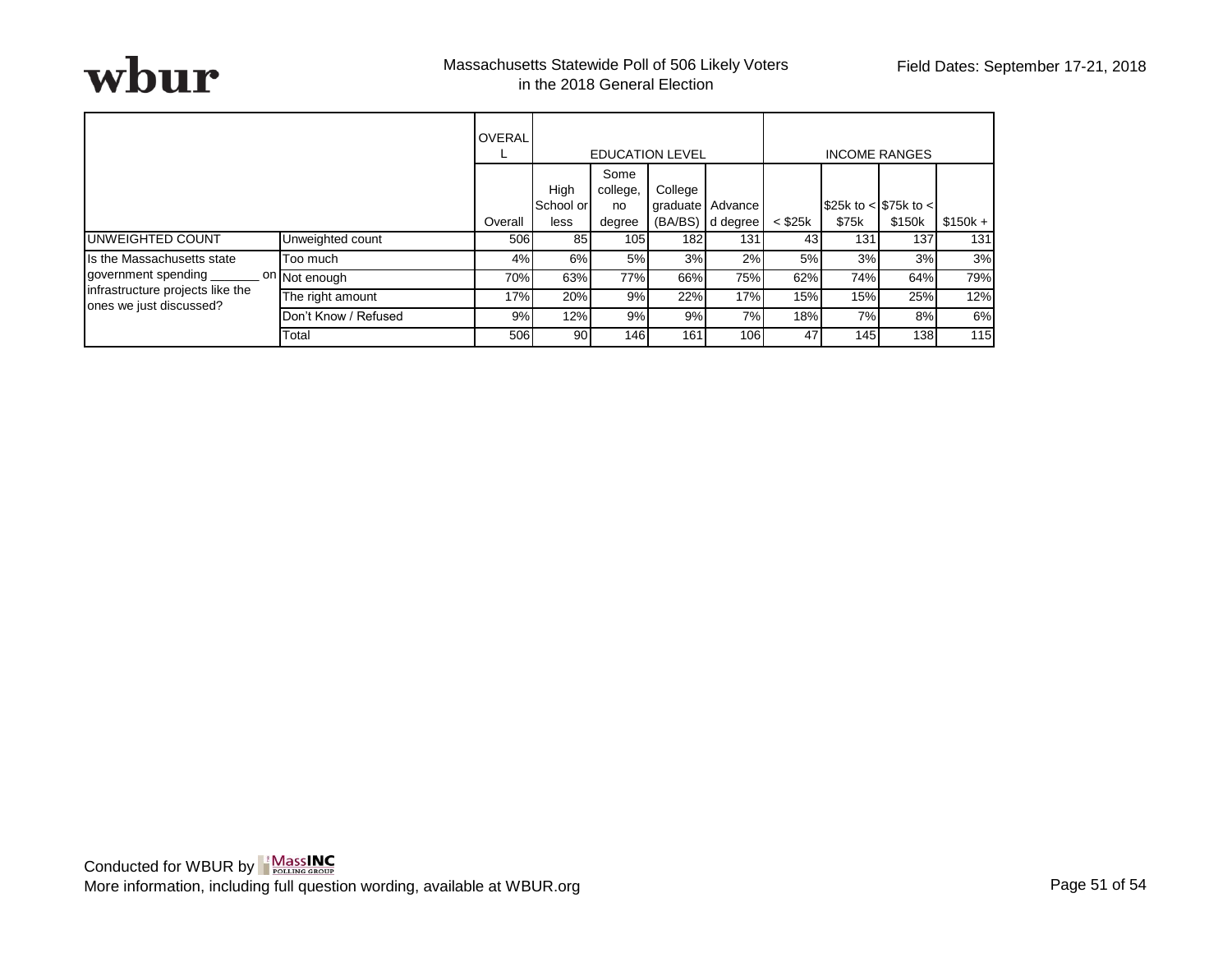

|                                                             |                            | <b>OVERAL</b><br>┕ |               | <b>REGIONS</b>                    |                                     |                   | FAV-<br><b>TRUMP</b> | FAV-<br>BAKER | FAV-<br>WARRE<br>N.                                    | <b>VOTE FOR</b><br><b>SENATE</b> |       |
|-------------------------------------------------------------|----------------------------|--------------------|---------------|-----------------------------------|-------------------------------------|-------------------|----------------------|---------------|--------------------------------------------------------|----------------------------------|-------|
|                                                             |                            | Overall            | Western<br>MA | / Central <i>Southeas</i><br>t MA | Outer<br><b>Boston</b><br>Suburbs I | Boston /<br>Inner | Total                | Total         | Total<br>Suburbs I favorable I favorable I favorable I | Warren                           | Diehl |
| <b>IUNWEIGHTED COUNT</b>                                    | Unweighted count           | 506                | 123           | 57                                | 192                                 | 134               | 144                  | 372           | 273                                                    | 286                              | 148   |
| Is the Massachusetts state                                  | Too much                   | 4%                 | 5%            | 6%                                | 4%                                  | 1%                | 8%                   | 3%            | 2%                                                     | 2%                               | 9%    |
| government spending                                         | . <sup>On</sup> Not enough | 70%                | 67%           | 70%                               | 71%                                 | 75%               | 64%                  | 70%           | 73%                                                    | 74%                              | 65%   |
| infrastructure projects like the<br>ones we just discussed? | The right amount           | 17%                | 17%           | 12%                               | 18%                                 | 17%               | 18%                  | 19%           | 16%                                                    | 16%                              | 19%   |
|                                                             | Don't Know / Refused       | 9%                 | 12%           | 12%                               | 8%                                  | 7%                | 9%                   | 8%            | 9%                                                     | 9%                               | 7%    |
|                                                             | Total                      | 506                | 133           | 58                                | 191                                 | 125               | 148                  | 372           | 271                                                    | 282                              | 150   |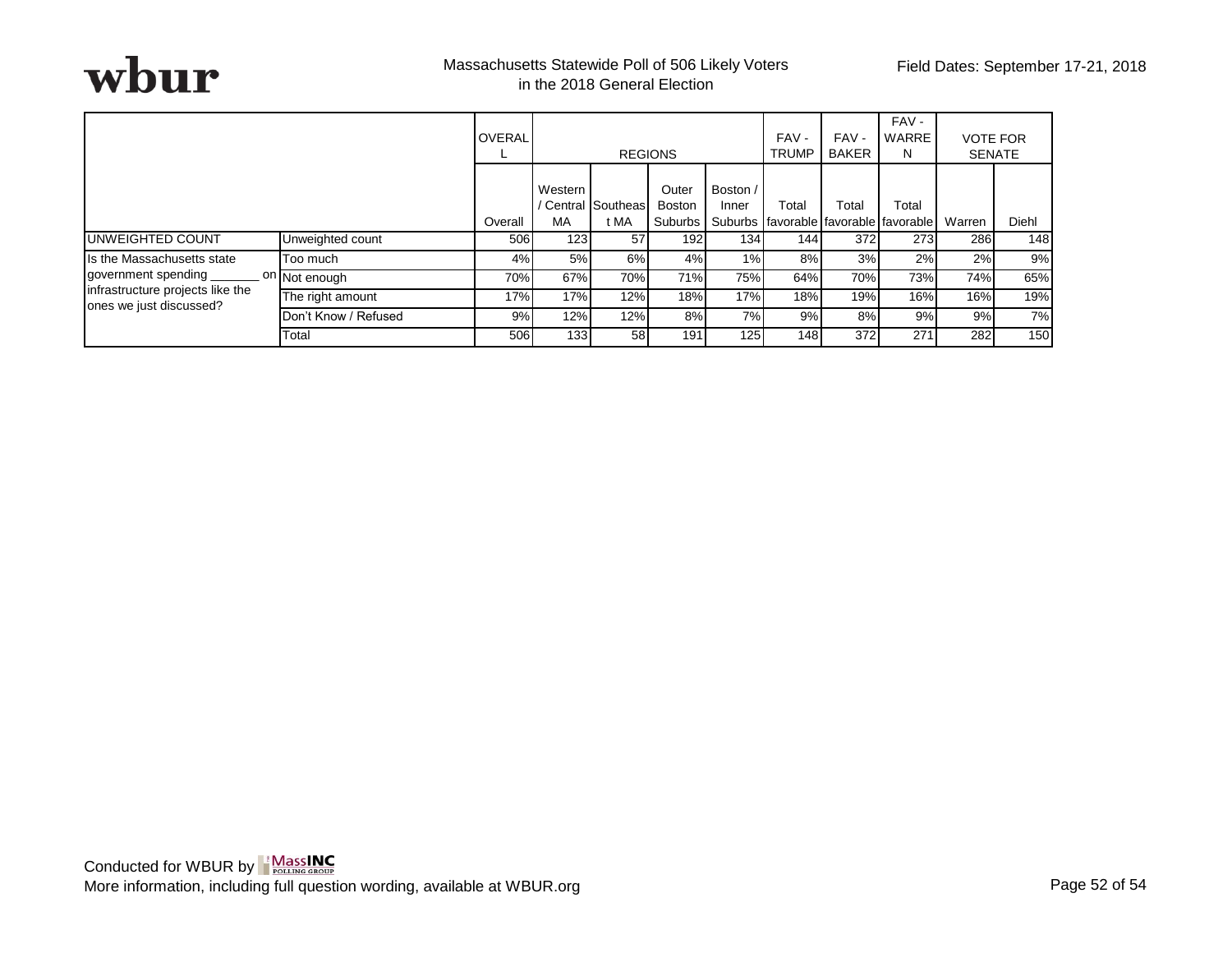

|                                                             |                      | <b>OVERAL</b> | <b>VOTE FOR</b><br><b>GOVERNOR</b> |              |     | Q1: NURSE STAFFING |               |     | Q2: ELECTIONS MONEY |                      |
|-------------------------------------------------------------|----------------------|---------------|------------------------------------|--------------|-----|--------------------|---------------|-----|---------------------|----------------------|
|                                                             |                      | Overall       | Gonzalez                           | <b>Baker</b> | Yes | <b>No</b>          | Undecide<br>d | Yes | No.                 | <b>Undecide</b><br>d |
| UNWEIGHTED COUNT                                            | Unweighted count     | 506           | 123                                | 340          | 233 | 212                | 60            | 345 | <b>116</b>          | 44                   |
| Is the Massachusetts state                                  | Too much             | 4%            | 1%                                 | 5%           | 3%  | 4%                 | 5%            | 3%  | 5%                  | 4%                   |
| government spending<br>on                                   | Not enough           | 70%           | 78%                                | 68%          | 75% | 68%                | 62%           | 74% | 68%                 | 53%                  |
| infrastructure projects like the<br>ones we just discussed? | The right amount     | 17%           | 8%                                 | 19%          | 14% | 18%                | 22%           | 14% | 20%                 | 26%                  |
|                                                             | Don't Know / Refused | 9%            | 13%                                | 8%           | 8%  | 11%                | 10%           | 9%  | 7%                  | 17%                  |
|                                                             | Total                | 506           | 121                                | 343          | 223 | 223                | 60            | 336 | 121                 | 48                   |